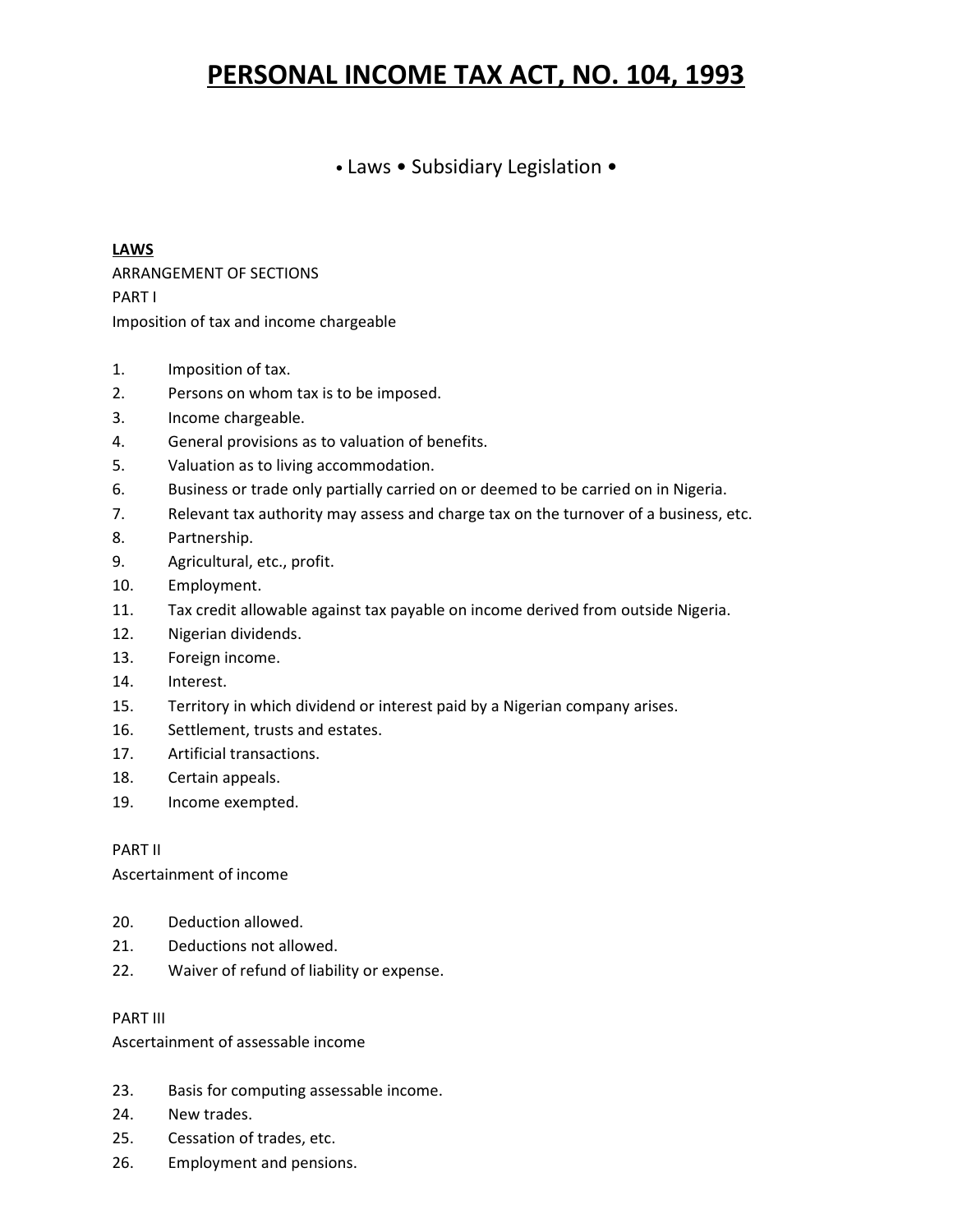- 27. Trusts and estates.
- 28. Itinerant workers.
- 29. Continuity of trades, etc.
- 30. Apportionment of income.
- 31. Receipts and payment after cessation of trade, etc.
- 32. Ascertainment of chargeable income.
- 33. Personal relief and relief for children, dependants.
- 34. Deductions to be claimed.
- 35. Proof of claims.

# PART IV

Ascertainment of total income

36. Total income from all sources.

# PART V

Rate of tax and double taxation

- 37. Charge of income tax.
- 38. Double taxation arrangement.
- 39. Method of calculating relief to be allowed for double taxation.

# PART VI

Persons chargeable and returns

- 40. Persons chargeable and returns.
- 41. Returns by taxable person.
- 42. Place of an offence.
- 43. Returns not to be filed where income is N30,000 or less.
- 44. Self-assessment by individual.
- 45. Bonus for early filing of self-assessment returns.
- 46. Power to call for further returns.
- 47. Power to call for returns, books, documents and information.
- 48. Disclosure and procurement of information.
- 49. Information to be delivered by bankers.
- 50. Power to appoint agent.
- 51. Returns to be deemed to be furnished with due authority.
- 52. Books of account.
- 53. Power to enter and search premises, etc.

#### PART VII

Assessments

- 54. Assessment of income tax.
- 55. Additional assessment.
- 56. List of persons assessed, etc.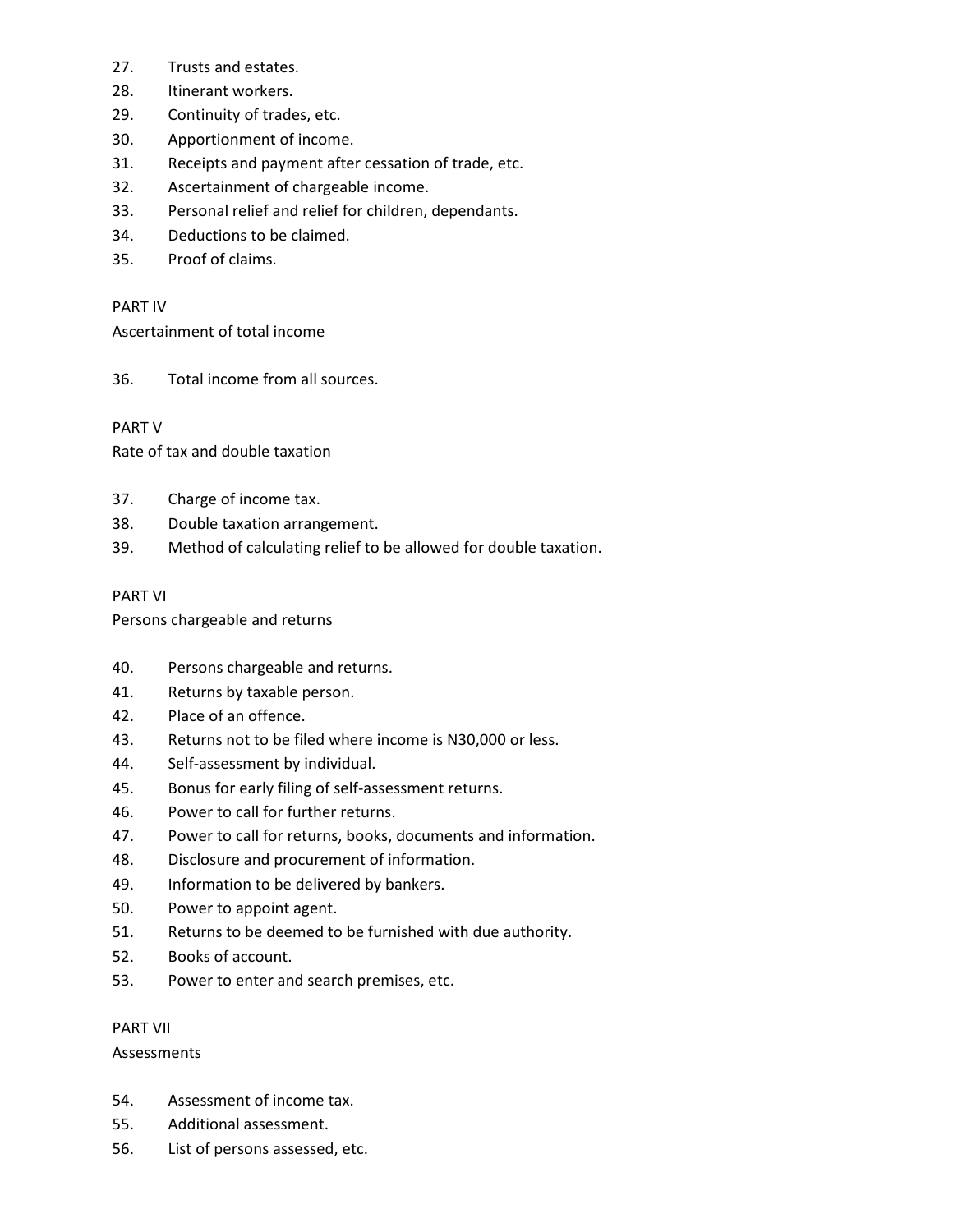- 57. Service of notice of assessment.
- 58. Revision in case of objection.
- 59. Errors and defects in assessment and notice.

# PART VIII

Appeals

- 60. Establishment of body of Appeal Commissioners.
- 61. Time limit for appeal.
- 62. Notice to be given to relevant tax authority.
- 63. Procedure before Appeal Commissioners.
- 64. Procedure of allowing decision of Appeal Commissioners.
- 65. Appeal to court.
- 66. Assessment to be final and conclusive.
- 67. Appeal provisions of Companies Income Tax Act to apply with certain exemptions.

# PART IX

Collection, recovery and repayment of tax

- 68. Payment of income tax.
- 69. Deduction of tax on rent.
- 70. Deduction of tax on interest, etc.
- 71. Deduction of tax on dividend.
- 72. Deduction of tax on director's fees.
- 73. Deduction of tax at source.
- 74. Penalty for failure to deduct tax.
- 75. Application of provision.
- 76. Penalty for non-payment of income tax.
- 77. Interest for late payment of income tax.
- 78. Action for income tax by the relevant tax authority.
- 79. Remission of penalty.
- 80. Remission of tax.
- 81. P.A.Y.E.
- 82. Employer to be answerable for tax deducted.
- 83. Relief in respect of error or mistake.
- 84. Payment of tax.
- 85. Tax clearance certificate.

# PART X

Administrative and transitional provisions

- 86. Joint Tax Board.
- 87. Establishment and composition of the State Board of Internal Revenue.
- 88. Functions of the States Board.
- 89. Establishment of Technical Committee of States Board.
- 90. Establishment of Local Government Revenue Committee.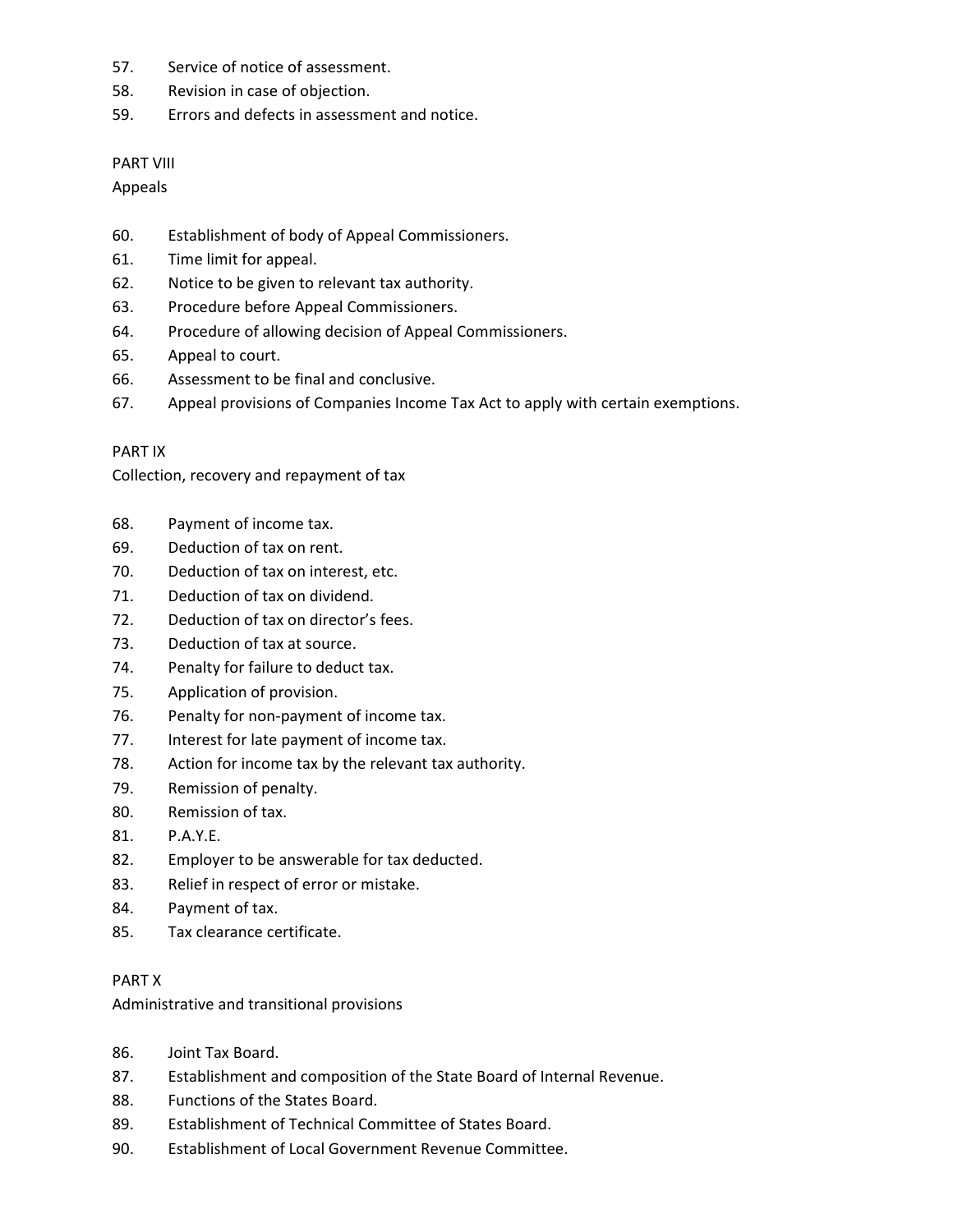- 91. Functions of the Revenue Committee.
- 92. Establishment and composition of Joint State Revenue Committee.
- 93. Functions.

#### PART XI

Offences and penalties

- 94. Offences and penalties.
- 95. Penalty for making incorrect returns.
- 96. False statements and returns.
- 97. Penalty for offences by authorised and unauthorised persons.
- 98. Tax to be payable not withstanding proceedings.
- 99. Prosecution to be with sanction of Board.
- 100. Saving for criminal proceedings.
- 101. Place of an offence.

#### PART XII

Powers of tax collectors

- 102. Definition of tax collector.
- 103. Power to enter and require information.
- 104. Power to distrain for non-payment of tax.
- 105. Obstruction to be an offence.
- 106. Immunity from action, etc.

#### PART XIII

Miscellaneous

- 107. Repeal of Cap. 173, Cap. 43 and Cap. 174 L.F.N. 1990.
- 108. Interpretation.
- 109. Short title and application.

#### **SCHEDULES**

| Determination of residence                 |
|--------------------------------------------|
| Income from settlement, trusts and estates |
| Income exempted                            |
| Retirement benefit schemes                 |
| Capital allowances                         |
| Income tax table                           |
| Double taxation arrangements               |
| Warrant and authority to enter premises    |
|                                            |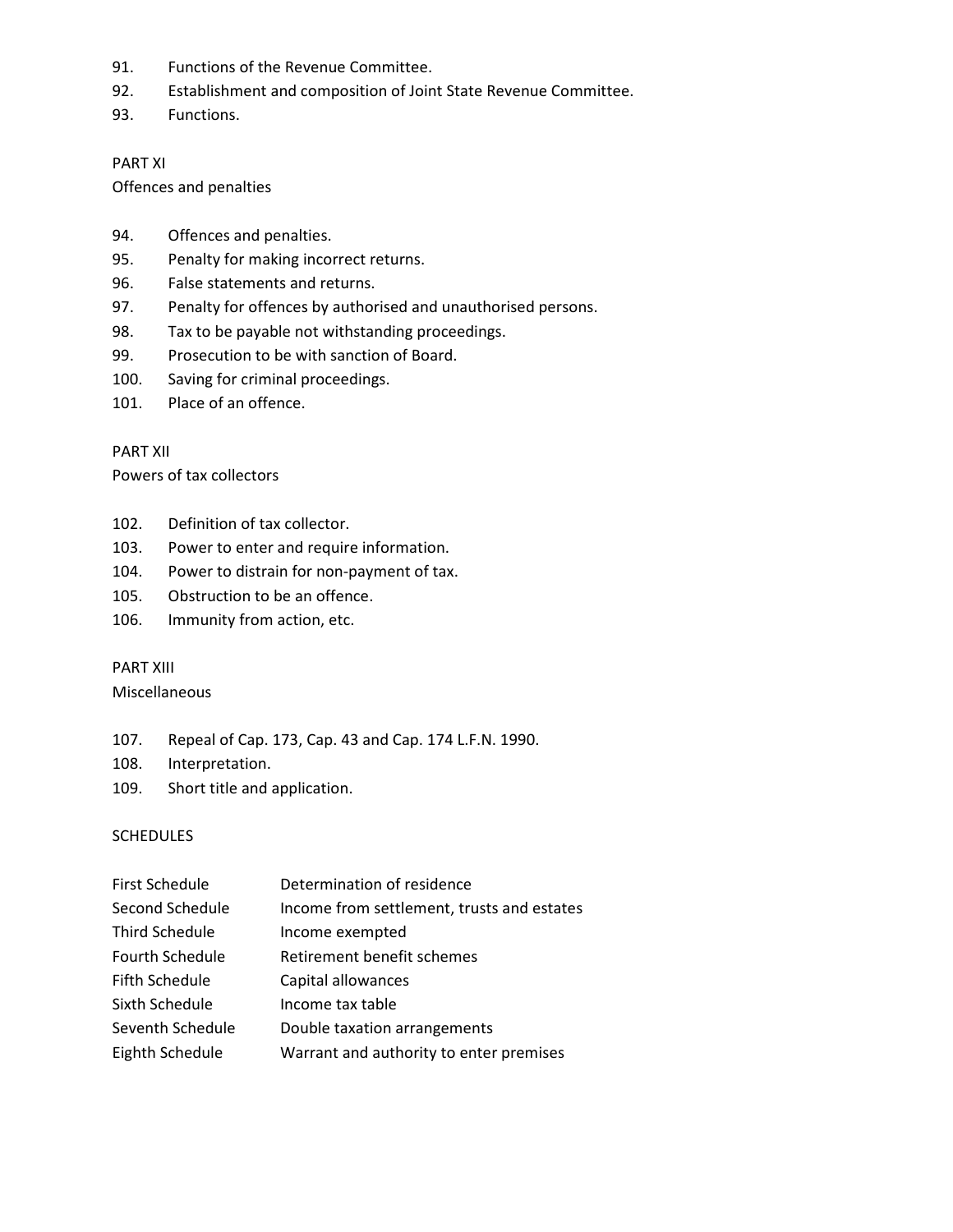# **CHAPTER P8**

# **PERSONAL INCOME TAX ACT**

An Act to impose income tax on individuals, communities and families and on executors and trustees; and to provide for the assessment and collection and administration of the tax.

[1993 No. 104.] [25th August, 1993] [Commencement.]

PART I Imposition of tax and income chargeable

1. Imposition of tax

There is hereby imposed a tax on the income—

- (a) of individuals, communities and families; and
- (b) arising or due to a trustee or estate,

which shall be determined under and be subject to the provisions of this Act. [1996 No. 30.]

2. Persons on whom tax is to be imposed

(1) Tax of an amount to be determined from the Table set out in the Sixth Schedule (in this Act referred to as "income tax") shall be payable for each year of assessment on the total income of— [Sixth Schedule.]

(a) every individual other than persons covered under paragraph (b) of this subsection or corporation sole or body of individuals deemed to be resident for that year in the relevant State under the provisions of this Act; and

(b) the following other persons, that is—

(i) persons employed in the Nigerian Army, the Nigerian Navy, the Nigerian Air Force, the Nigerian Police Force other than in a civilian capacity;

- (ii) officers of the Nigerian Foreign Service;
- (iii) every resident of the Federal Capital Territory, Abuja; and
- (iv) a person resident outside Nigeria who derives income or profit from Nigeria.

# Individuals

(2) In the case of an individual, other than an itinerant worker and persons covered under paragraph (b) of subsection (1) of this section, tax for any year of assessment may be imposed only by the State in which the individual is deemed to be resident for that year under the provisions of the First Schedule to this Act and in the case of persons referred to in subsection (1) (b) of this section, tax shall be imposed by the Federal Board of Inland Revenue. [First Schedule.]

# Itinerant workers

(3) In the case of an itinerant worker, tax may be imposed for any year by any State in which the itinerant worker is found during the year: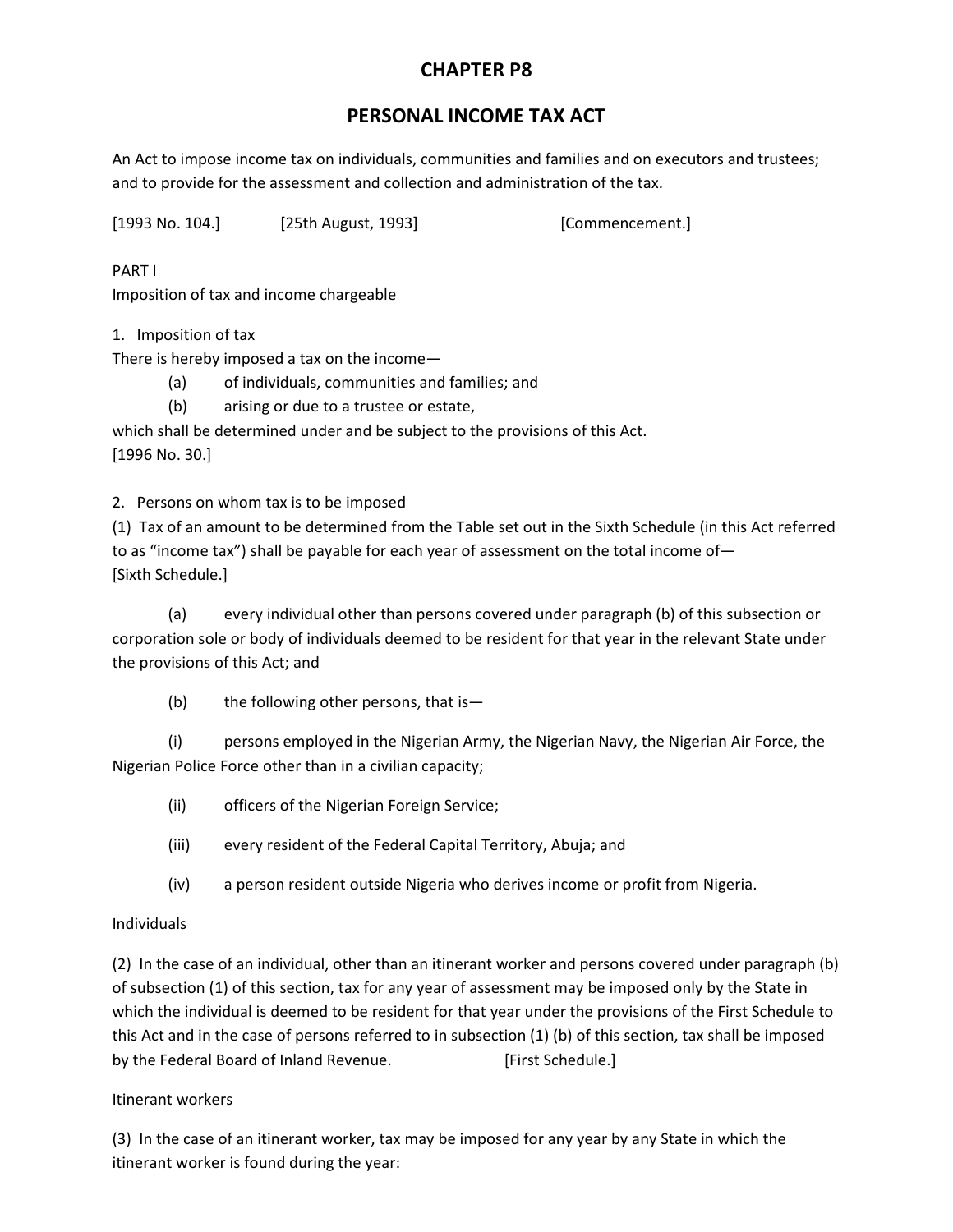#### Provided that—

(a) in an assessment for any year upon an itinerant worker credit shall be given against the tax payable, but not exceeding the amount thereof, for any income tax already paid by him to any other tax authority for the same year; and

(b) collection of so much of any tax imposed in a territory on an itinerant worker for a year of assessment as remains unpaid on the itinerant worker leaving that territory during that year shall remain in abeyance during his absence from that territory, and if he returns to that territory having during his absence paid tax in some other territory for that year, credit shall be given against any unpaid tax in the first-mentioned territory, but not exceeding that unpaid amount, for the tax paid in that other territory.

# **Communities**

(4) In the case of a village or other indigenous communities, tax may be imposed for any year only by the law of the territory in which that community is to be found and the tax may be charged on—

(a) the estimated total income of all its members;

(b) the estimated total income of those of its members whose income it is impracticable in the opinion of the relevant tax authority to assess individually; or

(c) the amount of any communal income which, in the opinion of the relevant tax authority in relation to such community, it is impracticable to apportion with certainty between its members.

# Families

(5) In the case of income of a family recognised under any law or custom in Nigeria as families income, in which the several interests of individual members of the family are indeterminate or uncertain, tax may be imposed only by the territory in which the member of that family who customarily receives that income in the first instance in Nigeria usually resides.

# **Trustees**

(6) In the case of income arising to a trustee of any settlements or trusts, or estates or to an executor of any estate of a deceased person, tax may only be imposed by the territory of which the tax authority is the relevant tax authority in relation to such settlement, trust or estate and to the extent provided in the Second Schedule to this Act. [Second Schedule.]

(7) Nothing in this section shall be construed as imposing liability to tax on the personal emoluments of any person serving as other rank and accordingly any other enactment or law imposing tax on the income of individuals shall not apply:

Provided that where any other income accrues to a person serving as other rank (not being income by way of personal emoluments) that income shall be liable to tax under this Act or under any relevant enactment or law.

# (8) In this section—

"other rank" has the meaning assigned thereto by the Armed Forces Pensions Act; and [Cap. A23.]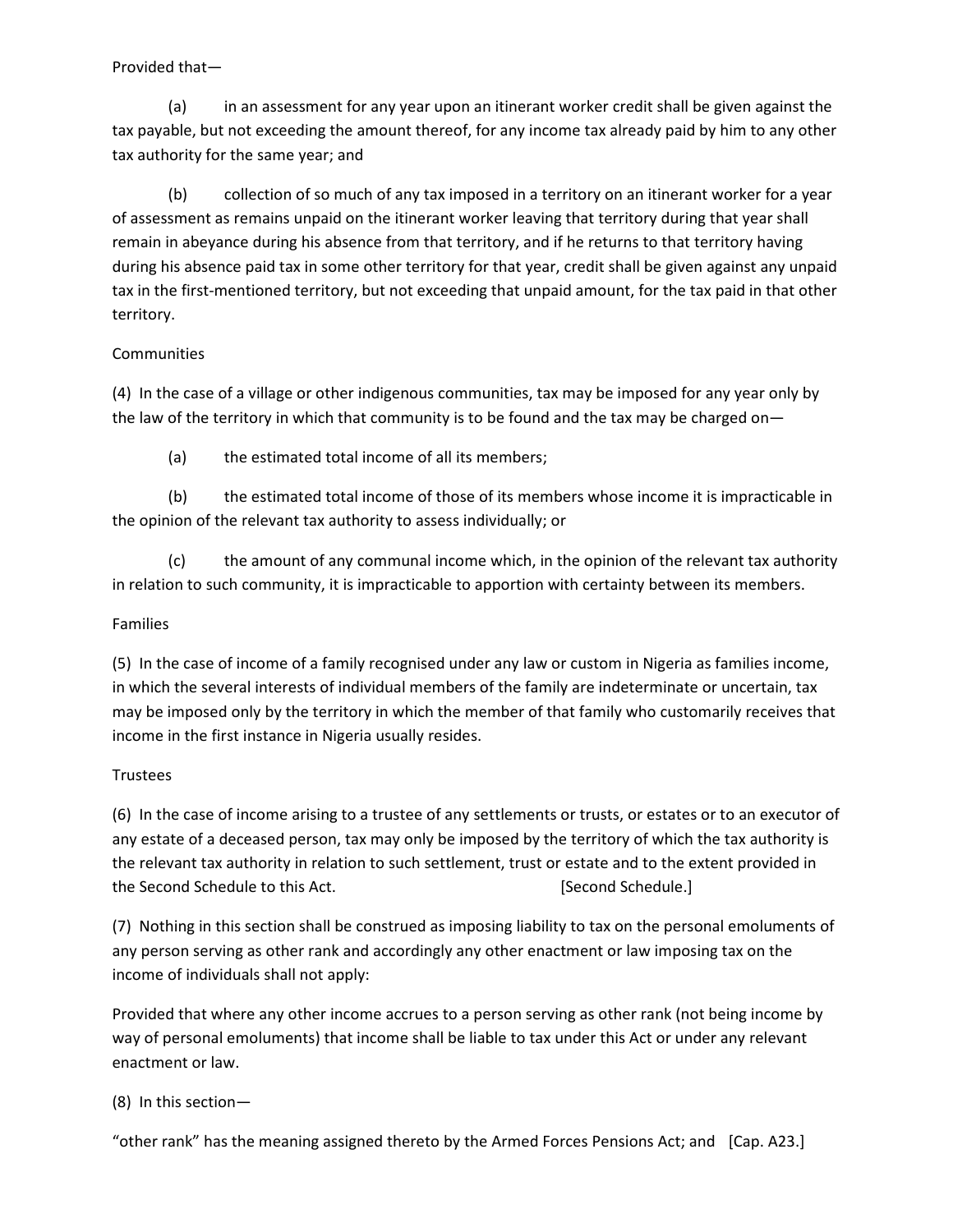"personal emoluments" means wages or salaries and includes allowances, gratuities, superannuation or pension schemes and any other income derived solely by reason of employment as other rank.

3. Income chargeable

(1) Subject to the provisions of this Act, tax shall be payable for each year of assessment on the aggregate amounts each of which is the income of every taxable person, for the year, from a source inside or outside Nigeria, including, without restricting the generality of the foregoing—

(a) gain or profit from any trade, business, profession or vocation, for whatever period of time such trade, business, profession or vocation may have been carried on or exercised;

(b) any salary, wage, fee, allowance or other gain or profit from employment including compensations, bonuses, premiums, benefits or other perquisites allowed, given or granted by any person to an employee other than—

(i) so much of any such sums as may be admitted by the relevant tax authority to represent reimbursement to the employee or expenses incurred by him in the performance of his duties, and from which it is not intended that the employee should make any profit or gain;

(ii) medical or dental expenses incurred by the employee;

(iii) the cost of any passage to or from Nigeria incurred by the employee;

(iv) any sum paid in respect of the maintenance or education of a child if any provision of this Act provides that any sum received by the employee during a year of assessment shall be deducted from the personal reliefs to be granted to him for the next following year;

(v) so much of any amount of rent the employee is treated as being in receipt equal to the annual amount deemed to be incurred by the employer under section 4 of this Act;

(vi) so much of any amount of rent the employee is treated as having received under the provisions of section 5 of this Act;

(vii) so much of the amount of rent subsidy or rent allowance paid by the employer, to or on account, for the employee not exceeding N100,000 per annum; [1999 No. 30.]

(viii) the amount not exceeding N15,000 per annum paid to an employee as transport allowance; [1999 No. 30.]

(ix) meal subsidy or meal allowance, subject to a maximum of N5,000 per annum; [1999 No. 30.]

(x) utility allowance of N10,000 per annum; [1999 No. 30.]

(xi) entertainment allowance of N6,000 per annum;

(xii) leave grant, subject to a maximum of ten per cent of annual basic salary; [1999 No. 30.]

(c) gain or profit including any premiums arising from a right granted to any other person for the use or occupation of any property;

(d) dividend, interest or discount;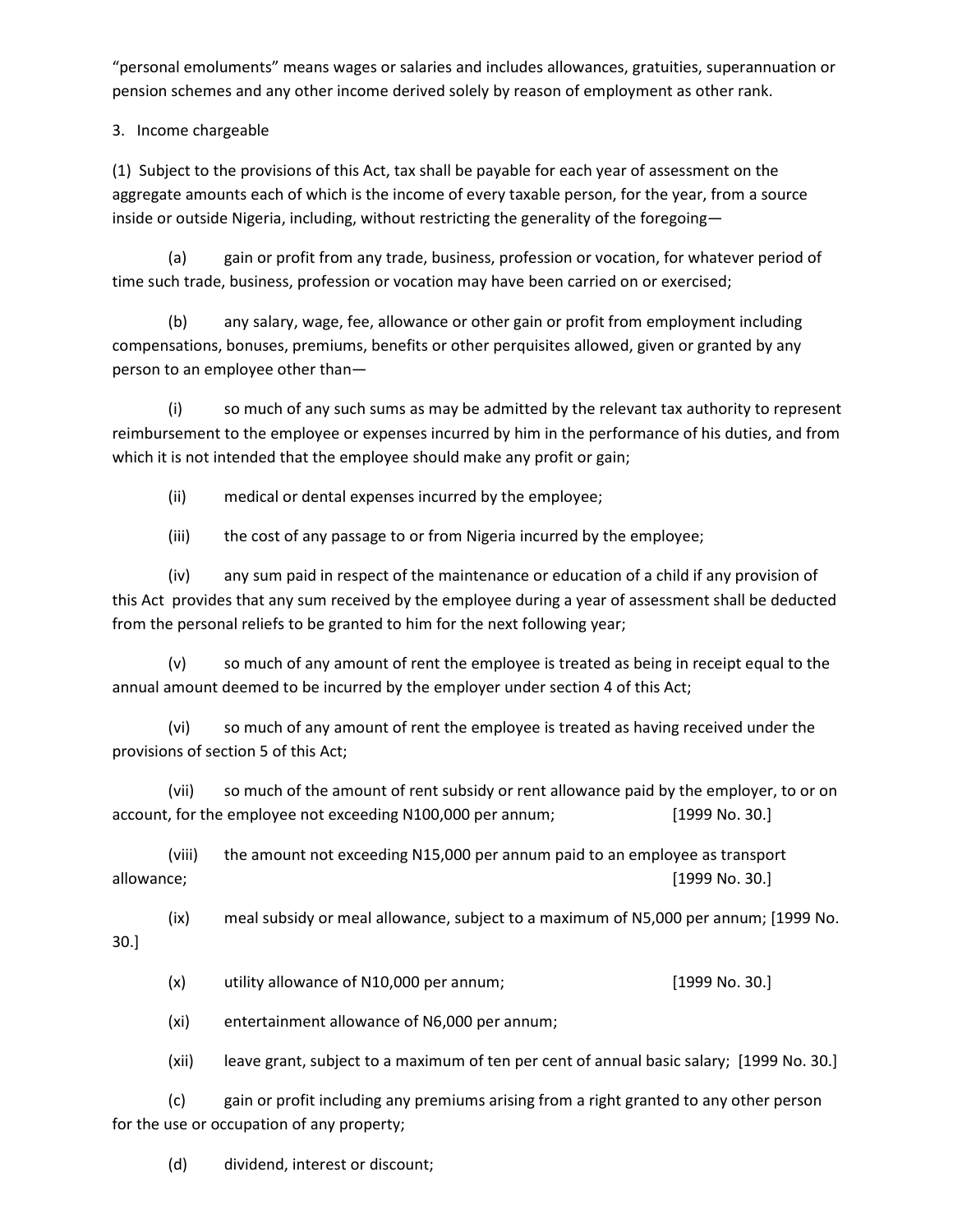(e) any pension, charge or annuity;

(f) any profit, gain or other payment not falling within paragraphs (a) to (e) inclusive of this subsection.

(2) For the purpose of this section—

(a) "allowance" includes any sum paid or payable in respect of expenses and any sum put by an employer at the disposal of an employee and paid away by the employee;

(b) "income" includes any amount deemed to be income under this Act;

(c) the gains or profits arising from a right granted to any other person for the use or occupation of property under any lease or assignment thereof, being rent paid or expressed to be paid in advance, shall be deemed to accrue to the recipient from day to day over the period for which such rent has been paid:

Provided that where the period exceeds five years, the whole of the rent so paid or expressed to be paid in advance shall be treated as accruing evenly from day to day over the five years commencing on the first day of that said period;

(d) "employment" includes any service rendered by any person in return for any gains or profits;

(e) "dividend" means—

(i) in relation to a company not being in the process of being wound up or liquidated, any profits distributed, whether such profits are of a capital nature or not, including an amount equal to the nominal value of bonus shares, debentures or securities awarded to the shareholder; and

(ii) in relation to a company that is being wound up or liquidated, any profits distributed, whether in money or money's worth or otherwise, other than those of a capital nature earned before or during the winding up or liquidation.

4. General provisions as to valuation of benefits

(1) Where an employer incurs any expense in the provision of any benefit or perquisite in accordance with section 3 (1) (b) (vi) of this Act, other than the provision of living accommodation to which section 5 of this Act relates, the following provisions shall apply—

(a) in any case where any assets which continue to belong to an employer is used wholly or partly in the making of such provisions, he shall be deemed to incur annual expenses in connection therewith of an amount equal to five per cent of the amount expended by him in acquiring the asset, but if that amount cannot be so ascertained, five per cent of the market value of the asset at the time of the acquisition, as determined by the relevant tax authority;

(b) in a case where any sum by way of rent or hire is payable by the employer in respect of any such asset, he shall be deemed to incur an annual expense in connection with the making of such provisions equal to the annual amount of the rent or hire expended by him on the asset; and

(c) in any case, the employer shall be deemed to incur annual expense in connection with the making of such provisions equal to the annual amount expended thereon by him.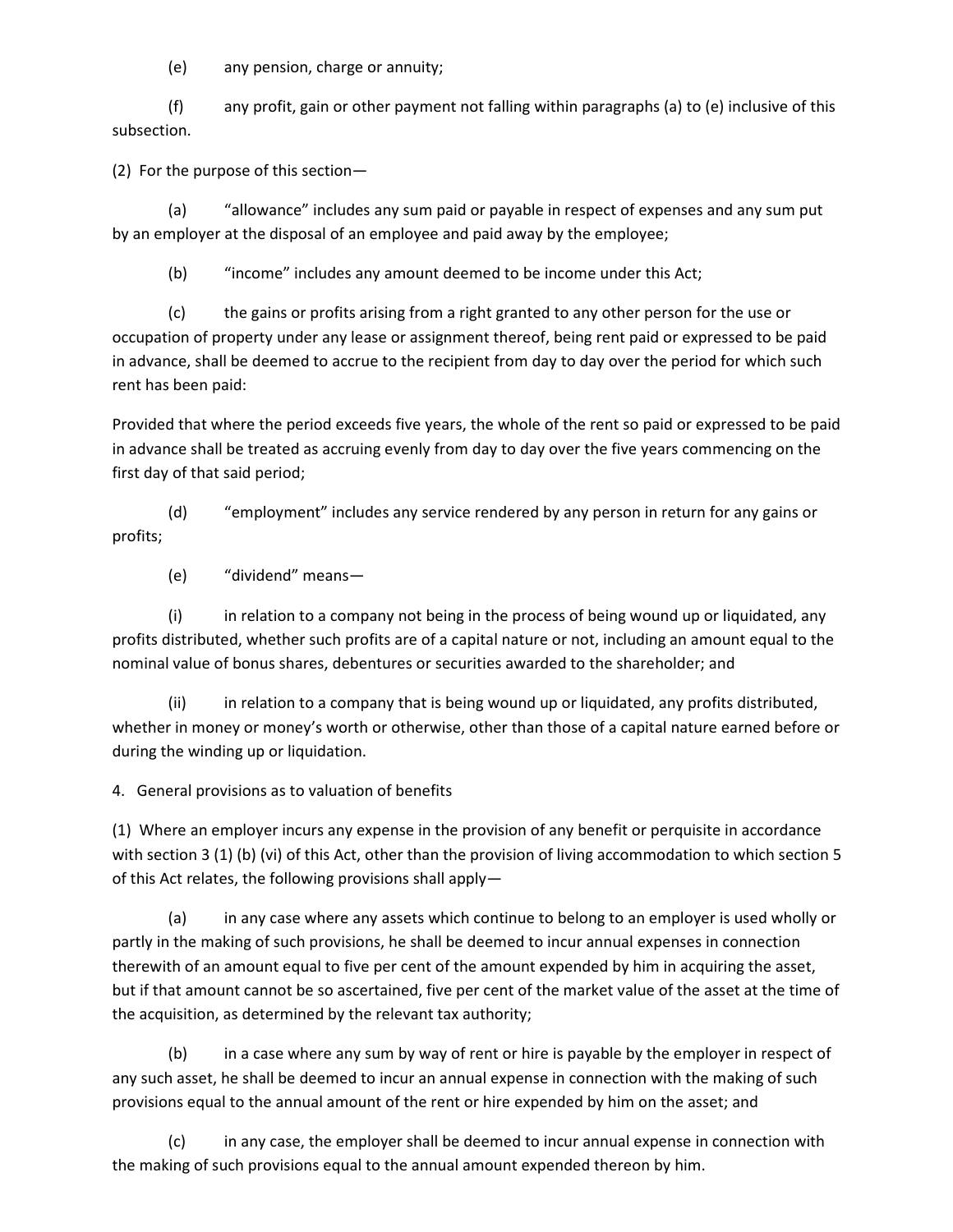(2) The employee shall be treated as being in receipt (in addition to any other emolument) of emolument equal to the annual amount so deemed to be incurred by the employer under subsection (1) of this section reduced by so much (if any) of the annual expense as is made good to the employer by the employee.

(3) The provisions of subsections (1) and (2) of this section shall not apply to any expenses incurred by an employer—

(a) in connection with the provision of meals in any canteen in which meals are provided for the staff generally or of luncheon vouchers for his employees if those vouchers are not assignable by an employee to whom they are issued;

(b) in the provision of any uniform, overall or other protective clothing;

(c) where those expenses are reasonable removal expenses which may or may not include a temporary subsistence allowance incurred by the employer by reason of a change of the employee's employment which requires such employee to change his place of residence, and the employee shall not be treated as being in receipt of any remuneration in respect of the allowance.

(4) A reference in this section to expenses incurred in connection with any matter includes a reference to a proper proportion of any expenses incurred partly in connection with the matter.

(5) A reference in this section to anything provided for an employee shall, unless the reference is expressly to something provided for the employee himself, be construed as including a reference to anything provided for the spouse, family, servant, dependant or guest of that employee by the employer.

5. Valuation as to living accommodation

(1) Where any premises in Nigeria are made available to the occupier by reason of his or his wife's holding an office or employment and—

(a) the occupier pays no rent for the premises; or

(b) the rent which the occupier pays for the premises is less than the annual value of the premises,

the employee shall be treated as being in receipt (in addition to any other emoluments) of emoluments at an annual rate equal to the annual value of the premises, as determined under subsection (3) of this section, reduced by the annual amount of rent which the occupier pays for the premises.

(2) Subsection (1) of this section shall apply to an occupier being a woman as it applies to an occupier being a man with the substitution of "her husband" for "his wife" and that subsection shall accordingly be so construed.

(3) In this section, "the annual value of the premises" means—

(a) in relation to premises subject to any law governing assessment of local rates, the annual value of the premises as determined for purposes of local rates under that law;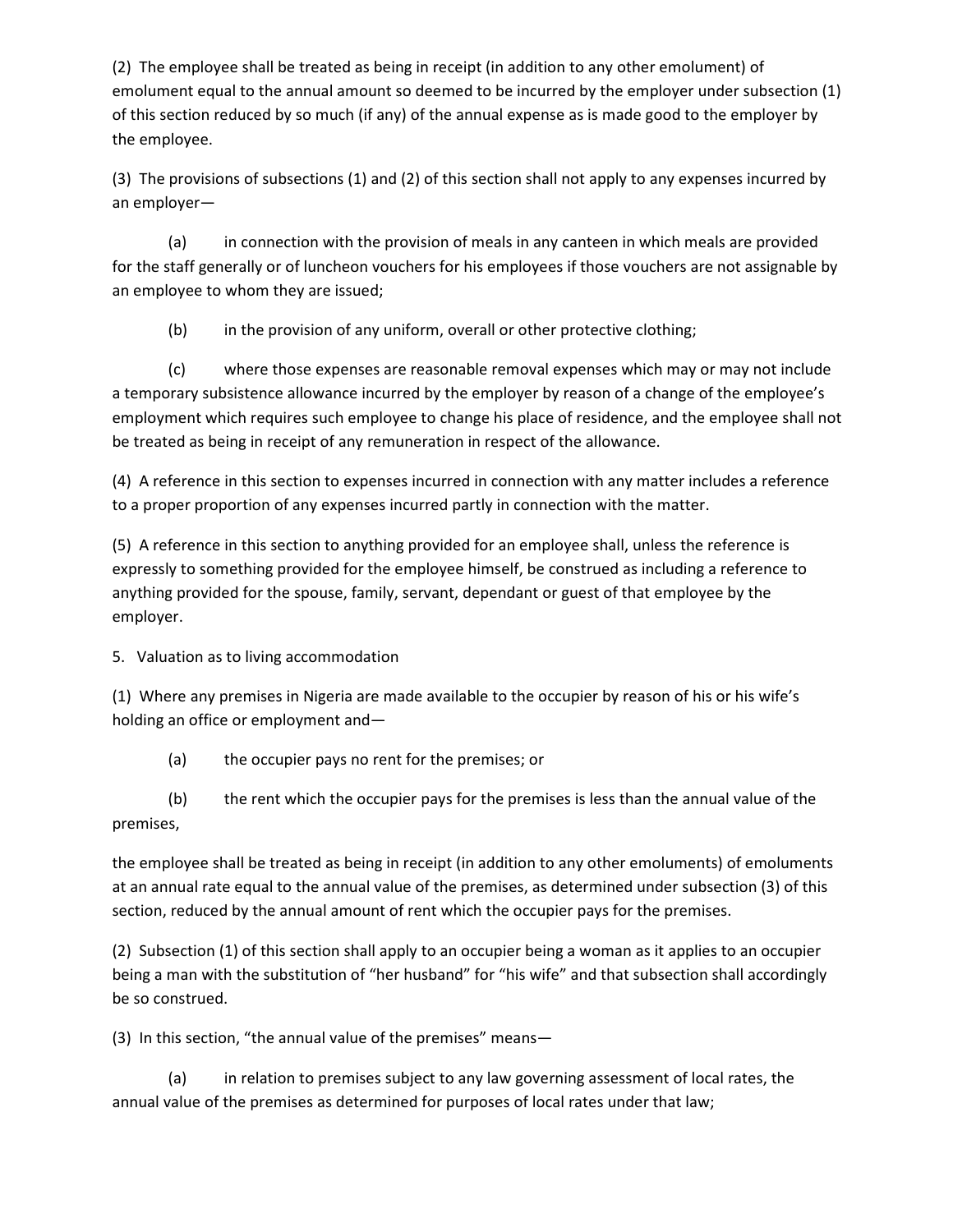(b) in any other case, the annual value as determined by the relevant tax authority, and a reference in this section to annual value shall include a reference (where applicable) to such proper proportion of the annual value—

(i) in relation to a period of occupation within a year; or

(ii) in relation to the part of the premises occupied; or

(iii) in relation to both a period of occupation within a year and the part of the premises occupied,

as may be determined by the relevant tax authority.

6. Business or trade only partially carried on or deemed to be carried on in Nigeria

Where an individual, an executor, or a trustee, outside Nigeria carries on a trade or business of which only part of the operations are carried out in Nigeria, the gains or profits of the trade or business shall be deemed to be derived from Nigeria to the extent to which such gains or profits are not attributable to that part of the operations carried on outside Nigeria:

Provided that—

(a) the individual, executor or trustee does not have a fixed base in Nigeria from which he carries on such trade or business;

(b) the individual, executor or trustee does not habitually operate a trade or business through a person in Nigeria authorised to conclude contracts on his behalf or on behalf of some other persons related to him or both of whom are controlled by some other person or does not habitually maintain a stock of goods or merchandise in Nigeria from which deliveries are regularly made on his behalf;

(c) the trade or business in Nigeria does not involve a single contract for surveys, deliveries, installations or construction;

(d) the trade or business is not between persons both of whom are controlled by some other person and such that conditions are made or imposed between such persons in their commercial or financial relations which in the opinion of the relevant tax authority is deemed to be artificial or fictitious.

7. Relevant tax authority may assess and charge tax on the turnover of a business, etc.

(1) Where, in respect of any business carried on by a person it appears to the relevant tax authority that for any year of assessment, the business produces either no assessable income or an assessable income which in the opinion of the relevant tax authority is less than might be expected to arise from that business or, as the case may be, the true amount of the assessable income of that person from the business cannot be readily ascertained, the relevant tax authority may for that year of assessment, in respect of that business, and notwithstanding any other provision of this Act—

(a) if the whole of the operations of the business are carried on in Nigeria, assess and charge the person carrying on the business on such fair and reasonable percentage of the turnover of the business, as the relevant tax authority may determine;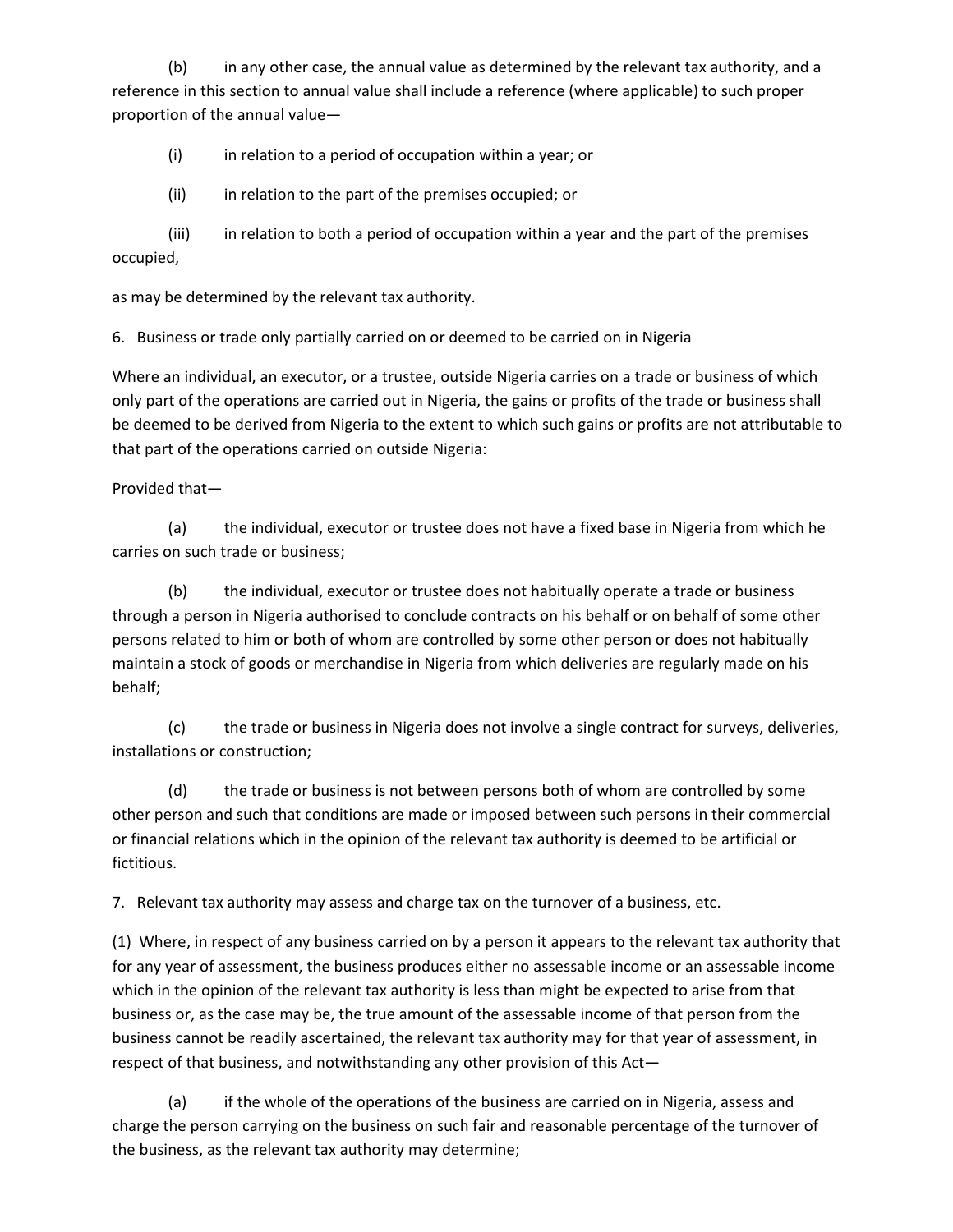(b) if that person is a non-resident who—

(i) has a fixed base from where he carried on such business, assess and charge that person on such a fair and reasonable percentage of the turnover attributable to that fixed base;

(ii) operates a business through a person authorised to conclude contracts on his behalf or on behalf of some person related to him or both of whom are controlled by some other person or operates a business through a person who regularly makes deliveries from a stock of goods or merchandise habitually held in Nigeria on his behalf, assess and charge that person on a fair and reasonable percentage of the turnover of the business carried on through that person;

(iii) operates a business in Nigeria which involves a single contract for surveys, deliveries, installation or construction, assess and charge that person on a fair and reasonable percentage of the contract.

(2) The provisions of this Act as to notice of assessment, additional assessment, appeal and other proceedings shall apply to an assessment or additional assessment made under this section.

(3) In this section—

(a) "business" includes a trade, profession or vocation;

(b) "person" in relation to the carrying on of a business, has the meaning assigned to it by section 108 of this Act but does not include a company.

8. Partnership

(1) The gains or profits from a partnership of a partner therein shall be the sum of-

(a) any remuneration, interest on capital, or the cost of passages to or from Nigeria wholly or mainly undertaken for the purpose of leave or recreation, which is charged in the partnership accounts in respect of that partner; and

(b) his share in the income of the partnership, computed in accordance with the provisions of this Act after the deduction of charges to which paragraph (a) of this subsection applies in respect of all the partners but before the deduction of any other expenses of the partnership referable to a partner which would have been private or domestic expenditure within the meaning of subsection (1) (a) of section 21 of this Act if incurred directly by that partner.

(2) When the income computed under paragraph (a) of this subsection results in a loss, the partner's share therein shall be deducted from his gains or profits ascertained under the provisions of subsection (1) (b) of this section and he shall be deemed to have incurred a loss in the trade or business of partnership to the extent, if any, by which the deductible share exceeds those gains or profits.

(3) For the purpose of subsection (1) of this section, the share of a partner in the computed income of a partnership shall be such proportion of that computed income as would accrue to him under the provisions of the partnership agreement if that computed income were wholly apportionable between the partners within the terms of the agreement, or where the computed income results in a loss, such proportion of that loss as would be chargeable to him if that loss falls to be allocated between the partners in the terms of the agreement.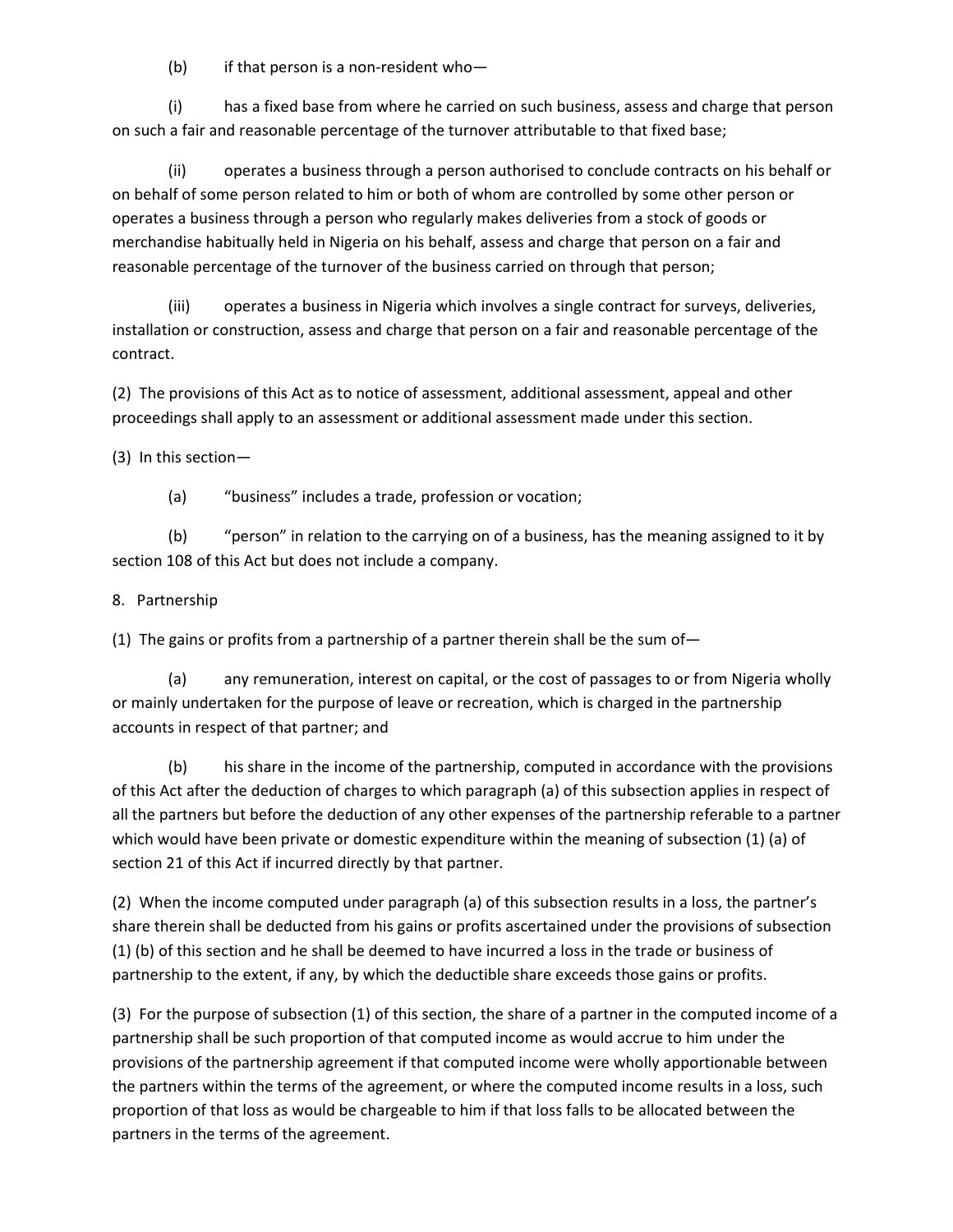(4) The amount of the gains or profits or loss of a partner, ascertained under the foregoing provisions of this section, of any period, shall be deemed for all purposes of this Act to be his ascertained income or loss of that period from a trade, business, profession or vocation carried on by him during that period, and the provisions of Part III of this Act, other than paragraph (g) of section 21 of this Act, shall not apply to that partner with respect to the income or loss.

(5) The determination of the income or loss from a partnership or a partner therein shall be made by the relevant tax authority in relation to that partnership, and where any partner is taxable for a year of assessment in the territory of some other authority, the relevant tax authority shall supply to that other authority particulars of that determination.

(6) An appeal against an assessment by any individual in so far as it relates to any partnership income or loss, shall lie only to the body of Appeal Commissioners or court specified for income tax purpose in a law of the territory of which the tax authority is the relevant authority in relation to that partnership.

(7) For the purposes of paragraph 6 of the First Schedule to this Act, the income of a partner from a partnership in Nigeria shall be deemed to be derived from the territory of the relevant tax authority in relation to that partnership. The contraction of the contraction of the contraction of the contraction of the contraction of the contraction of the contraction of the contraction of the contraction of the contraction of th

(8) The partnership, employee or agent in charge of the principal office or place of business of a partnership in Nigeria shall without notice or demand thereof register or cause to be registered with the relevant tax authority, a certified copy of the partnership deed or, where no written deed is in existence, particulars of any written or oral agreement under which the partnership is currently established and where any such particulars have been so registered, notice of any subsequent change therein agreed between the partners shall be similarly registered with that tax authority within thirty days of the agreement.

(9) Where the particulars of any partnership have been registered under the provisions of subsection (8) of this section, the computation under this section of the gains or profits of a partner therein may be made by the relevant tax authority on the basis of those particulars as they apply at any relevant time and in the event of failure by a partnership to comply with any demand made under the foregoing subsection, notwithstanding the provisions of subsection (3) of this section, tax may be assessed and charged by the relevant tax authority as though the whole gains or profits of such partnership accrued to any individual partner therein or were divisible between any partner therein as may appear just and reasonable to the tax authority.

# 9. Agricultural, etc., profit

The gain or profit of an individual from any land used by him for agricultural purposes or from livestock shall, unless the relevant tax authority is satisfied to the contrary, be deemed to be the gain or profit which would be realised by him if the land were cultivated or used or the livestock were dealt with, as the case may be, in the manner and up to the average standard of cultivation, use or practice relating to the use of the land or the dealing with livestock prevailing in the neighbourhood.

# 10. Employment

(1) The gain or profit from an employment shall be deemed to be derived from Nigeria if—

(a) the duties of the employment are wholly or partly performed in Nigeria, unless—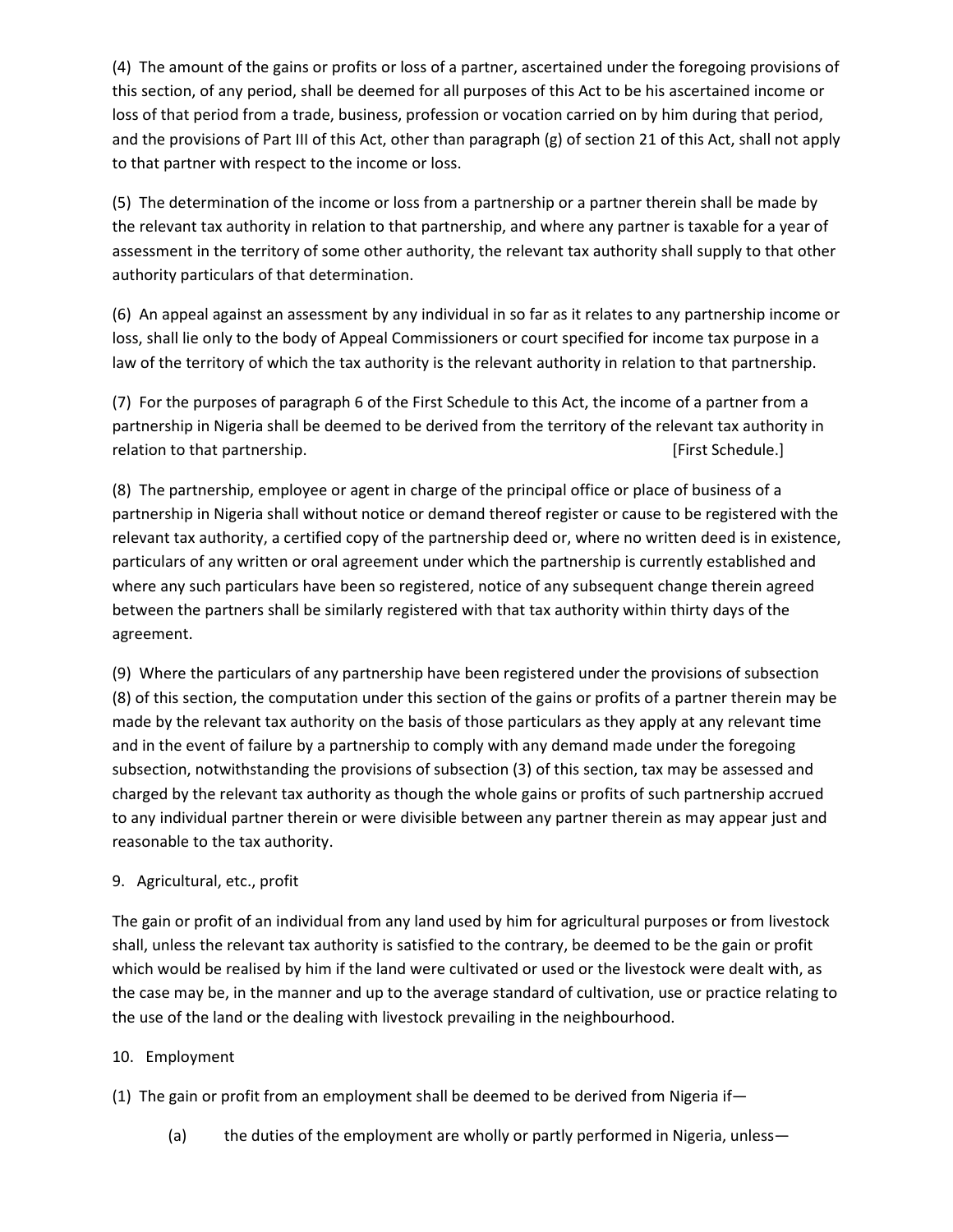(i) the duties are performed on behalf of an employer who is in a country other than Nigeria; and

(ii) the employee is not in Nigeria for a period or periods amounting to 183 days or more in any twelve month period commencing in a calendar year and ending either within that same year or the following year; and

(iii) the remuneration of the employee is liable to tax in that other country;

(b) the employer is in Nigeria, unless the duties of the employment are wholly performed, and the remuneration paid, in a country other than Nigeria except during a temporary visit to or leave in Nigeria.

(2) Notwithstanding the provisions of paragraph (b) of subsection (1) of this section, the gains or profits from an employment by a Government in Nigeria shall be deemed to be derived from Nigeria wherever the remuneration is paid if the employee performs the duties of that employment in a country other than Nigeria which country under an agreement or diplomatic usage exempts the employee from tax on those gains or profits.

(3) The gain or profit from any employment exercised in Nigeria shall be deemed to be derived from Nigeria whether the gains or profits from the employment are received in Nigeria or not.

(4) The gains or profits from any employment, the duties of which are wholly or mainly performed in Nigeria, shall be deemed to be derived from Nigeria during any period of leave of the employee from the employment, and any period of his temporary absence on duty from Nigeria.

(5) Subject to the foregoing provisions of this section, the gain or profit from any employment, the duties of which are mainly performed outside Nigeria, shall be deemed to be derived from Nigeria to the extent that those duties are performed in Nigeria.

(6) Notwithstanding any provision of this section, the gains or profits of an individual from any employment as a seafarer, other than any such employment in the Nigerian Navy or the Nigerian Ports Authority, shall be deemed to be derived from Nigeria only during any period in which the individual is serving under articles which he had signed in Nigeria or is performing stand-by duty on board a ship preparatory to his signing articles in Nigeria.

# 11. Tax credit allowable against tax payable on income derived from outside Nigeria

Notwithstanding the provisions of section 3 (1) of this Act, where a resident derives income from a source outside Nigeria and the income is brought into Nigeria through Government approved channels, he shall be allowed a tax credit against the tax payable by him but the tax credit shall not exceed the proportion of his total tax for the year of assessment which that income derived from outside and brought into Nigeria bears to his aggregate income chargeable to tax in Nigeria.

# 12. Nigerian dividends

(1) The income from a dividend distributed by a Nigerian company shall be deemed to be derived from Nigeria, and shall be the gross amount of that dividend before deduction of any tax which the company is required to deduct on payment thereof under the provisions of any law in force in Nigeria at the relevant time imposing taxation on the profits of companies.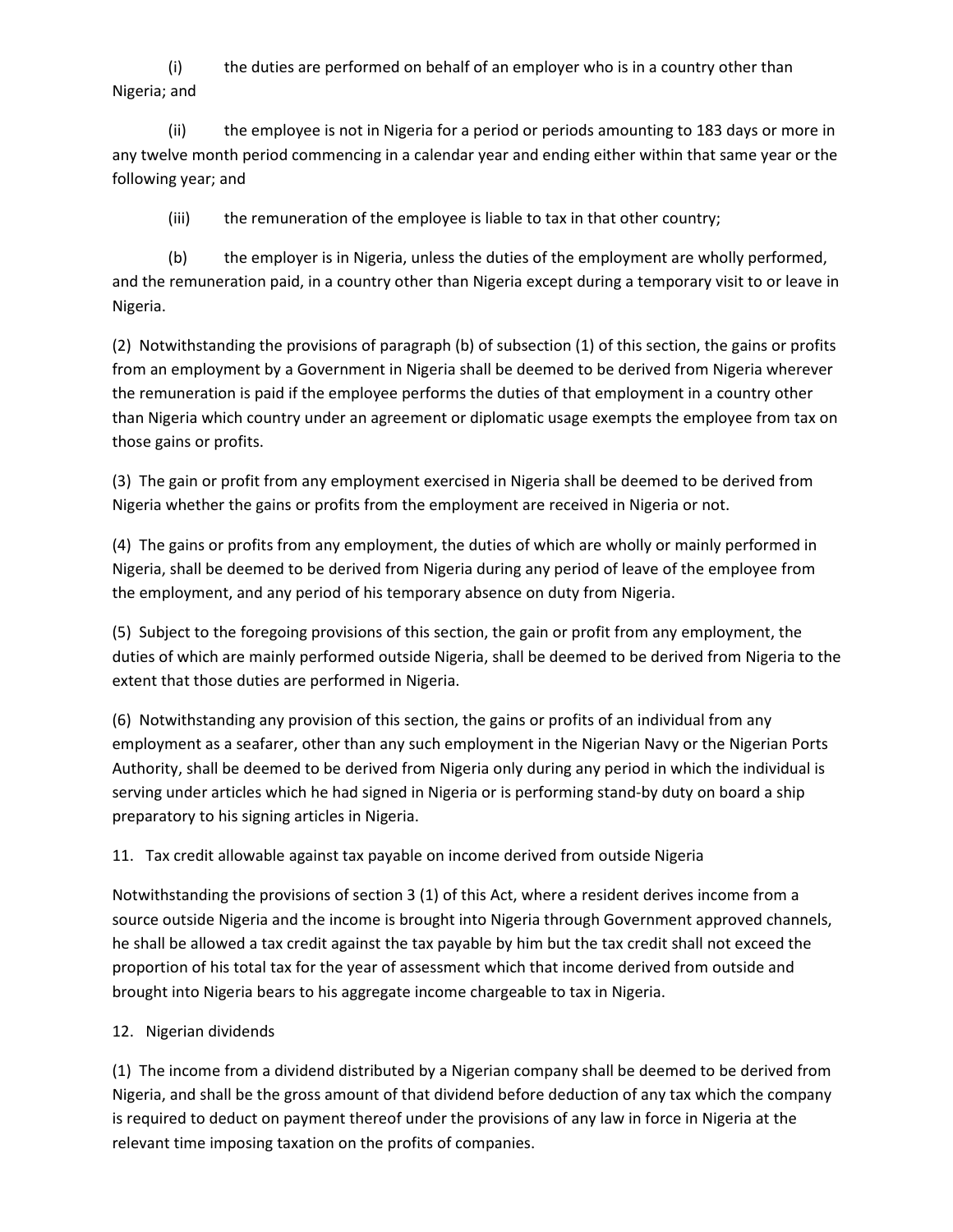(2) Any amount of the undistributed profit of a Nigerian company which is treated as distributed under the provisions of any law in force in Nigeria imposing tax on the profits of companies shall, for the purpose of this Act, be deemed to be income from a dividend accruing to any person who is a shareholder in the company in proportion to his share in the ordinary capital thereof at the relevant time, and the income from the dividend to be taken for assessment in his hands shall be his due proportion thereof increased by such amount as may be specified by the relevant tax authority in respect of tax deemed to be deducted at source.

(3) The income from a dividend distributed by a Nigerian company shall be deemed to arise on the day on which payment of that dividend becomes due.

# 13. Foreign income

The income from a dividend paid by a company other than a Nigerian company, or from any other source outside Nigeria, shall be the amount of that income brought into or received in Nigeria, provided that, if the income arose in a country to which section 39 of this Act applies, the amount of that income to be taken for assessment shall be the amount computed under subsection (5) of section 39 of this Act.

# 14. Interest

The income from any interest on money lent by an individual, or an executor, or a trustee, outside Nigeria to a person in Nigeria (including a person who is resident or present in Nigeria at the time of the loan) shall be deemed to be derived from Nigeria if—

(a) there is liability to payment in Nigeria of the interest regardless of what form the payment takes and wherever the payment is made;

(b) the interest accrues in Nigeria to a foreign company or person regardless of what form the payment takes and wherever the payment is made.

# 15. Territory in which dividend or interest paid by a Nigerian company arises

Where a dividend or interest is distributed or paid by a Nigerian company, the dividend or interest, as the case may be, whenever necessary for the purpose of the First Schedule to the Act, shall be deemed to be derived from the territory in which the recipient of the dividend or interest resides or, where the recipient is not resident in Nigeria, the person shall be deemed to be a person to whom section 2 (1) (b) (iv) applies. [First Schedule.]

# 16. Settlement, trusts and estates

The income of an individual or of a trustee or executor from a settlement, trust, or estate of a deceased person, made, created or administered in Nigeria, or in the case of a settlement or trust made, created or administered in Nigeria, shall be ascertained in accordance with the provisions of the Second Schedule to this Act. **[Second Schedule.]** [Second Schedule.]

# 17. Artificial transactions

(1) Where a tax authority is of opinion that any disposition is not in fact given effect to, or that any transaction which reduces or would reduce the amount of any tax payable is artificial or fictitious, the tax authority may disregard the disposition or direct that such adjustments shall be made as respects the income of an individual, an executor or a trustee, as the tax authority considers appropriate so as to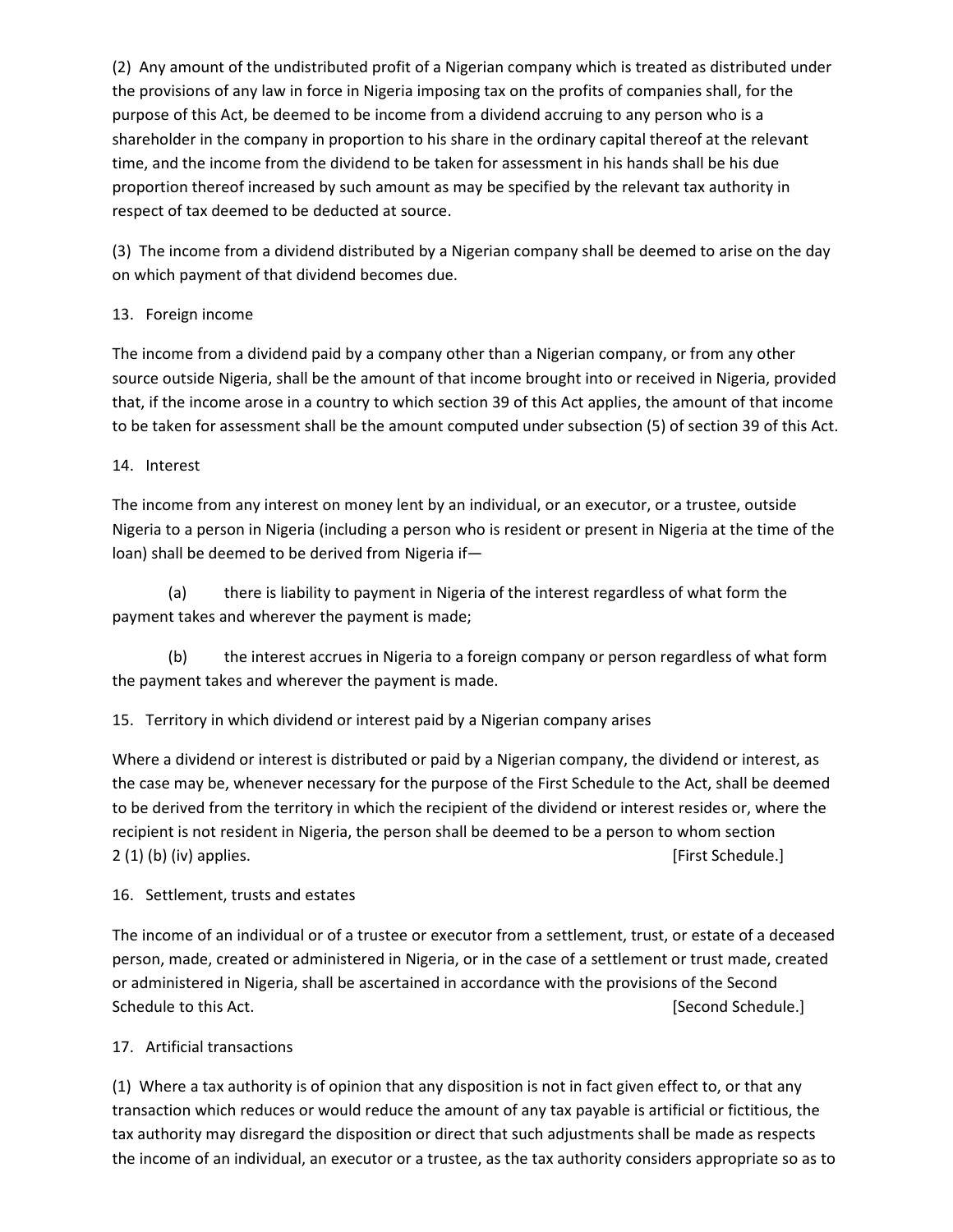counteract the reduction of liability to tax effected, or reduction which would otherwise be effected by the transaction.

(2) Where it appears that the interests of more than one tax authority are affected thereby, the exercise of any power conferred on a tax authority by subsection (1) of this section shall be performed by the relevant tax authority alone and any decision or direction of the relevant tax authority under this section shall be binding on all tax authorities.

(3) For the purposes of this section—

(a) "disposition" includes any trust, grant, covenant, agreement or arrangement;

(b) transactions between persons one of whom either has control over the other or in case of individuals who are related to each other or between persons both of whom are controlled by some other person, shall be deemed to be artificial or fictitious if in the opinion of the tax authority those transactions have not been made on terms which might fairly have been expected to have been made by independent persons engaged in the same or similar activities dealing with one another at arm's length.

# 18. Certain appeals

An appeal with respect to assessment of income arising from any decision or direction of the relevant tax authority under subsection (2) of section 17 of this Act, shall lie only to the Federal High Court at the instance of the person in whose hand that income is assessed to tax, and no shareholder shall have any right of appeal with respect to any amount deemed to be his income under the provisions of subsection (2) of section 12 of this Act.

# 19. Income exempted

(1) There shall be exempt from the tax all that income specified in the Third Schedule to this Act.

(2) The Minister may by notice include in the Third Schedule to this Act all or any person or class of persons chargeable to tax by virtue of this Act, so as to exempt the income of that person or class of persons from tax in pursuance of— **interpretent in the contract of the set of the set of the set of the set of the set of the set of the set of the set of the set of the set of the set of the set of the set of the set of t** 

(a) any treaty, convention or agreement between the Federal Government of Nigeria and any other country or any arrangement with or decision of an international organisation of which the Federal Government of Nigeria is a member; or

(b) any arrangement in that behalf subsisting between the Government of the Federation and the Government of each State.

(3) Nothing in this section or the Third Schedule to this Act shall be construed so as to—

(a) exempt in the hands of the recipients any interest, bonuses, salaries or wages paid wholly or in part out of income exempted thereby; or

(b) authorise a State Government, a company or any person or agency of government, a company or any person, whether resident or not in Nigeria, to provide tax exemption clauses in an agreement or arrangement without seeking approval first from the Minister of Finance and thereafter from the President.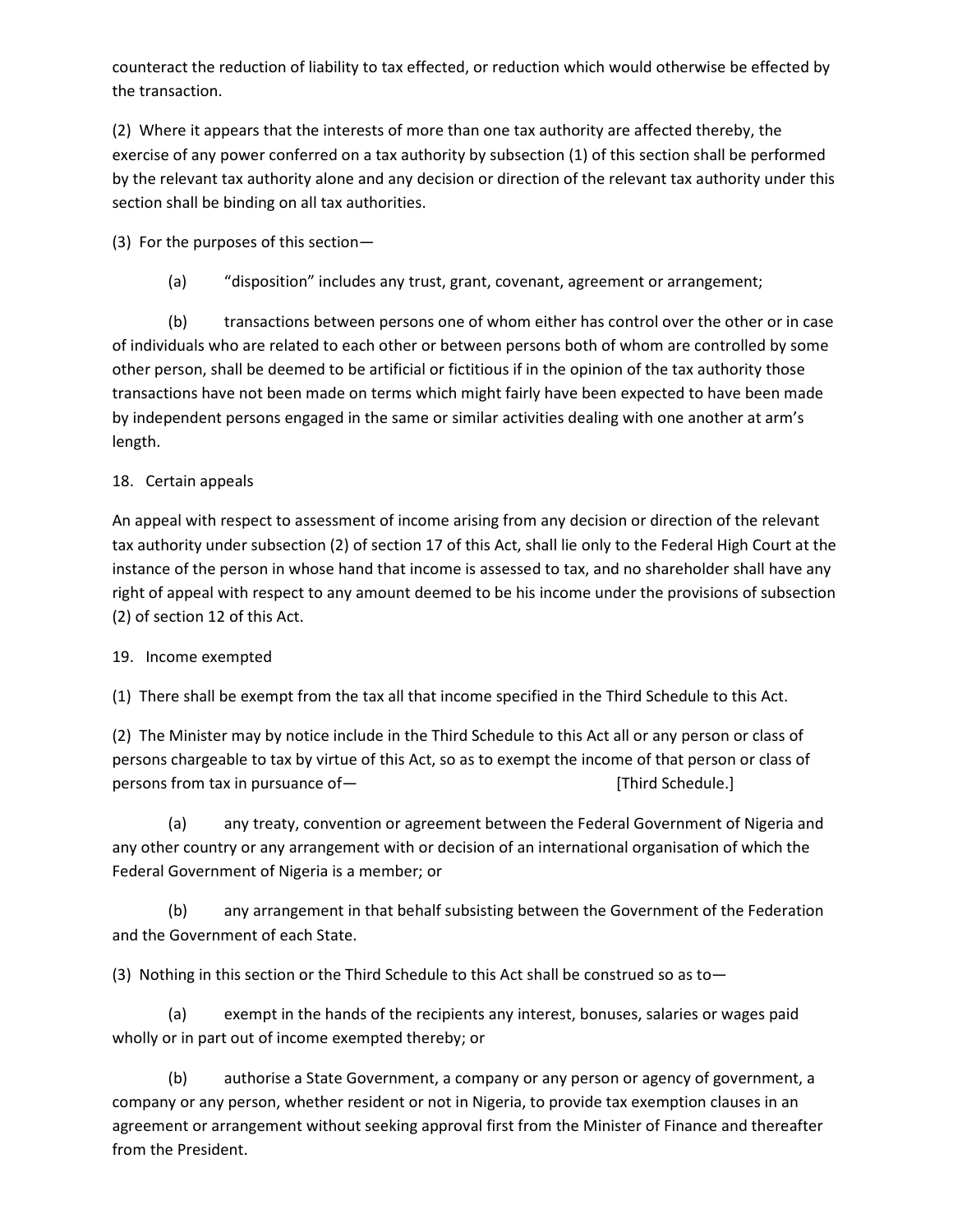PART II

#### Ascertainment of income

20. Deduction allowed

(1) For the purpose of ascertaining the income or loss of an individual for any period from any source chargeable with tax under this Act there shall be deducted all outgoing and expenses, or any part thereof, wholly, exclusively, necessarily and reasonably incurred during that period and ultimately borne by that individual in the production of the income, including—

(a) a sum payable by way of interest on money borrowed and employed as capital in acquiring the income;

(b) interest on loans for developing an owner-occupied residential house;

(c) rent for that period, and premiums the liability for which was incurred during that period, payable in respect of land or buildings occupied for the purpose of acquiring the income; and

(d) any expense incurred for repair of premises, plant, machinery or fixtures employed in acquiring the income, or for the renewal, repair or alteration of any implement, utensil or article so employed:

Provided that if the premises, plant, machinery, fixtures, implement, utensil or article are used in part for domestic or private purposes, so much of the expense as relates to such use shall not be so deducted;

(e) bad debts incurred in any trade, business, profession or vocation, proved to have become bad during the period for which the income is being ascertained, and doubtful debts to the extent that they are respectively estimated to have become bad during the said period and notwithstanding that such bad or doubtful debts were due and payable prior to the commencement of the said period:

# Provided that—

(i) where in any period a deduction under this paragraph is to be made as respect any particular debt, and a deduction has in any previous period been allowed in respect of the same debt, the appropriate reduction shall be made in the deduction to be made in the period in question;

(ii) all sums recovered during the said period on account of amounts previously written off or allowed in respect of bad or doubtful debts shall for the purposes of this Act be deemed to be income of the trade, business, profession or vocation of that period;

(iii) it is proved that the debts in respect of which a deduction is claimed either were included as a receipt of the trade, business, profession or vocation in the income of the year within which they were incurred, or were advances not falling within the provisions of subsection (b) of section 21 of this Act made in the course of normal trading, business, professional or vocational operations;

(f) a contribution or an abatement deducted from the salary or pension of a public officer under the Pensions Act or under any approved scheme within the meaning of that Act, and any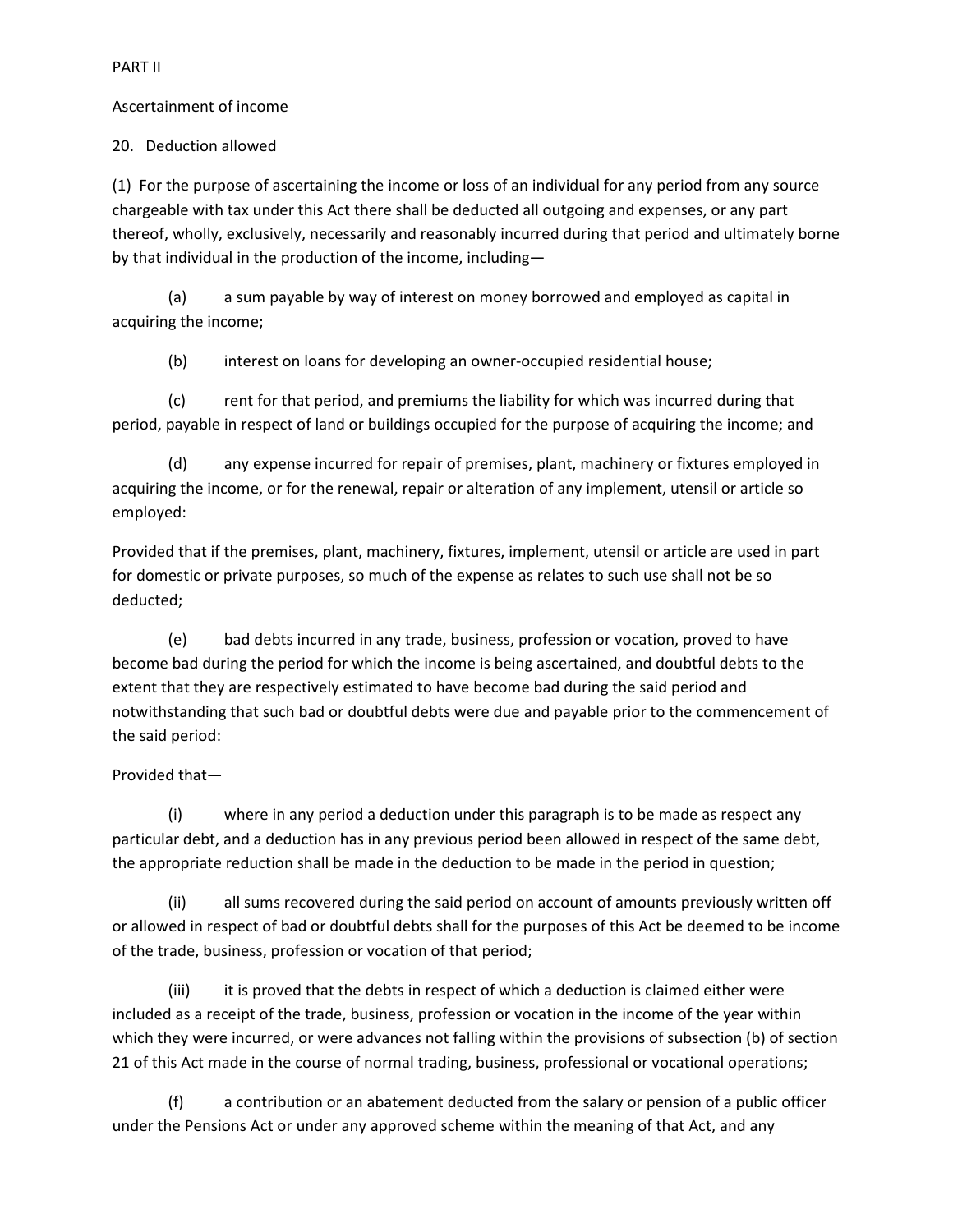contribution, other than a penalty, made under the provisions of any Act establishing the Nigeria Social Insurance Trust Fund or other retirement benefits scheme for employees throughout Nigeria; [Cap. P4.]

(g) a contribution to a pension, provident or other retirement benefits fund, society or scheme approved by the Board, subject to the provisions of the Fourth Schedule to this Act and such conditions as the Board in its absolute discretion may prescribe: [Fourth Schedule.]

Provided that where the instruments establishing in Nigeria any such fund, society or scheme contain inter alia a general power or duty of the trustees or managers thereof to invest the moneys of the fund, society or scheme, and on the first day of any year of assessment commencing after the thirty-first day of March, 1962—

(i) in the case of a fund, society or scheme deemed to have been approved under the provisions of this Act, less than thirty-three and one third per centum of all moneys which are so invested is invested in securities issued by or under the authority of any Government in Nigeria; or

(ii) in the case of a fund, society or scheme approved under the provisions of this section, less than 50% of all moneys which are so invested is invested in securities issued by or under the authority of any Government in Nigeria,

the deemed approval or approval of such fund, society or scheme shall have no effect for any purpose of this Act for that year of assessment;

(h) in the case of income from a trade, business, profession or vocation, any expenses or part thereof incurred for that period (whether the liability was met during that or any previous period) wholly and exclusively for the purpose of the trade, business, profession or vocation unless those expenses are or the same part thereof is deductible for that or any other period under the foregoing provisions of this section, and for the purpose of this paragraph an expense incurred during a period shall be treated as having been incurred for that period to the extent that it is not specifically referable to the income of any other period;

(i) any expenses which are proved to the satisfaction of the relevant tax authority to have been incurred by the individual on research for the period including the amount of levy paid by him under the National Agency for Science and Engineering Infrastructure Act. [Cap. N3.]

(2) Where the income is chargeable solely by reason of it being brought into or received in Nigeria, nothing in this section shall confer a right to any deduction from the amount of that income so brought into or received in Nigeria.

# 21. Deductions not allowed

Subject to the express provisions of this Act, no deduction shall be allowed for the purpose of ascertaining the income of any individual in respect of—

(a) domestic or private expense;

(b) capital withdrawn from a trade, business, profession or vocation and any expenditure of a capital nature;

(c) any loss or expense recoverable under an insurance or contract of indemnity;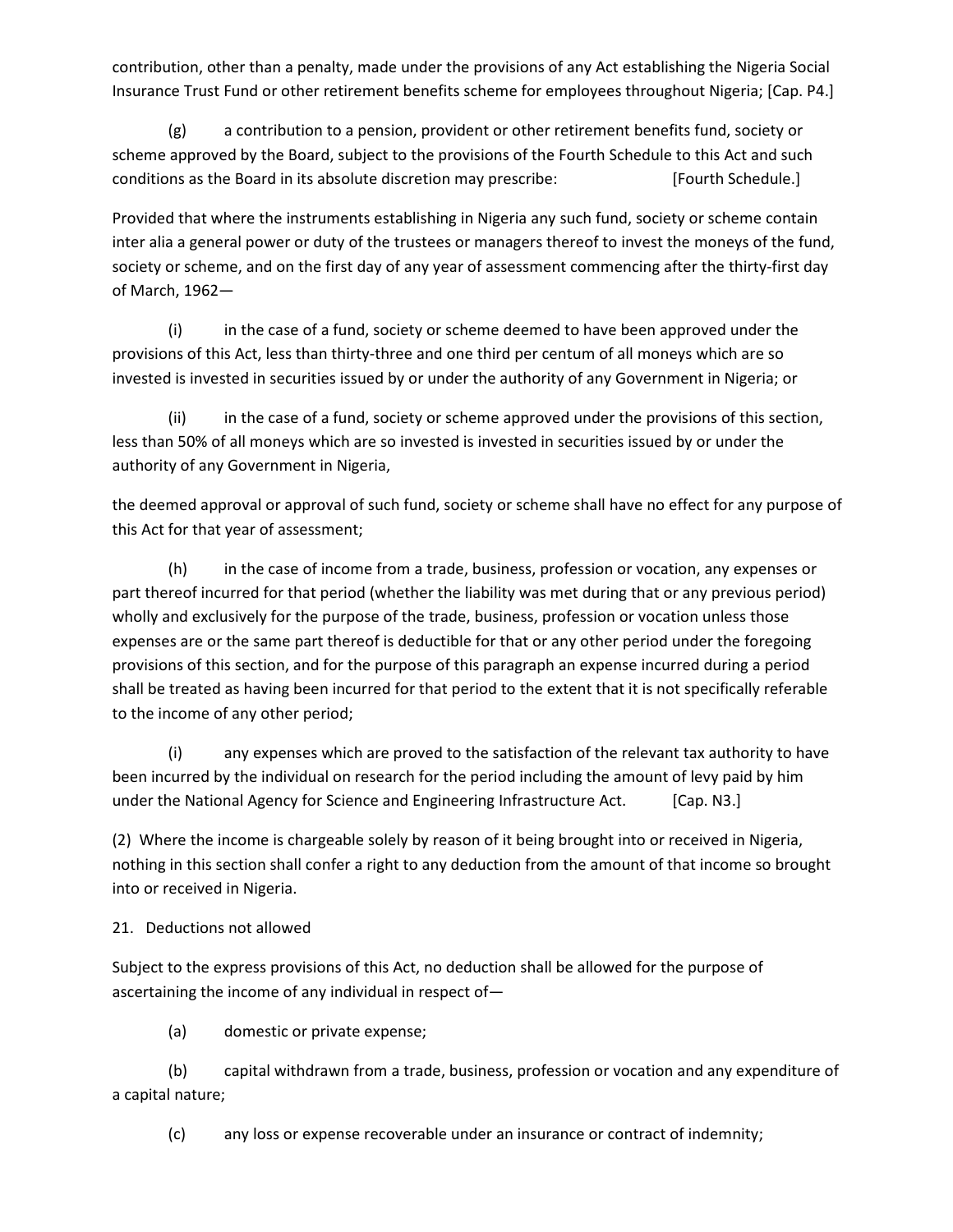(d) rent of or cost of repairs to any premises or part of premises not incurred for the purpose of producing the income;

(e) taxes on income or profits levied in Nigeria or elsewhere except as provided in section 13 of this Act;

(f) any payment to a pension, provident, savings or widows' and orphans' society, fund or scheme, except as permitted by paragraphs (f) and (g) of subsection (1) of section 20 of this Act;

(g) the depreciation of any asset;

(h) any sum reserved out of profits, except as permitted by paragraph (e) of subsection (1) of section 20 of this Act or as may be estimated by the relevant tax authority, pending determination of the amount, to represent the amount of any expense deductible under the provisions of that section, the liability for which was irrevocably incurred during the period for which the income is being ascertained;

(i) any expenses of any description incurred within or outside Nigeria for the purpose of earning management fees unless prior approval of an agreement giving rise to such management fees has been obtained from the Minister;

(j) any expense whatsoever incurred within or outside Nigeria as management fees under any agreement entered into after the commencement of this paragraph except to the extent as the Minister may allow.

22. Waiver of refund of liability or expense

Where a deduction has been allowed under the provisions of section 20 of this Act in respect of any liability or any expense incurred and the liability is waived or released or such expense is refunded in whole or in part, the amount of that liability or expense which is waived, released or refunded, as the case may be, shall be deemed to be income on the day on which such waiver, release or refund was made or given.

PART III

Ascertainment of assessable income

23. Basis for computing assessable income

(1) Except as provided in this section, the income of any individual for each year of assessment from each source of his income (hereinafter referred to as "assessable income") shall be the amount of the income of the year immediately preceding the year of assessment from each such source, notwithstanding that he may have ceased to possess that source or that the source may have ceased to produce income.

(2) Where the relevant tax authority is satisfied that an individual makes, or intends to make up the accounts of a trade, business, profession or vocation carried on by him to some day other than the thirty-first day of December, it shall direct that the assessable income from that source be computed on the amount of the gains or profits of the year ending on that day in the year preceding the year of assessment.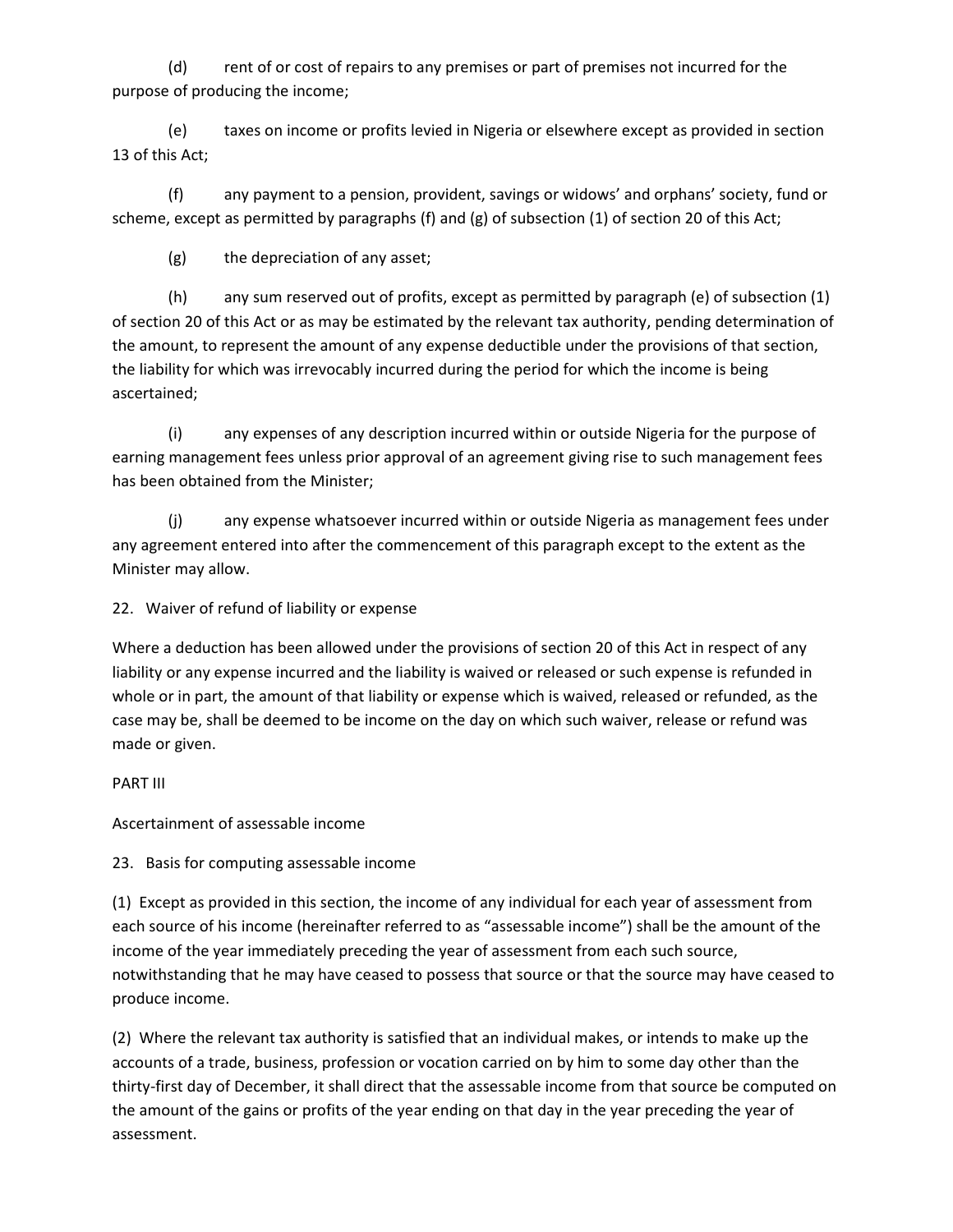(3) Where the assessable income of an individual from a trade, business, profession or vocation has been computed by reference to an account made up to a certain day, and that individual fails to make up an account to the corresponding day in the year following, the assessable income from that source both for the year of assessment in which the failure occurs and for the two years of assessment next following shall be computed on such basis as the relevant tax authority in its discretion thinks fit.

(4) Any basis adopted by a relevant tax authority under this section shall be subject to confirmation or amendment by the Board, with or without retrospective effect, if the individual is deemed to be resident in more than one territory for those three years of assessment, and such additional assessments, reductions or repayments shall be made so as to give effect to any determination of the Board under this subsection.

# 24. New trades

The assessable income of an individual from a trade, business, profession or vocation carried on by him in Nigeria for the year of assessment in which he commenced to carry on the trade, business, profession or vacation in Nigeria and for the two following years of assessment (which years are in this subsection respectively referred to as "the first year", "the second year", and "the third year") shall be ascertained in accordance with the following provision:

(a) for the first year the assessable income shall be the amount of the income of that year;

(b) for the second year the assessable income shall, unless such notice as hereinafter mentioned is given, be the amount of the income of one year from the date of the commencement in Nigeria of the trade, business, profession or vocation;

(c) for the third year the assessable income shall, unless such notice as is hereinafter mentioned be given, be computed in accordance with the provisions of section 23 (1) of this Act;

(d) the individual carrying on the trade, business, profession or vocation shall be entitled, on giving notice in writing to the relevant tax authority within two years after the end of the second year, to require that the assessable income both for the second year and the third year (but not for one or other only of those years) shall be the income of the respective years of assessment:

Provided that he may, by notice in writing given to the relevant tax authority within twelve months after the end of the third year, revoke the notice, and in such case the assessable income both for the second year and the third year shall be computed as if the first notice had never been given;

(e) where such a notice as aforesaid has been given or revoked, such additional assessment, or, on a claim being made for the purpose in writing, such reductions of assessments or repayments of tax shall be made as may be necessary to give effect to paragraph (d) of this subsection.

25. Cessation of trades, etc.

Where an individual permanently ceases to carry on a trade, business, profession or vocation in Nigeria, his assessable income therefrom shall be—

(a) as regards the year of assessment in which the cessation occurs, the amount of the income of that year;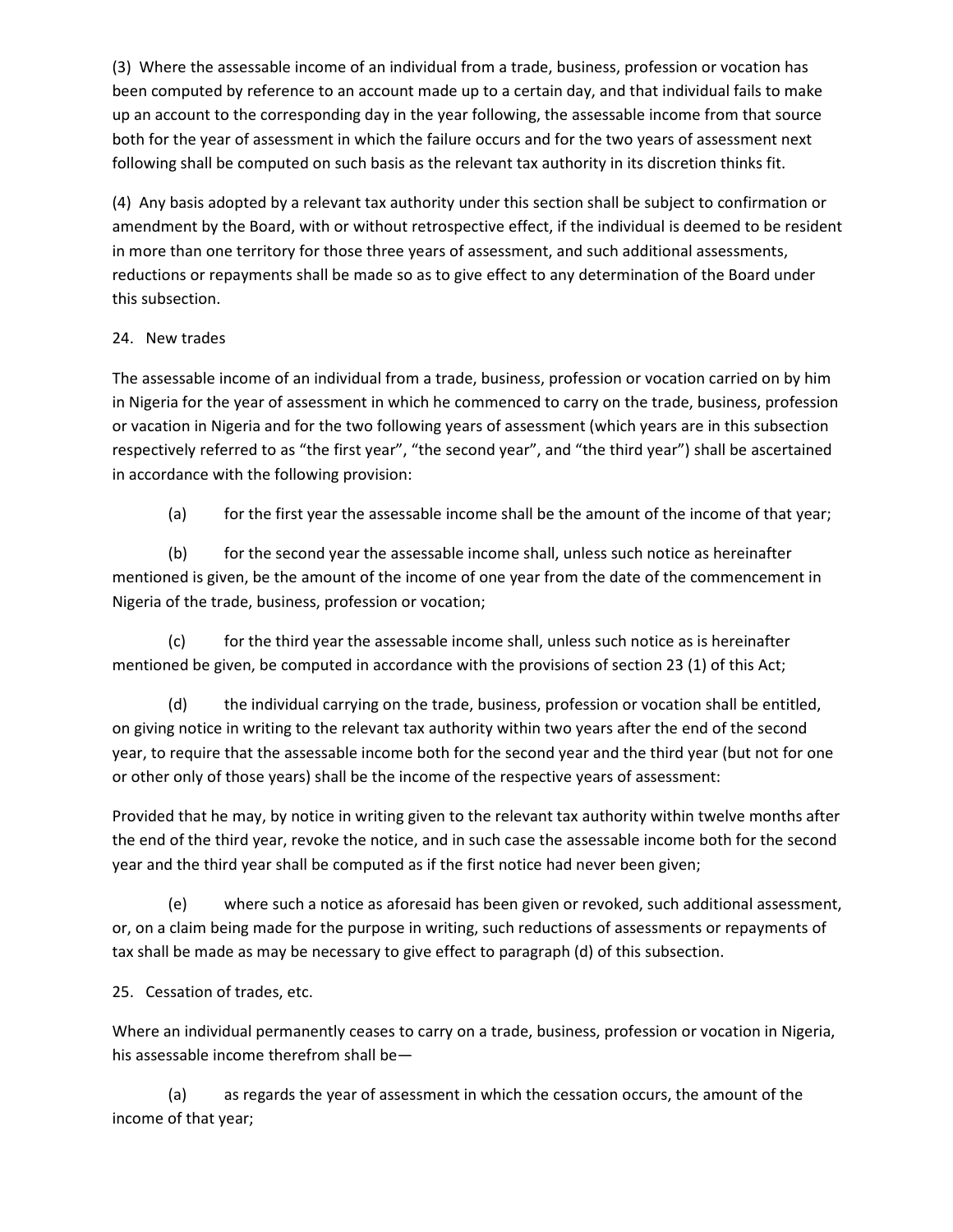(b) as regards the year of assessment preceding that in which the cessation occurs, the amount of the income as computed in accordance with the provisions of section 24 of this Act, or the amount of the income of such year, whichever is the greater, and he shall not be deemed to derive assessable income from such trade, business, profession or vocation for the year of assessment following that in which the cessation occurs.

# 26. Employment and pensions

(1) With respect to income from an employment or pension which is derived, or deemed to be derived, from Nigeria, the assessable income of an individual shall be the amount of the income of the year of assessment.

(2) For the purpose of subsection (1) of this section, income from an employment shall be deemed to arise from day to day except to the extent that it is derived from any bonus, commission or allowance payable on one occasion only or at intervals exceeding one month, and to that extent it shall be deemed to be income—

(a) of the day on which it is paid; or

(b) if it is paid after the cessation of the employment, of the last day of the employment including any terminal leave arising therefrom.

# 27. Trusts and estates

Notwithstanding the foregoing provisions of this Part of this Act, the assessable income of a trustee, or of an executor of the estate of a deceased individual, or of a beneficiary of a trust or estate for any year of assessment shall be the income of that person as determined under the provisions of the Second Schedule to this Act of the year preceding that year. [Second Schedule.]

# 28. Itinerant workers

The assessable income for any year of assessment of an itinerant worker shall be determined either under the provisions of sections 23, 24, 25, 26 and 27 of this Act or be the income of the year ending on the thirty-first day of December within the year of assessment.

# 29. Continuity of trades, etc.

An individual carrying on a trade, business, profession or vocation, shall not be treated as having commenced or ceased so to do solely by reason of a change in the territory in which he is deemed to be resident from one year to another, or by reason of his becoming or ceasing to be a partner in a partnership if the nature of the trade carried on by that partnership is the same as that carried on by him before or after he became or ceased to be a partner therein, as the case may be.

# 30. Apportionment of income

Where in the case of a trade, business, profession or vocation it is necessary in order to arrive at the income of any year of assessment or other period to allocate or apportion to specific periods the income or loss of any period for which accounts have been made up, or to aggregate any such income or loss or any apportioned parts thereof, it shall be lawful to make such allocation, apportionment or aggregation, and any apportionment under this section shall be made in proportion to the number of days in the respective periods.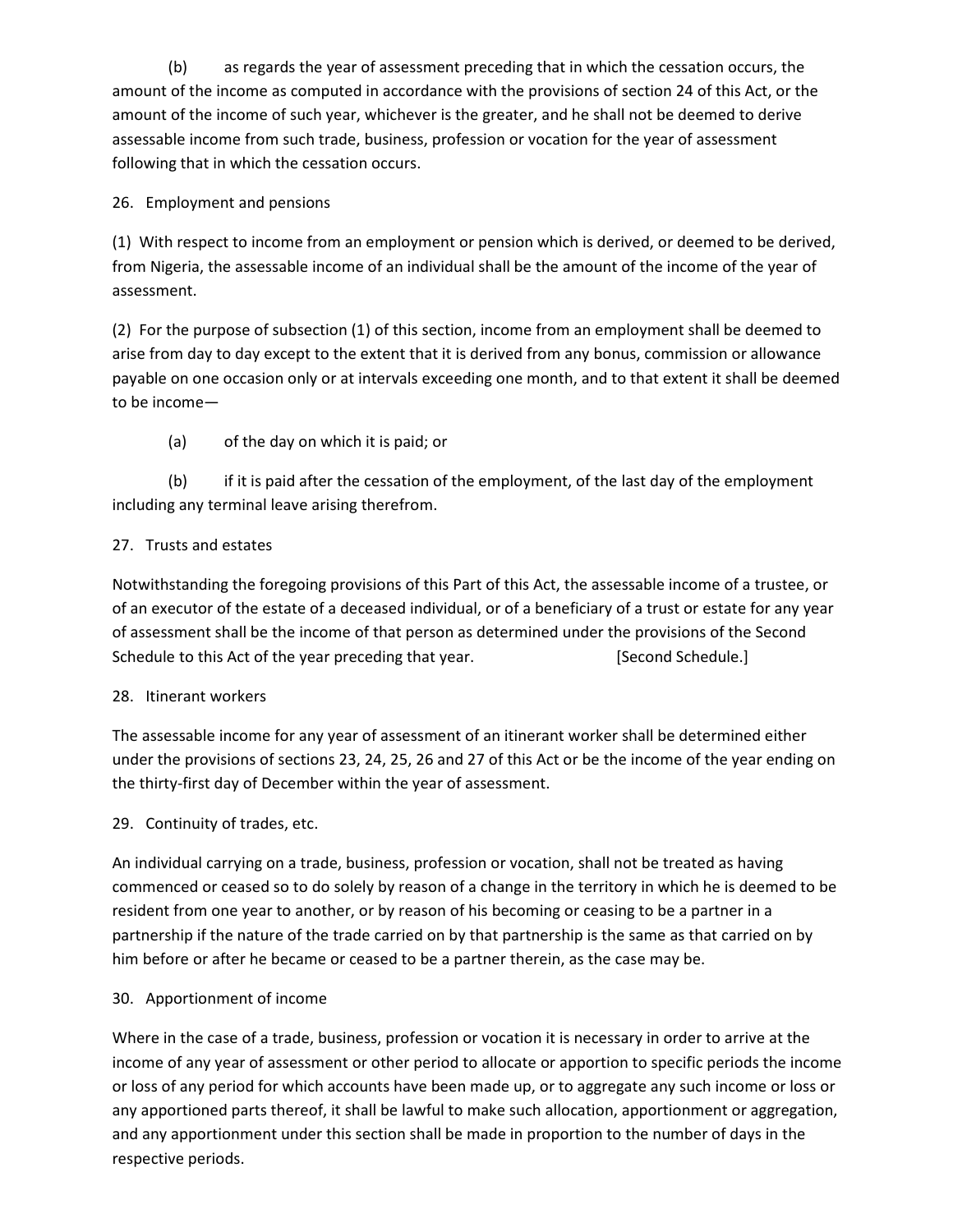#### 31. Receipts and payment after cessation of trade, etc.

Where after the date on which an individual has ceased to carry on a trade, business, profession or vocation in Nigeria, he or, after his death, his personal representative receives or pays any sum which would have been included in or deducted from his gain or profit from that trade, business, profession or vocation if it had been received or paid prior to that date, that sum shall be deemed for all purposes of this Act to have been received or paid by him, as the case may be, on the last day on which he carried on that trade, business, profession or vocation.

# 32. Ascertainment of chargeable income

Where income tax is payable for any year of assessment on the chargeable income of an individual, other than a corporation sole or body of individuals, the amount of that chargeable income shall, notwithstanding anything to the contrary in any other enactment or law relating to the ascertainment of chargeable income, be the amount of the total income of that individual for that year, ascertained under the provisions of this Act, after any income exempted has been excluded therefrom and the deductions allowed by this Part of this Act have been made.

# 33. Personal relief and relief for children, dependants

(1) There shall be allowed as personal relief in the case of every individual, a deduction of N5,000 plus 20% of earned income. [1998 No. 19.]

(2) In the case of an individual (other than a person to whom paragraph (b) (iv) of section 2 (1) of this Act relates) who ordinarily resides in Nigeria, or who at any time during the year of assessment—

(a) becomes ordinarily resident in Nigeria in connection with any trade, business, profession or vocation carried on by him; or

(b) exercises any employment, the whole gains or profits of which are deemed under the provisions of section 12 of this Act to be derived from Nigeria,

there shall also be allowed the deduction specified in subsection (3) of this section.

(3) The deduction allowed under subsection (2) of this section shall be  $-$ 

(a) a deduction of the amount of any alimony not exceeding N300 paid to a former spouse under an order of a court of competent jurisdiction in the case of an individual whose marriage has been dissolved;

(b) a deduction of N2,500 in respect of each unmarried child who was maintained by the individual during the year preceding the year of assessment and who, on the first day of that preceding year, had either not attained sixteen years of age, or was receiving full-time instruction in a recognised educational establishment, or was under articles or indentures in a trade or profession: [1999 No. 19.]

# Provided that—

(i) no deduction under this paragraph shall be allowed to any individual in respect of more than four children and for the purpose of applying this restriction, a husband and his wife or wives not separated from him by deed or an order of any court shall be treated as one and the same individual;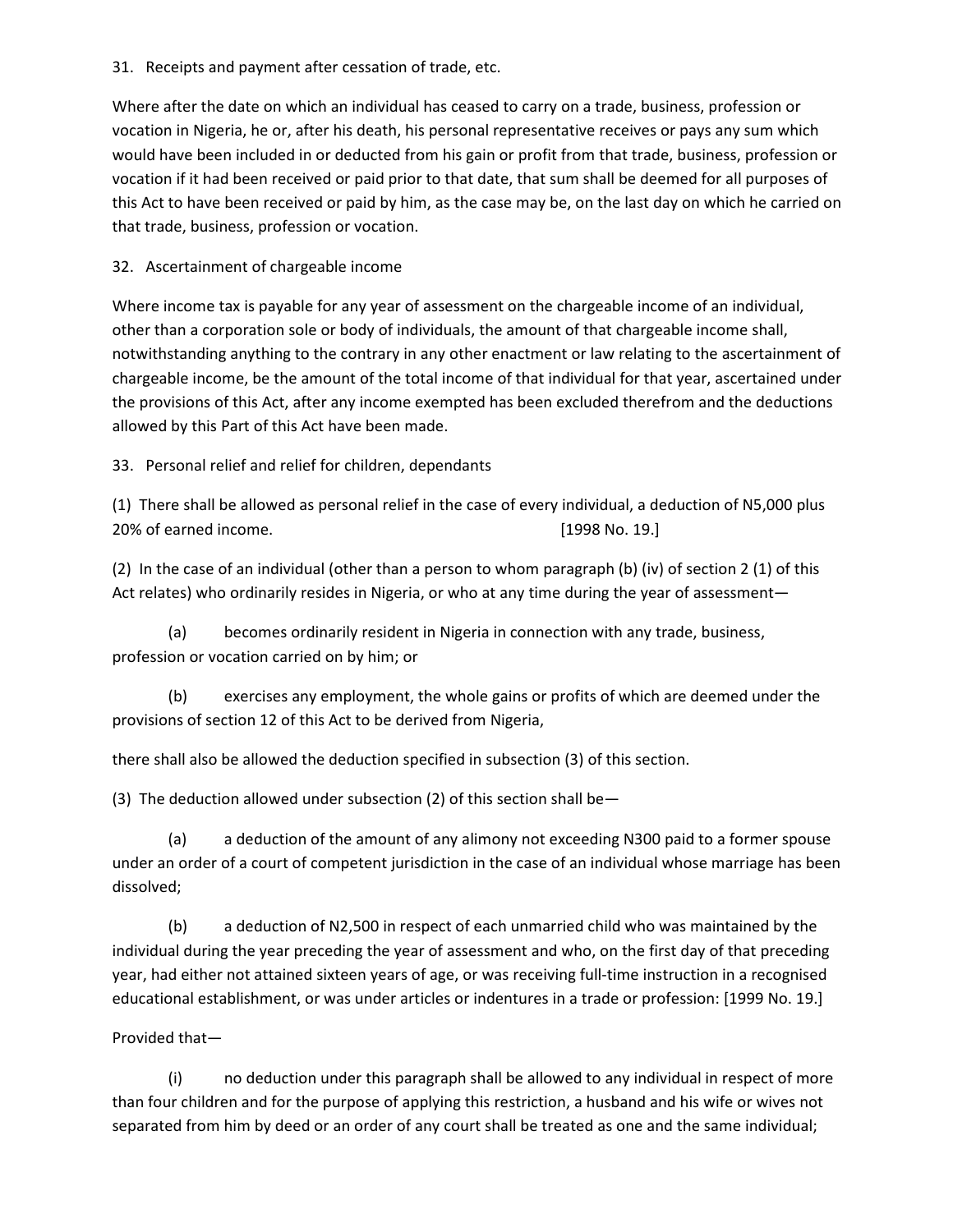(ii) no additional deduction shall be allowed in respect of the costs incurred in connection with the education of any child in respect of whom he is entitled to a deduction under this paragraph;

(iii) where the cost of maintaining a child is shared between two or more persons, the relevant tax authority may apportion the sum of N500 as may seem to it to be equitable between those persons, and the deduction to be allowed under this paragraph to any individual in respect of that child shall be his apportioned share of that sum;

(iv) a widow who remarries shall be allowed a deduction of N500 for every child (up to a maximum of four children) in respect of the children born by her to her deceased husband;

(c) a deduction of the costs incurred by the individual during the year preceding the year of assessment in maintaining or assisting to maintain a close relative of the individual or of the individual's spouse who was either incapacitated by old age or infirmity from maintaining himself or is the widowed mother (whether so incapacitated or not) of the individual's spouse:

Provided that—

(i) no deduction shall be allowed in respect of any relative whose income of the year preceding the year of assessment exceeded N1,000; [1991 No. 31.]

(ii) the aggregate of all deductions to be allowed to two or more individuals for any year in respect of any one relative subject to a maximum of two relatives, shall not exceed N2,000 and, if the total of the costs incurred by them in respect of the same relative exceeds that sum, then the amount of the deduction to be allowed to any such individual shall be that same proportion of that sum and the cost so incurred; [1998 No. 19.]

(iii) the aggregate of all deductions to be made under this paragraph in ascertaining the chargeable income of any one individual for any year, shall not exceed N4,000; [1996 No. 30.]

(d) a deduction of the annual amount of any premium paid by the individual during the year preceding the year of assessment to an insurance company in respect of insurance on his life or the life of his spouse, or of a contract for a deferred annuity on his own life or the life of his spouse;

(e) a deduction of additional N3,000 or 20 per cent of the earned income, whichever is higher, in the case of a disabled person who uses special equipment or the services of an attendant in the course of a paid employment: [1998 No. 19.]

Provided that the amount of deduction under this paragraph shall not exceed 10% of the earned income of the person for that year.

(4) A deduction to be allowed to an individual for a year of assessment under the provisions of this section, other than paragraph (a) of subsection (3) of this section, may—

(a) be claimed by and allowed to that individual or the spouse of that individual not separated from him by deed or an order of a court on the first day of such year; or

(b) be partly claimed by and allowed to each spouse,

but in no case shall the aggregate of the deduction allowed to any husband and his wife or wives exceed the amount which would be allowed if such individuals were treated as one and the same individual.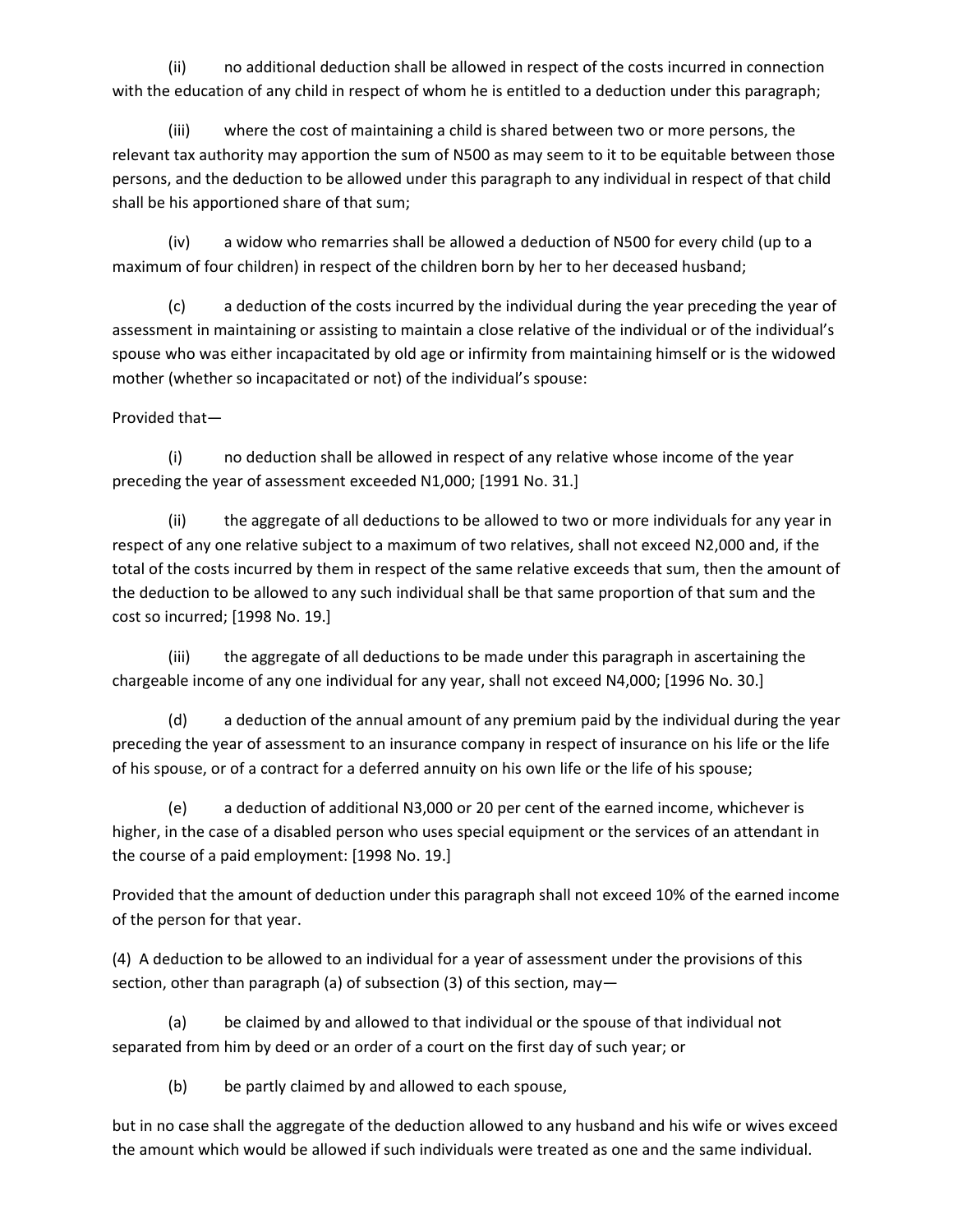(5) Where a deduction is claimed in respect of any one child under paragraph (b), or any one dependant under paragraph (c) or any one annual premium under paragraph (d) of subsection (3) of this section, for the same year of assessment, by both husband and wife and the aggregate amount of the deductions so claimed exceeds the amount to be allowed, then in that case the relevant tax authority shall apportion the amount to be allowed as it sees fit for deduction in ascertaining the separate chargeable income of each such husband or wife.

(6) Where pursuant to a direction of the relevant tax authority a deduction is allowed under this section to a husband or wife and the deduction has not been claimed, it shall be allowed to the husband or wife, or to be apportioned between them as the relevant tax authority in its absolute discretion may decide.

# 34. Deductions to be claimed

Unless the relevant tax authority otherwise directs, no deduction under this Part of this Act shall be allowed to any person for a year of assessment unless claimed by him in writing in such form as the relevant tax authority may prescribe.

# 35. Proof of claims

(1) The relevant tax authority may require a claimant to a deduction under section 33 of this Act to produce such documentary evidence as may be available in support of any claim and in the absence of that evidence or if that evidence is, in the opinion of the relevant tax authority inadequate, the relevant tax authority may refuse to allow the deduction or allow such part only of the amount claimed as the relevant tax authority may decide.

(2) Notwithstanding any provision of this Act—

(a) where a person has failed to produce documentary evidence in support of a claim to a deduction under section 33 of this Act, no objection to an assessment or, if the person is an employee, to any rate at which tax is required to be deducted from his remuneration under the provisions of this Act shall be valid on the grounds that the deduction, or the full amount thereof, has not been allowed or taken into account by the relevant tax authority; and

(b) where an individual claims a deduction under this Act for a year of assessment, or produces evidence in support of a claim previously made and not admitted or not admitted in full by the relevant tax authority within two years after the end of such year, such repayment or set-off of tax, or reduction in any assessment shall be made so as to give effect to any amount or additional amount of the deduction which the relevant tax authority is satisfied should properly be allowed.

#### PART IV

# Ascertainment of total income

# 36. Total income from all sources

(1) The total income of an individual for any year of assessment shall be the amount of his total assessable income from all sources for that year, together with any addition thereto to be made in accordance with the provisions of the Fifth Schedule to this Act, less any deductions to be made or allowed in accordance with the provisions of subsection (2) of this section and of that Schedule. [Fifth Schedule.]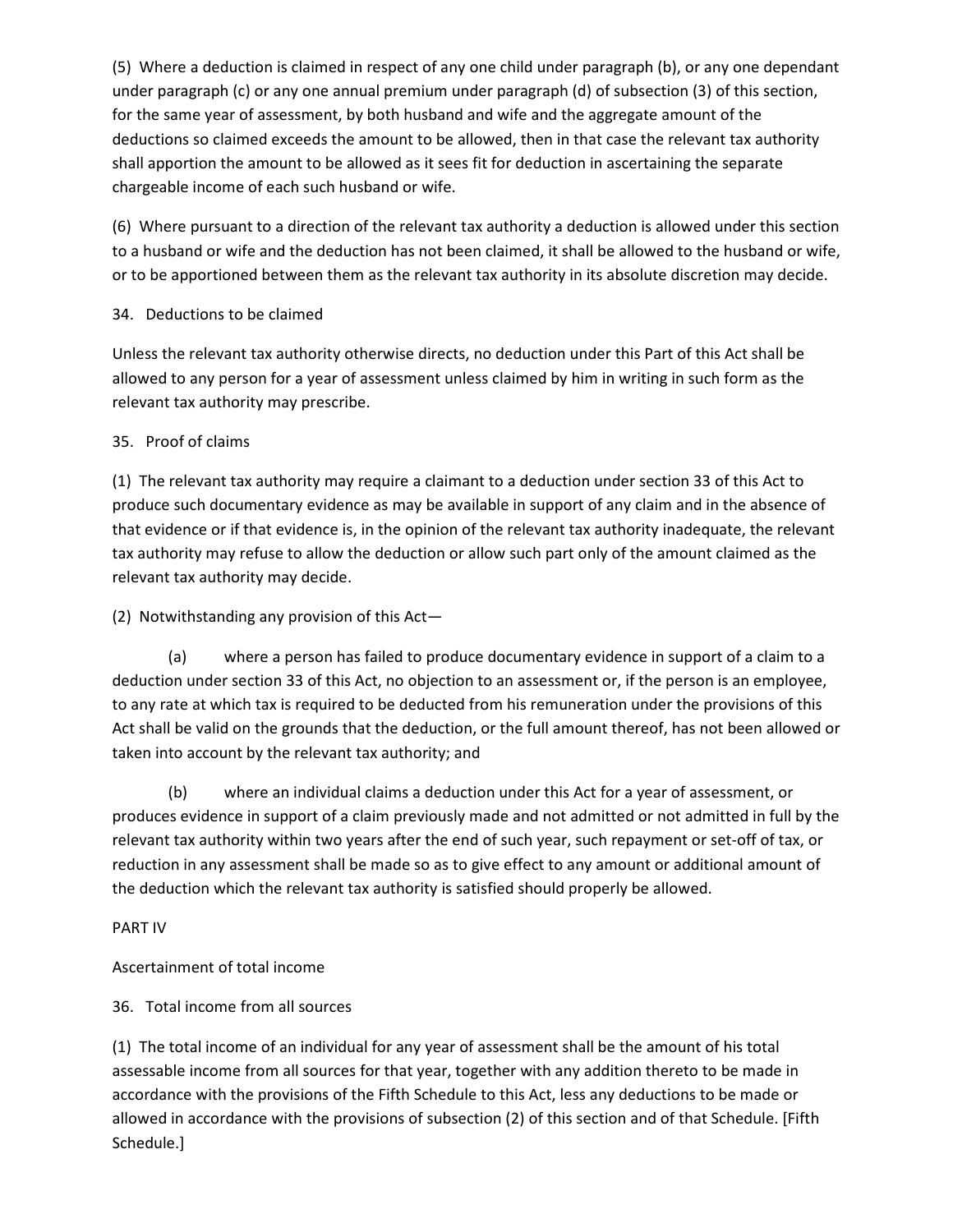Loss in trade, business, profession or vocation

(2) There shall be deducted from the total assessable income of an individual—

(a) the amount of a loss incurred by him during the year of assessment in the trade, business, profession or vocation:

Provided that no such deduction shall be made unless it is claimed in writing within twelve months after the end of the year of assessment;

(b) the amount of a loss which the relevant tax authority is satisfied has been incurred by him in the trade, business, provision or vocation during any year preceding the year of assessment which has not been allowed against his assessable income of a preceding year:

#### Provided that—

(i) in no circumstances shall the aggregate deduction from assessable income in respect of the loss, exceed the amount of the loss;

(ii) a deduction under this paragraph for any year of assessment shall not exceed the amount, if any, of the assessable income included in the total income for that year of assessment, from the trade, business, profession or vocation in which the loss was incurred and shall be made as far as possible from such amount of such assessable income of the first year of assessment after that in which the loss was incurred, and, so far as it cannot be so made then from such amount of such assessable income of the next year of assessment, and so on;

(iii) when land or buildings are let by an individual for the purposes of producing income and during any year of assessment the expenses deductible under the provisions of section 20 of this Act in ascertaining the gains or profits from that income exceed the amount of that income, the excess shall be treated as if it were a loss incurred by the individual in a trade or business carried on by him; and

(iv) the period for carrying forward of any loss shall be limited to four years after which period any such loss shall lapse.

(3) The amount of loss incurred by a person engaged in an agricultural trade or business shall be deducted as far as possible from the assessable profits of the first year of assessment after that in which the loss was incurred and so far as it cannot be so made, then from such amount of such assessable profits of the next year of assessment, and so on (without limit as to time) until the loss has been completely set off against the person's subsequent assessable profits.

(4) For the purpose of subsection (2) of this section, the loss incurred during any year of assessment shall be computed by reference to the year ending on a day in that year of assessment which would have been adopted under subsection (2) of section 23 of this Act for the computation of assessable income of the following year of assessment if a profit had arisen.

(5) Where under the provisions of section 30 of this Act for the purpose of computing the income of a period from a source chargeable with tax under this Act, being a period the income of which is assessable income from that source for any year, it has been necessary to allocate or apportion to specific periods which fall within that whole period both gains or profits and losses, then no deduction shall be made under the provisions of subsection (2) of this section in respect of the loss or apportioned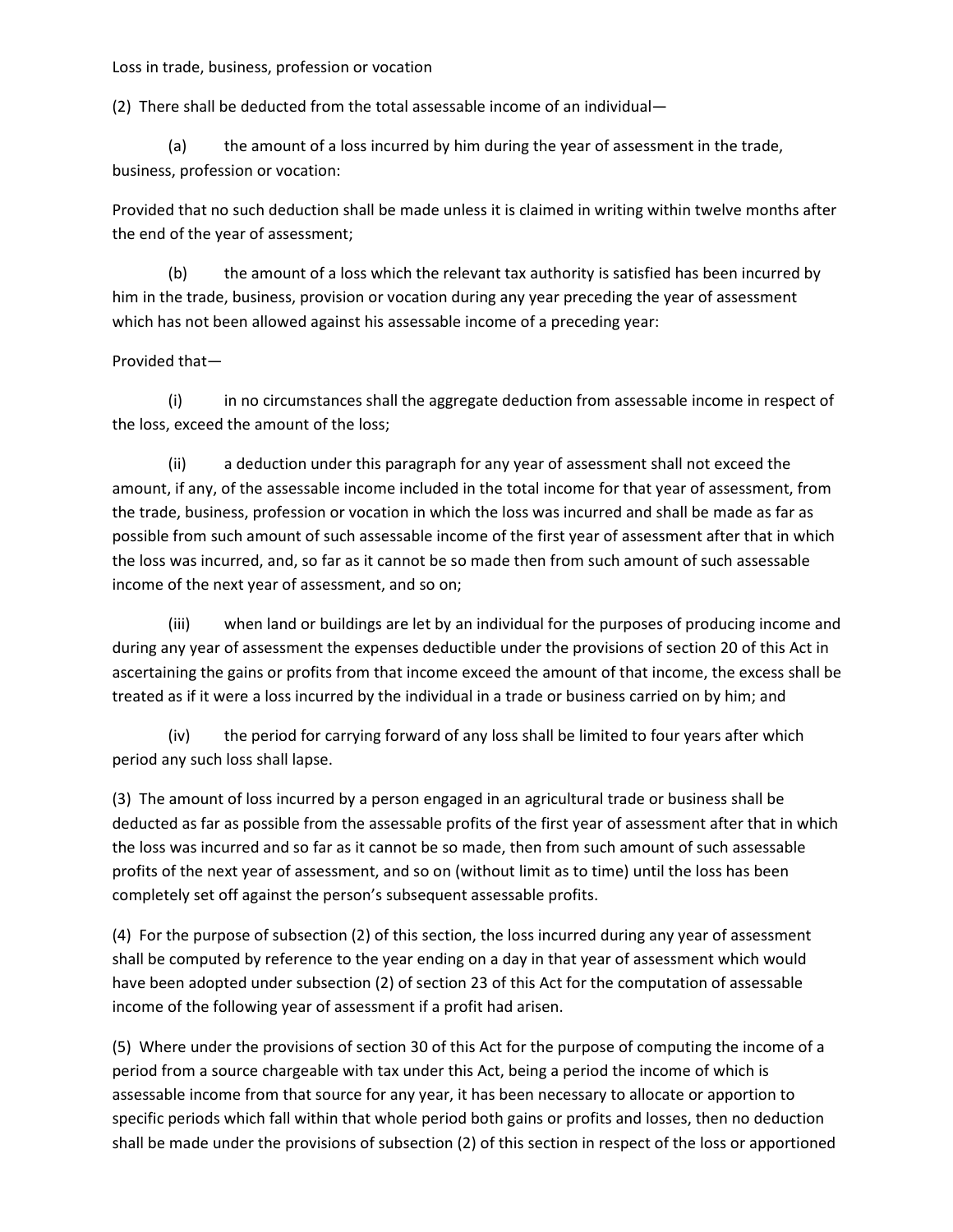part thereof referable to that specific period, except to the extent that the loss or part thereof exceeded the aggregate gains or profits apportioned to the remaining specific period or periods within that whole period.

#### PART V

Rate of tax and double taxation

37. Charge of income tax

Subject to the provisions of this Act, the income tax that may be payable on the chargeable income of an individual ascertained in accordance with the provisions of this Act shall, in respect of each year of assessment, be assessed at the rate or rates specified in the Sixth Schedule to this Act so however that where after all deductions allowable under this Act the individual has no chargeable income or where the tax payable on the chargeable income of that individual is less than 0.5 per cent of the total income of that individual, the individual shall be charged to tax at the rate of 0.5 per cent of his total income.

[Sixth Schedule.]

38. Double taxation arrangement

(1) If the Minister by order declares that arrangements specified in the order have been made with the government of any country outside Nigeria with a view to affording relief from double taxation in relation to tax imposed on income charged by this Act and any tax of a similar character imposed by the laws of that country, and that it is expedient that those arrangements should have effect, the arrangements shall have effect notwithstanding anything in any enactment.

(2) Where arrangements have effect by virtue of this section, any obligation as to secrecy in this Act or in any law of a territory subject to or incorporating the provisions of this Act shall not prevent the disclosure to an authorised officer of the government with which the arrangements are made of such information as is required to be disclosed under the arrangements.

(3) The Minister may make rules for carrying out the provisions of arrangements having effect under this section.

(4) An order made under the provisions of subsection (1) of this section may include provisions for relief from tax for periods commencing or terminating before the making of the order and provisions as to income which is not itself liable to double taxation.

(5) For the purpose of affording relief in Nigeria from double taxation, the arrangements specified in the Seventh Schedule shall be deemed to have been made under the provisions of this section and to apply throughout Nigeria with effect from the year of assessment on the first day of January 1989 in the case of the United Kingdom and, in the case of any other country, on such date as is specified in the agreement with that country.

# [Seventh Schedule.]

39. Method of calculating relief to be allowed for double taxation

(1) The provisions of this section shall have effect where, under arrangements having effect under section 38 of this Act, foreign tax payable in respect of an income in the country with whom the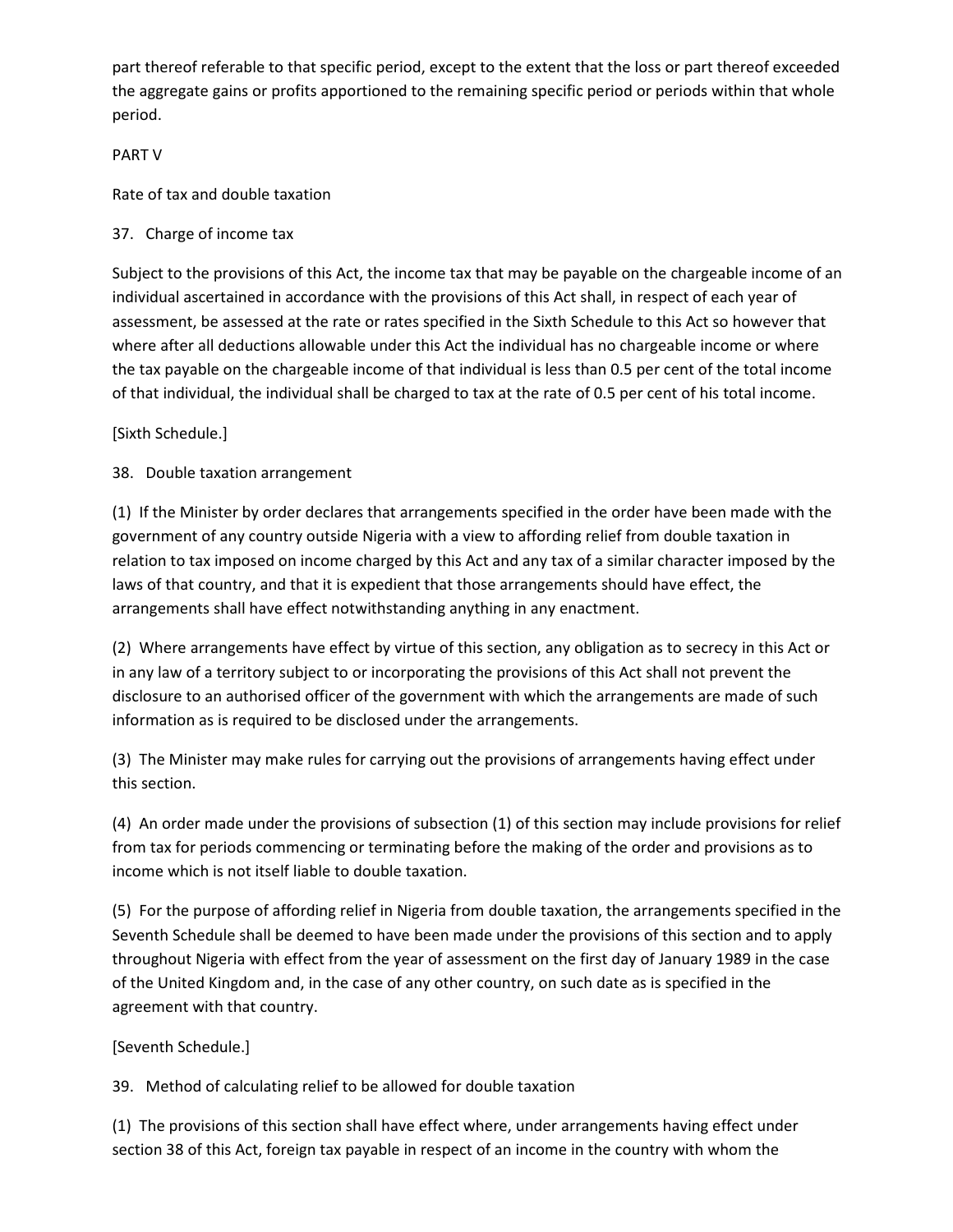arrangements are made is to be allowed as a credit against tax payable in respect of that income in Nigeria, and in this section, "foreign tax" means any tax payable in that country which under the arrangements is to be so allowed.

(2) The amount of the tax chargeable in respect of the income which is liable to both tax and foreign tax shall be reduced by the amount of the credit admissible under the terms of the arrangement:

Provided that credit shall not be allowed against tax for any year of assessment unless the person entitled to the income is resident in Nigeria in that year.

(3) The credit shall not exceed the amount which would be produced by computing, in accordance with the provisions of this Act, the amount of the income which is liable to both tax and foreign tax, and then charging it to tax at a rate ascertained by dividing the tax chargeable (before the deduction of any relief granted by this Part of this Act) on the total income of the individual entitled to the income by the amount of his total income.

(4) Without prejudice to the provisions of subsection (3) of this section, the total credit to be allowed to an individual for any year of assessment for foreign tax under arrangements having effect under section 38 of this Act, shall not exceed the total tax payable by him for that year of assessment.

(5) In computing the amount of the income—

(a) no deduction shall be allowed in respect of foreign tax (whether in respect of the same or any other income);

(b) where the tax chargeable depends on the amount received in Nigeria, that amount shall be increased by the appropriate amount of the foreign tax in respect of the income; and

(c) where the income includes a dividend, and under the arrangements foreign tax not chargeable directly or by deduction in respect of the dividend is to be taken into account in considering whether any, and if so what, credit is to be given against tax in respect of the dividend, the amount of the income shall be increased by the amount of the foreign tax not so chargeable which falls to be taken into account in computing the amount of the credit.

(6) Notwithstanding the provisions of subsection (5) of this section, a deduction shall be allowed of any amount by which the foreign tax in respect of the income exceeds any credit given under the arrangements.

(7) Paragraphs (a) and (b) of subsection (5) of this section shall apply to the computation of total income for the purposes of determining the rate mentioned in subsection (3) of this section, and shall apply thereto in relation to all income in respect of which credit falls to be given for foreign tax under arrangements for the time being in force under section 38 of this Act.

(8) Credit shall not be allowed under the arrangements against tax chargeable in respect of the income of an individual for a year of assessment if he elects that credit shall not be allowed in the case of his income for that year.

(9) A claim for an allowance by way of credit shall be made not later than two years after the end of the year of assessment, and in the event of dispute as to the amount allowable, the claim shall be subject to objection and appeal in like manner as an assessment.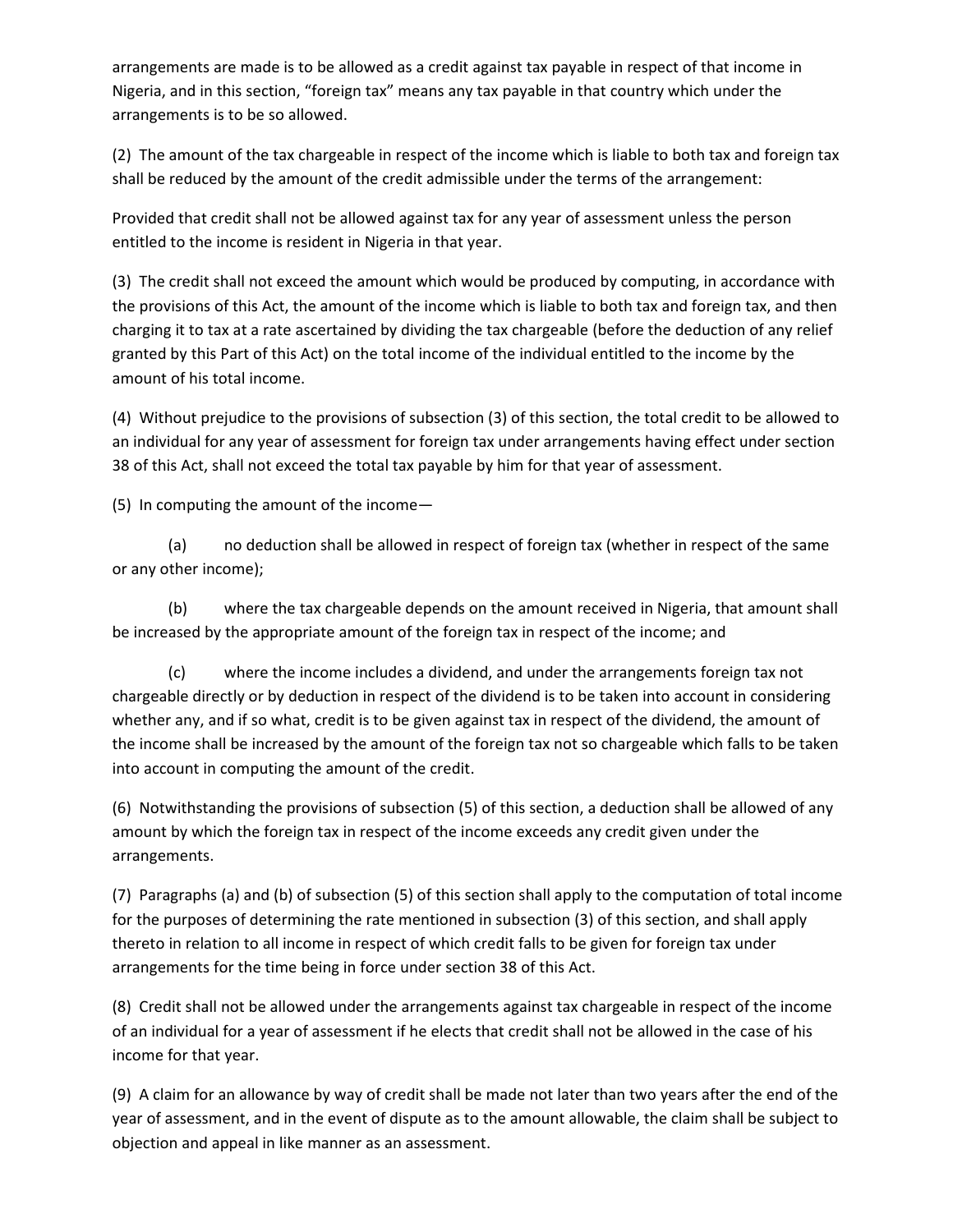(10) Where the amount of a credit given under the arrangements is rendered excessive or insufficient by reason of any adjustment of the amount of any tax payable either in Nigeria or elsewhere, nothing in this Act or in any law of a territory, limiting the time for the making of assessments or claims for relief, shall apply to any assessment or claim to which the adjustment gives rise, being an assessment or claim made not later than two years from the time when all such assessments, adjustments and other determinations have been made, whether in Nigeria or elsewhere, as are material in determining whether any, and if so what, credit falls to be given.

PART VI

Persons chargeable and returns

40. Persons chargeable and returns

(1) A taxable person shall be chargeable to the tax-

- (a) in his own name; or
- (b) in the name of—

(i) a receiver, trustee, guardian, curator or committee having the direction, control or management of property or concern on his behalf; or

(ii) a person treated as his agent under section 4 of this Act or declared to be his agent under section 50 (1) of this Act,

in like manner and to the like amount as the taxable person would be chargeable.

(2) A person in whose name a taxable person is chargeable to tax shall be answerable for all matters within his competence which are required to be done by virtue of this section for the assessment of the income of the taxable person and payment of any tax charged thereon.

(3) Where two or more persons act in the capacity of trustees they may be charged jointly or severally with the tax to which they are chargeable in that capacity and shall be jointly and severally liable for payment of the tax.

41. Returns by taxable person

(1) For each year of assessment, a taxable person shall, without notice or demand therefor, file a return of income in the prescribed form and containing the prescribed information with the tax authority of the State in which the taxable person is deemed to be a resident together with a true and correct statement in writing containing—

(a) the amount of income from every source of the year preceding the year of assessment computed in accordance with the provisions of this Act and rules or regulations made thereunder; and

(b) such particulars as by the return may be required for the purpose of this Act and rules or regulations made thereunder with respect to any such income, allowance, relief, deduction or otherwise as may be material for that purpose.

(2) The form of return shall contain a declaration which shall be by or on behalf of the taxable person that the return contains a true and correct statement of the income computed in accordance with the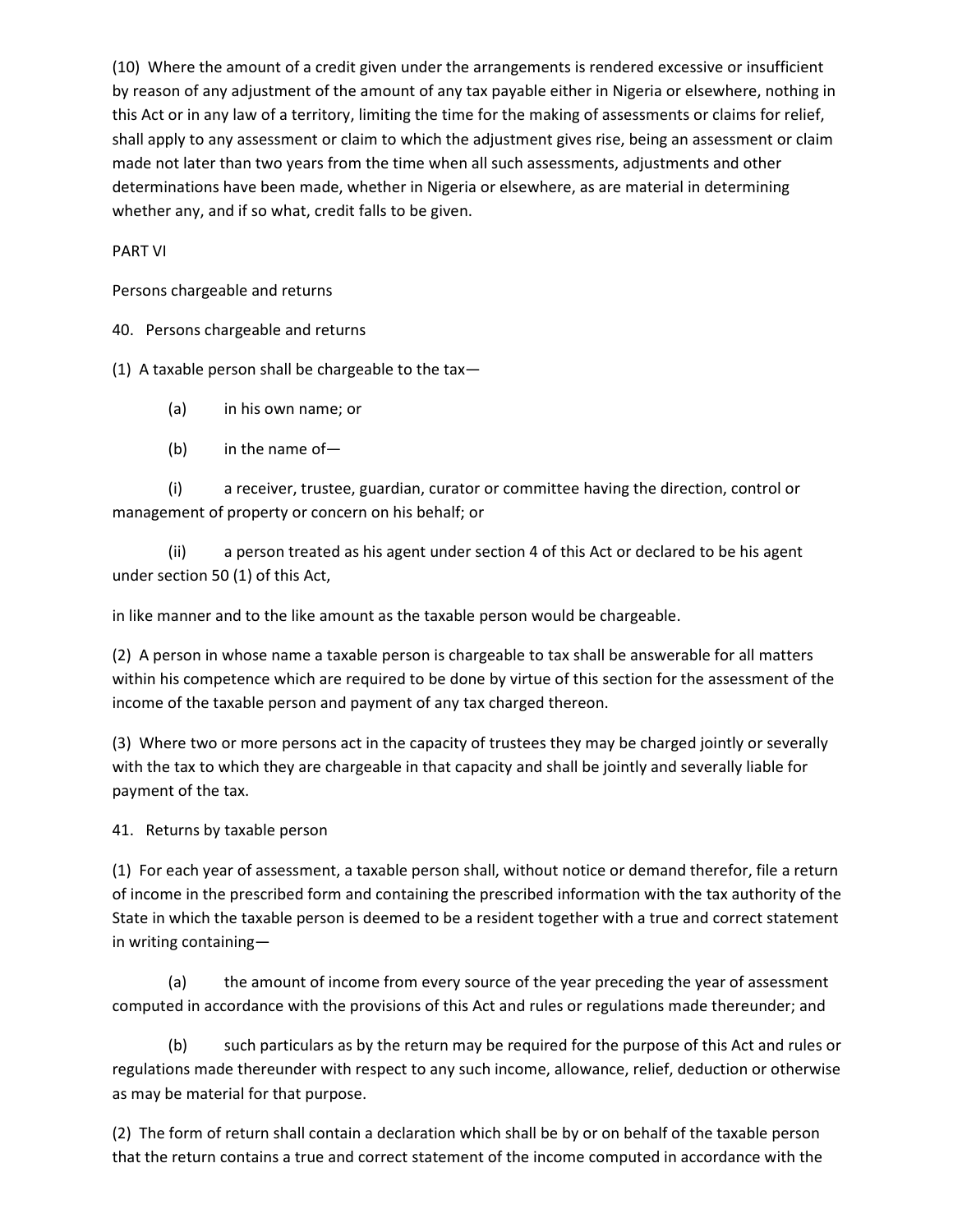provisions of this Act and rules or regulations made thereunder or that particulars given in the return are true and complete.

(3) A taxable person shall file with the relevant tax authority the returns as stipulated in this section within 90 days from the commencement of every year of assessment.

(4) A written return, statement or an information affecting the liability to tax of an individual for a year of assessment made or given by a person to a tax authority may be treated as having been given to another tax authority in the territory of which that individual is deemed to be resident for that year and, if an error or omission in the return, statement or an information constitutes an offence under the income tax law of that other tax authority, proceedings may be taken by that other tax authority in respect of that offence as though the return, statement or information had been made or given to that other tax authority in the first instance.

# 42. Place of an offence

Where failure to comply with a requirement lawfully made by a tax authority of a territory under a provision of this Act constitutes an offence by virtue of the provision of an enactment of that territory, then the offence shall be deemed to have been committed at the place from which the notice of that requirement was issued by that tax authority, or at the place where the person charged with the offence resides or at such other place as that tax authority may decide.

43. Returns not to be filed where income is N30,000 or less

Notwithstanding that a tax authority requires a taxable person to file a return containing the amount of his income for each year of assessment, no return of income shall be filed by a person whose only source of income in any year of assessment is employment in which he earns N30,000 or less from that source. [1998 No. 19.]

# 44. Self-assessment by individual

A taxable person required by this Act to file a return of income shall in the return calculate the amount of tax payable.

# 45. Bonus for early filing of self-assessment return

A person who files a return under sections 41 and 44 of this Act within the time specified for filing of the return shall, if there is no default in the payment arrangement, be granted a bonus of 1% of the tax payable. [1996 No. 31.]

# 46. Power to call for further returns

The relevant authority may give notice in writing to a person when and as often as it thinks necessary requiring him to deliver within a reasonable time limited by such notice fuller or further returns respecting any matter as to which a return is required or prescribed by this Act.

47. Power to call for returns, books, documents and information

(1) For the purpose of obtaining full information in respect of the income or gain of a person, the relevant tax authority may give notice to the person requiring him, within the time limited by the notice, to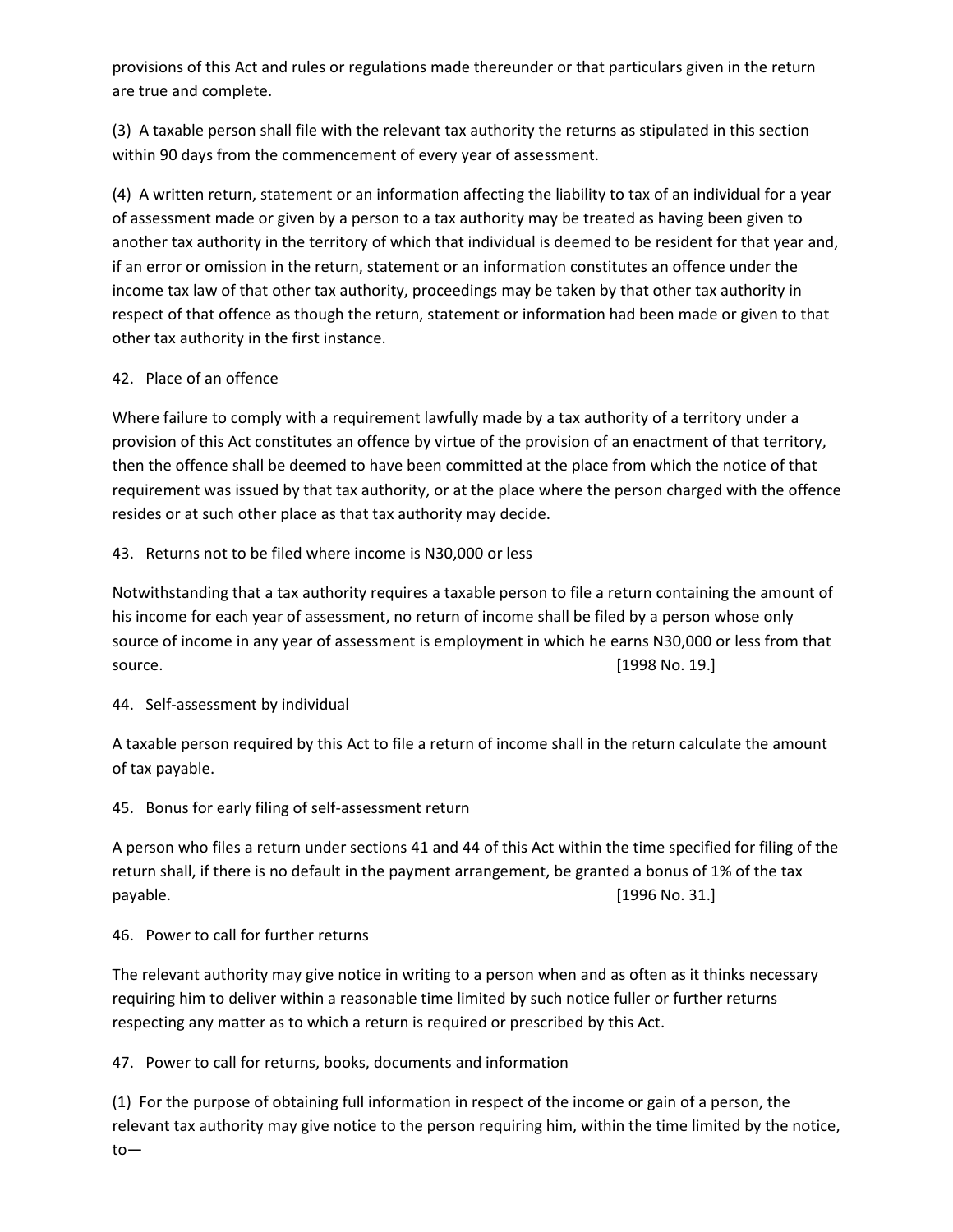(a) complete and deliver to the relevant tax authority, any return specified in the notice;

(b) attend personally before an officer of the relevant tax authority for examination with respect to any matter relating to such income gains;

(c) produce or cause to be produced for examination at the place and time stated in the notice which time may be from day-to-day for such period as the relevant tax authority may consider necessary, for the purpose of the examination of any book, document, account and return which the relevant tax authority may deem necessary; or

(d) give orally or in writing any other information including a name and address specified in the notice:

Provided that a person engaged in banking, including a person charged with the administration of the FSB International Plc, shall not be required to disclose any information unless a disclosure is required in a letter signed by the chairman of the relevant tax authority.

(2) For the purpose of paragraphs (a) to (d) of subsection (1) of this section, the time limited by a notice shall not be less than seven days from the date of service of the notice, so however that an officer of the relevant tax authority not below the rank of a Chief Inspector of Taxes may act in any of the cases stipulated in subsection (1) (c) or (d) of this section, without giving any of the required notices set out in this section.

(3) A person engaged in banking in Nigeria who contravenes the provisions of this section is, in respect of each offence, liable on conviction to a fine of N5,000 in the case of a body corporate, and a fine of N500 in the case of an individual.

(4) Nothing in the foregoing provisions of this section or in any other provisions of this Act shall be construed as precluding the relevant tax authority from verifying by tax audit any matter relating to the income or gains of a person or any matter relating to entries in any book, document, account or return as the relevant tax authority may from time to time specify in any guideline by the relevant tax authority.

48. Disclosure and procurement of information

(1) Where a tax authority is in possession of any information, document or record relating to an individual which in the interest of the public revenue in Nigeria should be disclosed or transferred to the Board, that information, document or record shall be disclosed or transferred notwithstanding any provision as to secrecy contained in any income tax law of a territory.

(2) A member of the relevant tax authority, its secretary and any person employed in the offices of the relevant tax authority shall not disclose any information relating to the income, tax or personal circumstances of any person which has come into his possession in the course of his duties except as may be expedient—

- (a) in any legal proceeding arising from this Act; or
- (b) to any tax authority; or

(c) in accordance with any provision of an arrangement, with respect to taxes, made with any other country.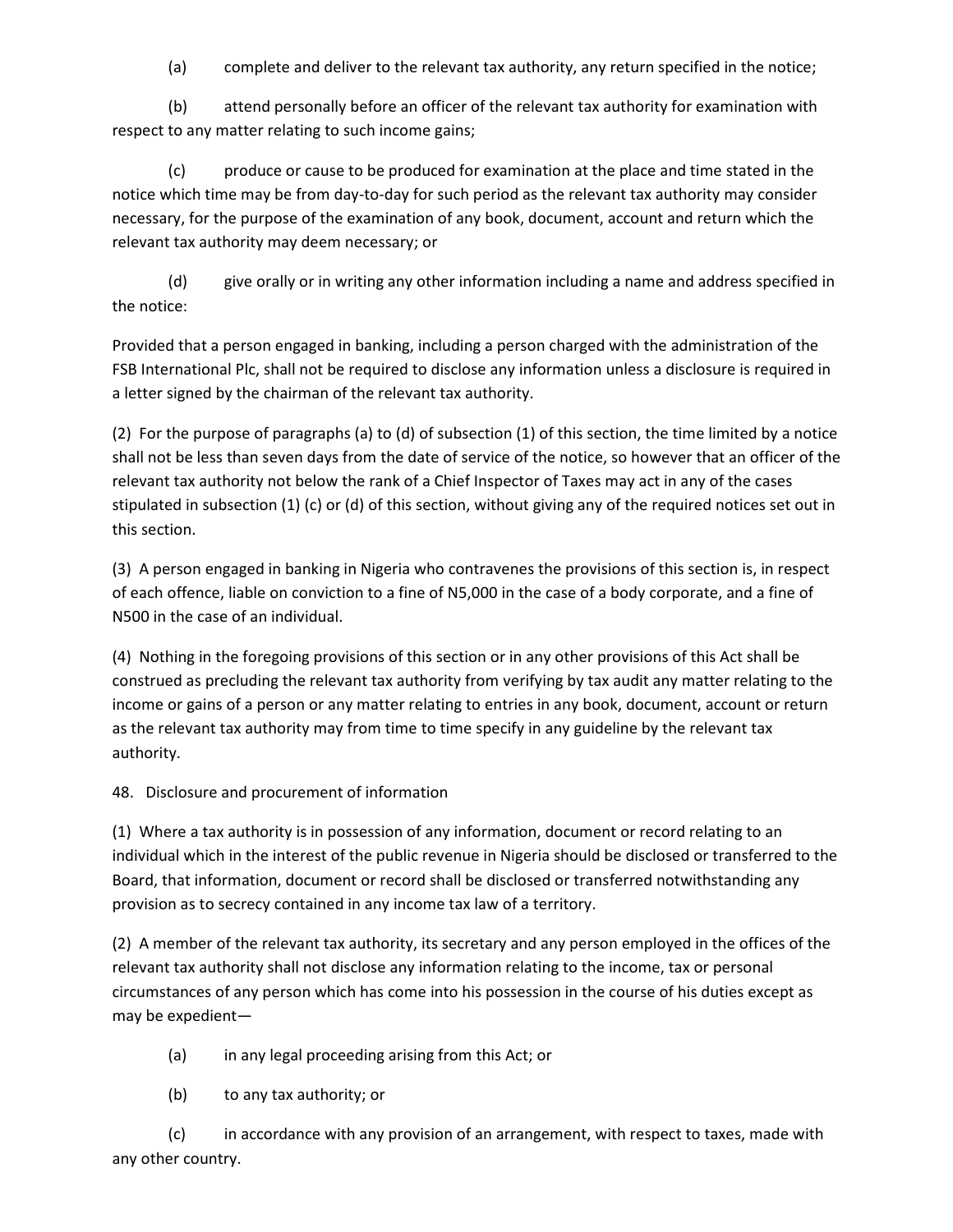(3) Any information disclosed to a tax authority pursuant to subsection (2) of this section shall thereafter be subject to the provisions of that subsection and to any secrecy provisions of the income tax law administered by that authority.

(4) Subject to the provisions of subsections (1), (2) and (3) of this section, a tax authority may, for the purpose of obtaining information in respect of the income or personal circumstances of an individual, give notice to any person to deliver the information including a name and an address specified therein within the time limited by the notice.

49. Information to be delivered by bankers

(1) Without prejudice to section 48 of this Act, a person engaged in banking, including a person charged with the administration of the FSB International Plc, shall prepare a return at the end of each month specifying the names and addresses of new customers of the bank and shall not later than the seventh day of the next following month deliver the return to a tax authority of the area where the bank operates, or where such customer is a company, to the Federal Board of Inland Revenue.

(2) Subject to subsection (1) of this section, the relevant tax authority may, for the purpose of obtaining information relative to taxation, give notice to a person, including a person engaged in banking business in Nigeria and a person charged with the administration of the FSB International Plc, to provide within the time stipulated in the notice, information including the name and address of any person specified in the notice:

Provided that a person engaged in banking business in Nigeria, including any person charged with the administration of the FSB International Plc, shall not be required to disclose any further information under this section unless the disclosure is required by a notice signed by the chairman of the relevant tax authority.

(3) A person engaged in banking in Nigeria who contravenes the provisions of this section is, in respect of each offence, liable on conviction to a fine of N5,000 in the case of a body corporate, and a fine of N500 in the case of an individual.

(4) Nothing in the foregoing provisions of this section or in any other provision of this Act shall preclude the relevant tax authority from verifying by tax audit any matter relating to the profits of a company or any matter relating to entries in any book, document, account or return as the relevant tax authority may, from time to time, specify in its guidelines.

# 50. Power to appoint agent

(1) The relevant tax authority may by notice in writing appoint a person to be the agent of another person and the person so declared as agent shall be the agent of that person for the purposes of this Act, and may be required to pay tax which is or will be payable by the person from any money which may be held by him for, or due by or to or become due by him to the person whose agent he has been declared to be, and in default of that payment the tax shall be recoverable from him.

(2) For the purposes of this section, the relevant tax authority may require any person to give information as to any money, fund or other asset which may be held by him for, or of any money due from him to any person.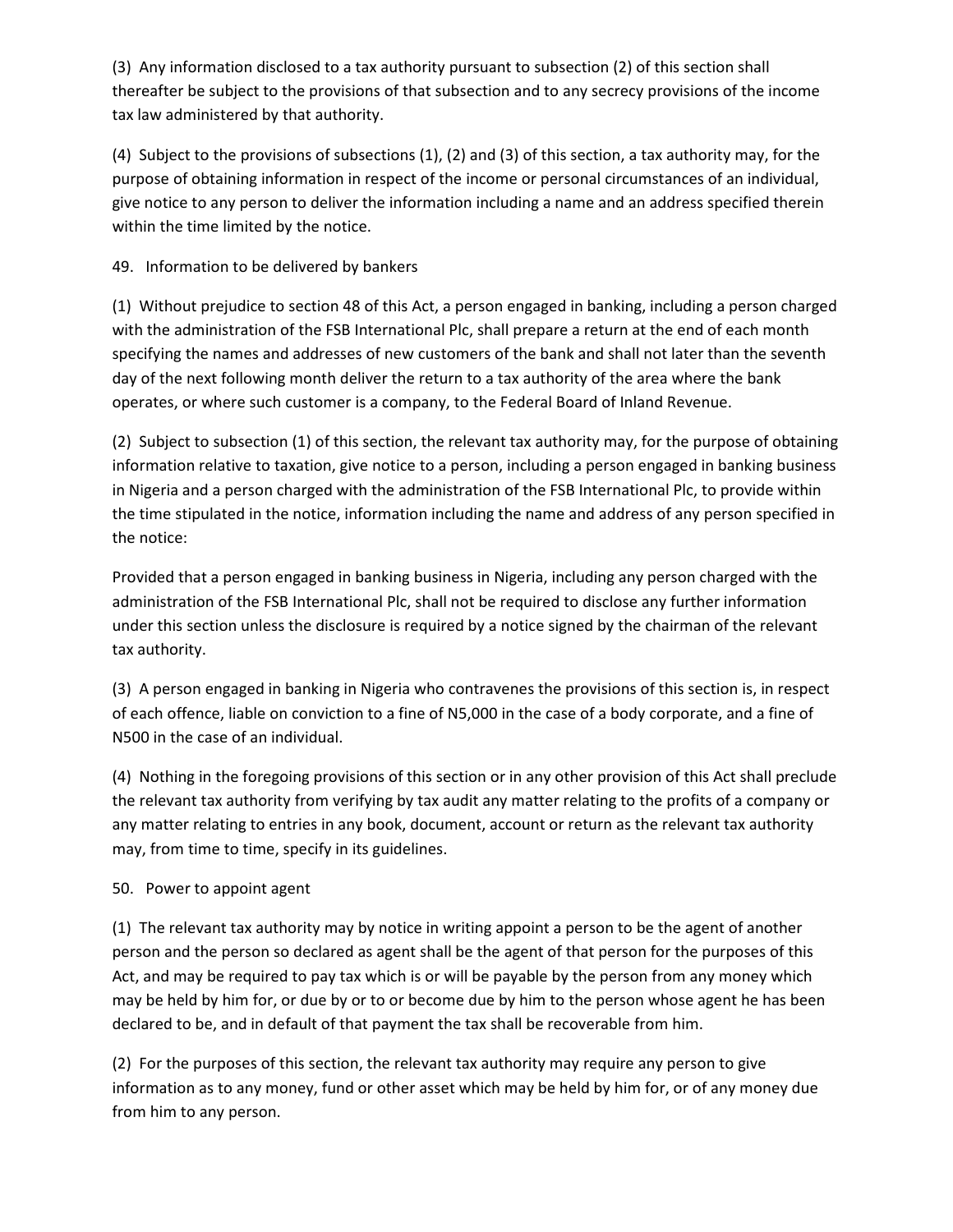(3) The provisions of this Act with respect to objections and appeals shall apply to any notice given under this section as though that notice were an assessment.

# 51. Returns to be deemed to be furnished with due authority

A return, statement or form purporting to be furnished under this Part of this Act by or on behalf of any person shall for all purposes be deemed to have been furnished by that person or by his authority, as the case may be, unless the contrary is proved, and any person signing any such return, statement or form shall be deemed to be cognisant of all matters therein.

# 52. Books of account

(1) If a taxable person fails or refuses to keep books of accounts which, in the opinion of the relevant tax authority, are adequate for the purposes of the tax, the relevant tax authority may by notice in writing direct the person to keep such records, books and accounts as the relevant tax authority considers to be adequate in such form and in such language as may be specified in the notice and, subject to the provisions of subsection (2) of this section, the person shall keep the records, books and accounts as so directed.

(2) A direction of the relevant tax authority made under this paragraph shall be subject to objection and appeal in like manner as an assessment, except that any decision of the Appeal Commissioners may confirm or modify such direction.

53. Power to enter and search premises, etc.

(1) Where in respect of a trade, vocation, profession or business carried on in Nigeria by an individual (whether or not part of the operations is carried on outside Nigeria), the relevant tax authority—

(a) is satisfied that there is reasonable ground for suspecting that an offence involving any form of total or partial non-disclosure of information, or any irregularity or an offence in connection with or in relation to tax has been committed; and  $[Eightb$  Schedule.]

(b) is of the opinion that evidence of the offence or irregularity is to be found in the premises, the registered office, or any other office or place of management of the trade, vocation, profession or business or in the residence of the principal officer, factor, agent or representative of the individual, the relevant tax authority may authorise any of its officers to enter, if necessary by force, the premises, registered office or the place of management or the residence of the individual, factor, agent or representative of the individual, at any time from the date of the authorisation and conduct a search.

(2) An authority to enter the premises, registered office, place of management or residence of an individual, factor or agent of the individual, to conduct a search, shall be in the form contained in the Eighth Schedule to this Act, and the authority shall be sufficient warrant to search, seize and remove any records and documents found on such premises, office or place of management or residence of the individual, his factor or agent whether or not, belonging to that individual, factor, agent or the business.

(3) On entering a premises with a warrant under this section, the officer may seize and remove anything whatsoever found therein which he has reasonable cause to believe may be required for the purposes of arriving at a fair and correct tax chargeable on the individual or as evidence for the purposes of a proceeding in respect of such an offence as is mentioned in subsection (1) of this section.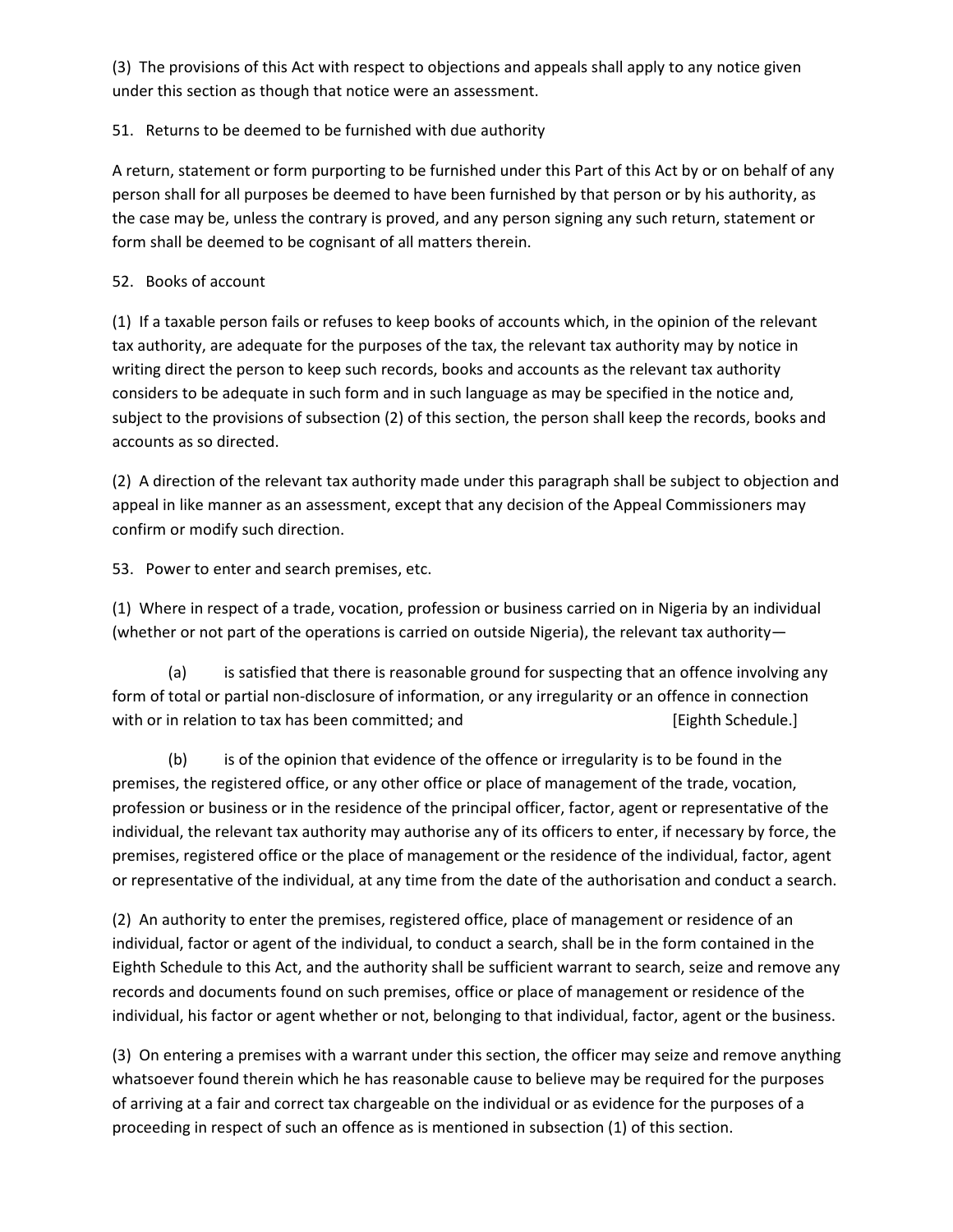(4) For the purposes of this section, an officer authorised by the relevant tax authority to execute a warrant of search under this section may call to his assistance a police officer, and it shall be the duty of the police officer when so required to aid and assist in the execution of a warrant for the purpose of obtaining an information on the tax charged or to be charged on the individual or of the proceeding in respect of an offence referred to in subsection (1) of this section.

(5) Where an entry to a premises has been made with a warrant under this section and the officer making the entry has seized anything under the authority of the warrant, he shall, immediately before the seizure, if required by any person appearing to be the custodian of those things seized, provide that person with the list of items seized or surrendered.

(6) An individual on whom a warrant under this section is served shall—

(a) co-operate fully with any person authorised to conduct a search by allowing him easy access to the premises to be searched and to the items or documents that may be required for the investigation;

- (b) answer all questions and queries put to him in the course of the search;
- (c) facilitate the removal of all items that may be required to assist the investigation.

(7) A person on whom a warrant of search is served and who refuses to co-operate with the person or persons or engages in an act or acts resulting in abuse, physical assault or similar behaviour is guilty of an offence and liable on conviction to a fine of N5,000 or to imprisonment for a term not exceeding three months or to both such fine and imprisonment.

(8) A person may, before, during or after a warrant of search is or has been executed on him, be called upon to attend an interview before an officer of the relevant tax authority, in connection with the activities of the trade or business of the person as would enable the relevant tax authority to arrive at a fair and correct tax liability of the person.

(9) In this section, "warrant" means the warrant as is mentioned under subsection (2) of this section.

PART VII

Assessments

54. Assessment of income tax

(1) The relevant tax authority shall proceed to assess every taxable person chargeable with income tax as soon as may be after the expiration of the time allowed to the person for the delivery of the return provided for in section 41 of this Act, or otherwise as it appears to the relevant tax authority practicable so to do.

(2) Where a taxable person has delivered a return, the relevant tax authority may—

(a) accept the return and make an assessment accordingly; or

(b) refuse to accept the return and, to the best of its judgement, determine the amount of the assessable, total or chargeable income of that person and make an assessment accordingly.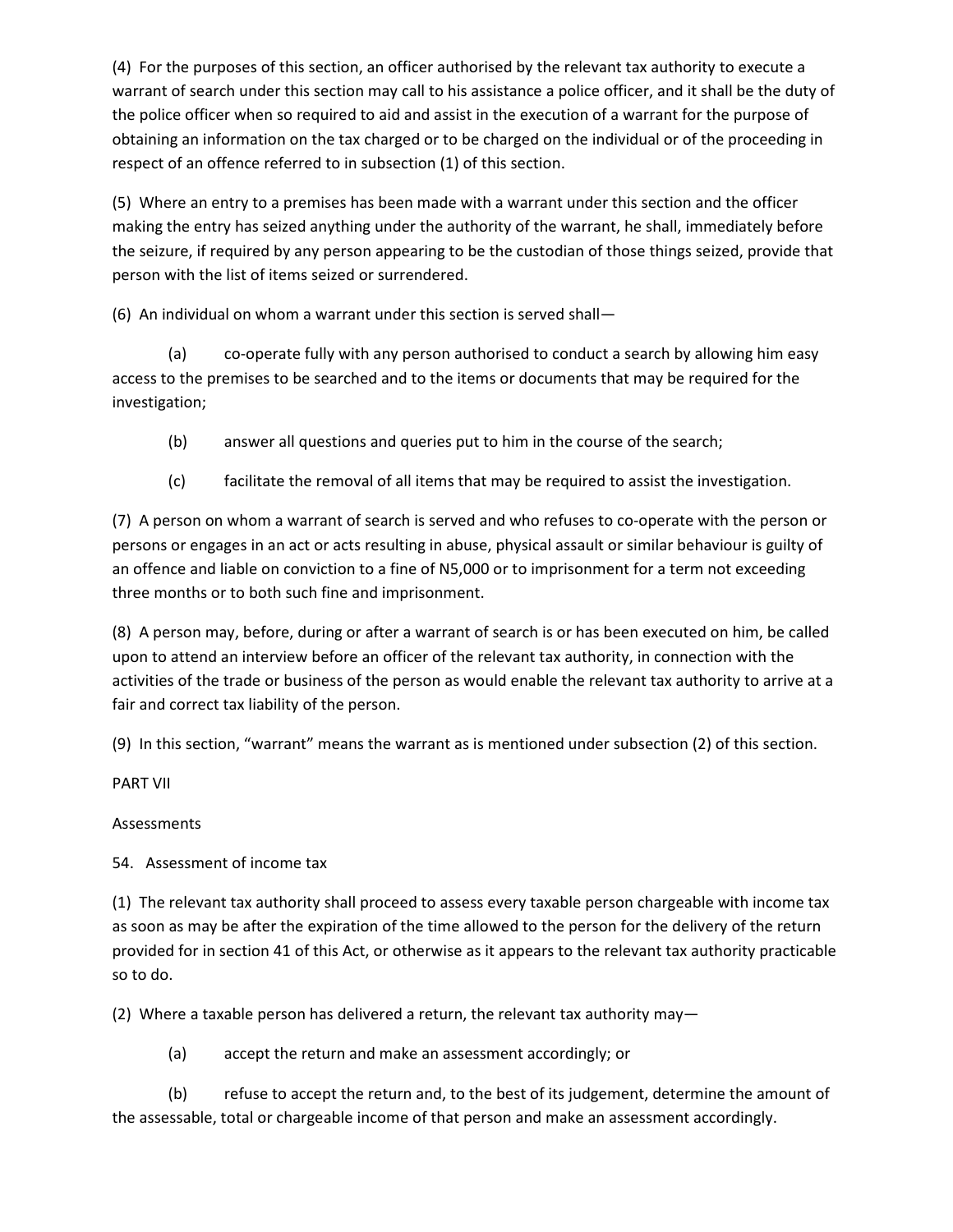(3) Where a taxable person has not delivered a return within the time allowed and the relevant tax authority is of opinion that tax is chargeable on that person, the relevant tax authority may, according to the best of its judgement, determine the amount of the assessable, total or chargeable income and make an assessment accordingly, but that assessment shall not affect any liability otherwise incurred by such person by reason of his failure or neglect to deliver a return.

(4) Nothing in this section shall prevent the relevant tax authority from making assessment on a taxable person before the expiration of the time within which the person is required to deliver a return or give notice of his income under the provisions of section 41 of this Act, if any officer of the relevant tax authority considers the assessment to be necessary for any reason of urgency.

(5) Notwithstanding the provisions of this section, no assessment to income tax for a year of assessment shall be made by the relevant tax authority on an employee with respect to his emolument or other income if that tax is recoverable by deduction under the provisions of section 81 of this Act unless, within six years after the end of that year—

(a) he applies to the relevant tax authority so to be assessed, whether in connection with any claim to repayment of tax or otherwise; or

(b) the relevant tax authority considers the assessment to be necessary or expedient so as to arrive at the correct amount of the income tax to be charged on or to be payable by the employee for that year.

# 55. Additional assessment

(1) If the relevant tax authority discovers or is of opinion at any time that a taxable person liable to income tax has not been assessed or has been assessed at a less amount than that which ought to have been charged, the relevant tax authority may, within the year of assessment or within six years after the expiration thereof and as often as may be necessary, assess the taxable person at such amount or additional amount as ought to have been charged, and the provisions of this Act as to notice of assessment, appeal and other proceedings shall apply to that assessment or additional assessment and to the tax thereunder.

(2) For the purpose of computing under subsection (1) of this section the amount or the additional amount which ought to have been charged, all relevant facts consistent with paragraph (b) of the proviso to section 66 (2) of this Act shall be taken into account whether or not known when a previous assessment or an additional assessment on the same taxable person for the same year was being made or could have been made:

Provided that where any form of fraud, wilful default or neglect has been committed by or on behalf of a taxable person in connection with any tax imposed under this Act, the relevant tax authority may at any time and as often as may be necessary assess that taxable person at such amount or additional amount as may be necessary for the purpose of making good any loss of tax attributable to the fraud, wilful default or neglect.

56. List of persons assessed, etc.

(1) The relevant tax authority shall as soon as possible prepare a list of taxable persons assessed to income tax under this Act.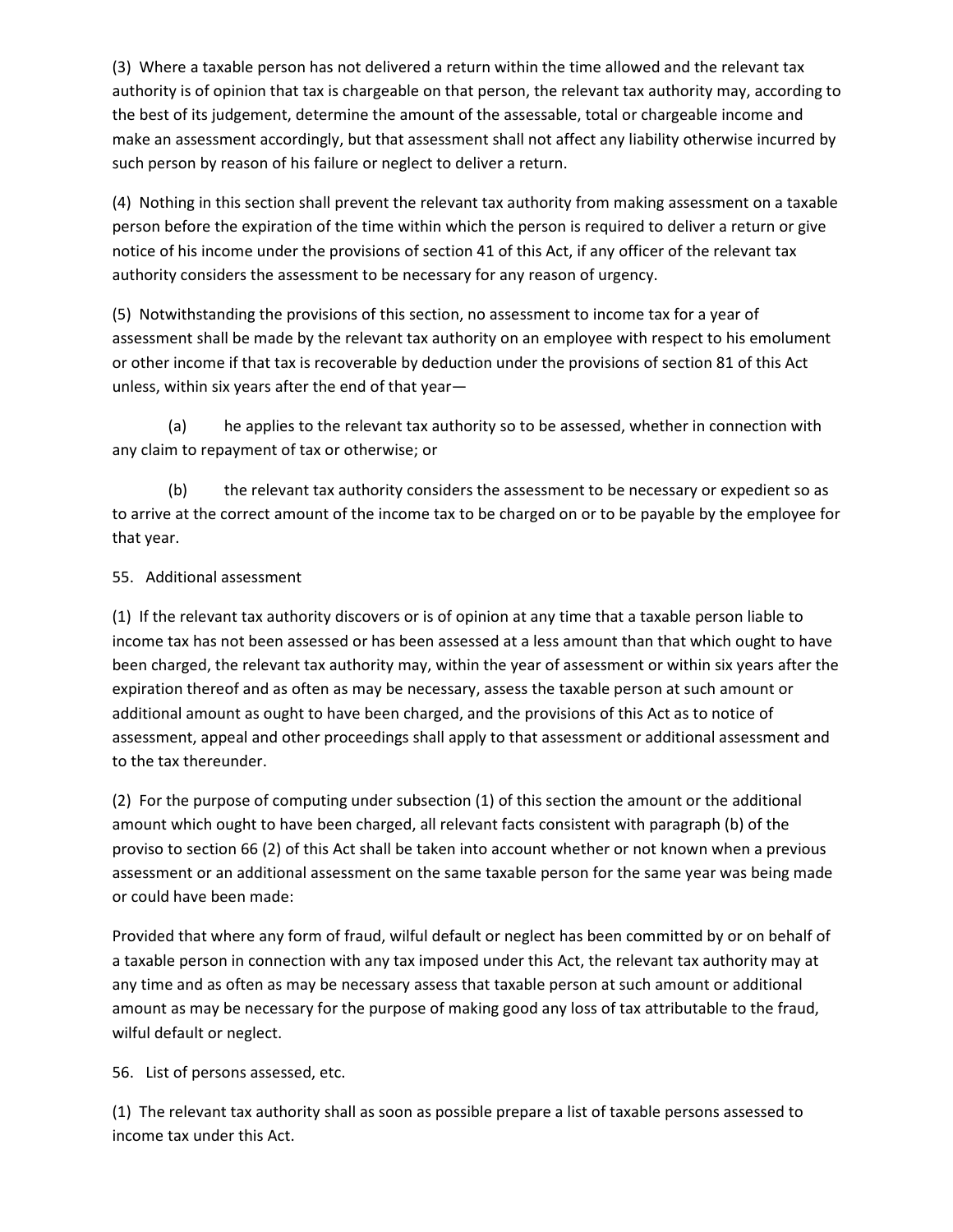(2) The list (in this Act referred to as "the assessment list") shall contain the names and addresses of the taxable persons assessed to income tax, the name and address of any person in whose name the taxable person is chargeable, the amount of the assessable, total or chargeable income on which, as the case may be, the tax is computed, the amount of the income tax charged, and such other particulars as may be prescribed by the relevant tax authority.

(3) Where complete copies of all notices of assessment and of all notices amending assessments are filed in the offices of the relevant tax authority, they shall constitute the assessment lists for the purposes of this Act.

(4) In the case of an employee from whom tax is recoverable by deduction from his emoluments under the provisions of section 81 of this Act, the relevant tax authority may, from time to time, prescribe—

(a) the form in which a record of his assessable and chargeable income, and of the tax so recovered from him, shall be maintained in the offices of the relevant tax authority;

(b) the form in which his employer shall maintain a like record; and

(c) the form in which his employer shall account to the relevant tax authority for the tax so deducted.

(5) The employer shall produce the record maintained by him pursuant to subsection (4) of this section for examination by the relevant tax authority within 21 days of notice given to that effect by the relevant tax authority, and allow a duly authorised officer of the relevant tax authority access to the record and to accounts or vouchers relating thereto in the premises of the employer at all reasonable times.

(6) For the purpose of this section, a notice may be addressed in writing to the employer and served on him, or be given in respect of an employer or class of employers by publication in the relevant Gazette.

# 57. Service of notice of assessment

The relevant tax authority shall cause to be served on or sent by registered post to each taxable person, or person in whose name a taxable person is chargeable, whose name appears in the assessment lists, a notice stating the amount of any assessable, total or chargeable income, the tax charged, the place at which payment should be made, and setting out the rights of that person as contained in sections 58 and 59 of this Act.

# 58. Revision in case of objection

(1) If a person disputes an assessment he may apply to the relevant tax authority by notice of objection in writing, to review and to revise the assessment, and the application shall state precisely the grounds of objection to the assessment and shall be made within thirty days from the date of service of the notice of the assessment.

(2) On receipt of a notice of objection, the relevant tax authority may require the person giving that notice to furnish such particulars and to produce such books or other documents as the relevant tax authority may deem necessary, and may summon any person who may be able to give information which is material to the determination of the objection to attend for examination by an officer of the relevant tax authority on oath or otherwise.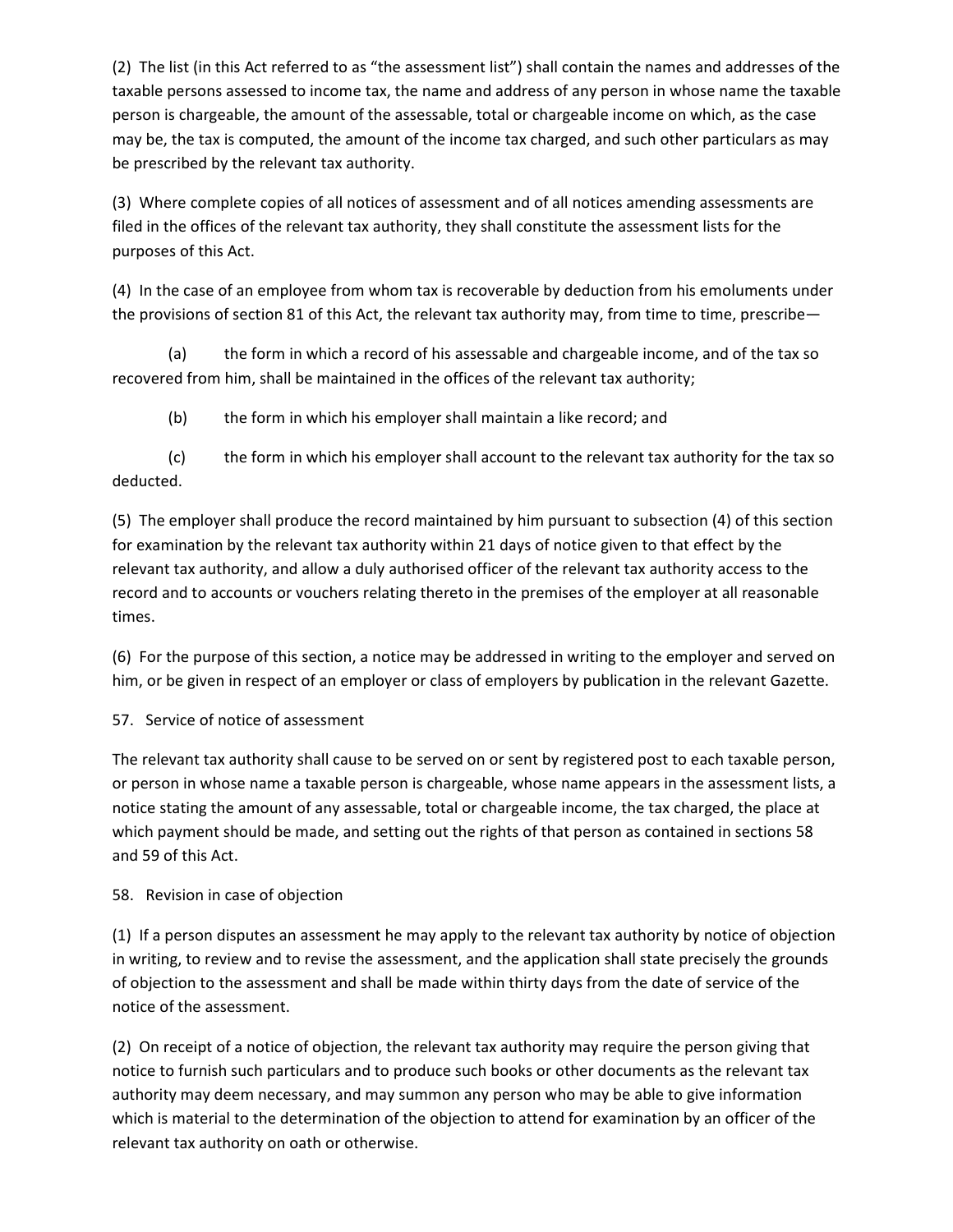(3) If a person who has objected to an assessment agrees with the relevant tax authority as to the correct amount of the tax chargeable, the assessment shall be amended accordingly and notice of the tax chargeable shall be served on the person:

Provided that, if an applicant for revision under the provision of this subsection fails to agree with the relevant tax authority on the amount of the tax chargeable, the relevant tax authority shall give notice of refusal to amend the assessment as desired by that person and may revise the assessment to such amount as the relevant tax authority may, according to the best of its judgement, determine and give notice of the revised assessment and of the tax payable together with notice of refusal to amend the revised assessment and, where requisite, any reference in this Act to an assessment or to an additional assessment shall be treated as revised under the provisions of this proviso.

(4) If an employee from whom tax is recovered by deduction from his emoluments under the provisions of section 81 of this Act claims that inadequate relief under Part III of this Act has been taken into account in determining the rate or rates at which the deduction have been or is to be made—

(a) a determination of the relevant tax authority on the claim shall be conclusive with respect to those rates for the year of assessment concerned; and

(b) if the employee is aggrieved by that determination he may apply to the relevant tax authority to be assessed to income tax as soon as may be after his assessable income for that year can be finally ascertained, and the assessment shall be subject to the provisions of this Act with respect to objections and appeals.

59. Errors and defects in assessment and notice

(1) No assessment, warrant or other proceeding purporting to be made in accordance with the provisions of this Act shall be quashed, or deemed to be void or voidable, for want of form, or be affected by reason of a mistake, defect or omission therein, if the same is in substance and effect in conformity with or according to the intent and meaning of this Act and if the person assessed or intended to be assessed or affected thereby is designated therein to common intent and understanding.

(2) An assessment shall not be impeached or affected—

- (a) by reason of a mistake therein as to-
- (i) the name of a taxable person or of a person whose name a taxable person is chargeable;

or

- (ii) the description of income; or
- (iii) the amount of any income tax charged or shown to be payable;
- (b) by reason of any variance between the assessment and the notice thereof:

Provided that in the case of an assessment the notice thereof shall be duly served on the taxable person intended to be charged or the person in whose name the taxable person is chargeable and the notice shall contain, in substance and effect, the particulars on which the assessment is made.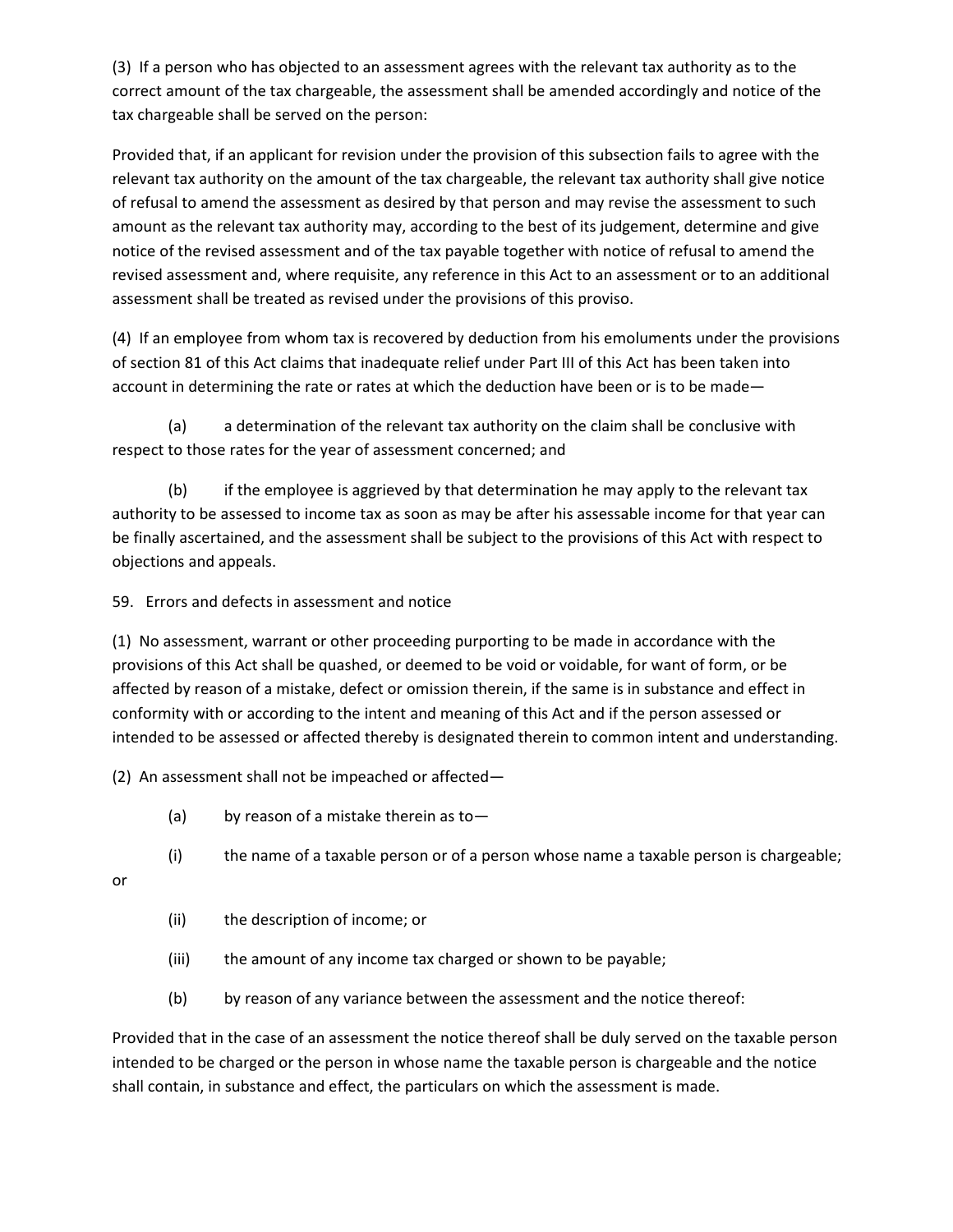# Appeals

60. Establishment of Body of Appeal Commissioners

(1) The State Commissioner may, by notice in the State Gazette, establish a body of Appeal Commissioners.

(2) An Appeal Commissioner—

(a) shall be appointed by the State Commissioner, by notice in the State Gazette, from among persons appearing to him to have had experience and shown capacity in the management of a substantial trade or business or the exercise of a profession of law, accountancy or taxation in Nigeria;

(b) shall, subject to the provisions of this subsection, hold office for a period of three years from the date of his appointment;

(c) may at any time resign as an Appeal Commissioner by notice in writing addressed to the State Commissioner, except that on the request of the State Commissioner he may continue to act as an Appeal Commissioner after the date of his resignation and sit at any further hearing in a case in which he has already sat before that date to hear an appeal, until a final decision has been given with respect to that appeal;

(d) shall cease to be an Appeal Commissioner if the State Commissioner determines that his office be vacant and on notice of the determination being published in the State Gazette or on his acceptance of a political appointment.

(3) The State Commissioner shall designate a public officer to be the secretary to the body of Appeal Commissioners and the official address of the secretary shall be published in the State Gazette.

(4) Subject to this section, the body of Appeal Commissioners shall remain in office until a new body is sworn in.

# 61. Time limit for appeal

A taxable person being aggrieved by an assessment to income tax made upon him, having failed to agree with the relevant tax authority in the manner provided in subsection (3) of section 58 of this Act, may appeal against the assessment on giving notice as provided in section 62 of this Act within thirty days after the date of service of notice of the refusal of the relevant tax authority to amend the assessment as desired.

# 62. Notice to be given to relevant tax authority

(1) A notice of appeal to be given under the provisions of section 61 of this Act shall be given in writing to the relevant tax authority and shall set out—

- (a) the name and address of the applicant;
- (b) the official number and the date of the relevant notice of assessment;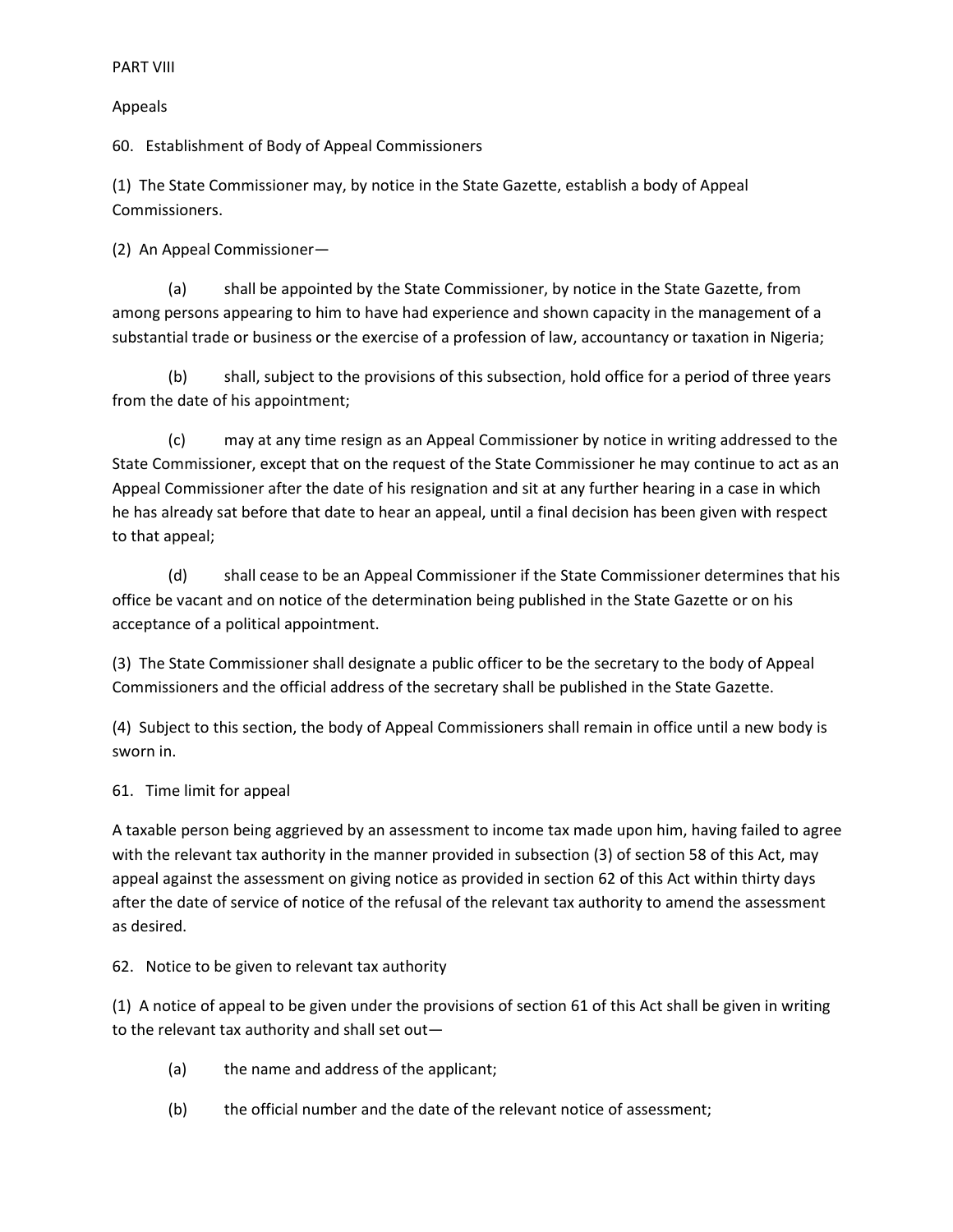(c) the amount of the assessable, total or chargeable income and of the tax charged as shown by that notice and the year of assessment concerned;

(d) the precise grounds of appeal against the assessment;

(e) the address for service of any notice or other documents to be given to the applicant;

(f) the date on which the applicant was served with notice of refusal by the relevant tax authority to amend the assessment as desired.

(2) As soon as may be after receipt of a notice of appeal, the secretary to the Appeal Commissioners shall, having regard to the grounds of appeal therein disclosed and to any relevant provisions of this Act, deliver a copy thereof to the relevant tax authority and the appeal shall thereupon be listed by the secretary for hearing accordingly.

(3) A notice or other document to be given to the Appeal Commissioners shall be addressed to the secretary and be delivered at or sent by registered post to his official address.

(4) A taxpayer may discontinue an appeal by him under this section on giving notice to the secretary to the Appeal Commissioners in writing at any time before the hearing of the appeal.

(5) Notwithstanding that notice of appeal against an assessment has been given by a taxpayer under this section the relevant tax authority may revise the assessment in agreement with the taxpayer, and on notice of the agreement being given in writing by the relevant tax authority to the secretary to the Appeal Commissioners at any time before the hearing of the appeal, the appeal shall be treated as being discontinued.

(6) On the discontinuance of an appeal under the provisions of this section, the amount or revised amount of the assessment, as the case may be, shall be deemed to have been agreed between the tax authority and the taxpayer under the provisions of subsection (3) of section 58 of this Act.

63. Procedure before Appeal Commissioners

(1) The Appeal Commissioners shall, as often as may be necessary, meet to hear appeals in any town in which is situated an office of the relevant tax authority and, subject to the provisions of the next following subsection, at any such meeting—

(a) any three or more Appeal Commissioners may hear and decide an appeal; and

(b) the Appeal Commissioners present shall elect one of their number to be the chairman for the meeting.

(2) An Appeal Commissioner who has a direct or indirect financial interest in a taxpayer or being a relative of a person having such an interest, and having knowledge thereof, shall, when any appeal by such taxpayer is pending before the body of Appeal Commissioners, declare such interest to the other Appeal Commissioners and give notice to the relevant tax authority in writing of such interest or relationship and interest, and he shall not sit at any meeting for the hearing of that Appeal.

(3) The provisions of subsection (2) of this section shall also apply where an Appeal Commissioner is a legal practitioner or an accountant, and the taxpayer is or has been a client of that Appeal Commissioner.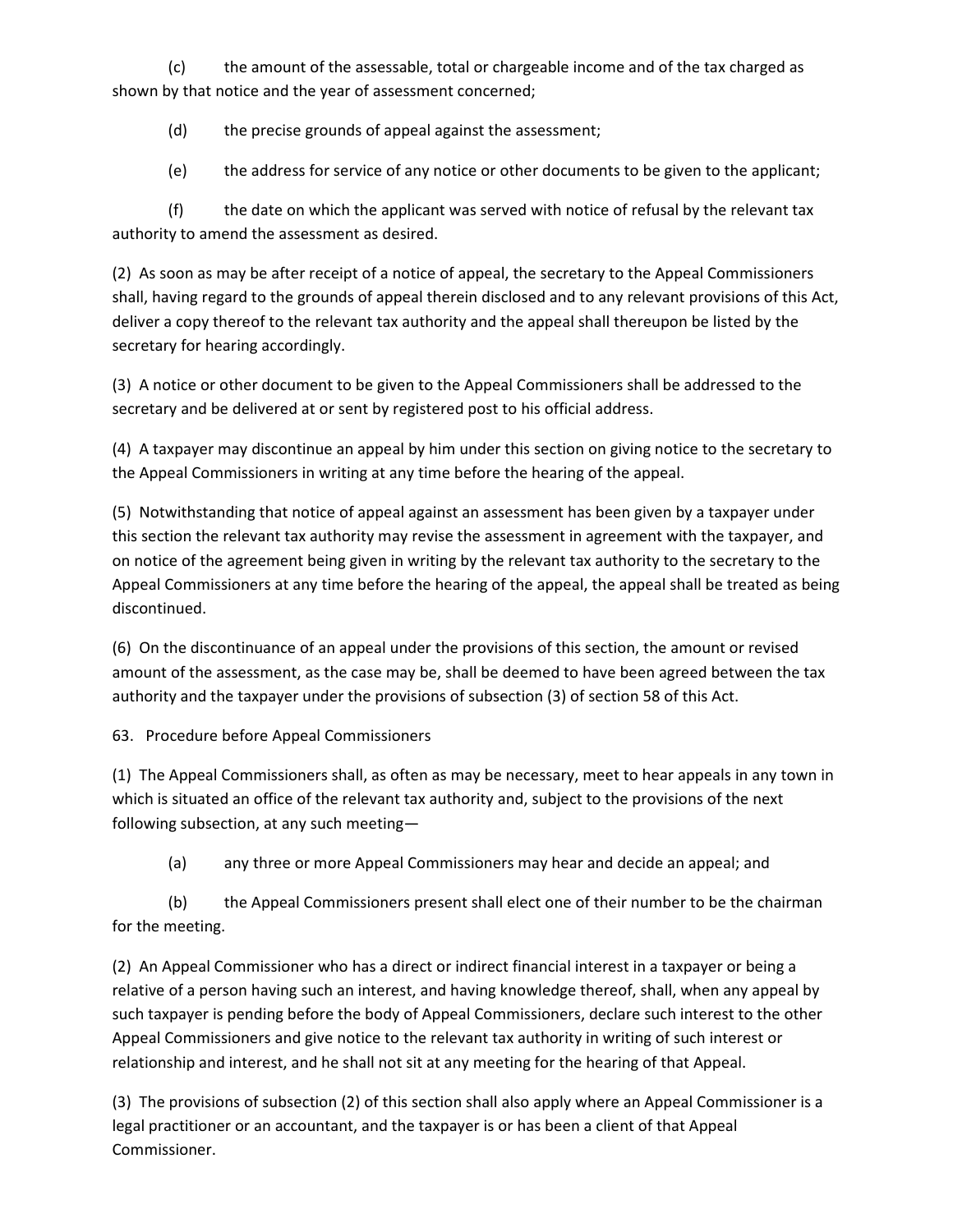(4) The secretary to the Appeal Commissioners shall give seven clear days' notice to the relevant tax authority and to the applicant of the date and place fixed for the hearing of an appeal except in respect of an adjourned hearing for which the Appeal Commissioners have fixed a date at their previous hearing.

(5) All notices, precepts and documents, other than decisions of the Appeal Commissioners may be signified under the hand of the secretary.

(6) All appeals before the Appeal Commissioners shall be held in camera.

(7) A taxpayer who appeals against an assessment shall be entitled to be represented at the hearing of the appeal:

Provided that, if the person intended by the taxpayer to be its representative in an appeal is unable for good cause to attend the hearing thereof, the Appeal Commissioners may adjourn the hearing for such reasonable time as they think fit, or admit the appeal to be made by some other person or by way of written statement.

(8) The onus of proving that the assessment complained of is excessive shall be on the appellant.

(9) At the hearing of an appeal, if the representative of the relevant tax authority proves to the satisfaction of the Appeal Commissioners or the court hearing the appeal in the first instance that—

(a) the appellant has, contrary to subsection (1) of section 41 of this Act, for the year of assessment concerned, failed to prepare and deliver to the relevant tax authority the statement mentioned in that subsection; or

(b) the appeal is frivolous or vexatious or is an abuse of the appeal process; or

(c) it is expedient to require the appellant to pay an amount as security for processing the appeal,

the Appeal Commissioners or, as the case may be, the court may adjourn the hearing of the appeal to any subsequent day and order the appellant to deposit with the relevant tax authority before the day of the adjourned hearing an amount, on account of the tax charged by the assessment under appeal, equal to the tax charged on the appellant for the preceding year of assessment, or one half of the tax charged by the assessment under appeal, whichever is the lesser.

(10) If the appellant fails to comply with an order under subsection (9) of this section, the assessment against which he has appealed shall be confirmed and the appellant shall have no further right of appeal whatsoever with respect to that assessment.

(11) The Appeal Commissioners may confirm, reduce, increase or annul the assessment or make such order thereon as they see fit.

(12) A decision of the Appeal Commissioners shall be recorded in writing by their chairman and a certified copy of the decision shall be supplied to the appellant or the relevant tax authority by the secretary, on a request made within three months of the decision.

(13) Where, on the hearing of an appeal—

(a) no accounts, books or records relating to profits were produced by or on behalf of the appellant; or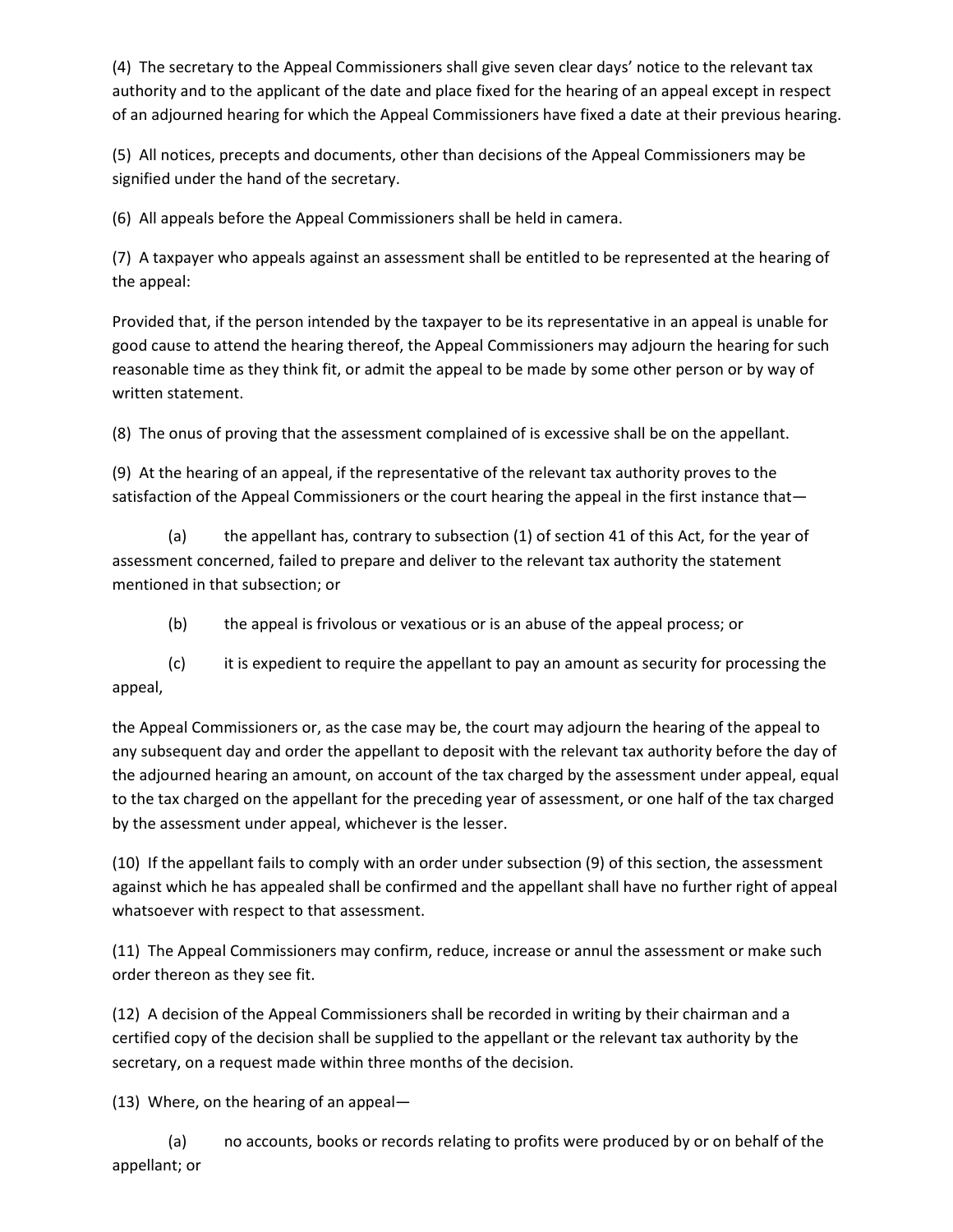(b) those accounts, books or records were so produced but the Appeal Commissioners rejected the same on the ground that it has been shown to their satisfaction that they were incomplete or unsatisfactory; or

(c) the appellant or his representative, at the hearing of the appeal, has neglected or refused to comply with a precept delivered or sent to him by the secretary to the Appeal Commissioners without showing any reasonable excuse; or

(d) the appellant or a person employed, whether confidentially or otherwise, by the appellant or his agent (other than his legal practitioner or accountant acting for him in connection with his liability to tax) has refused to answer any question put to him by the Appeal Commissioners, without showing any reasonable cause,

the chairman of the Appeal Commissioners shall record particulars of the same in his written decision.

(14) The State Commissioner may make rules prescribing the procedure to be followed in the conduct of appeal before the Appeal Commissioners.

64. Procedure of allowing decision of Appeal Commissioners

(1) Notice of the amount of the tax chargeable under the assessment as determined by the Appeal Commissioners shall be served by the relevant tax authority on the taxpayer or on the person in whose name the taxpayer is chargeable.

(2) Where the tax chargeable on a taxpayer for a year of assessment in accordance with a decision of the Appeal Commissioners does not exceed N200 no further appeal by the taxpayer shall lie from that decision except with the consent of the Board.

(3) Notwithstanding that a further appeal is pending, tax shall be paid in accordance with the decision of the Appeal Commissioners within one month of notification of the amount of the tax payable pursuant to subsection (1) of this section, and if it is not so paid, with or without applying the provisions of section 56 of this Act as the relevant tax authority thinks fit, proceedings may be taken for its recovery in accordance with section 55 of this Act.

#### 65. Appeal to court

(1) Subject to the provisions of subsection (2) of section 64 of this Act a taxpayer who, having appealed against an assessment made on him to the Appeal Commissioners under the provisions of section 61 of this Act is aggrieved by the decision of the Appeal Commissioners, may appeal against the assessment and the decision to the High Court of the State on giving notice in writing to the relevant tax authority within thirty days after the date on which the decision was given.

(2) Where no body of Appeal Commissioners has been appointed with jurisdiction to hear an appeal against an assessment made on a taxpayer, the taxpayer who is aggrieved by the assessment and has failed to agree with the relevant tax authority in the manner provided in subsection (3) of section 58 of this Act, may appeal against the assessment to the High Court of the State on giving notice in writing to the relevant tax authority within thirty days after the date of service of notice of the refusal by the relevant tax authority to amend the assessment as desired.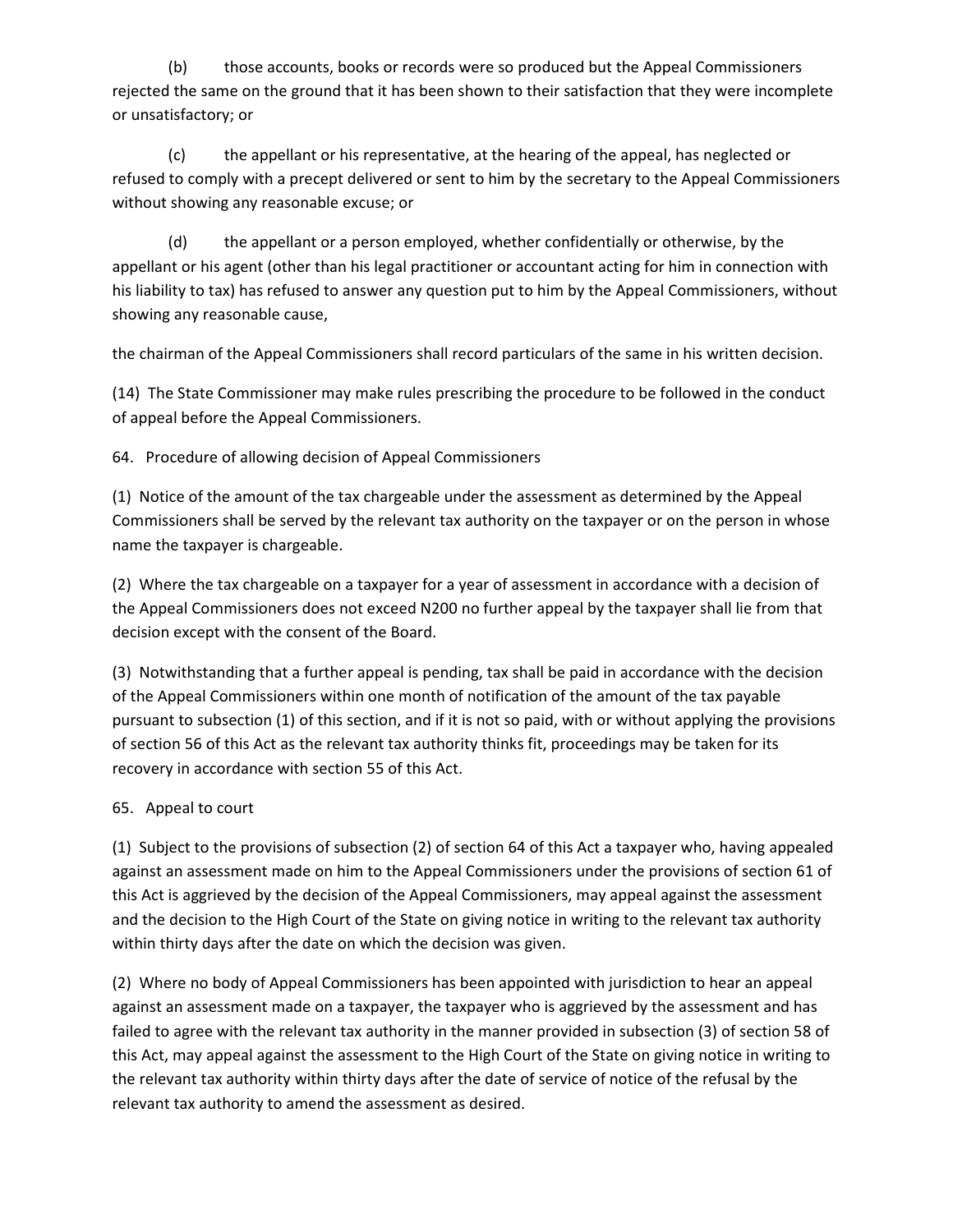(3) If the relevant tax authority is dissatisfied with a decision of the Appeal Commissioners, it may appeal against that decision to the High Court of the State on giving notice in writing to the other party to the appeal within thirty days after the date on which the decision was given.

(4) Seven clear days' notice of the date fixed for the hearing of the appeal shall, unless rules made hereunder otherwise provide, be given to all parties thereto.

(5) The provisions of subsections (7), (8) and (9) of section 63 of this Act and of subsection (1) of section 64 of this Act shall apply to an appeal under this section with any necessary modifications.

(6) All appeals shall be heard in camera unless the judge shall, on the application of the taxpayer, otherwise direct.

(7) If on the hearing of an appeal from a decision of the Appeal Commissioners given under the provisions of section 63 of this Act a certified copy of that decision is produced before the High Court and the decision contains a record by reference to—

(a) paragraph (a) of subsection (13) of section 63 of this Act, the High Court shall dismiss the appeal; or

(b) paragraph (b) of subsection (13) of section 63 of this Act, the High Court may dismiss the appeal on prima facie evidence, with respect to the accounts, books or records having been incomplete or unsatisfactory, as the Court may seem sufficient; or

(c) paragraph (c) or (d) of subsection (13) of section 63 of this Act, the High Court shall dismiss the appeal unless it considers that the cause of the neglect or refusal was reasonable.

(8) Notwithstanding anything contained in section 68 of this Act, if in a particular case the judge, from information given at the hearing of the appeal, is of the opinion that the tax may not be recovered, he may, on application being made by or on behalf of the relevant tax authority, require the appellant to furnish within such time as may be specified security for payment of the tax and if the security is not given within the time specified the tax assessed shall become payable and recoverable forthwith.

(9) The costs of the appeal shall be in the discretion of the judge hearing the appeal and shall be a sum fixed by the judge.

(10) The Chief Judge of the State may make rules providing for the method of tendering evidence before a judge on appeal, the conduct of the appeals and the procedure to be followed by a judge.

(11) An appeal against the decision of a judge shall lie to the Court of Appeal and thereafter to the Supreme Court—

(a) at the instance of the taxpayer, where the decision of the judge is to the effect that the tax chargeable on the taxpayer for the relevant year of assessment exceeds N400; and

(b) at the instance of or with the consent of the relevant tax authority, in any other case:

Provided that no costs shall be awarded against the taxpayer in an appeal instituted by the relevant tax authority under this subsection unless the decision of the judge was to the effect mentioned in paragraph (a) of this subsection.

66. Assessment to be final and conclusive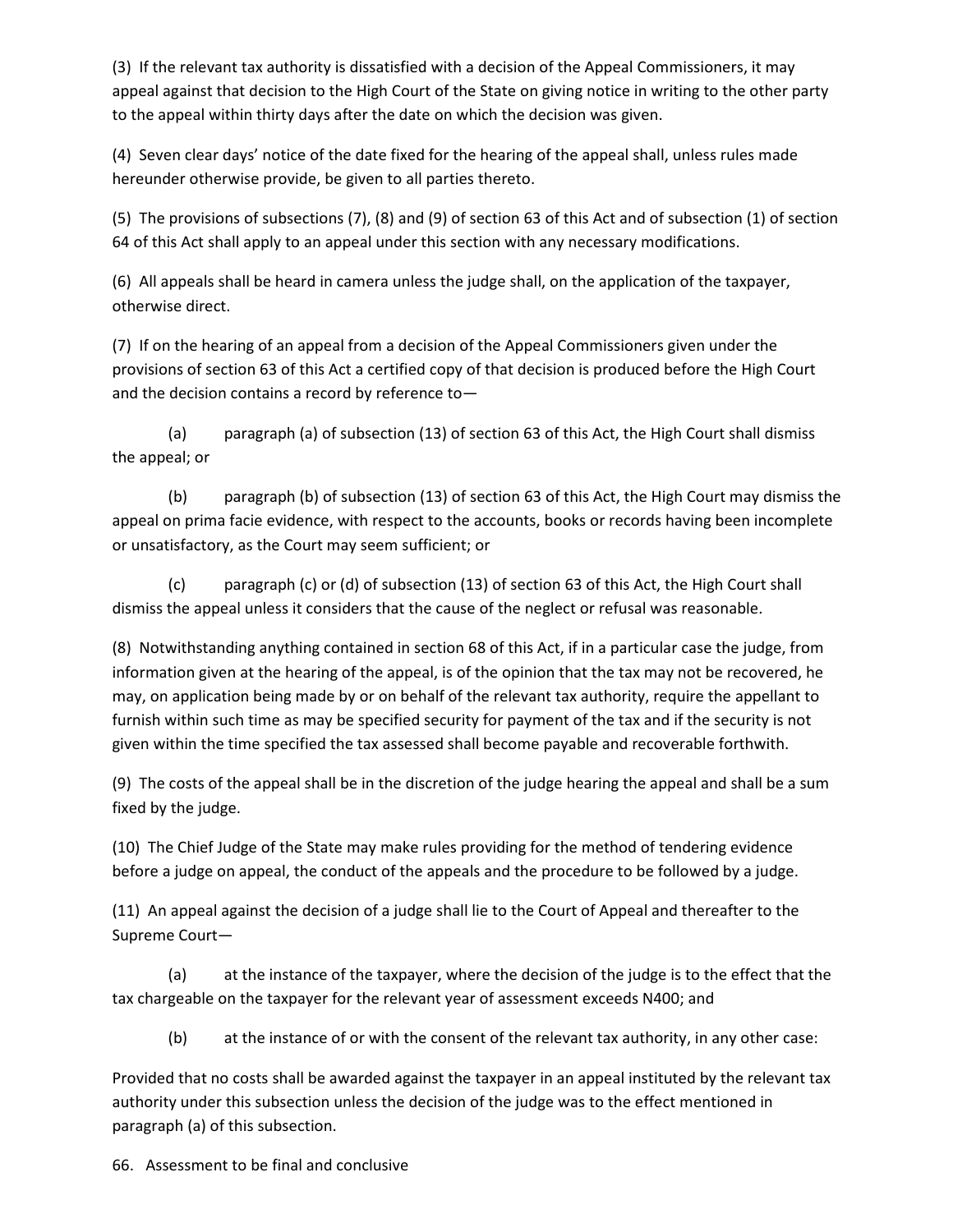(1) Where no valid objection or appeal has been lodged within the time limited by section 58 or 61 of this Act or where due notice has not been given of a further appeal against a decision of the Appeal Commissioners or a judge, as the case may be, an assessment as made, or agreed to under the provisions of subsection (3) of section 58 of this Act determined under the proviso to that subsection or on appeal, as the case may be, shall be final and conclusive for all purposes of the Act as regards the amounts of the assessable, total or chargeable income and the tax charged thereby.

(2) If the full amount of the tax charged by a final and conclusive assessment is not paid within the appropriate period or periods prescribed by this Act, the provisions thereof relating to the recovery of tax, and to any penalty under section 76 of this Act, shall apply to the collection and recovery of the tax or penalty subject only to the set-off of the amount of any tax repayable under any claim made under a provision of this Act which has been agreed to by the relevant tax authority or determined on an appeal against a refusal to admit that claim:

#### Provided that—

(a) where an assessment has become final and conclusive, any tax overpaid, including any amount deposited with the relevant tax authority on account of the tax charged by the assessment, shall be paid;

(b) nothing in section 56 of this Act shall prevent the relevant tax authority from making an assessment or additional assessment for any year which does not involve reopening any issue, on the same facts, which has been determined for that year of assessment under subsection (3) of that section or on appeal.

67. Appeal provisions of Companies Income Tax Act to apply with certain exemptions

Subject to the foregoing provisions of this Part of this Act, the provisions of sections 51, 53 and 54 of the Companies Income Tax Act and of any rules made or deemed to have been made thereunder shall, with any necessary modifications, apply in the case of a person to whom paragraph (b) of subsection (1) of section 2 of this Act relates, to any appeal under this Act.

[Cap. C21.]

PART IX

Collection, recovery and repayment of tax

68. Payment of income tax

(1) Income tax charged by an assessment which is not or has not been the subject of an objection or appeal, shall be payable, after the deduction of any amount to be set-off for the purposes of collection, or any amount deposited against the tax, at the place stated in the notice of assessment within two months after the date of service of that notice:

#### Provided that—

(a) if the period of two months expires before the fourteenth day of December within the year of assessment for which the income tax has been charged, and the aggregate of the tax to be deducted as aforesaid and of any income tax paid for that year within that period amounts to not less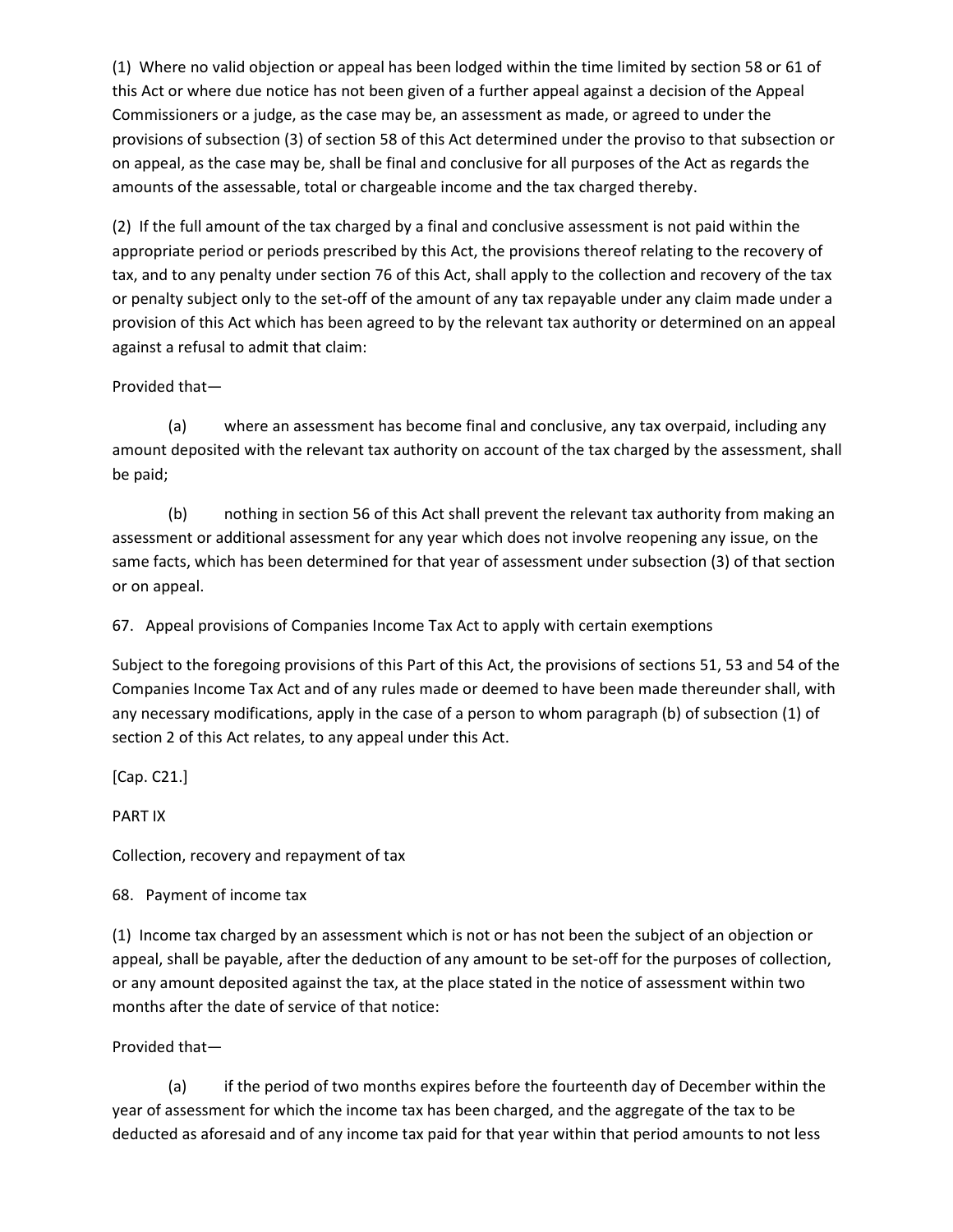than one half of the tax so charged, then payment of any balance of such tax may be made not later than that day;

(b) the relevant tax authority in its discretion may extend the time within which payment is to be made.

(2) Collection of income tax in a case where notice of an objection or an appeal has been given by or on behalf of the person shall remain in abeyance until the objection or appeal is determined, except that the relevant tax authority may enforce payment of that portion, if any, of the tax which is not in dispute.

(3) On the determination of an objection or appeal, the relevant tax authority shall serve notice on the taxable person of the tax chargeable as so determined and that tax shall be payable within one month of the date of service of the notice:

Provided that, if the period of one month ends before the fourteenth day of December within the year of assessment and the conditions specified in paragraph (a) of the proviso to subsection (1) of this section are otherwise satisfied with respect to the amount of the tax chargeable as so determined, then any balance of that tax to be paid may be paid not later than that day.

(4) Notwithstanding any of the foregoing provisions of this section, if in a particular case the relevant tax authority has reason to believe that any income tax charged by an assessment may not be recovered, by reason of the person charged leaving Nigeria or otherwise, the relevant tax authority may give notice to pay the amount of the tax or to give security to the satisfaction of the relevant tax authority for payment thereof, and if the payment is not made, or security so given, within that time, the amount of the tax shall be recoverable forthwith for the purpose of this subsection, and the relevant tax authority may, if necessary, assess any taxable person for any year of assessment at any time during the preceding year of assessment.

#### 69. Deduction of tax on rent

(1) Where a rent becomes due or payable to a person, the payer of the rent shall, at the date when the rent is paid or credited, whichever first occurs, shall deduct therefrom tax at the rate prescribed in subsection (2) of this section and shall forthwith pay over to the relevant tax authority the amount so deducted.

(2) The rate at which tax is to be deducted for the purpose of this section shall be 10 per cent of gross rent.

(3) In accounting for the tax so deducted to the relevant tax authority, the payer shall state in writing the following particulars which shall accompany the remittance, that is—

- (a) the gross amount of the rent;
- (b) the amount of tax being accounted for;

(c) the name and address of the recipient and the period for which the rent has been paid or credited; and

(d) the address or accurate description of the location of the property concerned.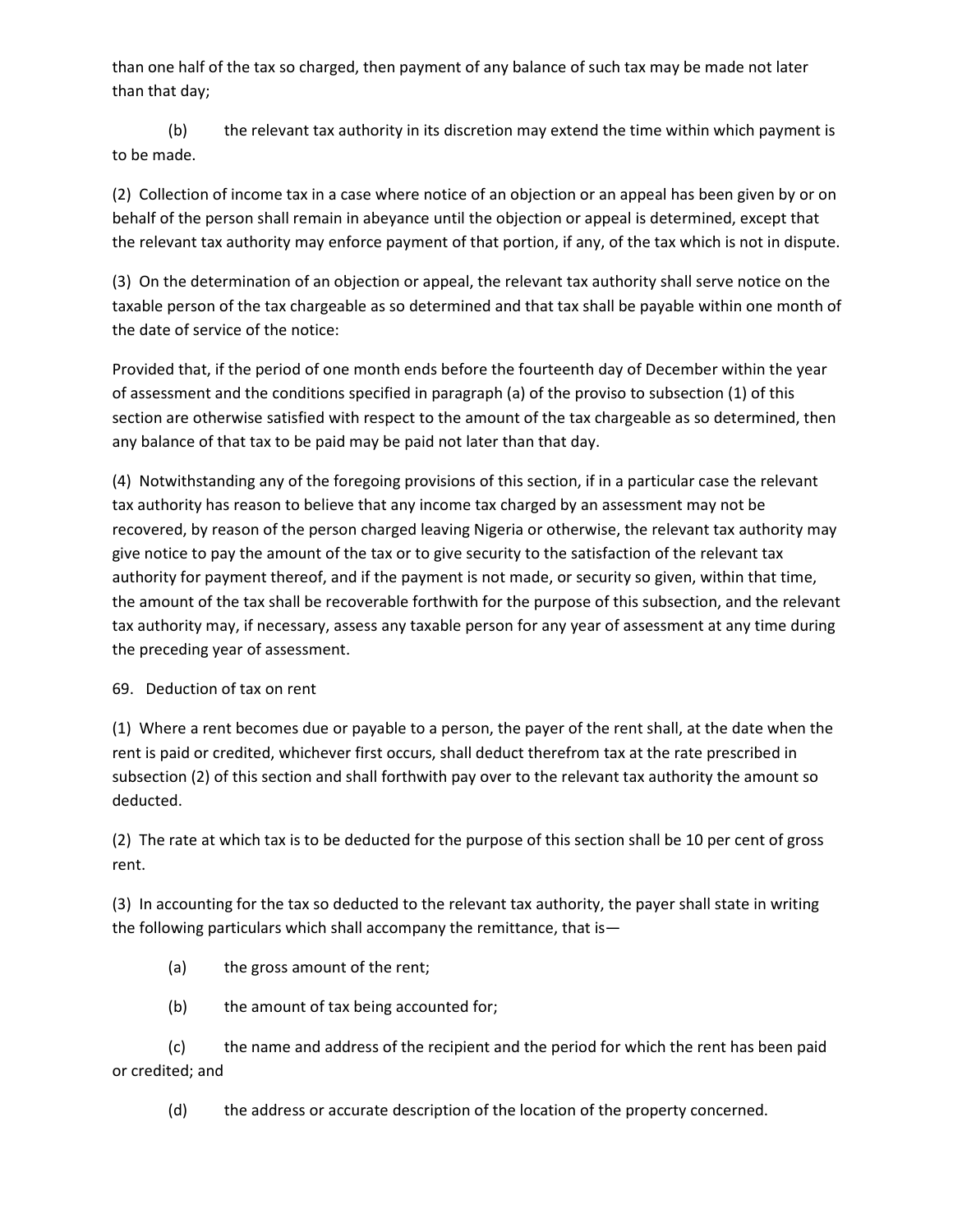(4) For the purpose of this section, the relevant tax authority shall be determined in accordance with the provisions of section 2 of this Act.

(5) The payer of a rent in subsection (1) of this section refers to a company (corporate or unincorporated) and includes Government Ministries and Departments, parastatals, statutory bodies, institutions and other established organisations approved for the operation of Pay As You Earn system, whether or not liable itself to tax under any enactment or law relating to taxation of income in Nigeria or elsewhere.

(6) The tax, when paid over to the relevant tax authority, shall be the final tax due from a non-resident recipient of the payments. **Example 20** and the payments. **[1996 No. 30.]** 

70. Deduction of tax on interest, etc.

(1) Where a payment, such as interest or royalty, becomes due or payable to a person, the payer at the date when the payment is made or credited, whichever first occurs, shall deduct therefrom tax at the rate prescribed in subsection (2) of this section and shall forthwith pay over to the relevant tax authority the amount so deducted.

(2) The rate at which tax is to be deducted under this section shall be 10 per cent of gross interest and 5 per cent of gross royalty. **Example 20** and the set of gross royalty. **[1996 No. 30.]** 

(3) In accounting for the tax so deducted to the relevant tax authority, the payer shall state in writing the following particulars, that is—

- (a) the gross amount of the payment;
- (b) the name and address of the recipient; and
- (c) the amount of the tax being accounted for.

(4) For the purpose of this section, the relevant tax authority shall be determined in accordance with the provisions of section 2 of this Act, except in the case of savings interest where the relevant tax authority shall be that where the branch of the bank paying the interest is situated.

(5) The payer in subsection (1) of this section refers to any company (corporate or unincorporated), including Government Ministries and Departments, any person engaged in banking or charged with the administration of the FSB International Plc, parastatals, statutory bodies, institutions and other established organisations approved for the operation of Pay As You Earn System whether or not liable to tax under any enactment or law relating to taxation of income in Nigeria or elsewhere.

(6) The provisions of this section shall not apply to payments of interest by any person engaged in banking where the interest is due and payable on pass-book savings account, which is less than N50,000.

(7) The tax, when paid over to the relevant tax authority, shall be the final tax due on the income.

[1996 No. 30. 1996 No. 32.]

71. Deduction of tax on dividend

(1) Where a dividend or such other distribution becomes due from or payable by a Nigerian company to a person, the company making the payment shall at the date when the amount is paid or credited,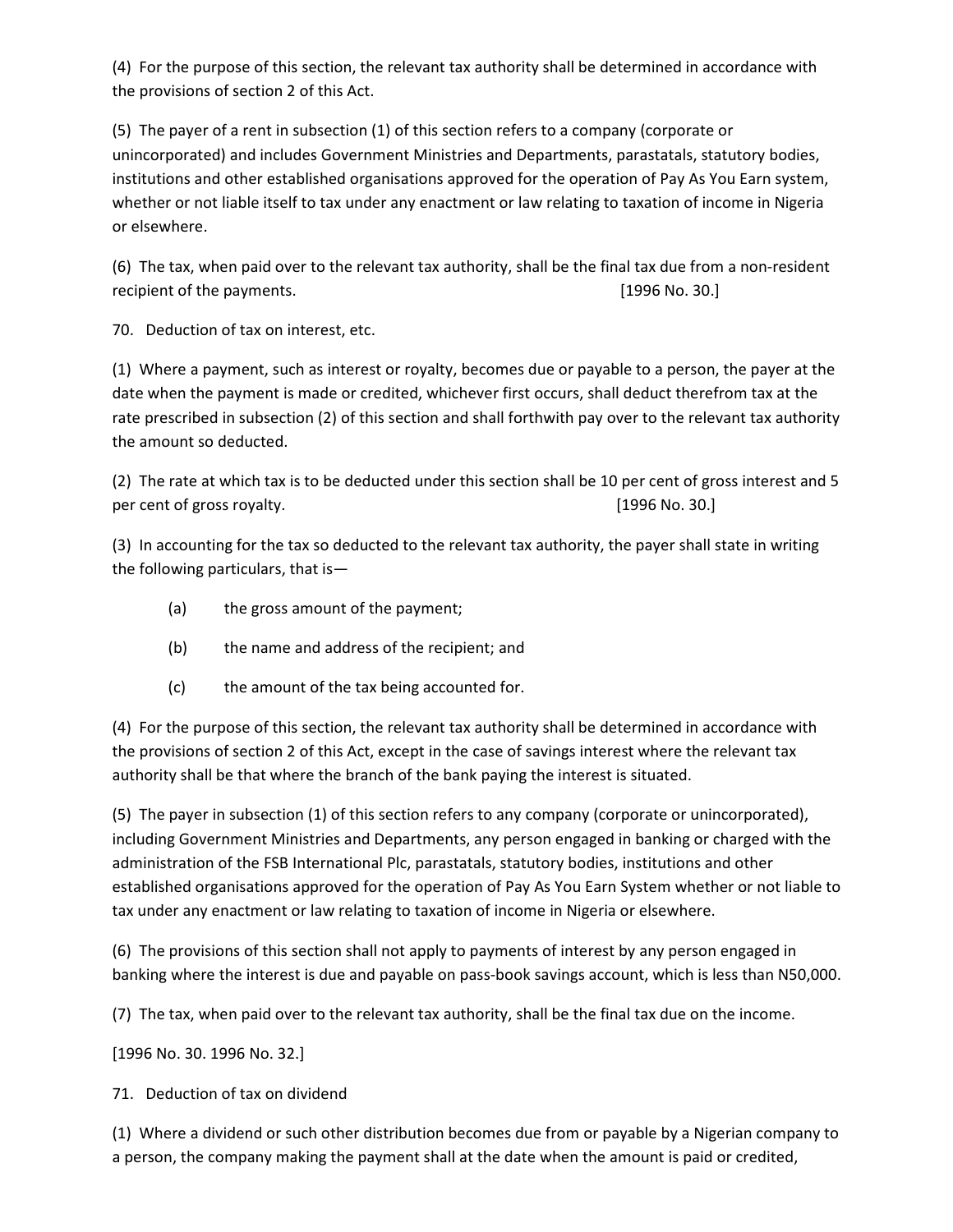whichever first occurs, deduct therefrom tax at the rate prescribed under subsection (2) of this section and shall forthwith pay over to the relevant tax authority the amount so deducted.

(2) The rate at which tax is to be deducted in this section shall be 10 per cent. [1996 No. 30.]

(3) In accounting for the tax so deducted to the relevant tax authority, the company shall state in writing the following particulars, that is—

(a) the gross amount of the dividend or such other distribution;

(b) the name and address of the recipient; and

(c) the accounting period or periods of the company in respect of the profits of which the dividend or distribution is declared to be payable and the date on which payment is due.

(4) For the purpose of this section, the relevant tax authority shall be determined in accordance with the provisions of section 2 of this Act.

(5) The tax, when paid over to the relevant tax authority, shall be the final tax due on the income. [1996 No. 30. 1996 No. 32.]

72. Deduction of tax on director's fees

(1) Where any payment of director's fees becomes due or payable to a person, the payer at the date when the payment is made or credited, whichever first occurs, shall deduct therefrom tax at the rate prescribed in subsection (2) of this section and shall forthwith pay over to the relevant tax authority the amount so deducted.

(2) The rate at which tax is to be deducted for the purpose of this section shall be 10 per cent. [1996 No. 30.]

(3) In accounting for the tax to be deducted to the relevant tax authority, the payer shall state in writing the following particulars, that is—

- (a) the gross amount of the payment;
- (b) the name and address of the recipient; and
- (c) the amount of tax being accounted for.

(4) For the purpose of this section, the relevant tax authority shall be determined in accordance with the provisions of section 2 of this Act.

(5) The payer in subsection (1) of this section refers to any company (corporate and unincorporated) including Government Ministries and Departments, parastatals, statutory bodies, institutions and other established organisations approved for the operation of Pay As You Earn System whether or not liable itself to tax under any enactment or law relating to taxation of income in Nigeria or elsewhere.

73. Deduction of tax at source

(1) Income tax assessable on a person whether or not an assessment has been made, shall, if the relevant tax authority so directs, be recoverable from any payment made by any person to that person.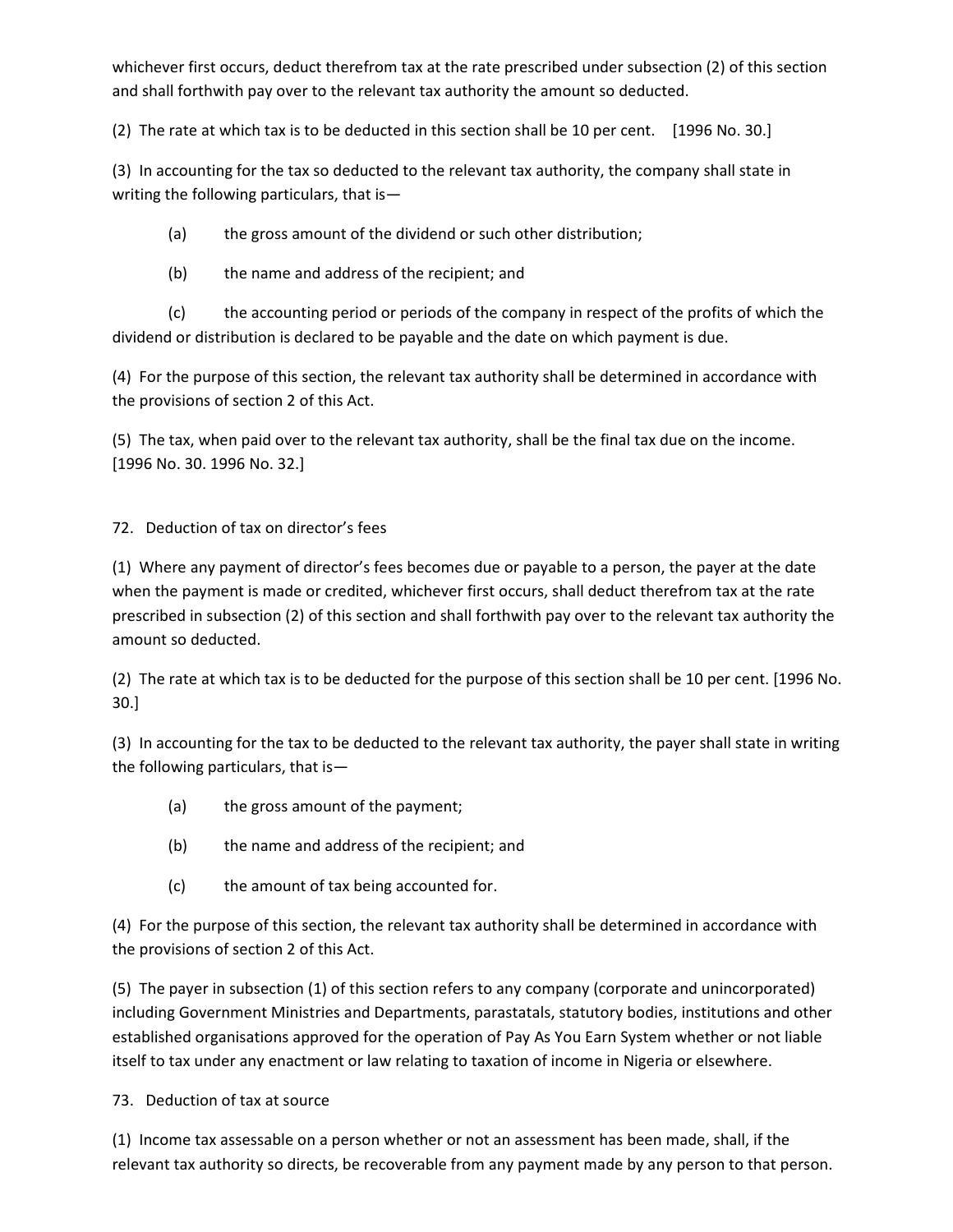(2) A direction under subsection (1) of this section—

(a) may apply to a person specified in the direction either with respect to a person or persons or a body of individuals, liable to pay tax;

(b) shall be in writing addressed to the person or be published in the State Gazette and shall specify the nature of payments and the rate at which tax is to be deducted.

(3) In determining the rate of tax to be applied to any payment made to a person, the relevant tax authority may take into account—

(a) any assessable income of that person for the year arising from any other source chargeable to income tax under this Act; and

(b) any income tax or arrears of tax payable by that person for any of the six preceding years of assessment.

(4) Income tax recovered under the provisions of this section by deduction from payments made to a person shall be set-off for the purposes of collection against tax charged on that person by an assessment, but only to the extent that the total of those deductions does not exceed the amount of the assessment.

(5) A person required under any provision of the Act to make a deduction from payments made to a person shall account to the relevant tax authority in such a manner as the relevant tax authority may prescribe for the deduction so made.

(6) The Minister on the advice of the Board may, from time to time, make regulations for carrying out the provisions of this section.

74. Penalty for failure to deduct tax

A person who, being obliged to deduct tax under section 69, 70, 71 or 72 of this Act, fails to deduct or having deducted fails to pay to the relevant tax authority within thirty days from the date the amount was deducted or the time the duty to deduct arose, is guilty of an offence under this Act and is liable on conviction to a fine of N5,000 or 10 per cent of the amount of the tax due, whichever is higher, in addition to the amount of tax deductible or deducted plus interest at the prevailing commercial rate. [1996 No. 30.]

## 75. Application of provision

(1) The provisions of sections 69, 70, 71 and 72 of this Act shall apply respectively to dividend, interest, rent and royalty forming part of the income or profit exempted from tax under any section of this Act and the Third Schedule thereto: [Third Schedule.]

Provided however, that dividend, interest, rent or royalty derived from outside Nigeria and brought into Nigeria through Government approved channels shall remain exempted.

(2) For the purpose of this section, "Government approved channels" means—

(a) the Central Bank of Nigeria;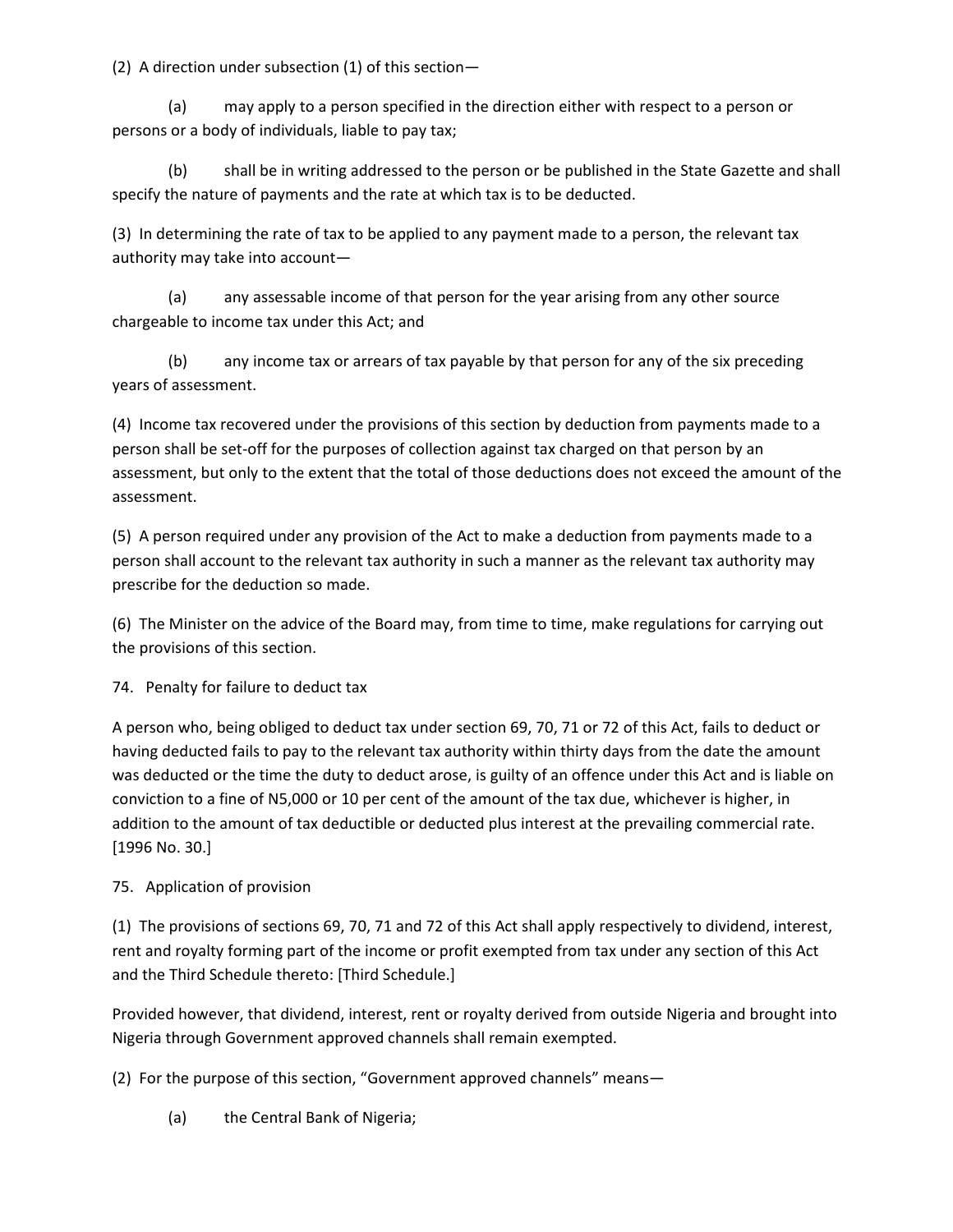(b) any bank or corporate body appointed by the Minister as authorised dealer under Foreign Exchange (Monitoring and Miscellaneous Provisions) Act or any enactment replacing that Act.

[Cap. F34.]

76. Penalty for non-payment of income tax

(1) If any income charged by any assessment is not paid within the periods prescribed in section 68 of this Act a sum equal to 10 per cent per annum of the tax shall be added thereto, and the provisions of this Act relating to the recovery and collection of tax shall apply to the recovery and collection of that sum.

(2) The relevant tax authority shall serve a demand note on the taxable person or the person in whose name the taxable person is chargeable and, if payment is not made within one month from the date of the service of the demand note, the relevant tax authority may proceed to enforce payment as hereinafter provided.

(3) A penalty imposed under this section shall not be deemed to be part of the tax paid for the purpose of claiming relief under any provision of this Act.

(4) A person who without lawful justification or excuse, the proof whereof shall lie on such person, fails to pay the income tax within the period of one month prescribed in subsection (2) of this section, shall be guilty of an offence under this Act.

77. Interest for late payment of income tax

The tax due from a taxable person shall carry interest at bank base lending rate from the date when the tax becomes payable until it is paid.

78. Action for income tax by the relevant tax authority

(1) Income tax may be sued for and recovered in a court of competent jurisdiction by the relevant tax authority in its official name with full costs of action from the person charged therewith as a debt due to the Government of the Federation or to the relevant tax authority.

(2) For the purposes of this section a court of competent jurisdiction shall include a magistrate's court, which court is hereby invested with the necessary jurisdiction, provided that the amount claimed in any action does not exceed the amount of the jurisdiction of the magistrate concerned with respect to action for debt.

(3) In an action brought under subsection (1) of this section, the production of a certificate signed by a person duly authorised by the chairman of the relevant tax authority giving the name and address of the defendant and the amount of income tax due, shall be sufficient evidence of the amount so due and sufficient authority for the court to give judgment for the said amount.

#### 79. Remission of penalty

The relevant tax authority may, for any good cause shown, remit either before or after judgment the whole or any part of the penalty due under section 76 of this Act.

80. Remission of tax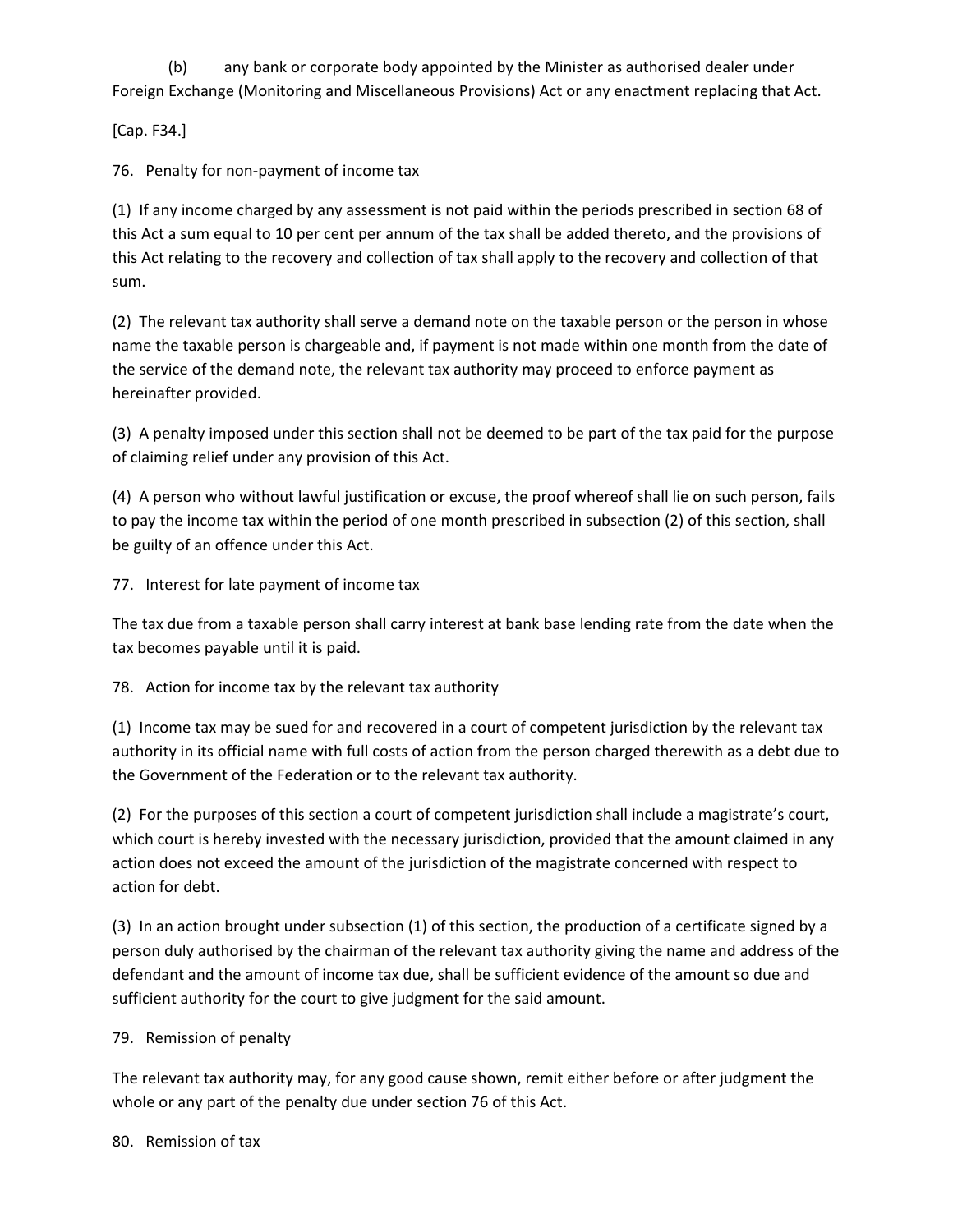The Governor of the State may, on the recommendation of the Commissioner responsible for finance acting on the advice of the relevant tax authority, remit wholly or in part, any tax payable under this Act if satisfied that it is just and equitable so to do.

### 81. P.A.Y.E.

(1) Income tax chargeable on an employee by an assessment whether or not the assessment has been made, shall, if the relevant tax authority so directs, be recoverable from any emolument paid, or from any payment made on account of the emolument, by the employer to the employee.

(2) A direction under subsection (1) of this section shall be in writing addressed to an employer or be published in the State Gazette, and shall specify the emolument of an employee or class of employees to which it refers and the amount or amounts of income tax to be deducted, whether by reference to tax tables issued by the relevant tax authority or otherwise.

(3) In arriving at the amount of income tax to be deducted from any payment of or on account of the emolument to an employee, the relevant tax authority shall secure so far as possible that the aggregate amount of all the deductions made during a year of assessment shall equal the income tax chargeable on him in respect of his emoluments for that year.

(4) Notwithstanding the provisions of subsection (3) of this section, in determining the amount of a deduction or deductions to be made in the case of any particular employee, the relevant tax authority may take into account an assessable income of that employee for the same year arising from any other source chargeable with income tax under this Act.

(5) Income tax recovered under the provisions of this section by deduction from the emoluments of an employee shall be set-off for the purposes of collection against tax charged on him by an assessment, but only to the extent that the deductions have been made on account of or by reference to an income charged by the assessment.

(6) The Minister may make regulations generally for the carrying out of the provisions of this section.

82. Employer to be answerable for tax deducted

An employer required under a provision of this Act to make deductions from emoluments or amounts on account of emoluments paid by him to an employee shall account to the relevant tax authority in such manner as the relevant tax authority may prescribe for the deductions so made, and in the event of failure by the employer to make the deduction, or properly to account therefor, the amount thereof together with a penalty of 10 per cent per annum of the amount plus interest at the prevailing commercial rate shall be recoverable as a debt due by the employer to the relevant tax authority.

83. Relief in respect of error or mistake

(1) If a taxable person who has paid income tax for a year of assessment alleges that an assessment made on him for that year was excessive by reason of some error or mistake in a return, statement or an account made by him or on his behalf for the purpose of the assessment, he may, at anytime not later than six years after the end of the year of assessment within which the assessment was made, make an application in writing to the relevant tax authority for relief.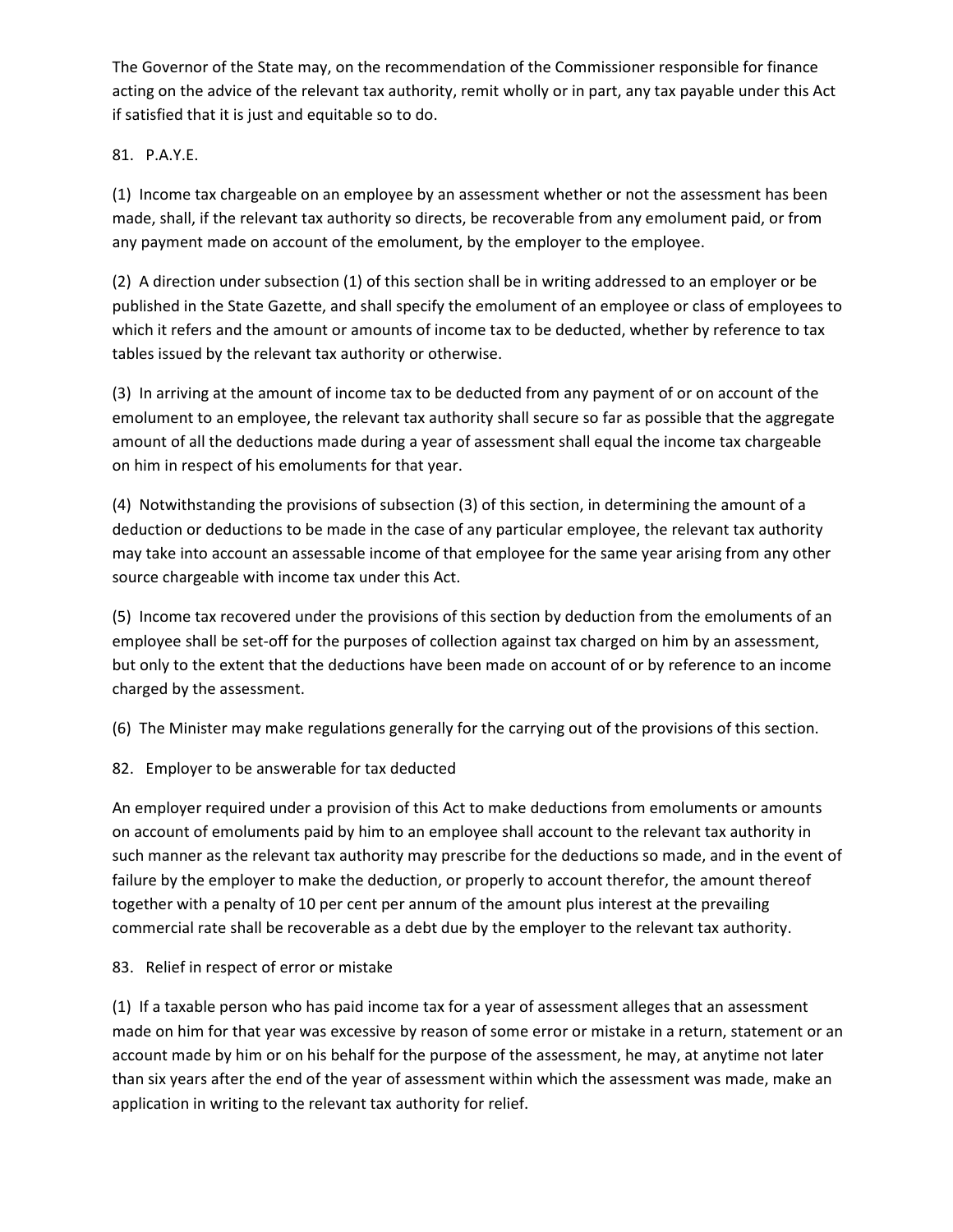(2) On receiving an application, the relevant tax authority shall enquire into the matter and shall, subject to the provisions of this section, give, by way of repayment of tax, relief in respect of the error or mistake as appears to be reasonable and just:

Provided that no relief shall be given under this section in respect of an error or a mistake as to the basis on which the liability of the applicant ought to have been computed where the return, statement or account was in fact made on the basis or in accordance with the practice of the relevant tax authority generally prevailing at the time when the return, statement or account was made.

(3) In determining an application under this section, the relevant tax authority shall have regard to all the relevant circumstances of the case, and in particular, shall consider whether the granting of relief would result in the exclusion from charge to tax of any part of the income of the applicant, and for that purpose the relevant tax authority may take into consideration the liability to tax of the applicant and any assessment made on him for other years.

(4) A determination of the relevant tax authority under the section shall be final and conclusive.

## 84. Payment of tax

(1) Except as is otherwise provided in this Part of this Act, no claim for repayment of tax shall be allowed unless it is made in writing within six years after the end of the year of assessment to which it relates.

(2) The relevant tax authority shall give a certificate of the amount of any tax to be repaid under any of the provisions of this Part of this Act, or under any order of a court of competent jurisdiction, and on the receipt of the certificate the Accountant-General of the relevant territory shall cause repayment to be made in conformity therewith.

#### 85. Tax clearance certificate

(1) Whenever the relevant tax authority is of opinion that tax assessed on the income of a person for the three years immediately preceding the current year of assessment has been fully paid or that no tax is due on the income or that the person is not liable to tax for any of those three years, it shall issue a tax clearance certificate to the person within two weeks of demand for the certificate by that person or give reasons for the denial, so however, that the payment of current year tax shall not be made a condition for the issuance of the certificate unless the applicant is leaving the country finally.

(2) A Ministry, Department or an agency of Government or a commercial bank with whom a person has any dealing with respect to any of the transactions mentioned in subsection (4) of this section, shall demand from the person a tax clearance certificate for the three years immediately preceding the current year of assessment.

(3) A tax clearance certificate shall disclose in respect of the last three years of assessment—

- (a) chargeable income;
- (b) tax payable;
- (c) tax paid; and
- (d) tax outstanding or alternatively a statement to the effect that no tax is due.
- (4) The provisions of subsection (2) of this section shall apply in relation to the following, that is—
	- (a) application for Government loan for industry or business;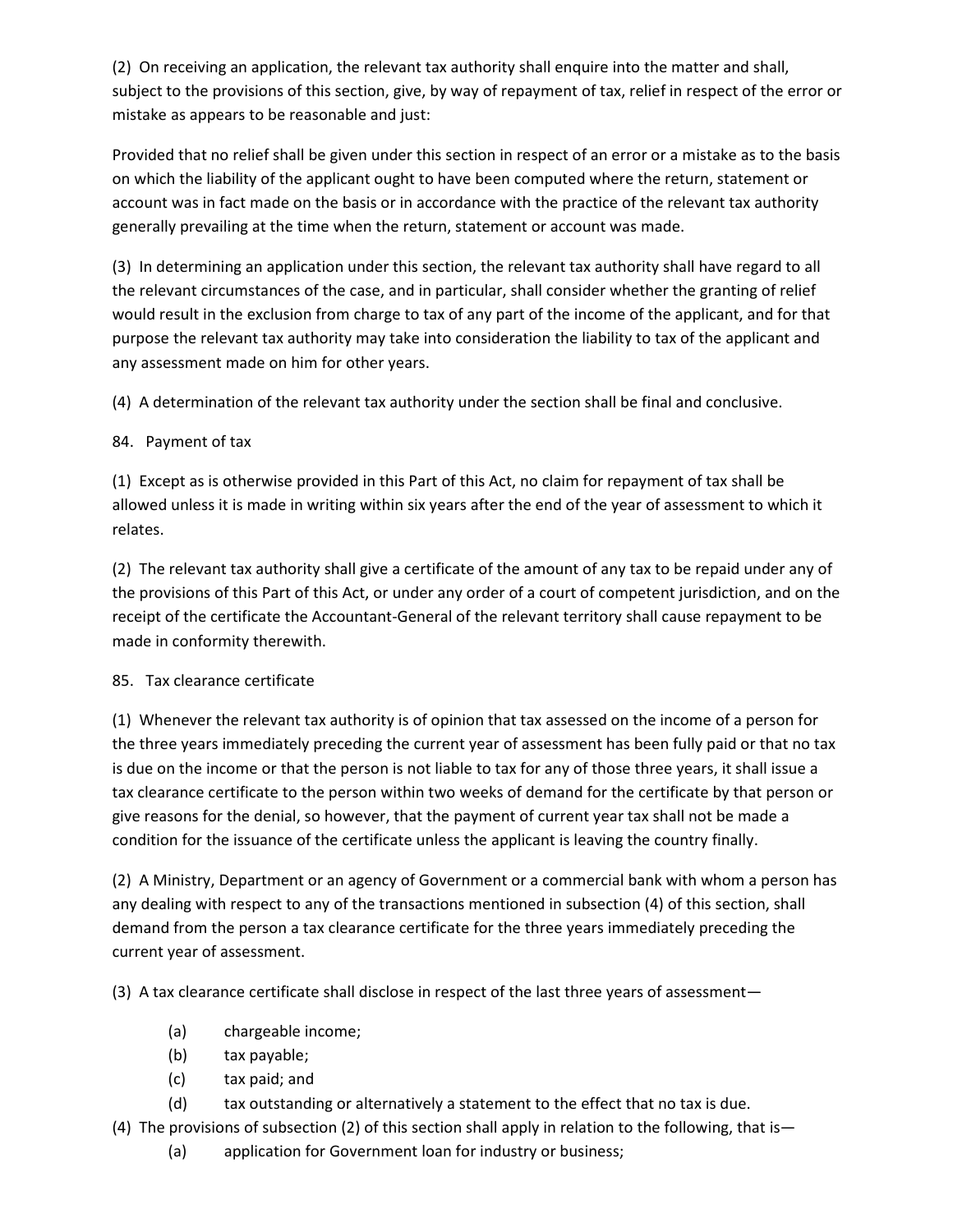- (b) registration of motor vehicle;
- (c) application for firearms licence;
- (d) application for foreign exchange or exchange control permission to remit funds outside

Nigeria;

- (e) application for certificate of occupancy;
- (f) application for award of contracts by Government, its agencies and registered

companies;

- (g) application for approval of building plans;
- (h) application for trade licence;
- (i) application for transfer of real property;
- (j) application for import or export licence;
- (k) application for agent licence;
- (l) application for pools or gaming licence;
- (m) application for registration as a contractor;
- (n) application for distributorship;
- (o) confirmation of appointment by Government as chairman or member of a public board,

institution, commission, company or to any other similar position made by the Government;

- (p) stamping of guarantor's form for a Nigerian passport;
- (q) application for registration of a limited liability company or of a business name;
- (r) application for allocation of market stalls;
- (s) appointment or election into public office.

(5) An applicant for control permission to remit funds to a non-resident recipient in respect of income accruing from rent, dividend, interest, royalty, fees or any other similar income shall be required to produce a tax clearance certificate to the effect that tax has been paid on the fund in respect of which the application is sought or that no tax is payable, whichever is the case.

(6) When a person who has deducted any tax pursuant to the provisions of this Act fails to pay the tax so deducted to the relevant tax authority, no tax clearance certificate may be issued to that person even if he has fully discharged his own tax liability under this Act.

(7) A person who—

(a) for the purpose of obtaining a tax clearance certificate, gives incorrect information in relation to any matter or thing affecting his liability to tax; or

(b) obtains a tax clearance certificate through misrepresentation, forgery or falsification,

is guilty of an offence and liable on conviction to a fine of N500 plus twice the tax payable by him or to imprisonment for three years or to both such fine and imprisonment.

(8) Where a person is able to produce evidence that he has suffered tax deduction at source and that the year of assessment to which the tax relates falls within the period covered by the tax clearance certificate, the person shall not be denied a tax clearance certificate:

Provided that any balance of tax after credit for the tax so deducted has been fully paid.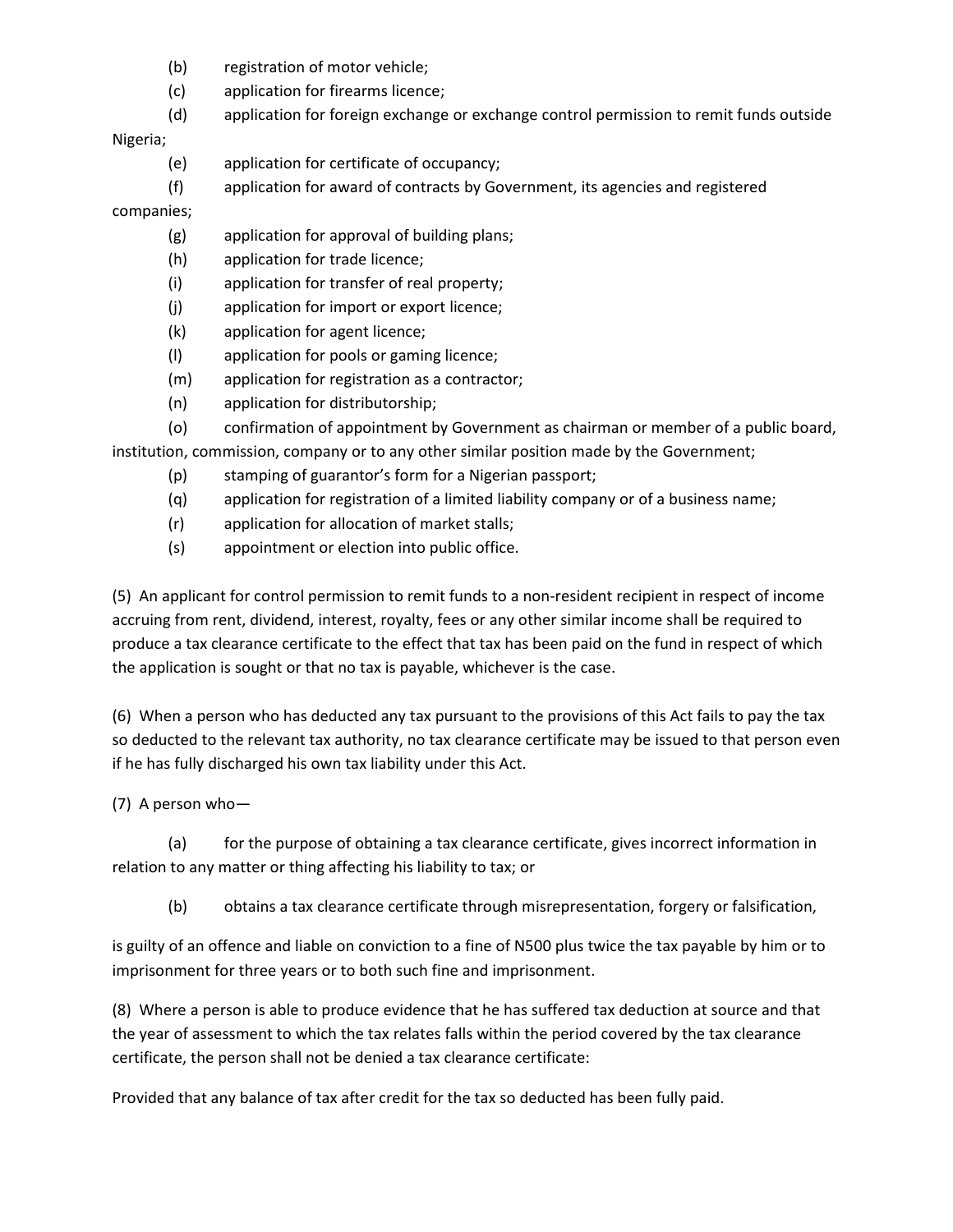#### PART X

Administrative and transitional provisions

86. Joint Tax Board

(1) There is hereby established a Board which shall be known as the Joint Tax Board (in this Act referred to as "the Board").

(2) The Board shall consist of the following members, that is—

(a) the chairman of the Federal Board of Inland Revenue, appointed pursuant to section 1 of the Companies Income Tax Act who shall be chairman of the Board; and [Cap. C21.]

(b) one member from each State, being a person experienced in income tax matters nominated either by name or office, from time to time, by the Commissioner charged with responsibility for matters relating to income tax in the State in question; and a nomination under this paragraph shall be evidenced by notice thereof in writing delivered to the secretary to the Board.

(3) The Federal Civil Service Commission shall appoint an officer who is experienced in income tax matters to be secretary to the Board, and may, in accordance with existing law, appoint such other staff as the Board may deem to be necessary, from time to time, including on secondment or transfer, from any public service in Nigeria.

(4) The secretary shall not be a member of the Board but shall be responsible for maintaining records of the Board's proceedings and for signifying all decisions of the Board.

(5) The secretary shall summon a meeting of the Board whenever the business requiring its attention so warrants, or on the request of a member, and a majority decision of the members obtained by him in written correspondence on any matter, shall be treated in all respects as though it were a decision of the Board in an actual meeting, unless any member has requested the submission of that matter to such meeting.

(6) At a meeting of the Board, a member may be represented by an official duly authorised by the member for such purpose, and seven members or their representatives shall constitute a quorum.

(7) The chairman or any person duly authorised to represent him under subsection (6) of this section shall preside at all meetings of the Board and every decision of the Board shall, when there is no consensus, be by majority of the members present and voting, and the chairman shall have a casting vote apart from his deliberative vote when there is an equality of votes.

(8) The Legal Adviser, Federal Board of Inland Revenue shall be in attendance at meetings of the Board and shall serve thereat as adviser to the Board.

(9) The Board shall—

(a) exercise the power or duties conferred on it by express provisions of this Act, and any other powers and duties arising under this Act which may be agreed by the Government of each territory to be exercised by the Board;

(b) exercise powers and perform duties conferred on it by any enactment of the Federal Government imposing tax on the income and profits of companies, or which may be agreed by the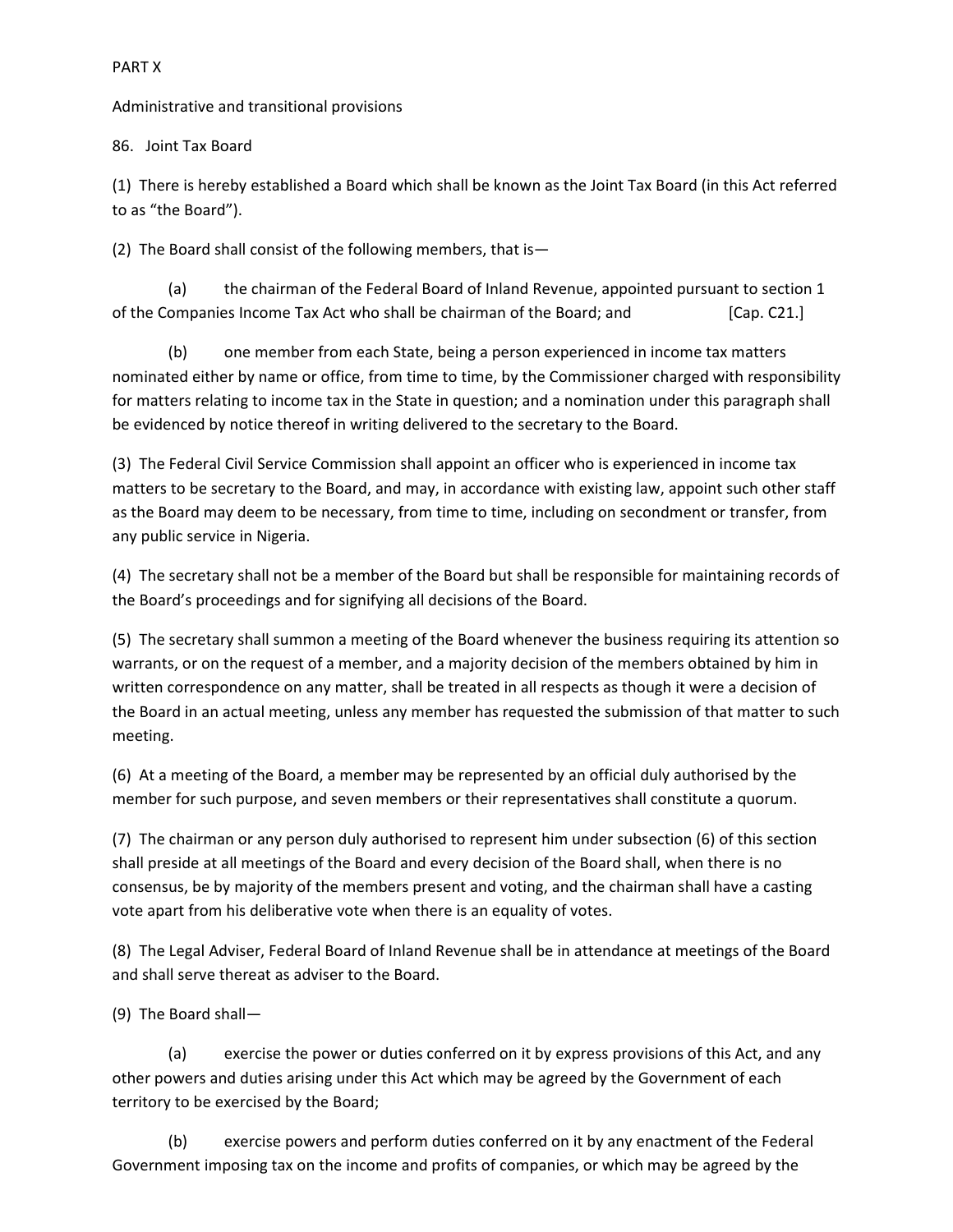Minister to be exercised or performed by it under the enactment in place of the Federal Board of Inland Revenue;

(c) advise the Federal Government, on request, in respect of double taxation arrangement concluded or under consideration with any other country, and in respect of rates of capital allowances and other taxation matters having effect throughout Nigeria and in respect of any proposed amendment to this Act;

(d) use its best endeavours to promote uniformity both in the application of this Act and in the incidence of tax on individuals throughout Nigeria; and

(e) impose its decisions on matters of procedure and interpretation of this Act on any State for purposes of conforming with agreed procedure or interpretation.

(10) The Federal Government shall provide an office for the Board of which the recurrent expenses incurred by that Government, including the emoluments of the secretary and of any other officers or employees of the Board, shall be shared between the Federal and State Governments either in proportion to their respective tax revenues or in some other manner as those Governments may agree upon from time to time.

87. Establishment and composition of the State Board of Internal Revenue

(1) There is hereby established for each State, a Board to be known as the State Board of Internal Revenue (in this Act referred to as "the State Board") whose operational arm shall be known as the State Internal Revenue Service (in this Act referred to as "the State Service"). [1996 No. 31.]

(2) The State Board shall comprise—

(a) the executive head of the State Service as chairman, who shall be a person experienced in taxation and be appointed by the Governor from within the State Service;

(b) the Directors and Heads of Departments within the State Service;

(c) a Director from the State Ministry of Finance;

(d) the Legal Adviser to the State Service;

(e) three other persons nominated by the Commissioner for Finance in the State on their personal merits; and

(f) the secretary of the State Service who shall be an ex-officio member.

(3) Any five members of the State Board, of whom one shall be the chairman or a Director, shall constitute a quorum.

(4) The secretary of the State Service shall be appointed by the Board from within the State Service.

(5) Notwithstanding that the Legal Adviser to the State Service is a member of the State Board, he may appear for and represent the State Board or State Service in his professional capacity in any proceedings in which the State Board or State Service is a party, and the Legal Adviser shall not in such circumstances give evidence on behalf of the State Board or State Service.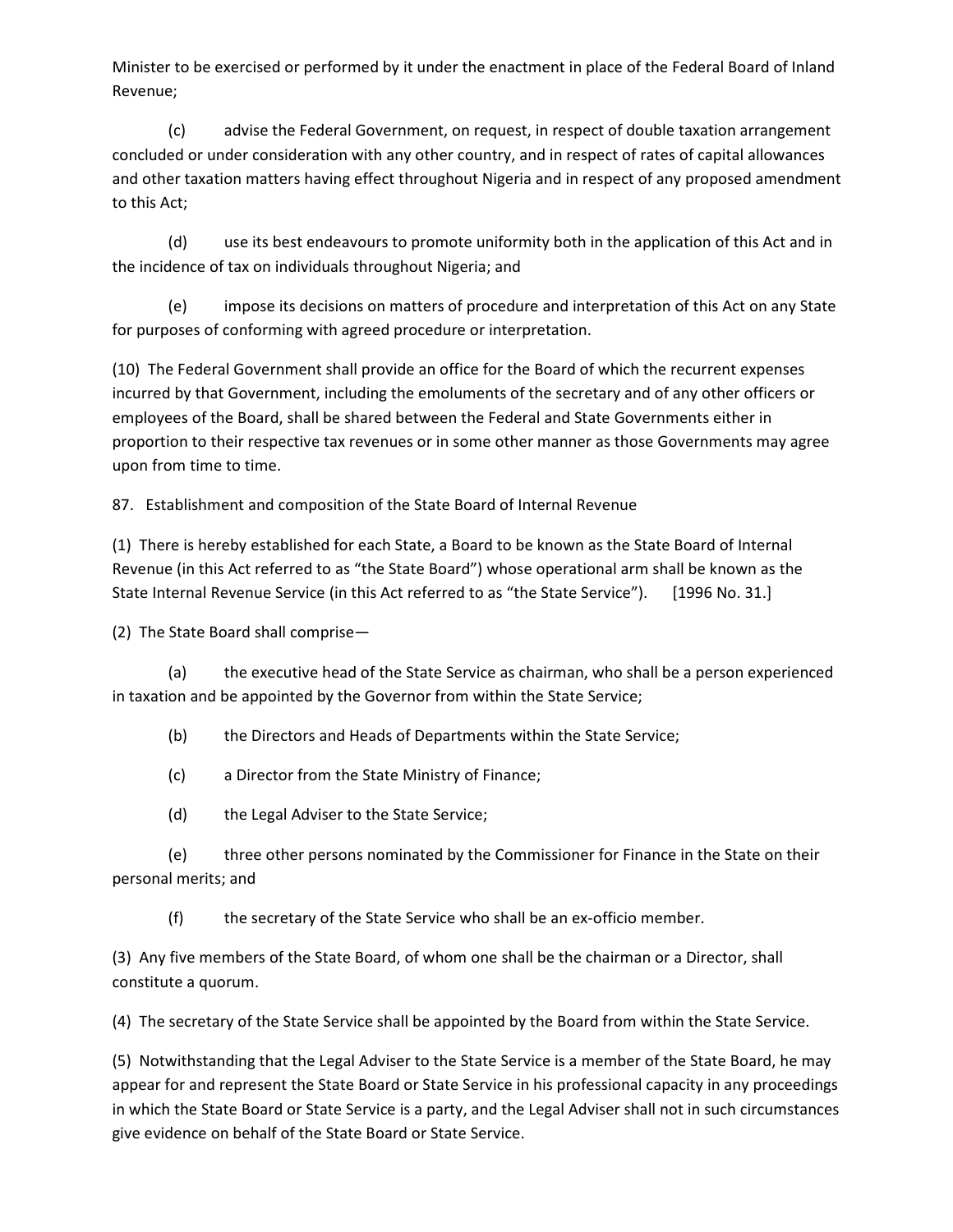(6) The secretary shall summon a meeting of the State Board whenever the business requiring its attention so warrants, or on the request of a member.

(7) A majority decision of the members on any matter obtained by the secretary in written correspondence shall be treated in all respects as though it were a decision of the Board in an actual meeting unless any member has requested the submission of the matter to such meeting.

88. Functions of the State Board

(1) The State Board shall be responsible for— [1996 No. 31.]

(a) ensuring the effectiveness and optimum collection of all taxes and penalties due to the Government under the relevant laws;

(b) doing all such things as may be deemed necessary and expedient for the assessment and collection of the tax and shall account for all amounts so collected in a manner to be prescribed by the Commissioner;

(c) making recommendations, where appropriate, to the Joint Tax Board on tax policy, tax reform, tax legislation, tax treaties and exemption as may be required, from time to time;

(d) generally controlling the management of the State Service on matters of policy, subject to the provisions of the law setting up the State Service; and

(e) appointing, promoting, transferring and imposing discipline on employees of the State Service.

(2) The State Board shall be autonomous in the day-to-day running of the technical, professional and administrative affairs of the State Service.

(3) Subject to subsection (4) of this section, the State Board may, by notice in the Gazette or in writing, authorise any person to — authorise any person to — authorise any person to — authorise any person to — authorise any person to — authorise any person to — authorise any person to — authorise any person to — authorise any

(a) perform or exercise on behalf of the State Board, any function, duty or power conferred on the State Board; and

(b) receive any notice or other document to be given or delivered to or in consequence of this Act and any subsidiary legislation made under it.

(4) Notwithstanding the provisions of subsection (3) of this section, the State Board shall not delegate any power conferred on it under sections 2, 6, 7, 17, 46, 47, 50, 53, 54, 55, 57, 78, 86, 99, 102, 103 and 104 of this Act to any person.

89. Establishment of Technical Committee of the State Board

(1) There shall be a Technical Committee of the State Board (in this Act referred to as "the Technical Committee") which shall comprise— [1996 No. 31.]

(a) the chairman of the State Board as chairman;

(b) the Directors within the State Service;

(c) the Legal Adviser to the State Service;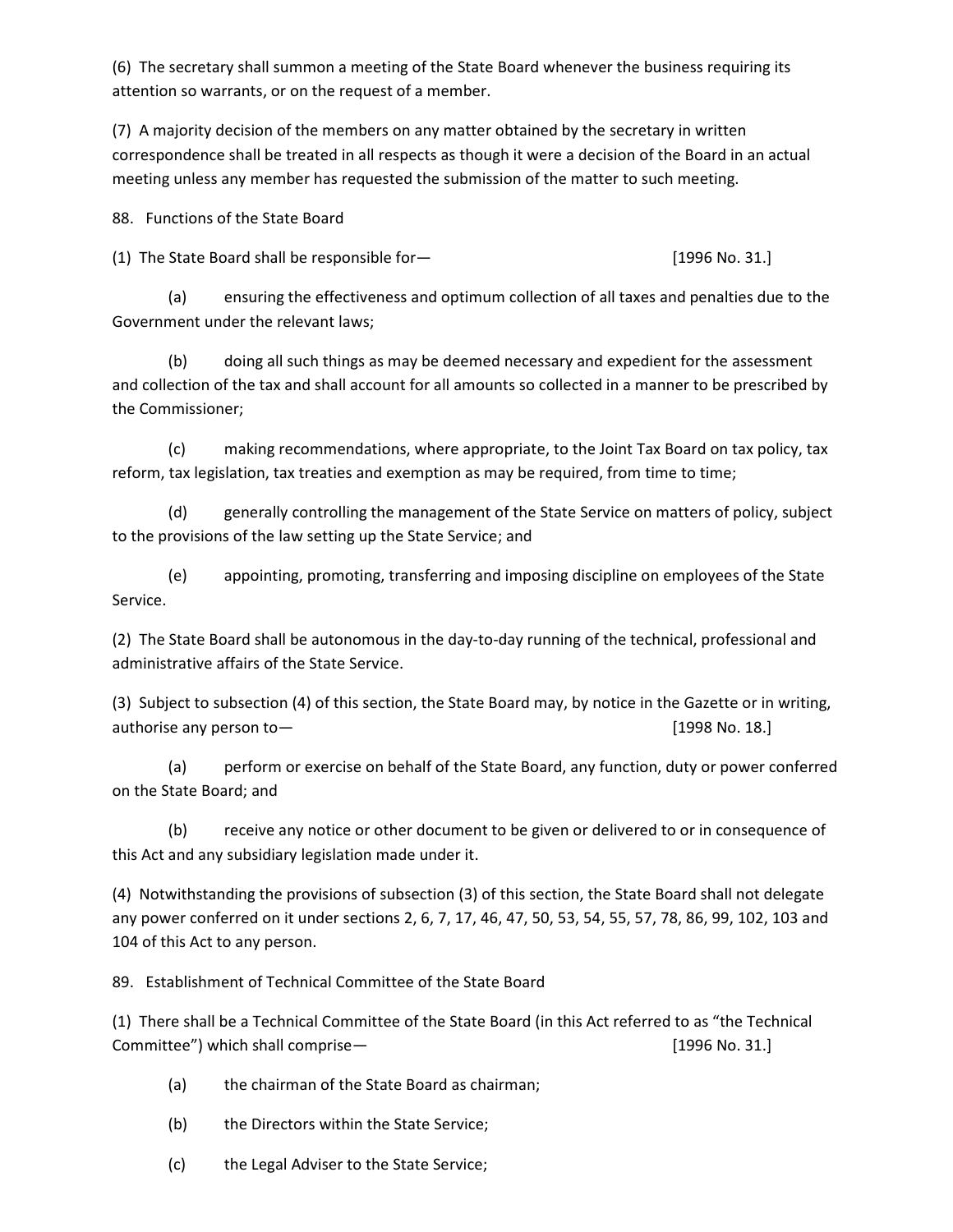(d) the secretary of the State Service.

(2) The Technical Committee shall—

(a) have powers to co-opt additional staff from within the State Service in the discharge of the duties;

(b) consider all matters that require professional and technical expertise and make recommendations to the State Board;

(c) advise the State Board on all its powers and duties specifically mentioned in section 88 of this Act;

(d) attend to such other matters as may, from to time, be referred to it by the Board.

90. Establishment of Local Government Revenue Committee

(1) There shall be established for each local government area of a State a Committee to be known as the Local Government Revenue Committee (in this Act referred to as "the Revenue Committee"). [1996 No. 31.]

(2) The Revenue Committee shall comprise—

- (a) Supervisor for Finance as chairman;
- (b) three local government councilors as members; and

(c) two other persons experienced in revenue matter to be nominated by the chairman of the local government on their personal merits.

91. Functions of the Revenue Committee

(1) The Revenue Committee shall be responsible for the assessment and collection of all taxes, fines and rates under its jurisdiction and shall account for all amounts so collected in a manner to be prescribed by the chairman of the local government. The chairman of the local government. The chairman of the local government.

(2) The revenue committee shall be autonomous of the local government treasury and shall be responsible for the day-to-day administration of the Department which forms its operational arm.

92. Establishment and composition of Joint State Revenue Committee

There is hereby established for each State of the Federation a Joint State Revenue Committee which shall comprise— **and the computer of the computer of the computer of the computer of the computer of the computer of the computer of the computer of the computer of the computer of the computer of the computer of the compu** 

- (a) the chairman of the State Internal Revenue Service as the chairman;
- (b) the chairman of the Local Government Revenue Committee;

(c) a representative of the bureau on local government affairs not below the rank of Director;

(d) a representative of the Revenue Mobilisation Allocation and Fiscal Commission, as an observer;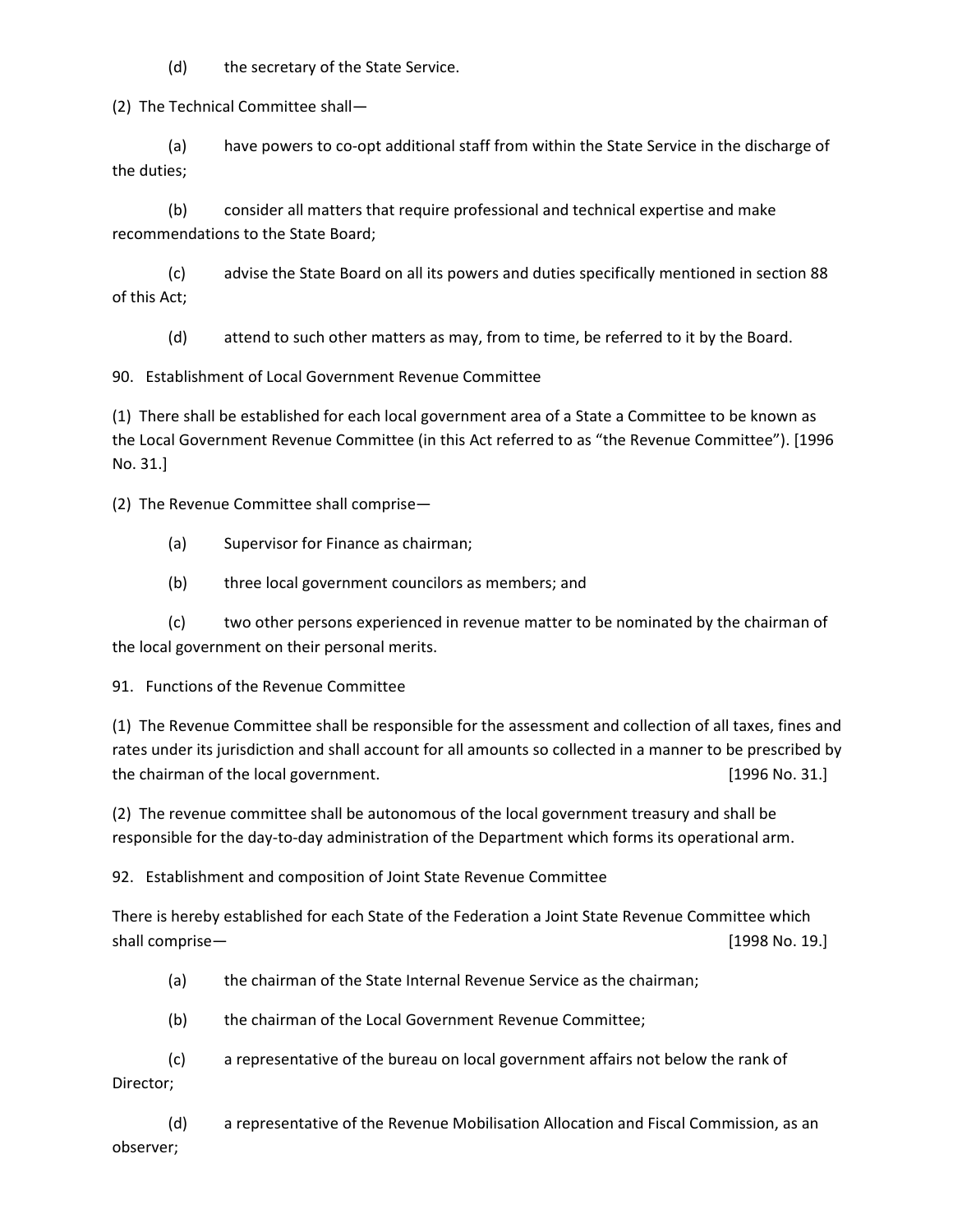- (e) the State Sector Commander of the Federal Road Safety Commission, as an observer;
- (f) the Legal Adviser of the State Internal Revenue Service;
- (g) the secretary of the Committee who shall be a staff of the State Internal Revenue Service.
- 93. Functions

The functions of the State Joint Revenue Committee shall be to—

[1998 No. 19.]

- (a) implement decisions of the Joint Tax Board;
- (b) advise the Joint Tax Board and the State and local governments on revenue matters;
- (c) harmonise tax administration in the State;
- (d) enlighten members of the public generally on State and local government revenue matters; and
	- (e) carry out such other functions as may be assigned to it by the Joint Tax Board.

#### PART XI

#### Offences and penalties

#### 94. Offences and penalties

(1) A person guilty of an offence under this Act, or a person who contravenes or fails to comply with any of the provisions of this Act or any rule or regulation made thereunder for which no other penalty is specifically provided, shall be liable on conviction to a fine of N200 and where the offence is the failure to furnish a return, statement or information or to keep records required, a further sum of forty naira for every day during which the failure continues, and, in default of payment, to imprisonment for six months, and the liability to such further sum shall commence from the day following the conviction, or from such other day thereafter as the Court may order.

(2) A person who—

(a) fails to comply with the requirements of a notice served on him under this Act; or

(b) without sufficient cause, fails to attend in answer to a notice or summons served on him under this Act, or having attended fails to answer any question lawfully put to him,

is guilty of an offence against this Act.

(3) Notwithstanding any of the provisions of the Criminal Procedure Act or the Criminal Procedure Law or Code of a State, a magistrate may dispense with the personal attendance of the defendant if he pleads guilty in writing or so pleads by a legal practitioner. The same state of  $\lbrack \text{Cap. C41.} \rbrack$ 

(4) In the case of failure by a person to comply with the requirements of a notice given by the relevant tax authority under the provisions of section 41 of this Act for the purposes of the income tax for a year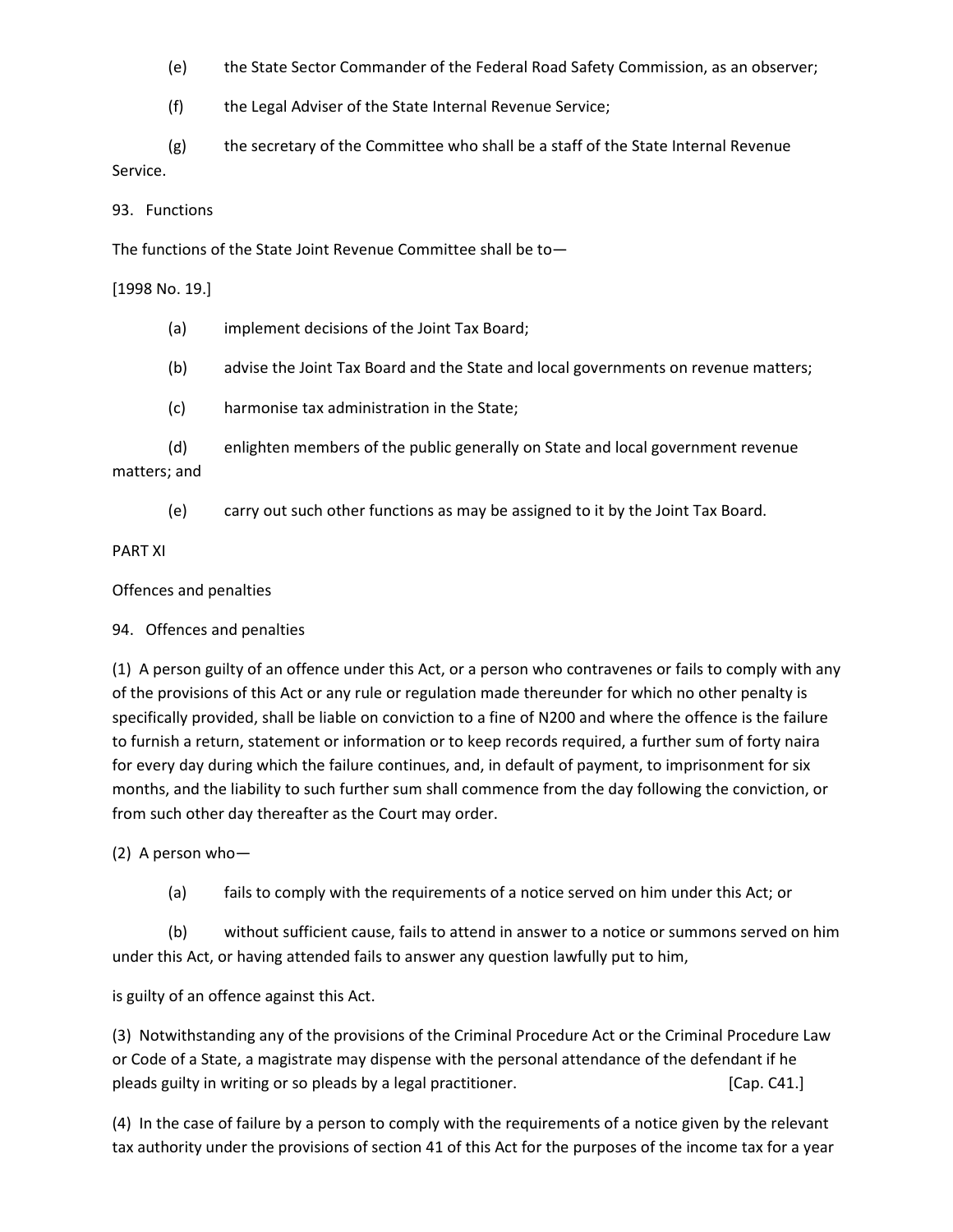of assessment to be charged on that person, with respect to income from any source other than from an employment, the relevant tax authority may, in lieu of the institution of proceedings against the person under the provisions of subsection (2) of this section, impose a penalty on him of an amount equal to the income tax chargeable on him for the preceding year of assessment:

Provided that—

(a) written notice of the penalty shall be served on the person;

(b) any amount of the penalty remaining unpaid thirty days after service of the notice, may be sued for and recovered in a court of competent jurisdiction by the relevant tax authority in its official name with full costs of action from the person liable thereto as a debt to the Federal Government or relevant State;

(c) a certificate signed by an officer of the relevant tax authority setting out the name and address of the person, the date of service of the said notice, and the amount of the penalty remaining unpaid, shall be sufficient authority for the court to give judgment for that amount; and

(d) the relevant tax authority may remit the whole or any part of the penalty, whether before or after judgment, for any reason which appears to it to be adequate.

95. Penalty for making incorrect returns

(1) A person who, without reasonable excuse—

(a) makes an incorrect return by omitting or understating any income liable to tax under this Act; or

(b) gives an incorrect information in relation to a matter or thing affecting the liability to tax of any taxable person,

is guilty of an offence and liable on conviction to a fine of 10 per cent of the correct tax and double the amount of tax which has been undercharged in consequence of the incorrect return or information, or would have been so undercharged if the return or information had been accepted as correct. [1996 No. 30.]

(2) No person shall be liable to a penalty under this section unless the complaint concerning the offence was made in the year of assessment in respect of or during which the offence was committed or within six years after the expiration thereof.

(3) The relevant tax authority may compound any offence under this section and may before judgment stay or compound any proceeding thereunder.

96. False statements and returns

(1) A person who—

(a) for the purpose of obtaining a deduction, set-off, relief or an overpayment in respect of tax for himself or any other person, or who in a return, account or particulars made or furnished with reference to tax, knowingly makes a false statement or false representation; or

(b) aids, abets, assists, counsels, incites or induces any other person—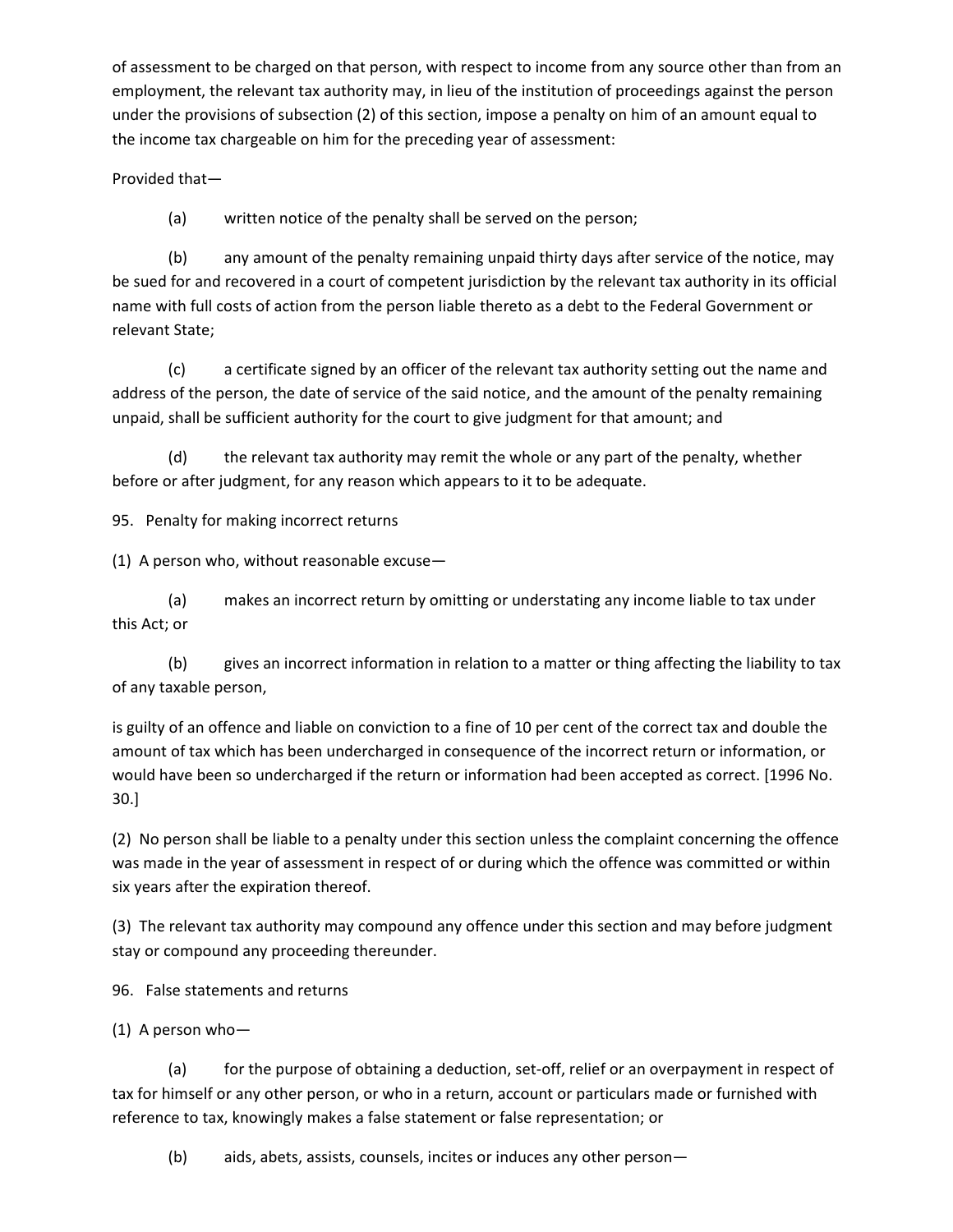(i) to make or deliver a false return or statement under this Act; or

(ii) to keep or prepare false accounts or particulars concerning any income on which tax is payable under this Act; or

(iii) unlawfully refuses or neglects to pay tax,

is guilty of an offence and liable on conviction to a fine of N5,000 or imprisonment for five years or to both such fine and imprisonment: [1996 No. 30.]

Provided that where an offence under this section is committed by a person in relation to tax payable by, or repayable to him for a year of assessment, there shall be substituted for the amount of the fine as aforesaid, the amount of N1,000 or treble the tax chargeable on the person for that year, whichever is the greater.

(2) The Board may compound an offence under this section and with the leave of the court may before judgment stay or compound any proceeding thereunder.

97. Penalty for offences by authorised and unauthorised persons

A person who—

(a) being a person appointed for the due administration of this Act or employed in connection with the assessment or collection of the tax—

(i) demands from a person an amount in excess of the authorised assessment of the tax; or

(ii) withholds for his own use or otherwise, a portion of the amount of tax collected; or

(iii) renders a false return, whether orally or in writing, of the amount of tax collected or received by him; or

(iv) defrauds a person, embezzles any money, or otherwise uses his position to deal wrongly with the relevant tax authority; or

(b) not being authorised under this Act to do so, collects or attempts to collect the tax under this Act,

is guilty of an offence and liable on conviction to a fine of N1,000 or to imprisonment for three years or both such fine and imprisonment. **Example 20** and increase the such such as  $[1999$  No. 30.]

98. Tax to be payable notwithstanding proceedings

The institution of proceedings for the imposition of a penalty, fine or term of imprisonment under this Act shall not relieve a person from liability to payment of any tax for which he is or may become liable.

99. Prosecution to be with sanction of Board

No prosecution in respect of an offence under this Part of this Act may be commenced except at the instance of the relevant tax authority.

100. Saving for criminal proceedings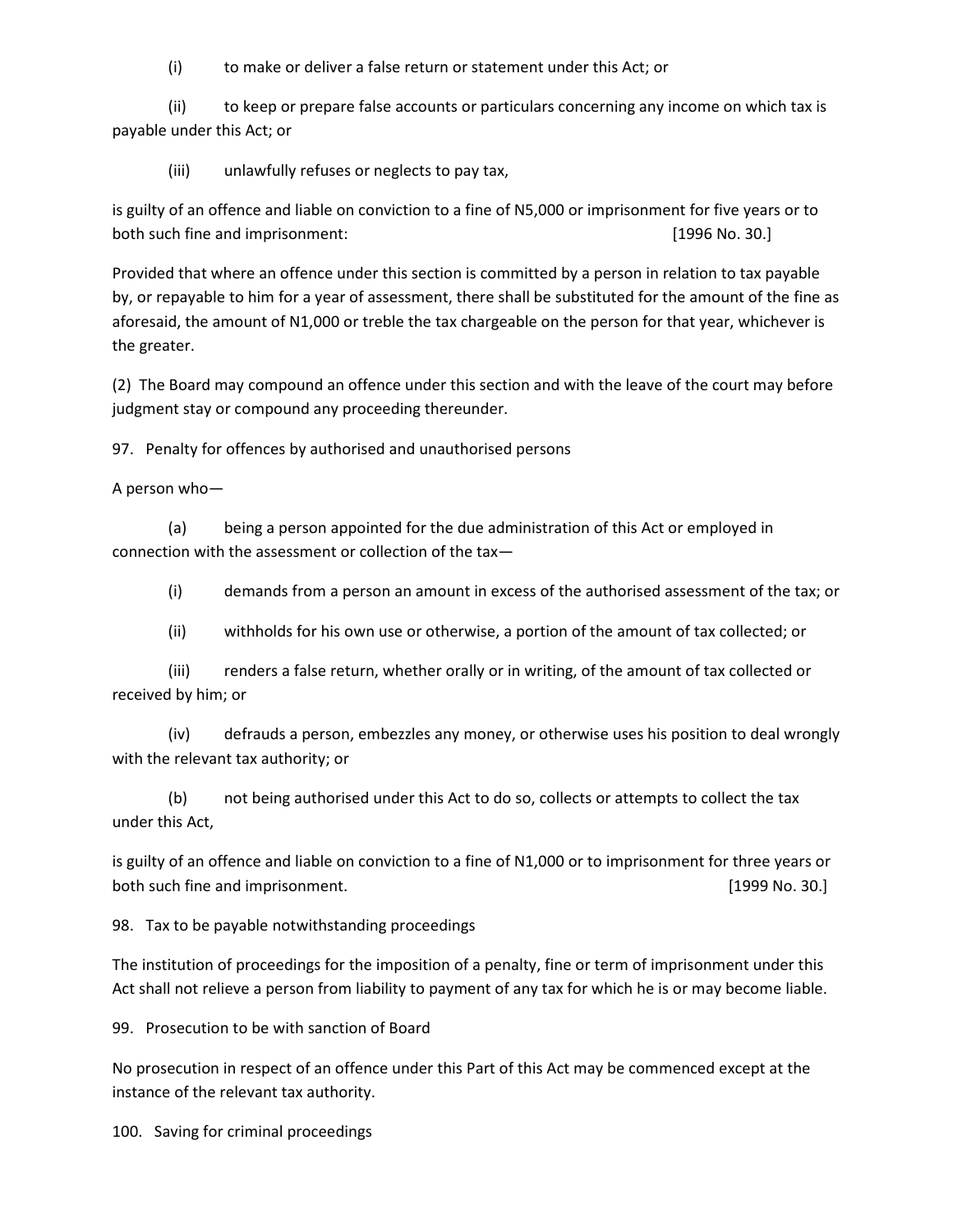The provisions of this Part of this Act shall not affect any criminal proceeding under any other enactment.

101. Place of an offence

An offence under this Act shall be deemed to occur in the State or at such place as the relevant tax authority may decide.

PART XII

Powers of tax collectors

102. Definition of tax collector

(1) For the purpose of this Part of this Act, a tax collector means a duly authorised official of the State Service or the Federal Board of Inland Revenue.

(2) The production by a tax collector of a certificate or warrant—

- (a) issued by, and having printed thereon the official name of the relevant tax authority;
- (b) setting out his full name or names; and
- (c) stating that he is, or is authorised to exercise the functions of a tax collector,

shall be sufficient evidence that the tax collector is duly authorised for the purposes of this Act.

103. Power to enter and require information

Whenever it is necessary for the purpose of obtaining information in relation to a person who is or may be liable to the tax imposed by this Act, or the income, occupation or domestic circumstances of that person, or for the purpose of collecting the tax, a tax collector may, during daylight hours, enter into and upon any house or premises, provided he does so without damage to the house or premises, and require a person found therein to give all the information orally to him.

104. Power to distrain for non-payment of tax

(1) Without prejudice to any other power conferred on the relevant tax authority for the enforcement of payment of tax due from a taxable person, where an assessment has become final and conclusive and a demand note has, in accordance with the provisions of this Act, been served on the taxable person or on the person in whose name the taxable person is chargeable, then if payment of the tax is not made within the time limited by the demand note, the relevant tax authority may, in the prescribed form, for the purpose of enforcing payment of the tax due—

- (a) distrain the taxpayer by his goods or other chattels, bonds or other securities;
- (b) distrain upon any land, premises, or place in respect of which the taxpayer is the owner,

and subject to the following provisions of this section, recover the amount of tax due by sale of any thing so distrained.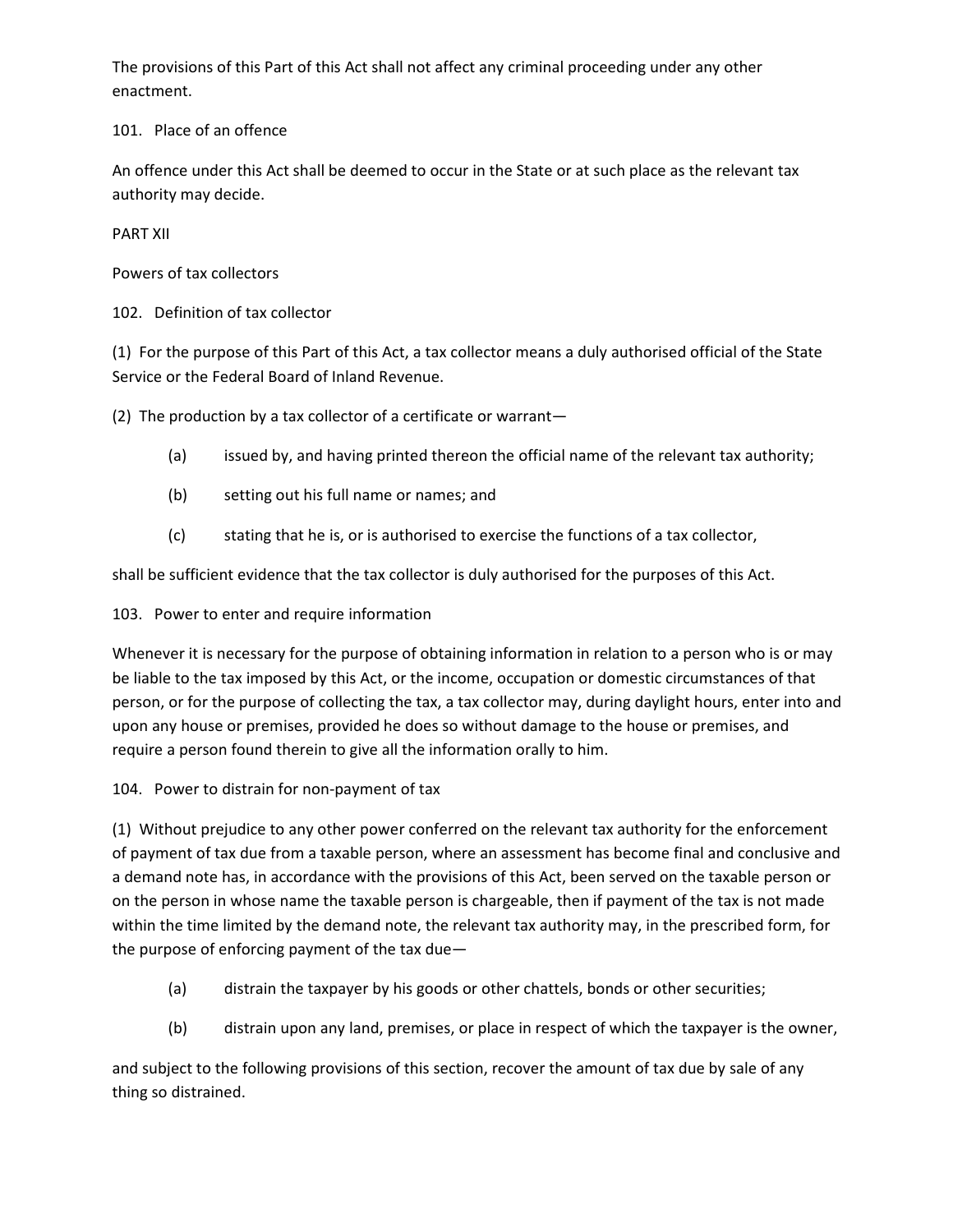(2) The authority to distrain under this section shall be in such form as the relevant tax authority may direct, and that authority shall be sufficient warrant and authority to levy by distress the amount of tax due.

(3) For the purpose of levying a distress under this section, an officer authorised in writing by the relevant tax authority may execute a warrant of distress, and if necessary break open any building or place in the day time for the purpose of levying the distress and he may call to his assistance any police officer and it shall be the duty of that police officer when so required to aid and assist in the execution of the warrant of distress and in levying the distress.

(4) Things distrained under this section may, at the cost of the taxable person, be kept for fourteen days and at the end of that time if the amount due in respect of the tax and the cost and charges of and incidental to the distress are not paid, they may, subject to subsection (6) of this section, be sold at any time thereafter.

(5) Out of the proceeds of a sale under this section, there shall in the first place be paid the cost or charges of and incidental to the sale and keeping of the distress, and disposal thereunder and in the next place the amount due in respect of the tax, and the balance (if any) shall be payable to the person on demand being made by him or on his behalf within one year of the date of the sale.

(6) Nothing in this section shall be construed so as to authorise the sale of an immovable property without an order of a High Court, made on application in such form as may be prescribed by rules of court.

105. Obstruction to be an offence

Any person who—

(a) having been required to give information under the provisions of the preceding section wilfully obstructs a tax collector in the performance of his duties by neglecting or refusing to give such information; or

(b) otherwise obstructs or wilfully misleads or attempts to mislead a tax collector in the performance of his duties under this Part of this Act,

is guilty of an offence under this Act.

106. Immunity from action, etc.

A tax collector shall not be liable in any action or proceeding, whether civil or criminal, for anything done or said by him in the lawful exercise of the powers conferred upon him by section 102 of this Act.

PART XIII

Miscellaneous

107. Repeal of Cap. 173, Cap. 43 and Cap. 174 L.F.N. 1990

Subject to section 6 of the Interpretation Act, the Income Tax Management Act, the Capital Transfer Tax Act and the Income Tax (Armed Forces and Other Persons) (Special Provisions) Act are hereby repealed. [1996 No. 32. Cap. I23.]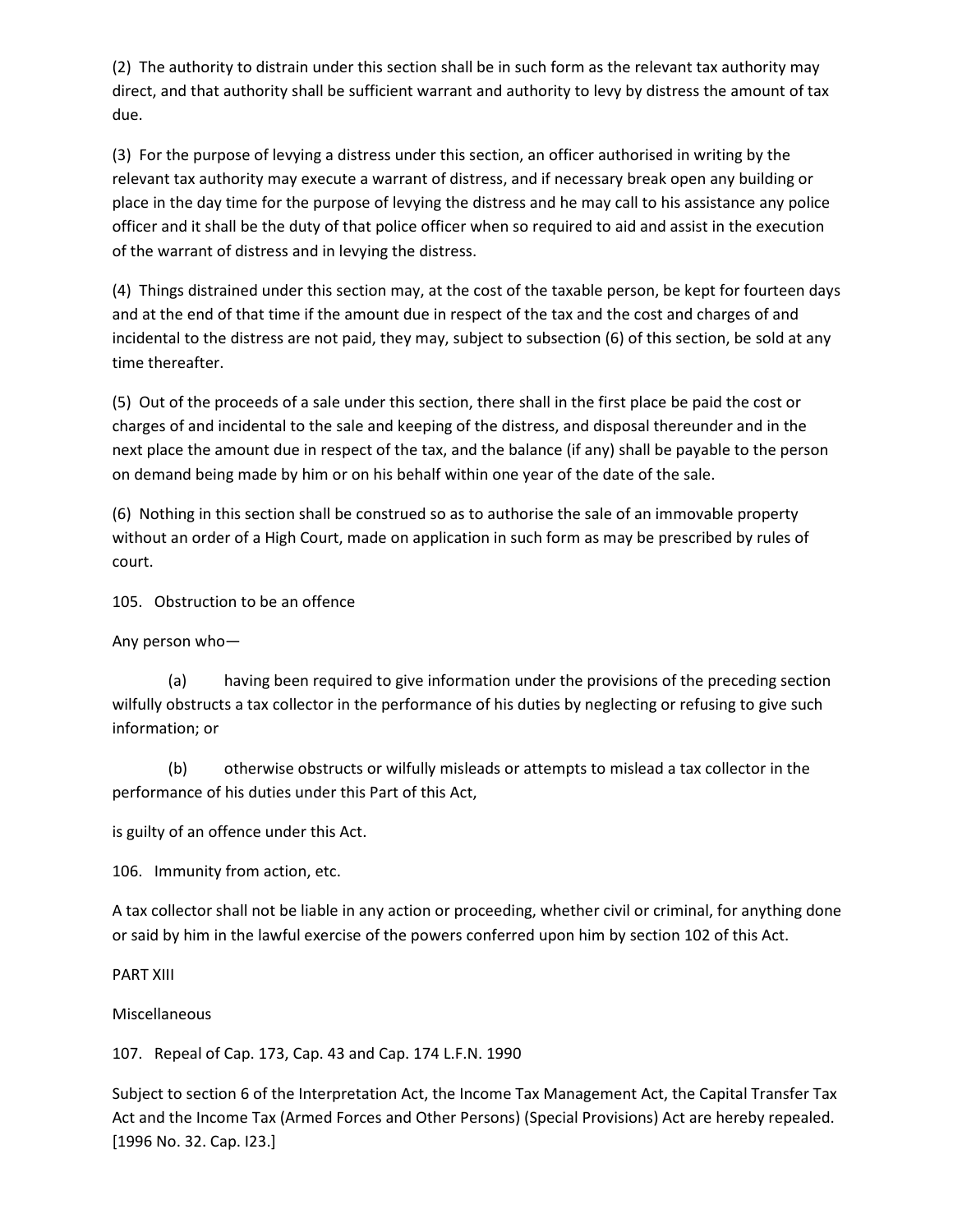#### 108. Interpretation

In this Act, unless the context otherwise requires—

"assessable income" means assessable income determined under the provisions of Part III of this Act;

"Board" means the Joint Tax Board established under section 86 of this Act;

"company" means a company or corporation (other than a corporation sole) established by or under a law in force in Nigeria or elsewhere;

"employment" includes any appointment or office, whether public or otherwise, for which remuneration is payable, and "employee" and "employer" shall be construed accordingly;

"executor" includes any person administering the estate of a deceased person;

"individual" includes a corporation sole and a body of individuals but does not include a company, partnership, community, family, trustee or executor, or any body of trustees or executors;

"itinerant worker" means an individual who works at any time during a year of assessment (other than as a member of the armed forces) for a daily wage or customarily earns his livelihood in more than one place in Nigeria and whose total income does not exceed N600;

"Minister" means the Minister charged with responsibility for matters relating to taxation;

"Nigerian company" means any company incorporated under the Companies and Allied Matters Act or any enactment replaced by that Act; 
<br>
[Cap. C20.]

"person" includes an executor, trustee, company, partnership, community, family and individual;

"relevant tax authority" means, in relation to—

(a) an individual for a year of assessment, the tax authority of the territory in which the individual is deemed to be resident in that year;

(b) an executor, the tax authority of the territory in which the deceased individual was last deemed to be resident or would have been deemed to be resident if the provisions of this Act had been in force prior to the date of his death;

(c) a trustee of a trust or settlement—

(i) where all the income of the settlement or trust for a year of assessment arises in one territory, the tax authority of that territory; or

(ii) where the income of the settlement or trust for a year of assessment arises in more than one territory, or in any other case (where the relevant tax authority cannot be determined under any of the foregoing provisions), the Federal Board of Inland Revenue;

(d) a partnership for a year of assessment, the tax authority of the territory in which the principal office or place of business of the partnership in Nigeria is situated on the first day of that year, or is first established during that year;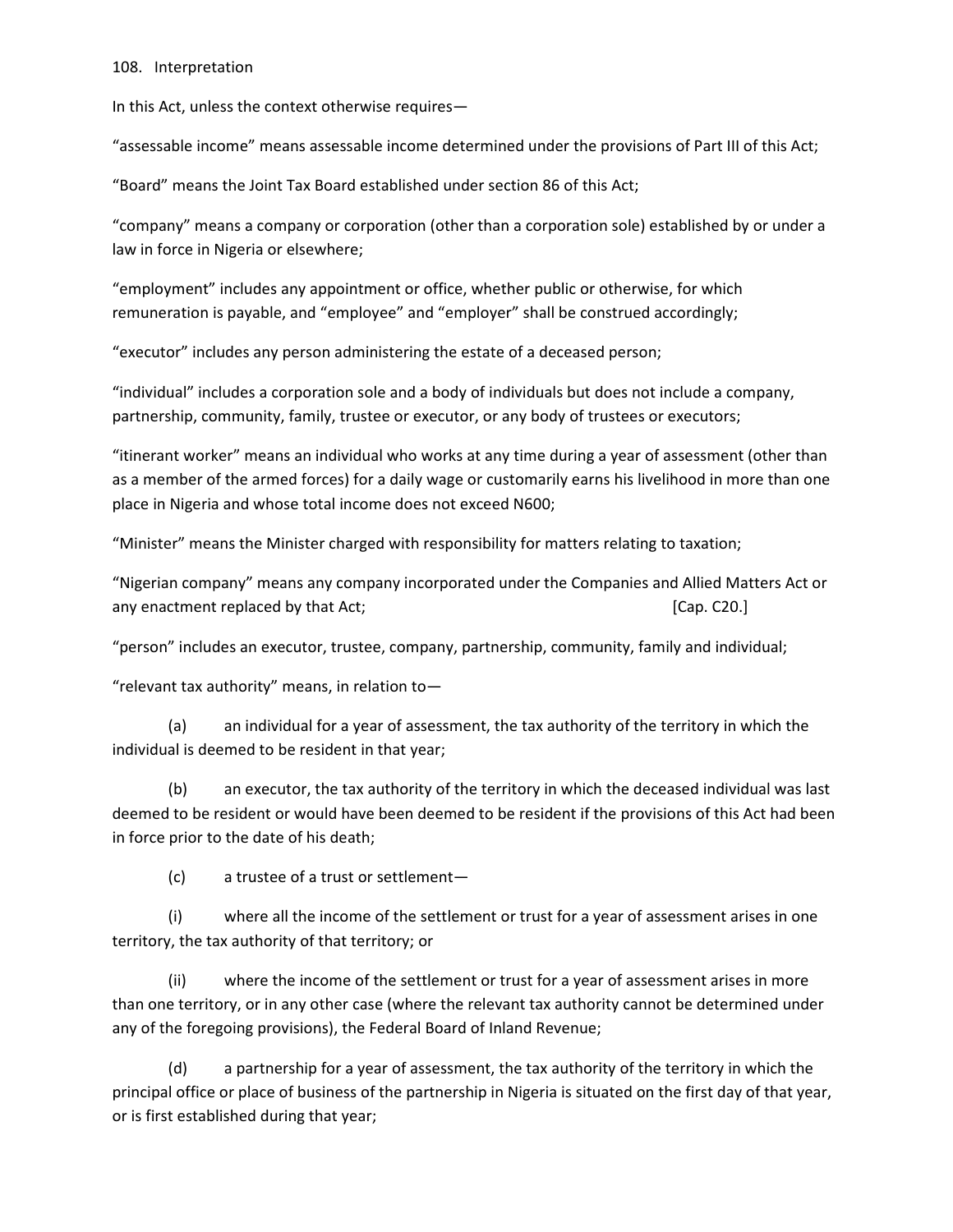(e) a village or other indigenous community, the tax authority of the territory in which that community is to be found;

(f) a person to whom section 2 (1) (b) of this Act applies, the Federal Board of Inland Revenue;

"tax" means any income tax imposed in conformity with the provisions of this Act;

"State Relevant tax authority" means the State Relevant tax authority established under section 87 of this Act; [1996 No. 31.]

"Tax Authority" means the Federal Board of Inland Revenue, the State Board or the Local Government Revenue Committee; et al. (1998 No. 18.]

"taxable person" means any individual or body of individuals (including a family, any corporation sole, trustee or executor) having any income which is chargeable with tax under the provisions of this Act;

"territory" means a State of the Federation and includes the Federal Capital Territory, Abuja;

"total income" means, in relation to an individual for a year of assessment his aggregate assessable income for that year after the additions and deductions specified in Part IV of this Act have been made;

"year of assessment" means the period of twelve months commencing on the first day of January.

109. Short title and application

This Act may be cited as the Personal Income Tax Act and shall apply throughout the Federation except as herein provided.

## **SCHEDULES**

First Schedule

[Sections 8 (7), 15 and 27.]

Determination of residence

1. Interpretation

In this Schedule, unless where the context otherwise requires—

"earned income" in relation to an individual, means income derived by him from a trade, business, profession, vocation or employment carried on or exercised by him and a pension derived by him in respect of a previous employment;

"foreign employment" means an employment the duties of which are wholly performed outside Nigeria save during any temporary visit of the employee to Nigeria;

"Nigerian employment" means any employment, not being a foreign employment, the duties of which are wholly or partly performed in Nigeria;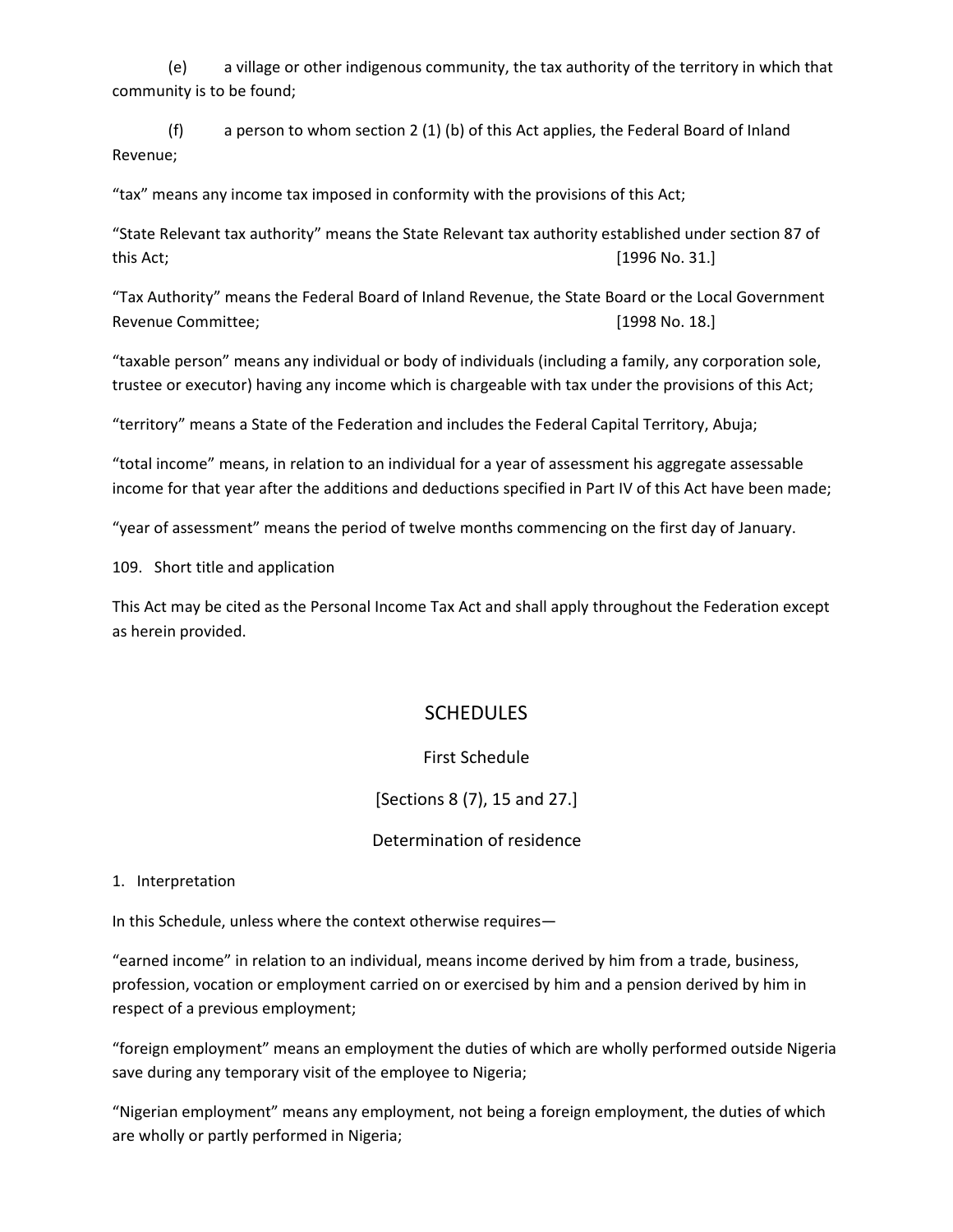"Nigerian pension" means a pension in respect of past service under, and payable by, a government or governments in Nigeria;

"place of residence" in relation to an individual, means a place available for his domestic use in Nigeria on a relevant day, and does not include any hotel, rest-house or other place at which he is temporarily lodging unless no permanent place is available for his use on that day;

"principal place of residence" in relation to an individual with two or more places of residence on a relevant day, not being both within any one territory means—

(a) in the case of an individual with no source of income other than a pension in Nigeria, that place of those places in which he usually resides;

(b) in the case of an individual who has a source of earned income other than a pension in Nigeria, that place of those places which on a relevant day is nearest to his usual place of work;

(c) in the case of an individual who has a source or sources of unearned income in Nigeria, that place of those places in which he usually resides.

## 2. Foreign employments

An individual not being a person to whom subsection (1) (b) of section 2 of this Act applies, who holds a foreign employment on the 1st day of January in a year of assessment, or who first becomes liable to income tax in Nigeria for that year by reason of his entering that employment during that year, shall be deemed to be resident for that year in the territory in which the principal office of his employer is situated on that day or on the day his foreign employment commences, as the case may be.

#### 3. Nigerian employment

An individual who holds a Nigerian employment on the 1st day of January in a year of assessment, or who first becomes liable to income tax in Nigeria for that year by reason of his entering that employment during that year, shall be deemed to be resident for that year in the territory in which he has a place or principal place of residence on that day or, as the case may be, on the day on which he enters upon the full duties of that employment in Nigeria:

Provided that if the individual is on leave from a Nigerian employment on the 1st day of January in a year of assessment he shall be deemed to be resident for that year by reference to his place or principal place of residence immediately before his leave began.

#### 4. Other employments

An employee whose remuneration is subject to income tax in Nigeria for a year of assessment, but who is not deemed to be resident in a territory for that year under the provisions of paragraph 3 of this Schedule, shall be deemed to hold a foreign employment, and if he has no territory of residence for that year under the provisions of paragraph 2 of this Schedule, he shall be deemed to be a person to whom subsection (1) (b) of section 2 of this Act applies.

#### 5. Pensions

(1) An individual whose only source of earned income arising in Nigeria on the 1st day of January in a year of assessment was a pension, and who had a place or principal place of residence on that day shall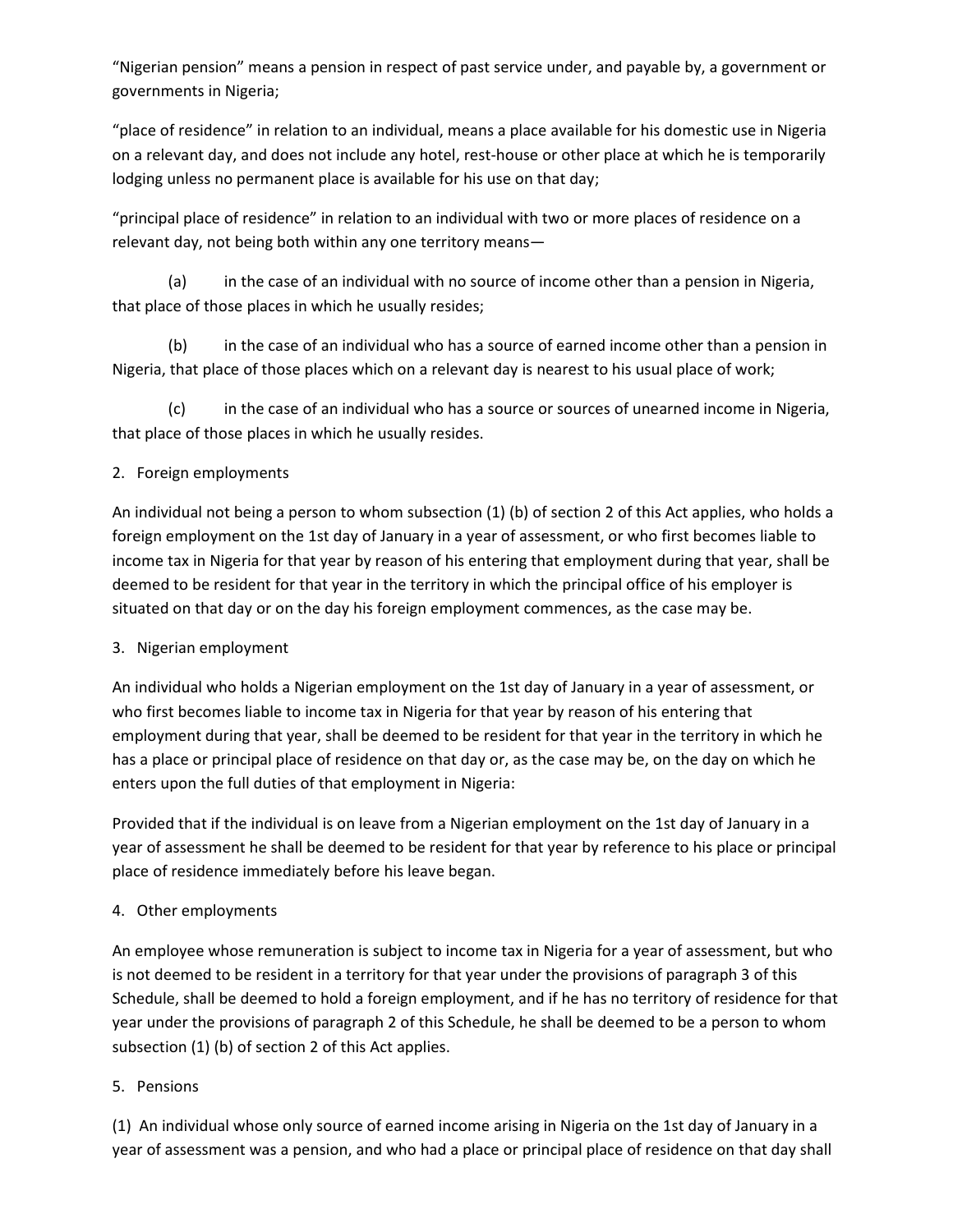be deemed to be resident for that year in the territory in which that place or principal place of residence was situated on that day.

(2) An individual whose only source of earned income arising in Nigeria on the 1st day of January in a year of assessment was a pension, and who had no place of residence on that day, shall be deemed to be resident for that year—

(a) if the pension is a Nigerian pension wholly payable by the Government of one territory, not being a Nigerian pension in respect of which the subsection (1) (b) of section 2 of this Act applies, in that territory;

(b) if the pension is not a Nigerian pension, in the territory in which the principal office in Nigeria of the pension fund or other person authorising payment of the pension is situated.

(3) An individual whose only source of earned income arising in Nigeria on the 1st day of January in a year of assessment was a Nigerian pension, and who had no place of residence on that day shall, if the pension is payable by more than one government or if there are two or more pensions arising in different territories to the individual on that day, be subject to subsection (1) (b) of section 2 of this Act.

## 6. Other earned income

An individual (other than a corporation sole or body of individuals) who has a source of earned income in Nigeria for a year of assessment, other than an employment or a pension, shall be deemed to be resident for that year in the territory in which he had a place or principal place of residence on the 1st day of January in that year:

## Provided that—

(a) if the source of the income is first acquired by the individual during the year of assessment, and he had no place of residence on the first day of that year, he shall be deemed to be resident for that year in the territory where he first establishes a place of residence during that year; and

(b) in any other case, the individual shall be deemed to be resident for that year in any territory from which any part or the whole of his earned income arising in Nigeria is derived, if the income is derived from more than one territory.

## 7. Unearned income

An individual (other than a corporation sole or body of individuals) who has no source of earned income in Nigeria for a year of assessment but who has one or more source of unearned income in Nigeria for that year shall be deemed to be resident for that year in the territory in which he has a place or principal place of residence on the 1st day of January of that year:

## Provided that—

(a) if all the unearned income of the individual for that year arises in one territory, and he has no place of residence on that day, he shall be deemed to be resident for that year in that territory;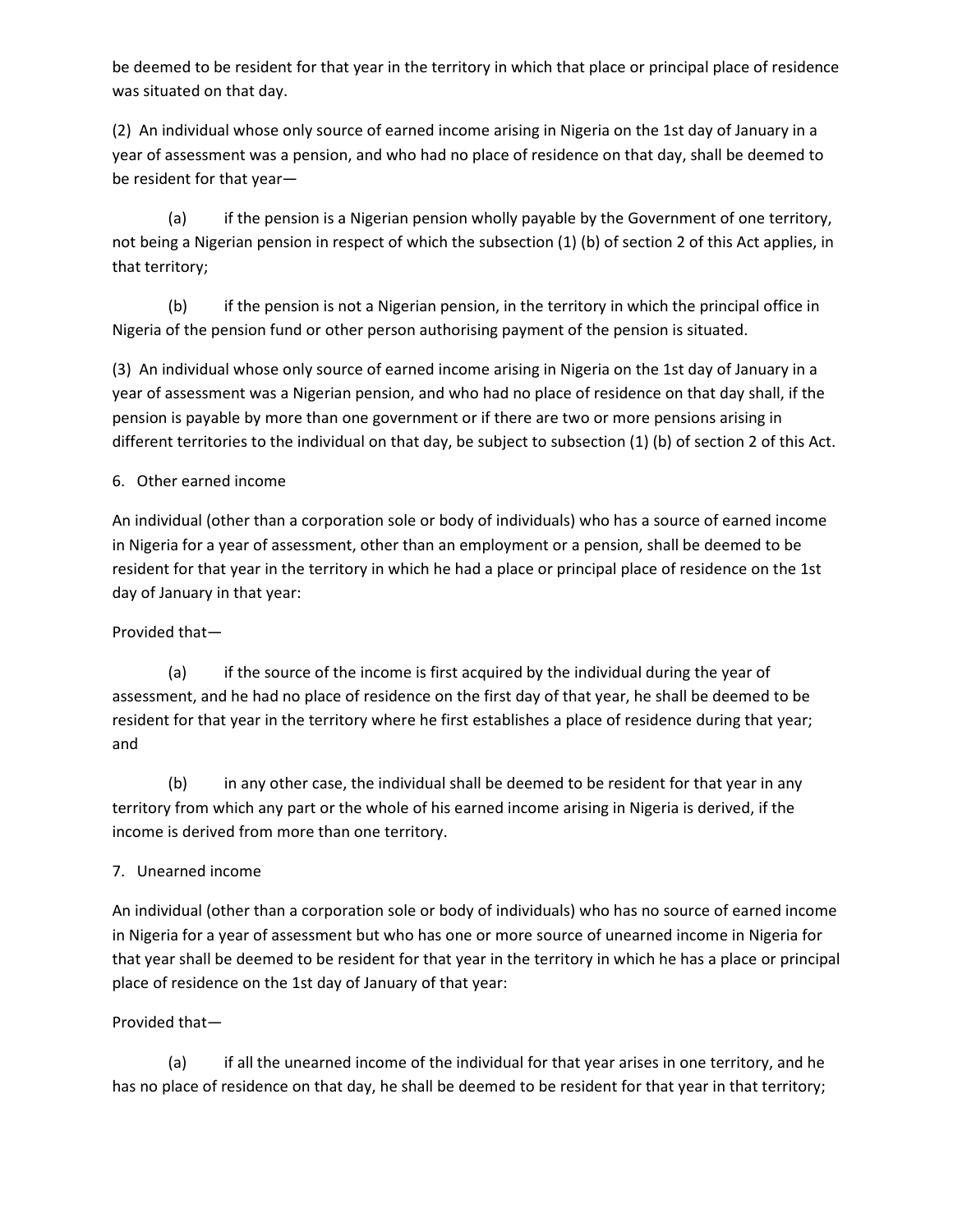(b) if the unearned income of the individual arises for that year in more than one territory, and he has no place of residence on that day, he shall be deemed to be resident for that year in the territory from which any part of the unearned income arises.

## 8. Application

(1) Where the territory of residence of an individual for a year of assessment may be determined under more than one of the preceding paragraphs of this Schedule, it shall be determined by the firstnumbered paragraph which is applicable to his circumstances.

(2) If, by reason of sub-paragraph (1) of this paragraph, or otherwise, a determination of residence of an individual for a year of assessment falls to be revised by a tax authority, other than that of the territory in which the individual is finally determined to be resident for that year, it shall discharge any assessment made by it on the income of the individual for that year.

## 9. Corporation sole or body of individuals

A corporation sole or body of individuals other than a family or community shall be deemed to be resident for a year of assessment in the territory in which its principal office in Nigeria is situated on the first day of January in that year or, if it has no office in Nigeria on that day, in a territory in which any part or the whole of its income liable to tax in Nigeria arises for that year.

#### 10. Objections, disputes and appeals

(1) In an objection to an assessment which is or includes, an objection to the determination of an individual's territory of residence by any tax authority, the individual shall set out all the grounds on which he relies to refute that determination, and those grounds together with the observations thereon by that tax authority shall be referred by it to the Board.

(2) Where a dispute arises as to the territory of residence of an individual for a year of assessment, either between two or more tax authorities or between a tax authority and an individual before he has been assessed to tax by that authority for that year, the facts may be referred to the Board by any tax authority which is a party to the dispute.

(3) Where a dispute arises between two or more tax authorities with respect to the territory of residence of an individual for a year of assessment and that individual has already been assessed to tax in Nigeria for that year, the facts of that dispute may be referred to the Board by any tax authority.

(4) The secretary to the Board shall give notice of any grounds, observations or facts referred to the Board under the provisions of sub-paragraphs (1), (2) or (3) of this paragraph to those parties, including the individuals who are affected or likely in his opinion to be affected by a determination of residence by the Board, and shall afford the parties a period being not less than thirty days from the issue of the notice in which to reply thereto.

(5) The secretary to the Board may call for further information to be given by any party, including an individual, to an objection or dispute within such time as may appear to him to be reasonable, and after the expiry of that period or to the period mentioned in sub-paragraph (4) of this paragraph, whichever is the later, the Board shall proceed to determine the territory of residence of the individual for the relevant year of assessment.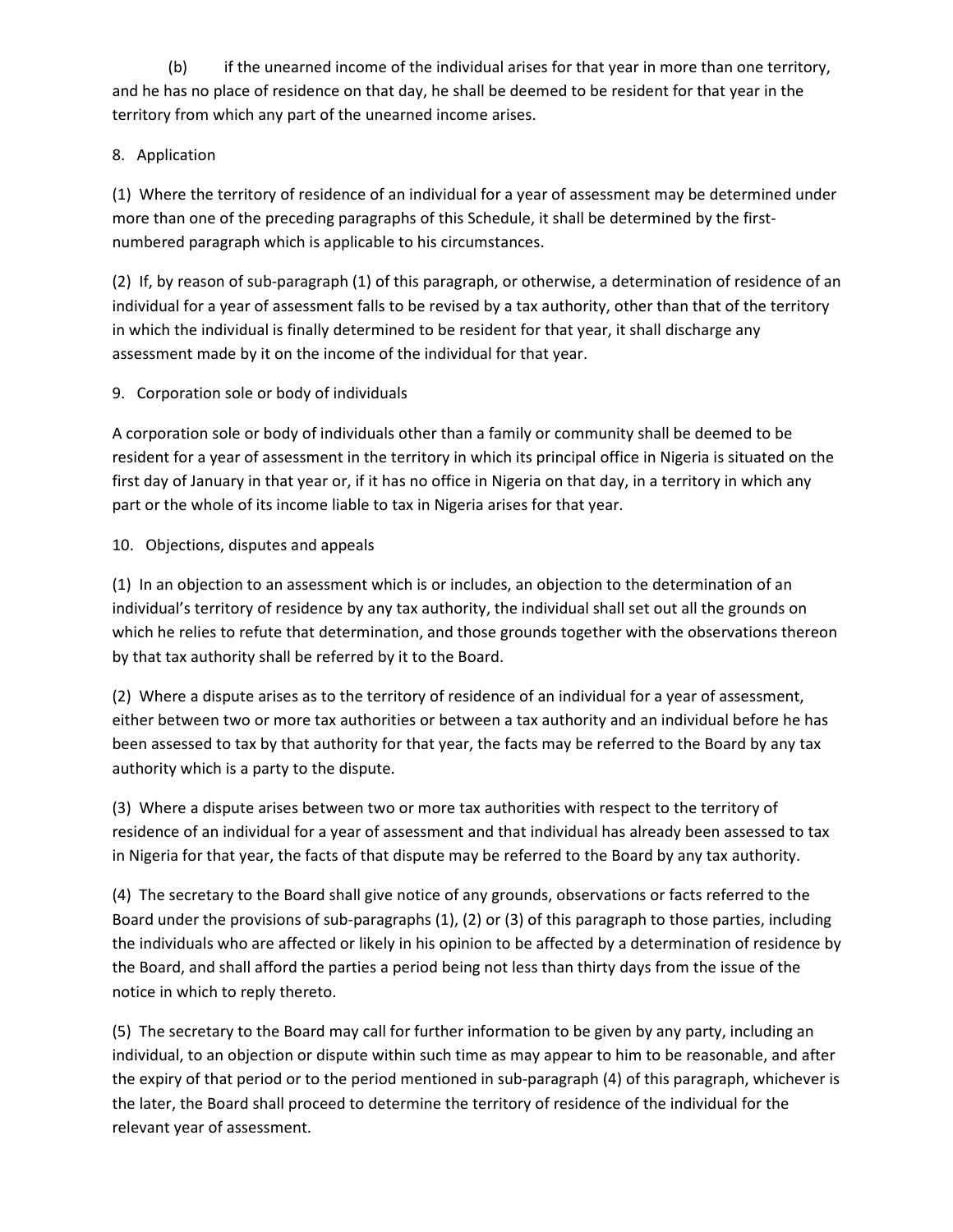(6) Written notice of a determination by the Board shall be given by its secretary to the individual and to each tax authority affected thereby, and an assessment which has been made on that individual otherwise than in accordance with the determination of the Board shall be discharged.

(7) Pending a determination by the Board, the tax authority which has referred an objection to the Board under the provisions of this paragraph shall not determine that objection unless that objection, insofar as it concerns the territory of residence of the individual, is previously withdrawn by him in writing.

(8) A determination by the Board under this paragraph shall be binding on all tax authorities and on an appeal tribunal or other body established under a law of a territory for the purposes of income tax within that territory, but may be questioned by the individual in the High Court of the territory of the tax authority which has made the relevant assessment.

(9) It shall not be competent for an appellant in an appeal against an assessment to enter a ground of appeal concerning his territory of residence which he has not disclosed on a valid objection to the relevant assessment.

(10) An appeal from a decision of a High Court in respect of the territory of residence of an individual shall lie to the Court of Appeal.

(11) Where a tax authority discovers that an individual who has been assessed by it to tax for a year of assessment, is deemed to be resident for that year in the territory of some other tax authority, the assessment shall be discharged and any tax already paid by the individual in respect of that assessment shall be—

(a) set-off against tax owing for any other year by that individual to the first-mentioned authority; or

(b) paid to the Government of that other authority; or

(c) repaid to the individual,

in such proportions as the first-mentioned authority may decide.

# **Second Schedule**

# **[Sections 16 and 27.]**

#### PART I

Income from settlements, trusts and estates

1. Subject to Part II of this Schedule and notwithstanding Part III of this Schedule, the income of a settlement or trust shall for all the purposes of this Act be deemed to be the income of the settlor or person creating the trust, as the case may be, if—

(a) that settlor or person retains or acquires an immediately exercisable general power of appointment over the capital assets of the settlement or trust or over the income derived therefrom; or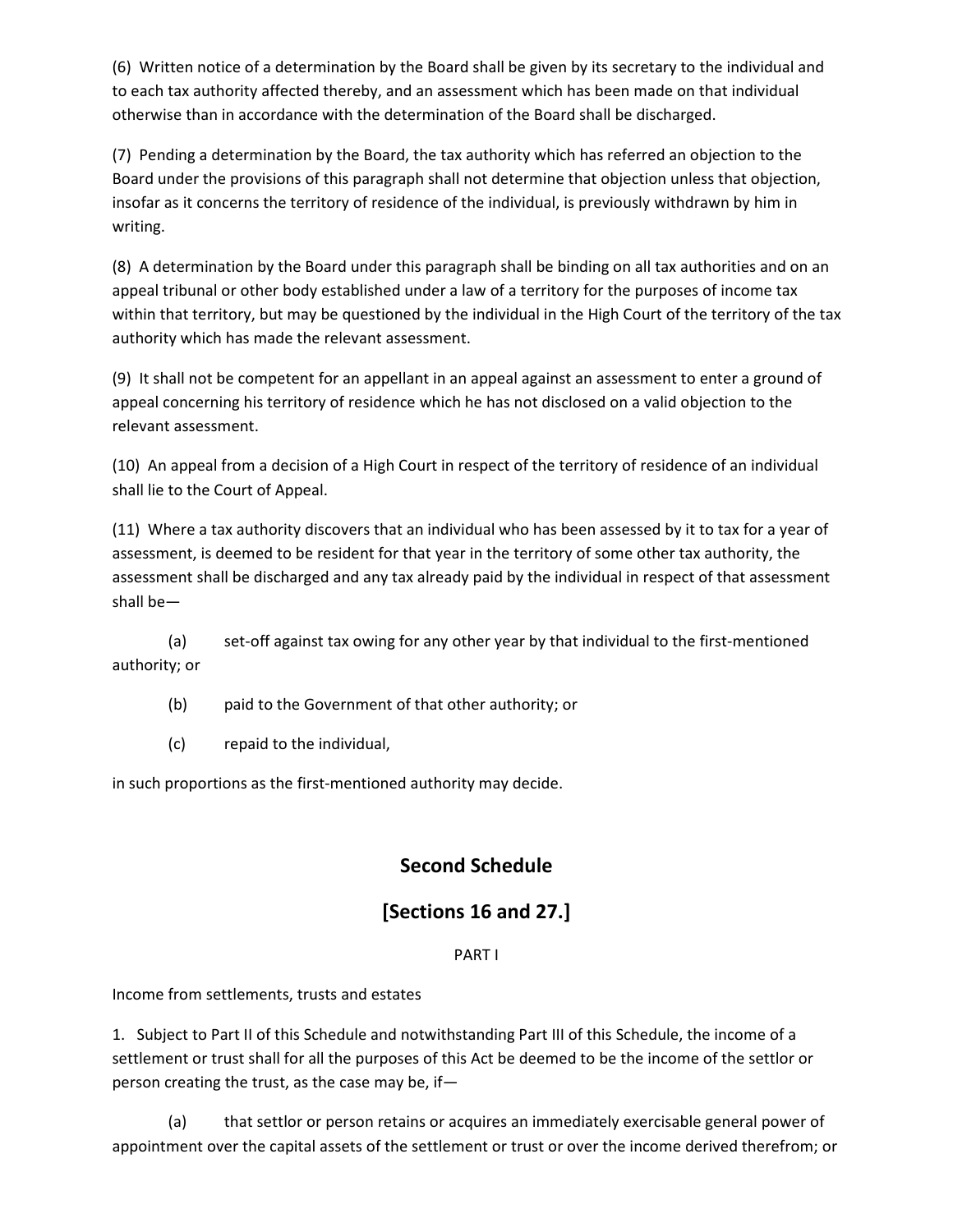(b) that settlor or person makes use, directly or indirectly, by borrowing or otherwise, of any part of the income arising under the settlement or trust; or

(c) the settlement or trust is revocable in circumstances whereby that settlor or person, or the spouse thereof, resumes control over any part of the income or assets comprised therein:

Provided that a settlement or trust shall not be regarded as revocable solely by reason of the fact that an income or asset comprised therein may revert to that settlor or person, or the spouse thereof, in the event of a beneficiary predeceasing that settlor or person, or of the happening of an uncertain event upon which the settlement or trust is limited.

2. (1) For the purposes of this Part and Part III of this Schedule, the income of a settlement or trust, other than a settlement or trust to which the provisions of paragraph 4 of this Schedule apply, or of the estate of a deceased individual shall be so much of that income as is derived from a source in Nigeria and any of the income brought into or received in Nigeria.

(2) The amount of the income (in this Schedule referred to as the "computed income") of each period of twelve months ending on the thirty-first day of December in each year shall be ascertained as though the provisions of Parts I and II of this Act applied thereto and—

(a) there shall be deducted—

(i) any expenses of the trustee or executor relative to the settlement, trust or estate which is authorised by the terms of the deed of settlement or trust or of the will, as the case may be;

(ii) any annuity of fixed annual amount paid out of the income of the settlement, trust or estate in accordance with the provisions of the deed or will; and

(b) if the income includes any gain or profit from a trade, business, profession or vocation, or a rent or premium, there shall be added or deducted, as the case may require, any sum which would have been added or deducted for the next following year of assessment under the provisions of Part IV of this Act if the income from those sources had been the assessable income of an individual for that year ascertained under the provisions of section 36 of this Act.

3. The computed income of a year of a settlement, trust or estate shall be apportioned for the assessment in the following manner—

(a) where—

(i) the terms of the deed of settlement or trust or of a will provide that the whole income of the settlement, trust or estate after deduction of any authorised expense or annuity of fixed amount is to be divided in specific proportions among the beneficiaries entitled thereto, from time to time; or

(ii) by operation of law, on an intestacy, the income of an estate is to be divided in the manner referred to in sub-paragraph (a) (i) of this paragraph,

the income of each beneficiary of any year from the settlement, trust or estate shall be his similarly apportioned share of the computed income;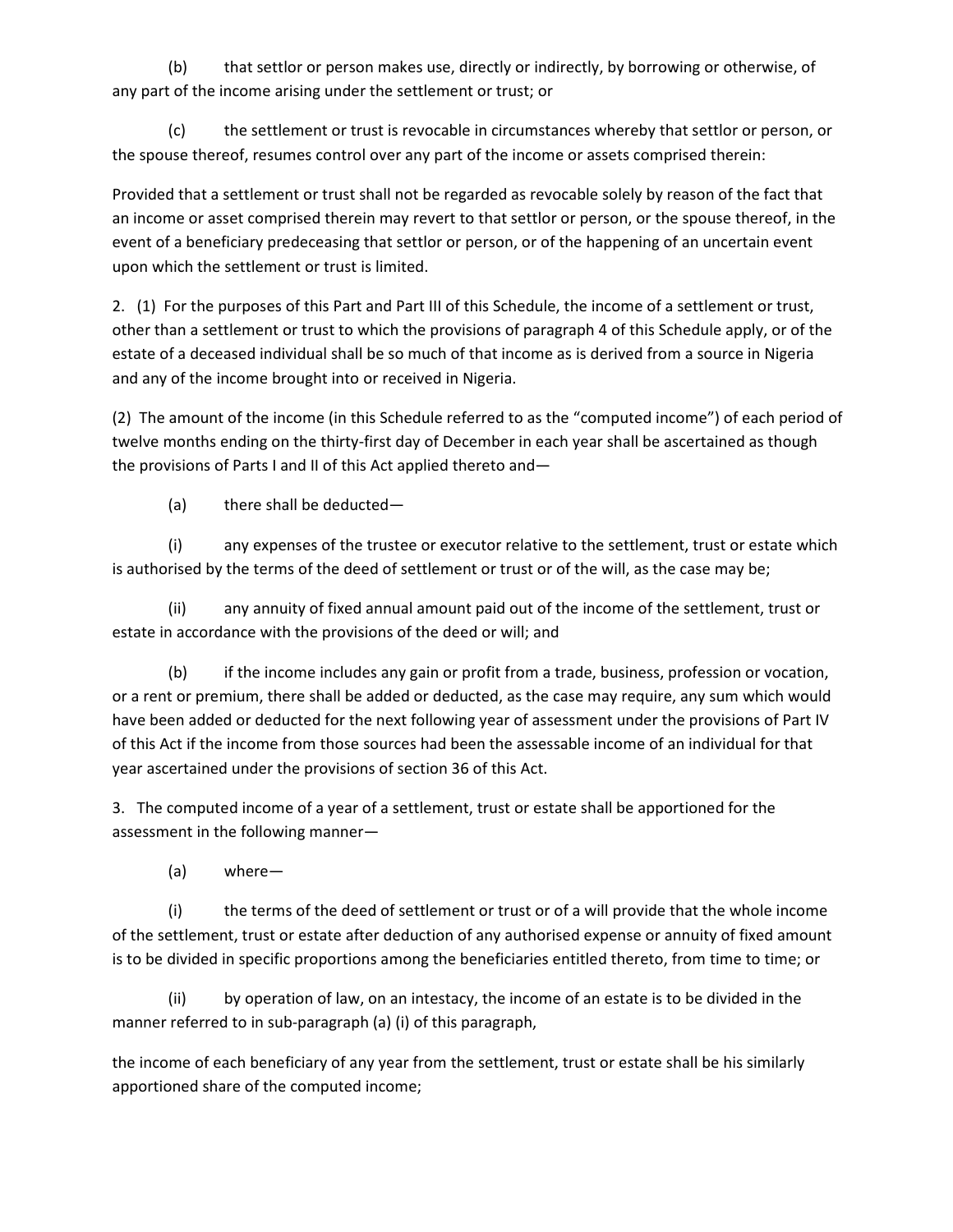(b) where a trustee or executor has discretion to make any payment (other than a payment on account) to a beneficiary out of the income of a settlement, trust or estate in such amount as he sees fit, from time to time; then—

(i) the amount of the payment to a beneficiary made in the course of a year shall be treated as income of that year which is assessable to tax in the hands of that beneficiary; and

(ii) out of the remainder of the computed income after deducting the aggregate amount of all the payments during any year, there shall be apportioned to each beneficiary who has any specified proportional interest in the income of the settlement, trust or estate, so much thereof as is obtained by applying the proportion to that remainder:

Provided that if the aggregate amount exceeds the computed income, the amount of each payment to be treated as income in the hands of a beneficiary under this sub-paragraph shall be reduced proportionally so that the aggregate of the amount as so reduced does not exceed the computed income;

(c) any remainder of the computed income of a settlement, trust or estate of any year after deducting all amounts apportioned to beneficiaries, or treated as income in the hands of beneficiaries under the provisions of sub-paragraph (b) of this paragraph shall be apportioned to the trustee or executor for assessment in his name as trustee of the settlement or trust or as executor of the estate.

#### PART II

Special provisions as to settlement on unmarried children

4. (1) Notwithstanding any other provision of this Act where, by virtue or in consequence of a settlement and during the life of the settler an income is paid to or for the benefit of a child of the settlor in a year of assessment, the income shall, if at the time of payment the child was an infant and unmarried, be treated for the purposes of this Act as the income of the settlor for that year and not as the income of any other person.

(2) Income paid to or for the benefit of a child of a settlor shall not be treated as provided in subparagraph (1) of this paragraph for any year of assessment in which the aggregate amount of the income paid to or for the benefit of that child, which but for this sub-paragraph, would be so treated by virtue of sub-paragraph (1) of this paragraph, does not exceed N500.

(3) This paragraph shall not apply in relation to an income arising under a settlement in a year preceding a year of assessment if the settlor is not in Nigeria at any time during that year of assessment, or is not in Nigeria for a period or periods amounting to 183 days or more in any twelve-month period commencing in the calendar year and ending either in the same year or the following year.

5. For the purposes of paragraph 4 of this Schedule—

(a) income which, by virtue or in consequence of a settlement, may become payable or applicable to or for the benefit of a child of the settlor in the future (whether on the fulfilment of a condition or on the happening of a contingency, or as the result of the exercise of a power or discretion conferred on any person, or otherwise) shall be deemed to be paid to or for the benefit of that child; and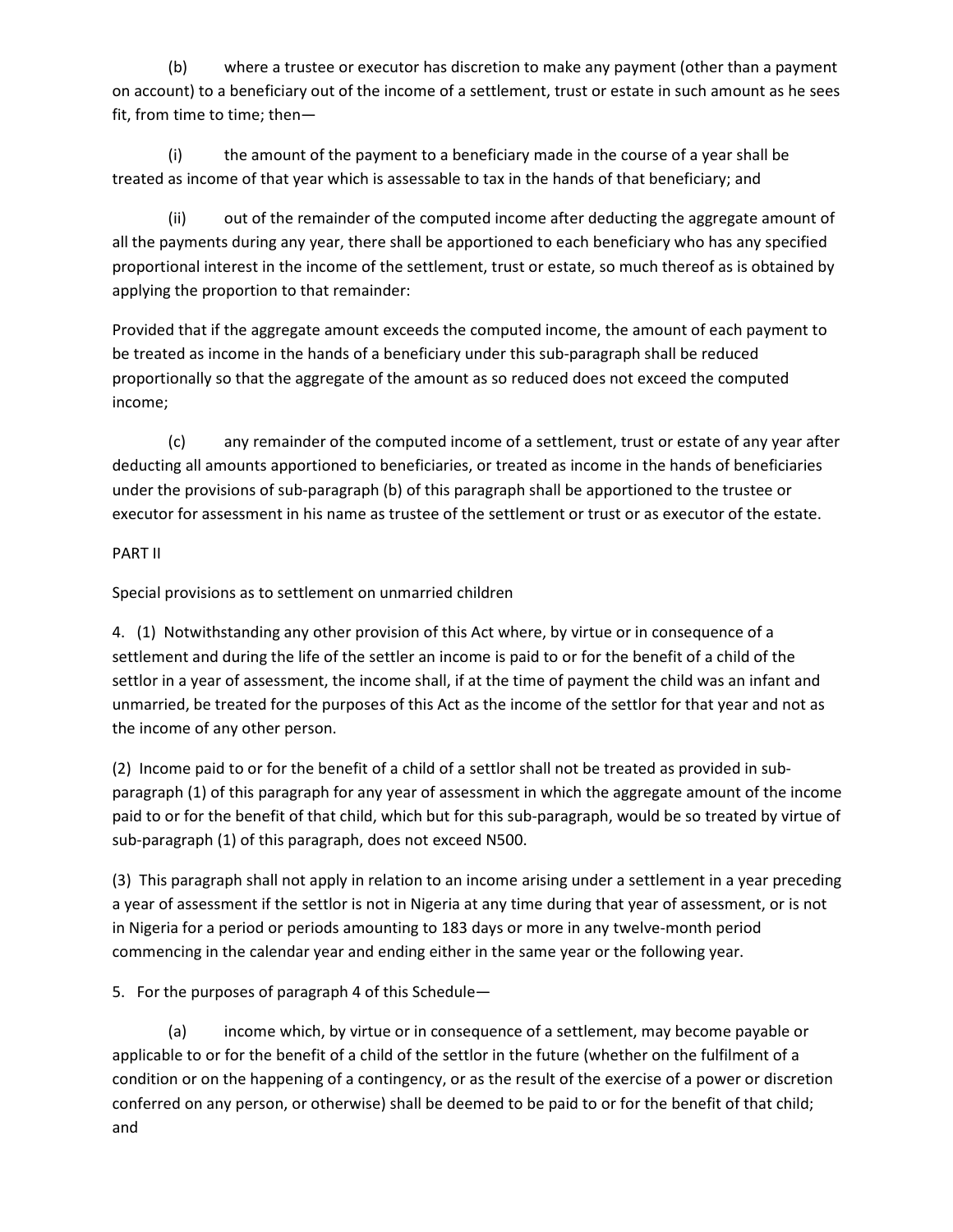(b) an income dealt with as aforesaid which is not required by the settlement to be allocated, at the time when it is so dealt with, to any particular child or children of the settlor shall be deemed to be paid in equal shares to or for the benefit of each of the children to or for the benefit of whom or any of whom the income or assets representing the income will or may become payable or applicable.

6. (1) Where, by virtue of paragraph 4 of this Schedule, any income tax becomes chargeable on and is paid by the settler, he shall be entitled—

(a) to recover from any trustee or other person to whom the income is payable by virtue or in consequence of the settlement the amount of the tax so paid; and

(b) for that purpose to require the relevant tax authority to furnish to the settlor a certificate specifying the amount of income in respect of which he has so paid tax and the amount of the tax so paid, and any certificate so furnished shall be conclusive evidence of the facts appearing therein.

(2) Where the settlor obtains from a trustee or any other person a payment in excess of the amount he is entitled to recover by virtue of sub-paragraph (1) of this paragraph, then an amount equal to the excess shall be paid by him to the trustee or other person to whom the income is payable by virtue or in consequence of the settlement, or, where there are two or more such persons, the amount shall be apportioned among those persons as the case may require.

(3) If a question arises as to the amount of any payment or as to any apportionment to be made under sub-paragraph (2) of this paragraph, that question shall be decided by the relevant tax authority and its decision thereon shall be final and not subject to an appeal or any review whatsoever by any court of law.

7. (1) In the case of any settlement where there are more than one settlor, paragraph 4 of this Schedule shall, subject to the provisions of this paragraph, have effect in relation to each settlor as if he were the only settlor.

(2) In the case of a settlement as aforesaid, income originating from that settlor or person may, for the purposes of paragraph 4 of this Schedule, be taken into account, in relation to any settlor, as income paid by virtue or in consequence of the settlement to or for the benefit of a child of the settlor.

(3) References in this paragraph to income originating from a settlor shall include references to the following, that is—

(a) income from property which that settlor has provided directly or indirectly for the purposes of the settlement;

(b) income from property representing that property, including accumulated income from that property; and

(c) income from so much of any property which represents both property provided as aforesaid and other property as, on a just apportionment, represents the property so provided.

8. In this Part of this Schedule—

"child" includes a stepchild, an adopted child and an illegitimate child;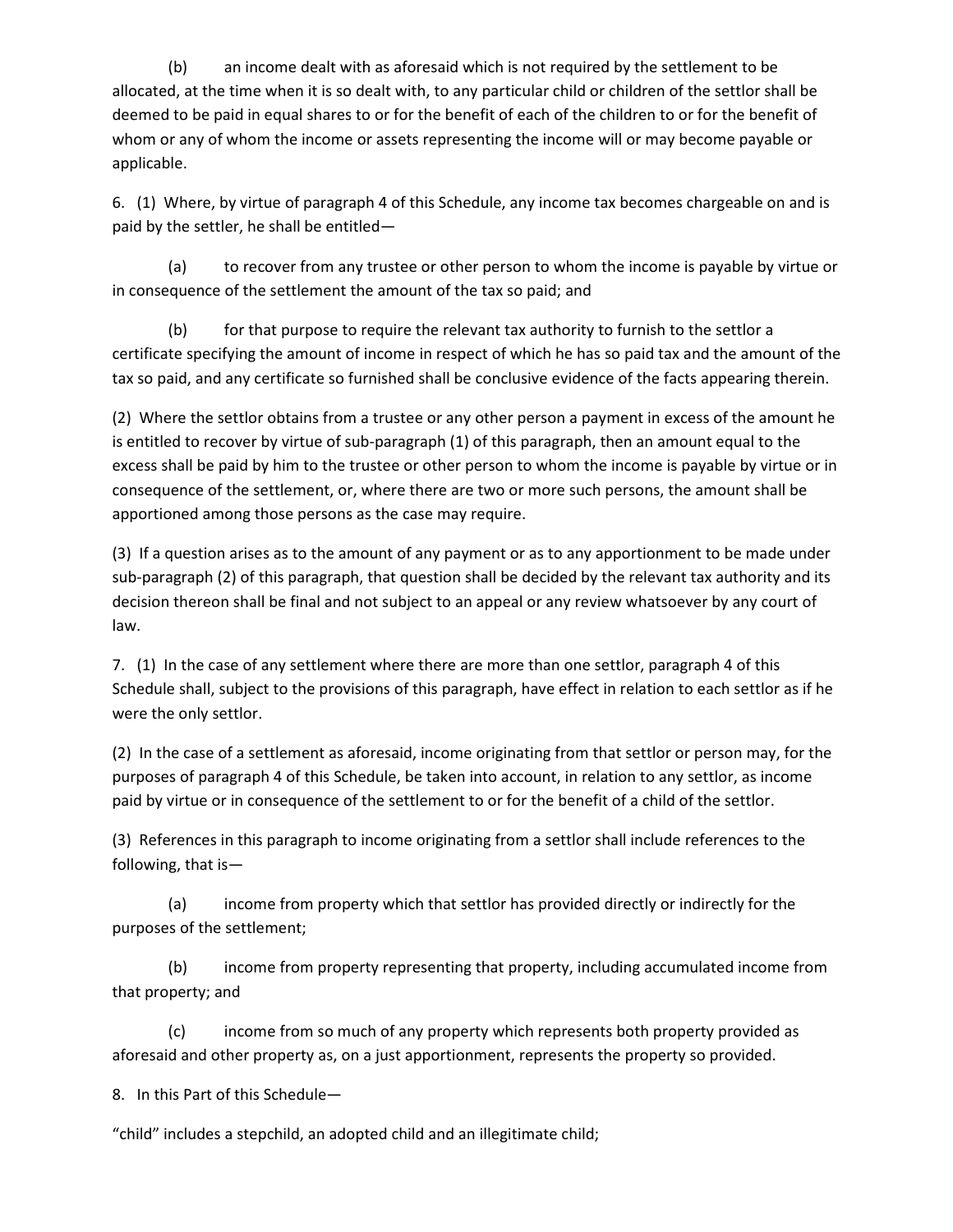"settlement" includes any disposition, trust, covenant, agreement, arrangement or transfer of assets;

"settlor" in relation to a settlement, includes a person by whom the settlement was made or entered into directly or indirectly, and in particular (but without prejudice to the generality of the foregoing) includes a person who has provided or undertaken to provide funds directly or indirectly for the purpose of the settlement, or has made with any other person a reciprocal arrangement for that other person to make or enter into the settlement.

PART III

Supplementary provisions

9. For the purposes of this Act, where an asset of a trade or business, profession or vocation forms part of the estate of a deceased individual, being an asset in respect of which an annual allowance may be claimed in arriving at the total income of that individual for the year of assessment in which he died, the provisions of the Fifth Schedule to this Act shall apply in the following manner—

(a) notwithstanding any provision of that Schedule, no balancing allowance or charge shall be given or made to that individual in respect of the asset for that year; and

(b) the estate shall be deemed to have incurred qualifying expenditure on the acquisition of the asset equal in amount to the residue of the expenditure on the day following the death of the individual; and

(c) in the event of the disposal of the asset on or after that day, an addition to be made by way of a balancing charge in computing the income of the estate shall be made by reference to the sum of all allowances or deductions made in respect of the asset to the individual and to the estate.

10. An individual in receipt of an annuity of fixed annual amount paid out of the income of a settlement, trust or an estate shall be assessable to tax on the full amount of the annuity.

11. The income arising from a settlement, trust or an estate assessable to tax under a provision of this Schedule in the hands of any trustee, executor, beneficiary or annuitant for a year of assessment shall be the amount of the income ascertained under the foregoing provisions of this Schedule of the year preceding that year.

12. (1) Where the income of a settlement, trust or estate of a year includes an income which has borne tax in Nigeria or elsewhere, whether by deduction or otherwise, the provisions of Part V of this Act with respect to any relief to be given or repayment to be made shall apply as though the whole of the taxed income were receivable by the persons to whom the computed income of that year is apportioned under the provisions of paragraph 3 of this Schedule—

(a) in due proportion to their respective shares therein; or

(b) where sub-paragraph (b) of paragraph 3 of this Schedule applies in proportion to their shares in the remainder of the computed income as therein specified,

and where there is no computed income, the relief or repayment shall be given or made to the trustee or executor for the account of the settlement, trust or estate.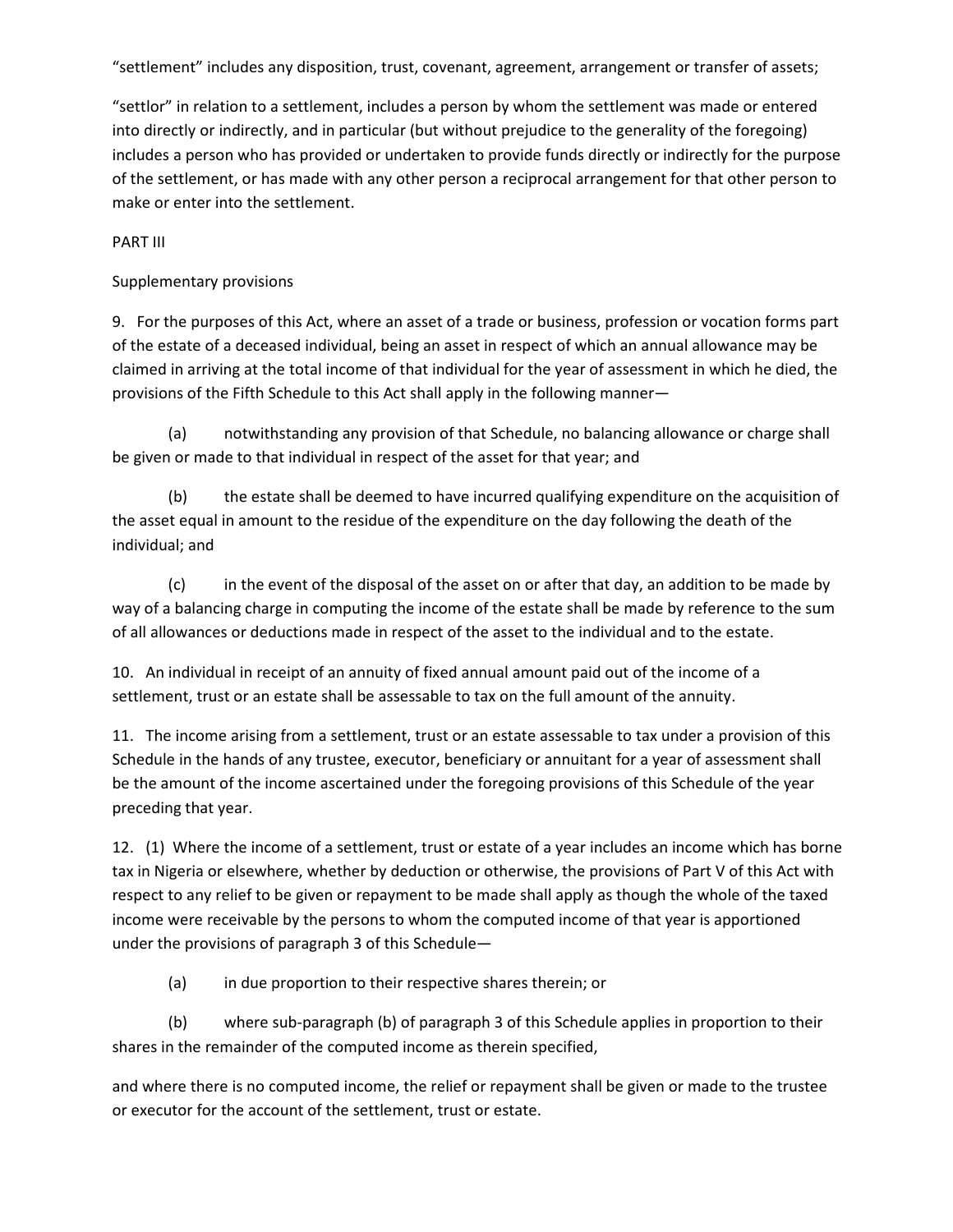(2) For the purposes of this paragraph, references to an individual in Part V of this Act shall be deemed to include references to a trustee or executor.

13. Subject to the foregoing provisions of this Schedule—

(a) a trustee of a settlement or trust, and every executor, shall be answerable for all things to be done in connection with the tax to; and

(b) an income apportioned to a trustee or executor shall be assessable by,

the relevant tax authority in relation to that settlement, trust or estate.

14. A trustee of a settlement or trust in Nigeria, and the executor of an estate in Nigeria, shall prepare accounts of the income from all sources of the settlement, trust or estate for successive periods to the thirty-first day of December in each year, and to the date on which the assets of the settlement, trust or estate are finally distributed.

15. An appeal against the inclusion of an income of a settlement, trust or estate in an assessment to tax, by whatever tax authority it may have been made, shall lie only in accordance with the appeal provisions of the income tax law of the territory to the tax authority of which the trustee or executor is answerable for the relevant year of assessment under the provisions of paragraph 13 of this Schedule.

# **Third Schedule**

# **[Sections 19 (1), 75.]**

# **Income exempted**

1. The incomes set out in this Schedule are exempted from taxation.

2. The official emoluments of the President, and of the Governor of a State and of any person performing the functions of the President, received by such person in his capacity as such.

3. The official emoluments of the holders for the time being of the offices of Vice-President and Deputy Governor of a State.

4. The emoluments payable from United Kingdom funds to members of visiting or other forces and to persons in the permanent service of the United Kingdom Government in Nigeria in respect of their offices under the United Kingdom Government and the emoluments payable to members of any civilian component, and the income of any authorised service organisations, accompanying the visiting forces:

Provided that this exemption shall not apply to any individual who is a citizen of Nigeria or who ordinarily resides in Nigeria.

5. All consular fees received on behalf of a foreign State, or by a consular officer or employee of the State of his own account, and all income of such officer or employee, other than income in respect of any trade, business, profession or vocation carried on by an officer or employee or in respect of any other employment exercised by him with Nigeria: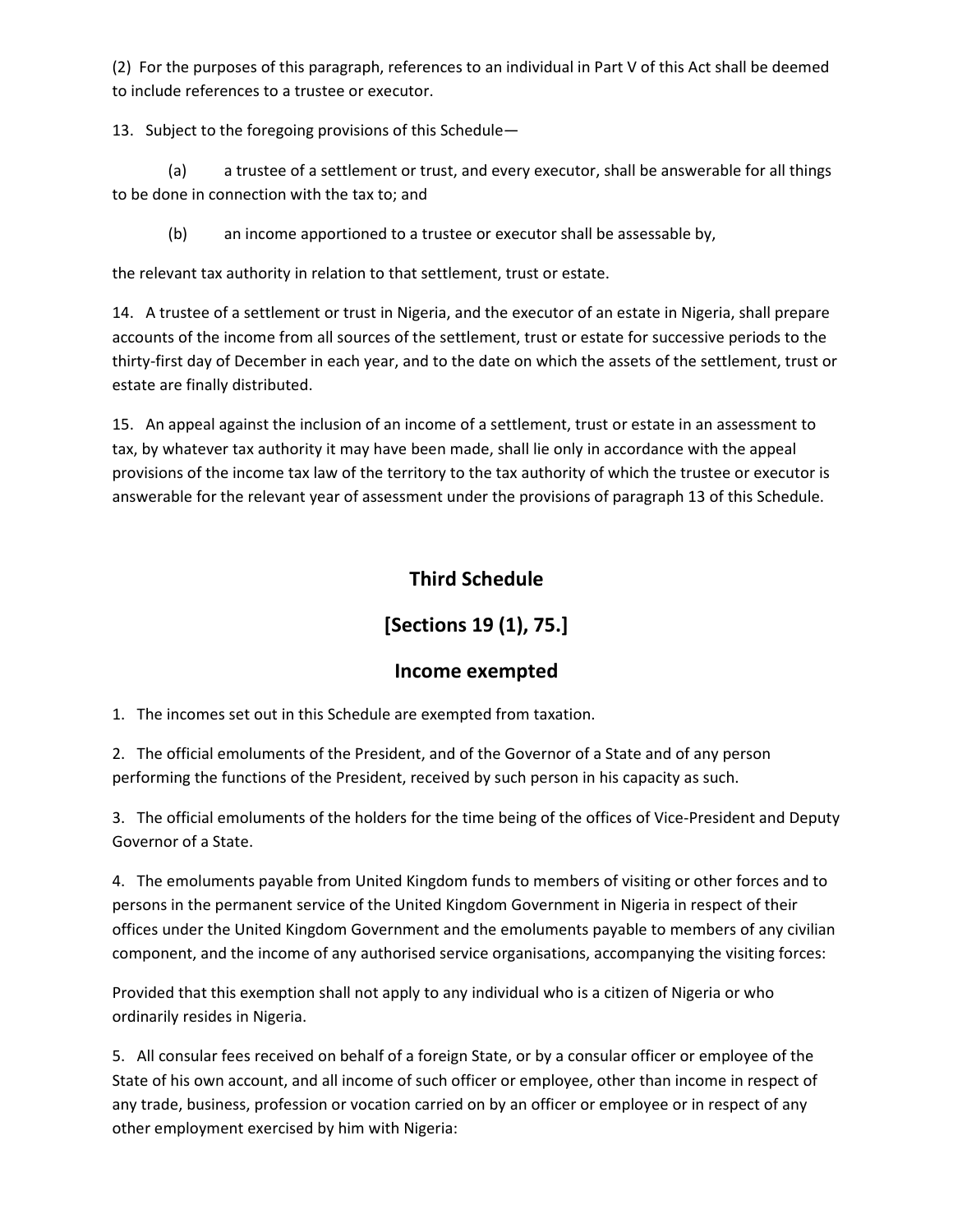Provided that this exemption shall not apply where the employee is engaged on domestic duties or where the officer or employee ordinarily resides in Nigeria and is not also a national of the foreign State.

6. (1) Interest accruing to a person who is not resident in Nigeria as specified in the following subparagraphs—

(a) the interest on a loan charged on the public revenue of the Federation and raised in the United Kingdom;

(b) the interest on a bond issued by the Government of the Federation to secure repayment of a loan raised from the International Bank for Reconstruction and Development under the authority of the Railway Loan (International Bank) Act;

[Cap. R2.]

(c) the interest on any money borrowed by the Government of the Federation or of a State on terms which include the exemption of interest from tax in the hands of a non-resident person;

(d) where the Minister of Finance so consents, the interest on any moneys borrowed outside Nigeria by a corporation established by a law in Nigeria upon terms which include the exemption of such interest from tax in the hands of any non-resident person;

(e) the interest on deposit accounts, provided the deposits into the account are transfers wholly made up of foreign currencies (funds) to Nigeria on or after 1 January 1990 through Governmentapproved channels and the depositor does not become non-resident after making the transfer while in Nigeria.

(2) For the purpose of the exemption referred to in sub-paragraph (1) of this paragraph, a person shall only be deemed to be resident in Nigeria for a year of assessment if he is in Nigeria for a period or periods amounting to 183 days or more in any twelve-month period commencing in the calendar year and ending either in the same year or the following year.

7. Interest on any loan granted by a bank on or after 1 January 1997 to a person—

[1998 No. 18.]

- (a) engaged in—
- (i) agricultural trade or business;
- (ii) the fabrication of any local plant and machinery; or

(b) as working capital for any cottage industry established by the person under the Family Economic Advancement Programme,

if the moratorium is not less than 18 months and the rate of interest on the loan is not more than the base lending rate at the time the loan was granted.

8. The income of a national of the United States of America from employment by the International Cooperation Administration, being an administration or agency formed and directed by the Government of that country.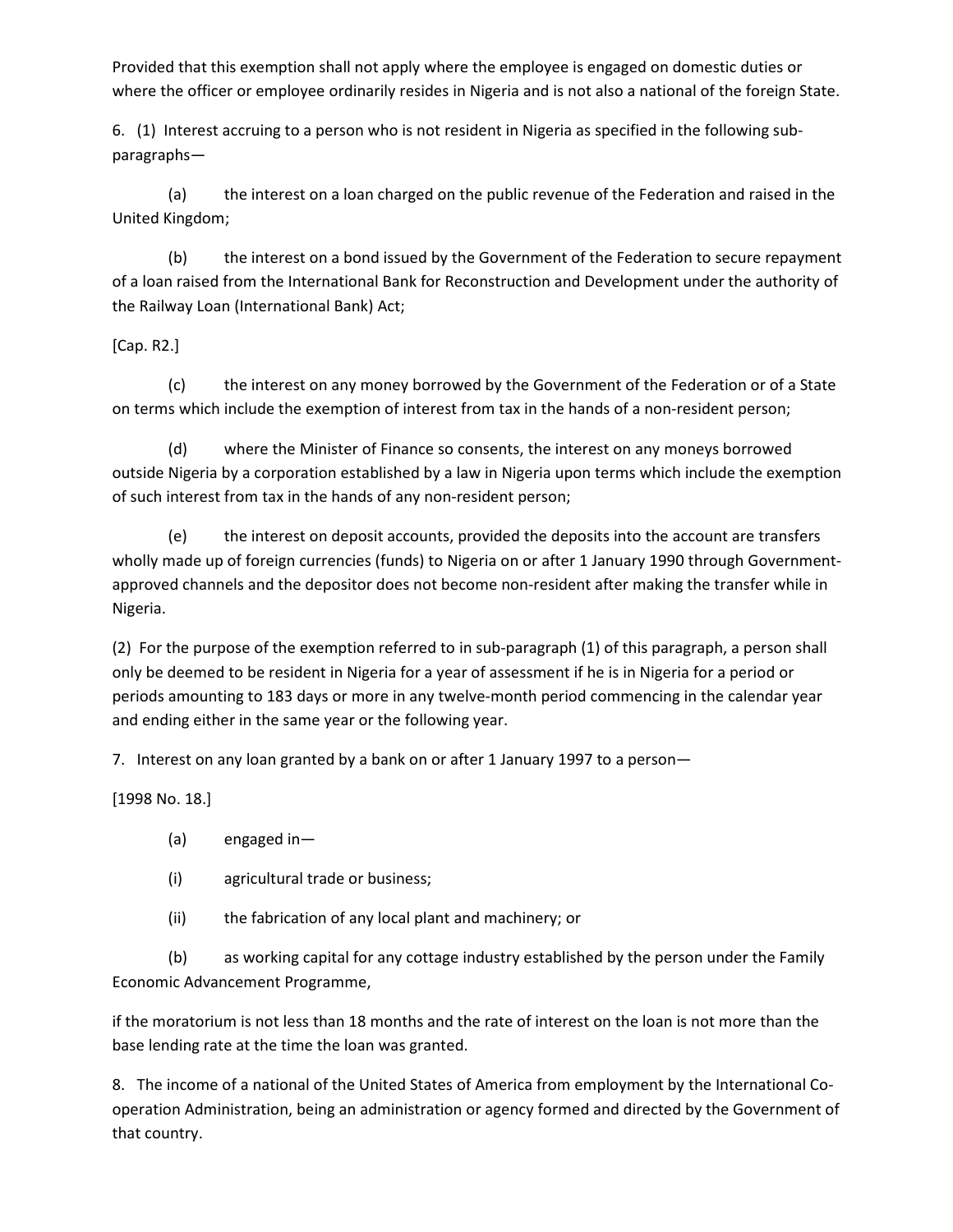9. The income of a national of the United States of America from employment by the International Development Services as agents or the International Co-operation Administration.

10. The income of an individual from employment by the Ohio University of Athens, Ohio, as agent for the International Co-operation Administration, in connection with any scheme for the training of teachers in Nigeria.

11. An income in respect of which tax is remitted or exempted under the provisions of the Diplomatic Immunities and Privileges Act or of any enactment, order or notice continued in force or effected by that Act. [Cap. D9.]

12. The income of a local government or government institution.

13. The income of any ecclesiastical, charitable or educational institution of a public character in so far as such income is not derived from a trade or business carried on by such institution.

14. Wound and disability pensions granted to members of the armed forces or of any recognised national defence organisation or to persons injured as a result of enemy action.

15. Pensions granted to a person under the provisions of the Pensions Act relating to widows and orphans. [Cap. P4.]

16. The income of a trade union registered under the Trade Unions Act, in so far as the income is not derived from a trade or business carried on by that trade union. [Cap. T14.]

17. Gratuities payable to a public officer by the Government of the Federation or of a State in respect of services rendered by him under a contract of service with that Government and described as gratuities either in the contract or some other document issued by or on behalf of Government in connection with such contract.

18. Gratuities payable to an employee in the private sector in respect of services rendered by him under a contract of service with his employer and described as gratuities either in the contract or some other document issued by or on behalf of the employer in connection with such contractor:

Provided that—

(a) where the period of services does not amount to ten years, the exemption provided under this Schedule shall not apply;

(b) where the total gratuity payable exceeds the amount of N100,000, the amount of any excess shall not be so exempt but shall be deemed to be income of the employee on the last day of his employment, including any terminal leave arising therefrom;

(c) where the period of service (or where service is not continuous, the aggregate period of service in any 63 consecutive months) does not amount to five years, then, if the total gratuities exceed a sum calculated at the rate of N1,000 per annum for such period or aggregate period the amount of any excess shall not be so exempt but shall be deemed to be income of the last day of the employment, including any terminal leave arising therefrom.

19. Gratuities payable to a member or former member of the staff of the Nigerian College of Arts, Science and Technology by the College in respect of services rendered by him under a contract of service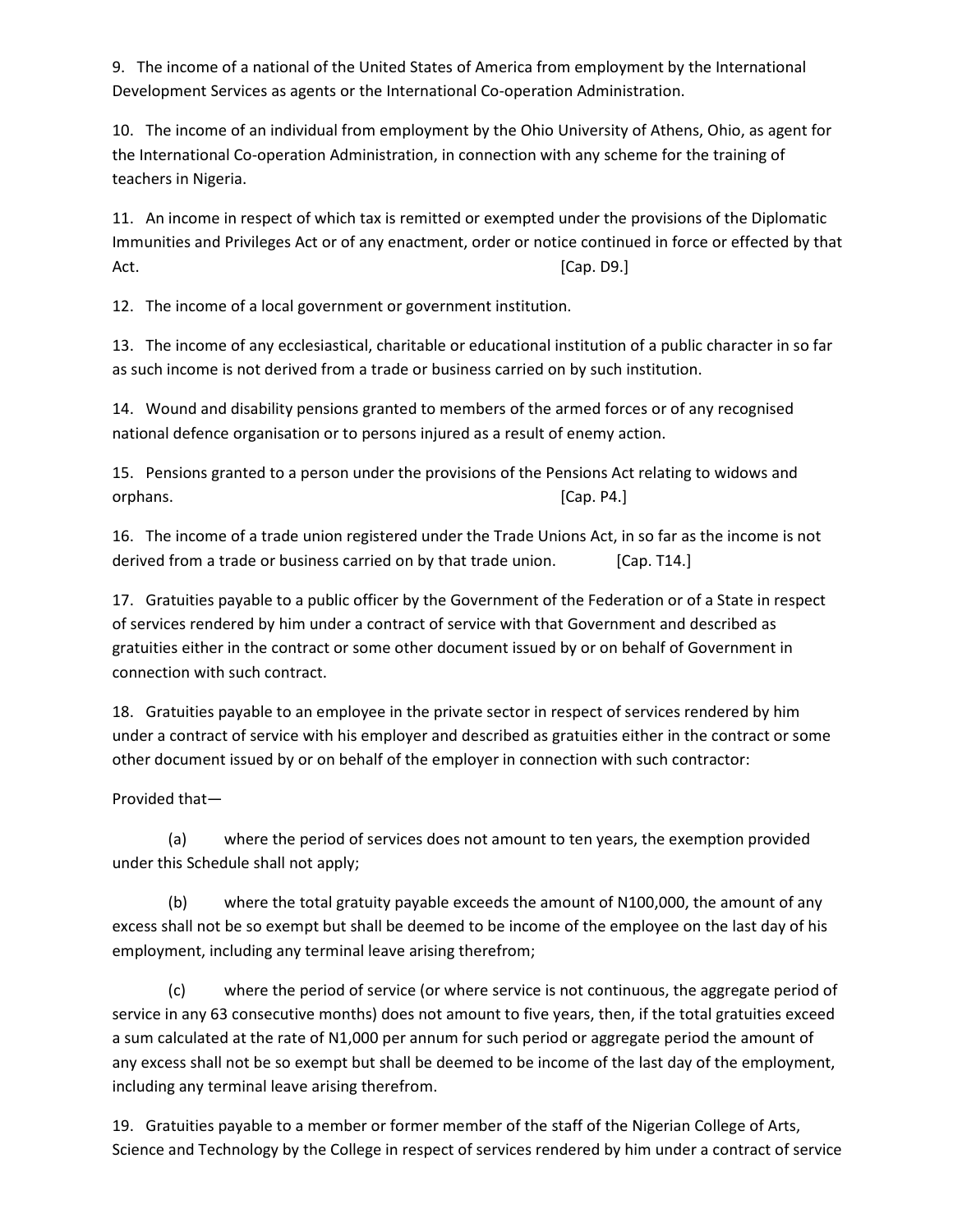with the College and described as gratuities either in the contract or in some other document issued by or on behalf of the College in connection with the contract, subject to the like provisions as those contained in the proviso to paragraph (17) of this Schedule.

(2) For the purposes of this exemption, "member of the staff" means an individual appointed to an office specified in the Second Schedule to the Nigerian College of Arts, Science and Technology Act.

20. Gratuities payable to an employee or former employee under a contract of service with a body established pursuant to the Nigerian Research Institutes Act or any Act repealed by that Act or by the West African Council for Medical Research Act, being a gratuity so described either in his contract of service with the body or in some other document issued by or on behalf of the body in connection with that contract. [1996 No. 32. Cap. N132.]

21. The income of a statutory or registered friendly society in so far as such income is not derived from a trade or business carried on by such society.

22. The income of a co-operative society registered under the Nigerian Co-operative Societies Act, not being income from any trade or business carried on by the Society other than the co-operative activities solely carried out for and with its members or from any share or other interest possessed by that Society in a trade or business in Nigeria or elsewhere carried on by some other person or authority. [Cap. N98.]

23. A sum received by way of death gratuities or as consolidated compensation for death or injuries.

24. A sum withdrawn or received by an employee from a pension, provident or other retirement benefits fund, society or scheme approved by the relevant tax authority under the provisions of paragraph (g) of section 20 of this Act other than a sum which is deemed to be income of the employee under an express provision of this Act, and a sum withdrawn or received by an employee from a national provident fund or other retirement benefits scheme established under the provisions of any enactment for employees throughout Nigeria.

25. (1) Dividends paid to a person by a company incorporated in Nigeria:

Provided that—

(a) the equity participation of the person in the company paying the dividends is either wholly paid for in foreign currency or by assets brought into Nigeria between 1 January 1987 and 31 December 1992; and

(b) the person to whom the dividends are paid owns not less than 10 per cent of the equity share capital of the company.

(2) For the purpose of the exemption referred to in sub-paragraph (1) of this paragraph, the dividend tax-free period shall commence from the year of assessment following the year in which the new capital is brought into Nigeria for the real purpose of the trade or business in Nigeria of the company paying the dividends and shall continue for five years if the company paying the dividends is engaged in agricultural production within Nigeria or processing of Nigerian agricultural products produced within Nigeria or production of petrochemicals or liquified natural gas, and in any other case, the tax-free period shall be limited to three years.

26. Any compensation for loss of employment.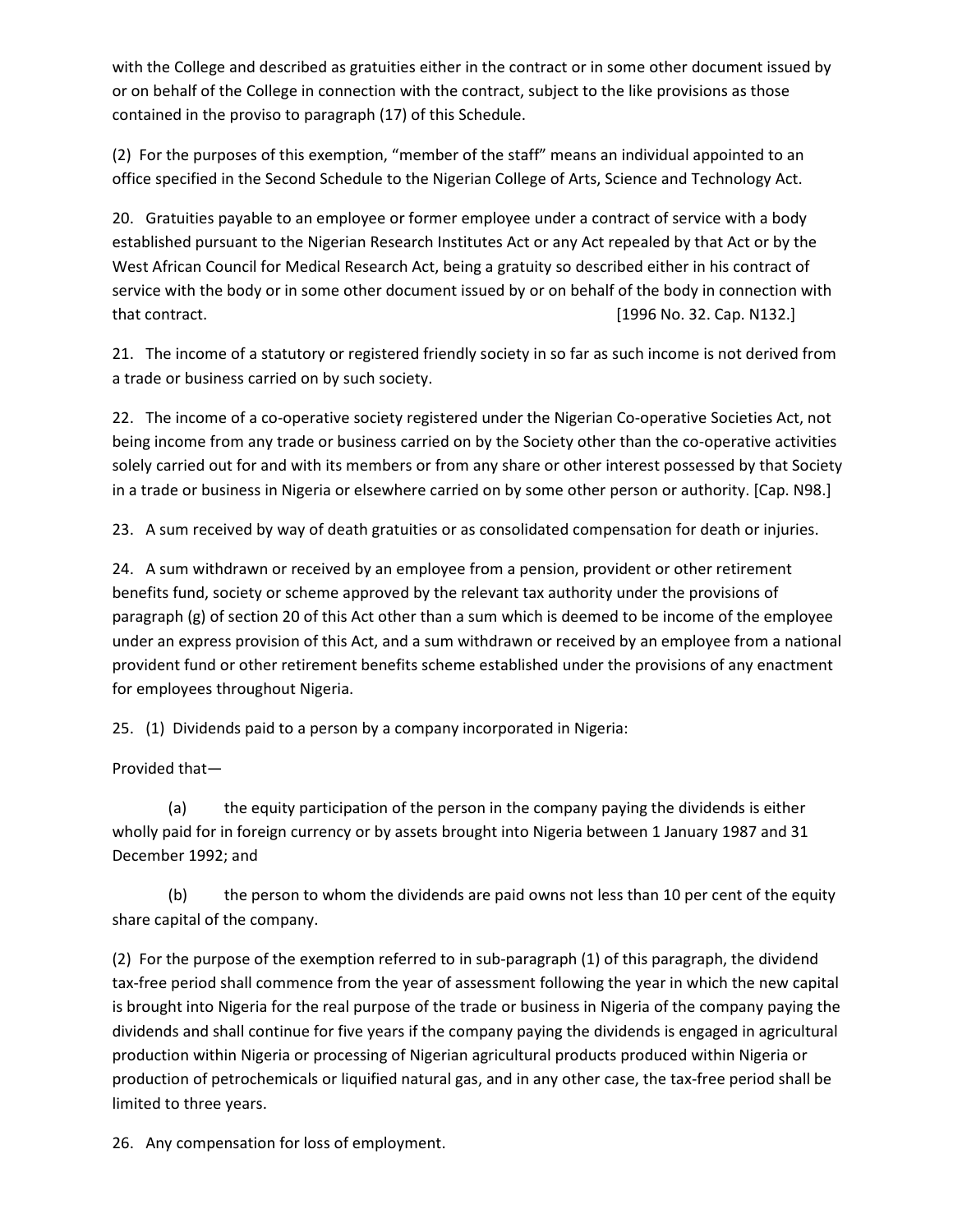27. The income of a person, other than a citizen of Nigeria, from employment by any government, organisation or agency between which and the Government of the Federation or of a State there exists an arrangement for technical assistance, insofar as and to the extent only that the employment is solely in pursuit of the technical assistance arrangement. [1996 No. 32.]

28. The interest accruing to a person on foreign currency domiciliary accounts.

29. Income earned from outside Nigeria by a temporary guest, lecturer, teacher, nurse, doctor and other professional and brought into Nigeria shall be exempt from tax provided that such income is deposited in a domiciliary account in an authorised bank in Nigeria. [1996 No. 32.]

30. Income from dividend, interest, rent, royalties, fee, commission earned from abroad and brought into Nigeria by a Nigerian resident is exempt from tax, provided that such income is brought in convertible currency and paid into a domiciliary account in a bank approved by the Government.

31. Income earned from abroad by an author, sportsman, playwright, musician, artist and brought into Nigeria is exempt from tax provided that such income is brought in foreign currencies and paid into a domiciliary account in an authorised bank in Nigeria.

32. Nothing contained in this Schedule shall exempt any dividend, interest or royalty from a deduction to be made under the provisions of section 69 or 70 of this Act.

# **Fourth Schedule**

# **[Section 20 (g).]**

# **Retirement benefits schemes**

## 1. In this Schedule—

"pension fund" means a society, fund, contract or scheme the assets of which are held under irrevocable trusts and any scheme established by a law in Nigeria or elsewhere, the main objects of which are, in the opinion of the Board, the provision of non-assignable and non-commutable retirement pensions or annuities for an individual or his dependants after his death, or for any group or class of individuals and their dependants;

"provident fund" means a society, fund or scheme, not being a pension fund, established under irrevocable trusts or a law in Nigeria or elsewhere, the objects of which are the provision of retirement benefits for an individual or benefits for his dependants, after his death, or for any group or class of individuals and their dependants.

2. For the purpose of ascertaining the income of an individual the amount to be deducted in respect of a contribution made by him to a pension, provident or other retirement benefits fund, society or scheme approved by the Board under the provisions of paragraph (g) of section 20 (1) of this Act shall, subject to such conditions as the Board may prescribe, be computed in accordance with the provisions of this Schedule.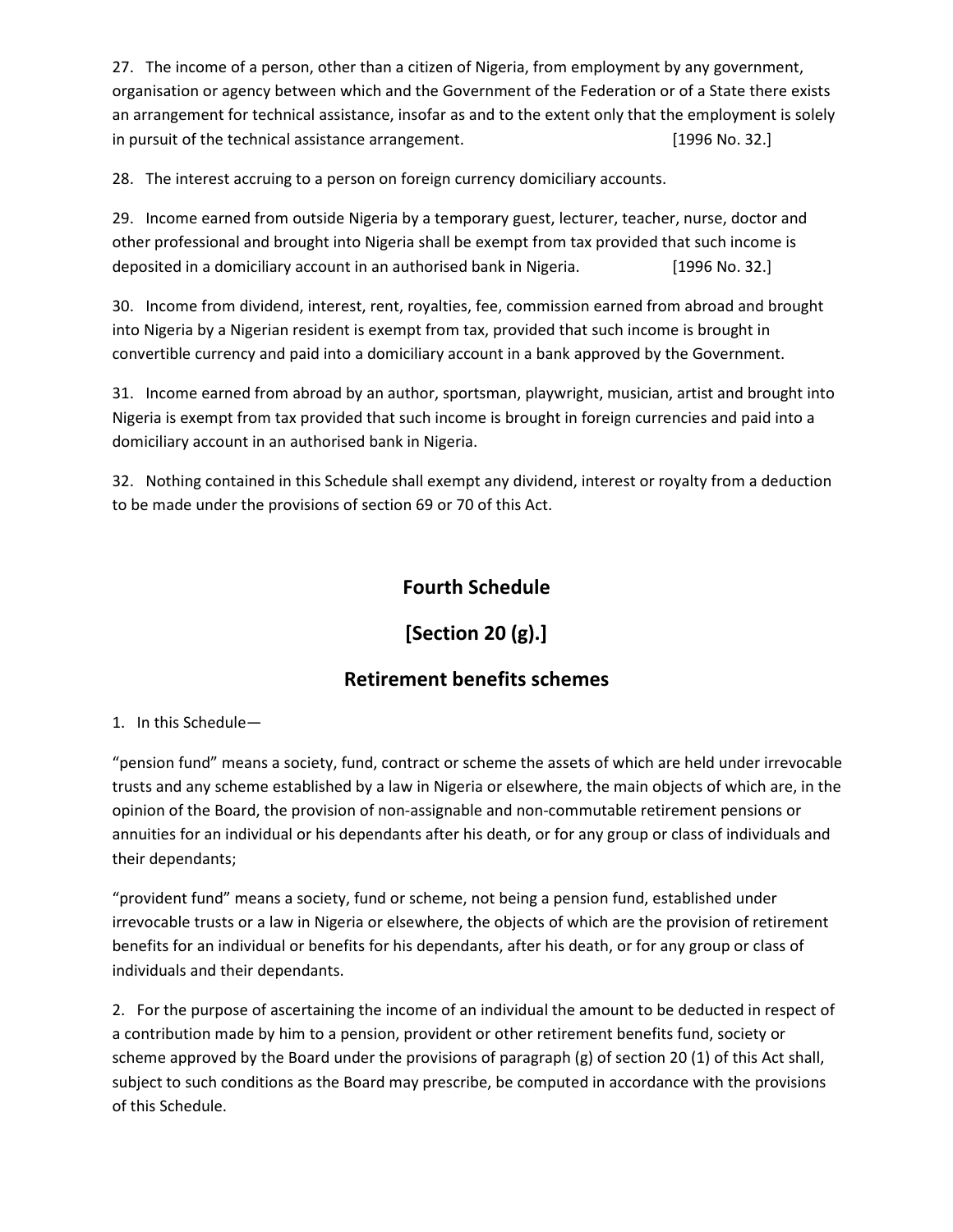3. Subject to such conditions as may be prescribed by the Board, the amount to be deducted for the purpose of ascertaining the income of any period of an employer or employee in respect of any contribution paid to a pension fund shall be the amount of the contribution paid by the employer or employee respectively during that period.

4. Subject to such conditions as may be prescribed by the Board, the amount to be deducted for the purpose of ascertaining the income of any period of an employer or employee in respect of any contribution paid to a provident fund shall be the amount of the contribution paid by the employer or employee respectively during that period:

Provided that where the aggregate of the contributions made for any period by an employer and employee to a provident fund (other than a contribution made with the approval of the Board in respect of the past service of the employee with that employer) exceeds 25% of the remuneration paid by that employer to that employee for that period, the excess shall be excluded from the amount to be deducted in ascertaining the income of either the employer or employee by reference to the relevant accounting period of the employer or to the period for which the employee's income is to be ascertained, as the Board may decide.

5. In the case of an employee, no deduction shall be allowed under this Schedule in respect of an excess over N5,000 for a year of assessment of the aggregate of the following amounts—

(a) a deduction allowed under paragraph (f) of section 20 of this Act;

(b) a relief given to him for that year in respect of policies of insurance or contracts for deferred annuities on his life or the life of his wife;

(c) a deduction which would be otherwise allowed under this Schedule.

6. (1) In the case of an employee whose employment ceases before he has completed five years' employment with an employer, if the total value of any benefit (other than a sum paid by way of a pension or annuity) received by the employee from a pension or provident fund exceeds a sum calculated at the rate of N300 per annum for the period of the employment, the amount of the excess shall be deemed to be income derived by him from his employment on the last day thereof.

(2) For the purposes of this paragraph, where a person has had employment or successive employments with any one or more Governments established in Nigeria (including in such expression the former Government of Nigeria) and his next employment is with a body directly incorporated by, or an unincorporated body established by, an Act or Law of any legislature in Nigeria, then his employment or successive employments with that Government or Governments and his next employment with that body shall be treated as one continuing employment.

(3) This paragraph shall, as respects a person who is not a citizen of Nigeria and ceases to be employed by a body corporate or unincorporated as is mentioned in sub-paragraph (2) of this paragraph, have effect subject to the following provisions, that is—

(a) if the relevant tax authority within the meaning of this Act is satisfied that the employment in question ceased with a view to the employment of a citizen of Nigeria in the place of that person, the provisions of this paragraph 6 shall not apply in relation to that employment; and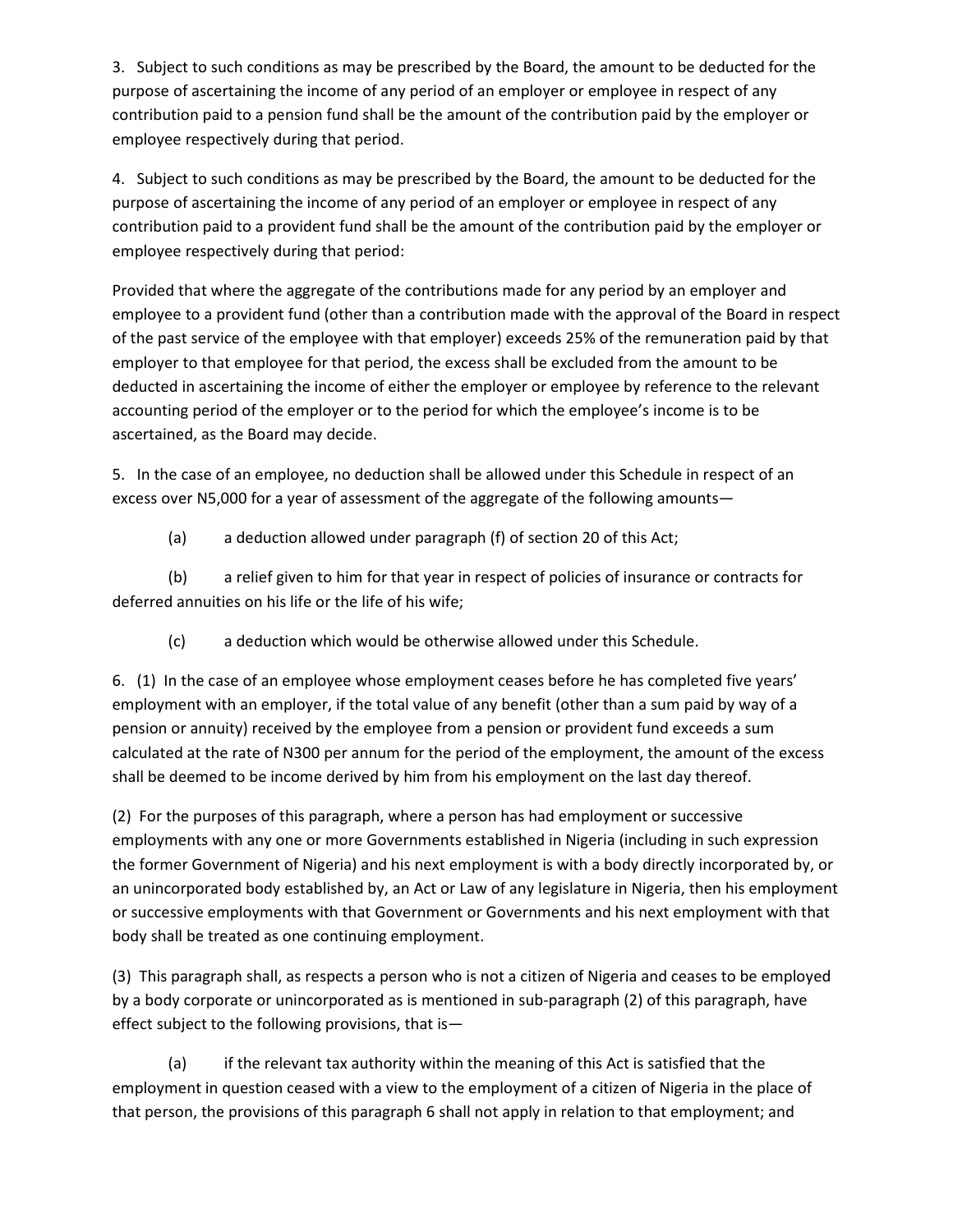(b) the relevant tax authority may if it thinks fit, in a case not falling within the foregoing paragraph, determine that those provisions shall apply in relation to that employment with the substitution for the reference to the rate aforesaid of a reference to such larger rate as may be specified in the determination.

7. Where in respect of a pension or provident fund an employer becomes entitled to any benefit whatsoever, the value of that benefit shall for the purpose of this Act be deemed to be income of the trade, business, profession or vocation in connection with which the fund was approved at the date when the right to the benefit first arose.

8. Where in respect of any pension or provident fund any benefit is paid to an employee before the cessation of his employment with an employer, such benefit shall be deemed to be income derived by him from his employment on the date on which the benefit is paid.

9. Where a contribution is made by a self-employed individual to a pension, provident, annuity of other retirement benefit fund, society or scheme approved by the Board for his eventual retirement from gainful employment, the premium shall be exempted from tax provided it does not exceed 10% of the self-employed total income. [1996 No. 32.]

# **Fifth Schedule**

# **[Section 36.]**

# **Capital allowances**

# ARRANGEMENT OF PARAGRAPHS

- 1. Interpretation.
- 2. Year of assessment.
- 3. Provisions relating to mining expenditure.
- 4. Owner and meaning of relevant interest.
- 5. Sale of buildings.
- 6. Qualifying industrial building expenditure.
- 7. Initial allowances.
- 8. Annual allowances.
- 9. Asset to be in use at the end of basis period.
- 10. Balancing allowances.
- 11. Balancing charges.
- 12. Residue.
- 13. Meaning of "disposed of".
- 14. Value of an asset.
- 15. Apportionment.
- 16. Reference to asset to include part of an asset.
- 17. Extension of meaning of "in use".
- 18. Exclusion of certain expenditure.
- 19. Application to lessors.
- 20. Asset used or expenditure incurred partly for the purpose of a trade or business.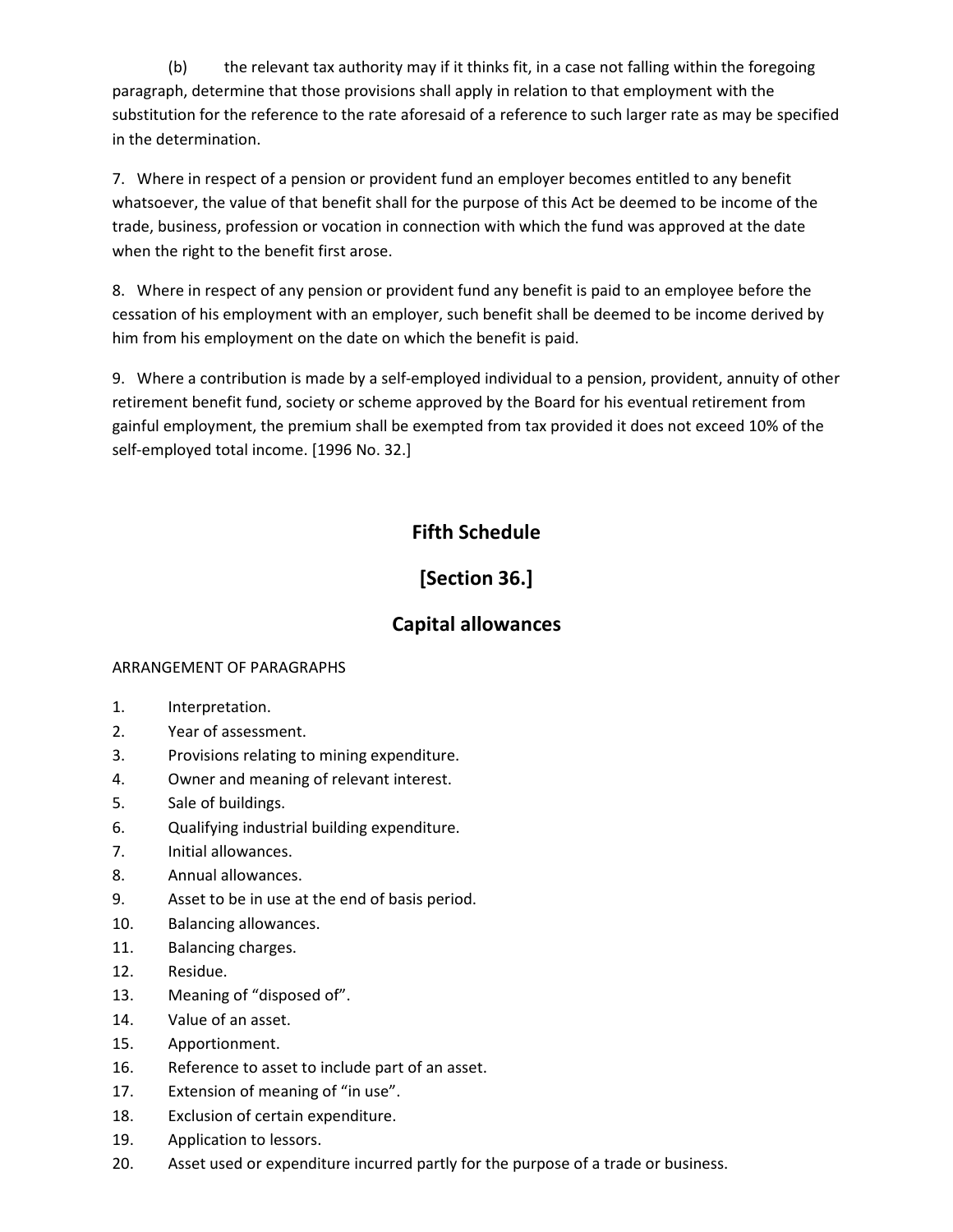- 21. Disposal without change of ownership.
- 22. Application to professions and vocations.
- 23. Partnerships.
- 24. Meaning of "allowances made".
- 25. Claims for allowances.
- 26. Election in double taxation cases.
- 27. Manner of making allowances and charges.

Fifth Schedule

[Section 36.]

Capital allowances

# 1. Interpretation

For the purpose of this Schedule—

"basis period" has the meaning assigned to it by the following provisions of this definition—

(a) in the case of an individual to or on whom an allowance or a charge falls to be made in accordance with the provisions of this Schedule, his basis period for a year of assessment shall be the period by reference to the profits of which an assessable income for that year falls to be computed, under the provisions of sections 23 to 31 of the Act;

(b) such income means income in respect of the trade or business in which there was used an asset in connection with which the allowance or charge falls to be made:

Provided that, in the case of the trade or business—

(i) where two basis periods overlap, the period common to both shall be deemed, except for the purpose of making an annual allowance, to fall in the basis period ending at the earlier date and in no other basis period;

(ii) where two basis periods coincide, they shall be treated as overlapping, and the basis period for the earlier year of assessment shall be treated as ending before the end of the basis period for the later year of assessment;

(iii) where there is an interval between the end of the basis period for one year of assessment and the basis period for the next year of assessment, then unless the second-mentioned year of assessment is the year in which an individual permanently ceases to carry on the trade or business, the interval shall be deemed to be part of the second basis period, and

(iv) where there is an interval between the end of the basis period for the year of assessment preceding that in which the trade or business permanently ceases to be carried on by an individual and the basis period for the year in which it so ceases, the interval shall be deemed to form part of the first basis period;

"concession" includes a mining right and a mining lease;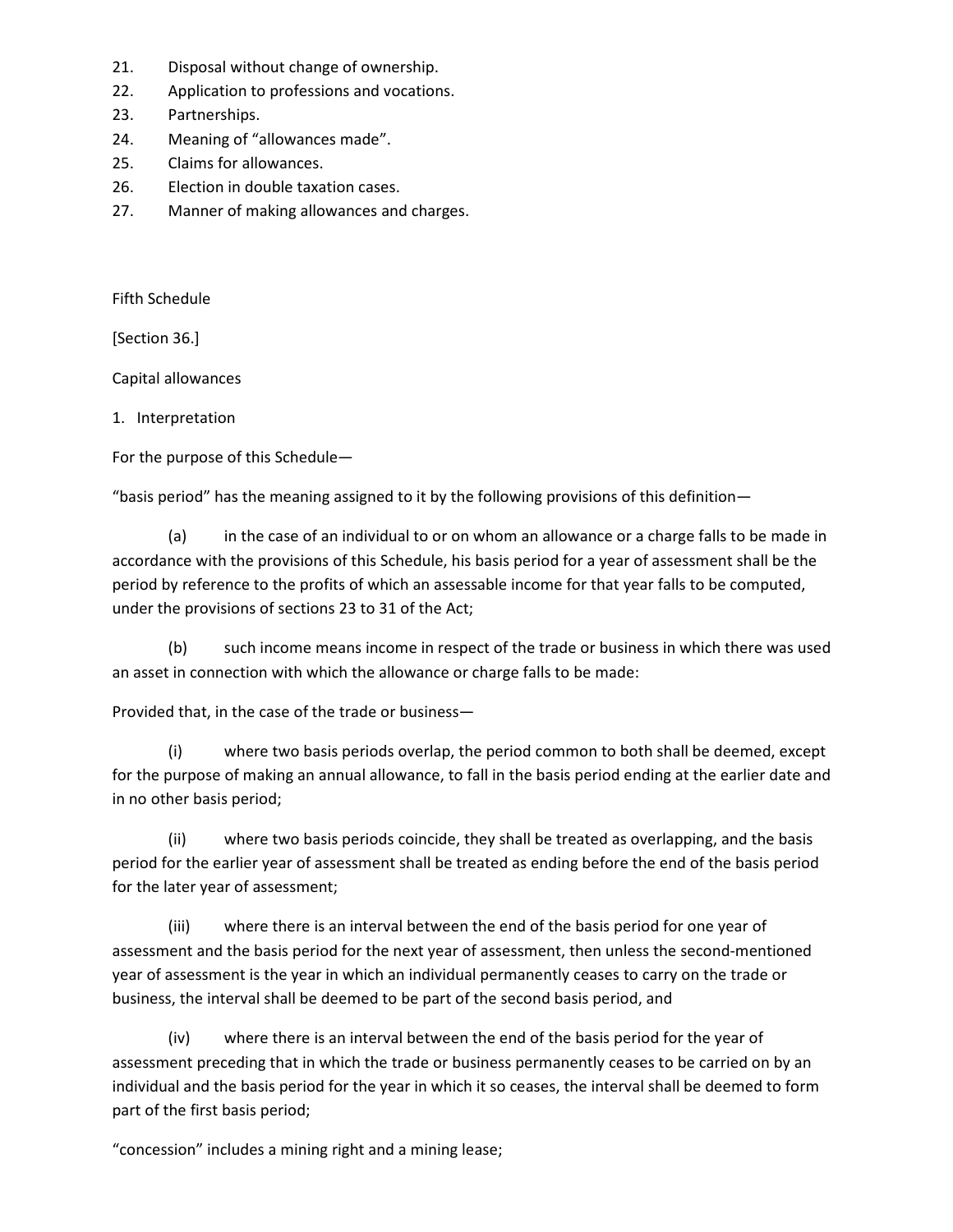"lease" includes an agreement for a lease where the term to be covered by the lease has begun, any tenancy and any agreement for the letting or hiring out of an asset, but does not include a mortgage, and the expression "leasehold interest" shall be construed accordingly and—

(a) where, with the consent of the lessor, a lessee of an asset remains in possession thereof after the termination of the lease without a new lease being granted to him, that lease shall be deemed for the purposes of this Schedule to continue so long as he remains in possession as aforesaid; and

(b) where, on the termination of a lease of an asset, a new lease of that asset is granted to the lessee, the provisions of this Schedule shall have the effect as if the second lease were a continuation of the first lease;

"qualifying expenditure" means, subject to the express provisions of this Schedule, expenditure incurred in a basis period which is—

(a) capital expenditure (hereinafter called "qualifying plant expenditure") incurred on plant, machinery or fixtures;

(b) capital expenditure (hereinafter called "qualifying building expenditure") incurred on the construction of buildings, structures or works of a permanent nature, other than expenditure which is included in sub-paragraphs (a) or (c) of this definition;

(c) capital expenditure (hereinafter called "qualifying mining expenditure") incurred in connection with, or in preparation for, the working of a mine, oil well or other source of mineral deposits of a wasting nature (other than expenditure which is included in sub-paragraph (a) of this definition)—

(i) on the acquisition of, or of rights in or over, the deposits or on the purchase of information relating to the existence and extent of the deposit;

(ii) on searching for or on discovering and testing deposits, or winning access thereto; or

(iii) on the construction of any work or building which is likely to be of little or no value when the source is no longer worked or, where the source is worked under a concession, which is likely to become valueless when the concession comes to an end to the individual working the source immediately before the concession comes to an end; or

(d) capital expenditure (hereinafter called "qualifying plantation expenditure") incurred in connection with a plantation on the clearing of land for planting and on planting (other than replanting), and for the purposes of this definition where—

(i) expenditure is incurred for the purpose of a trade or business by an individual about to carry on that trade or business; and

(ii) that expenditure is incurred in respect of an asset owned by that individual,

then, if that expenditure would have fallen to be treated as qualifying expenditure had it been incurred by that individual on the first day on which he carries on that trade or business, that expenditure shall be deemed to be qualifying expenditure incurred by him on that day;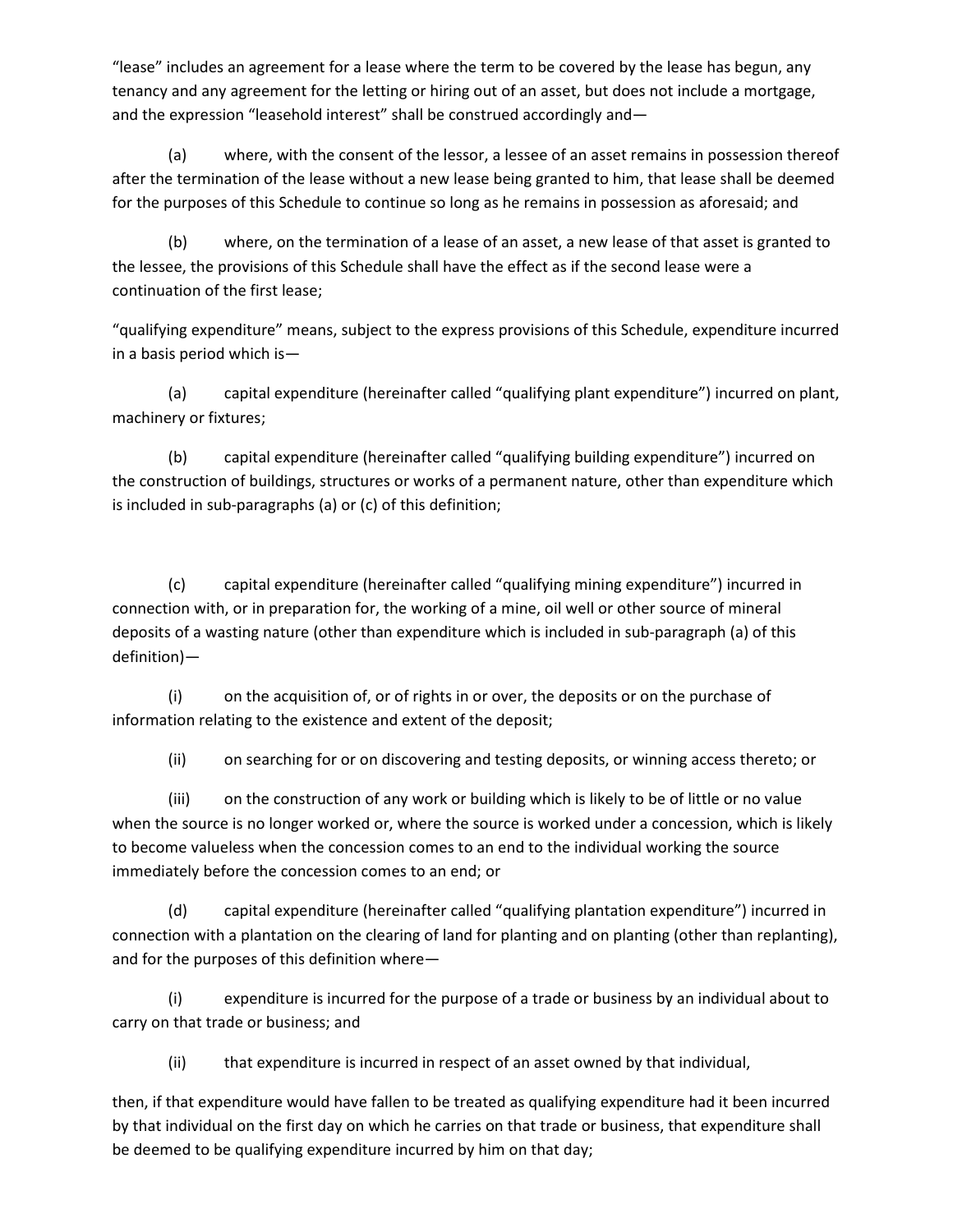"trade or business" means trade or business or that part of a trade or business the profits of which are assessable under this Act;

(e) "capital expenditure" that is, "qualifying research and development expenditure" incurred—

(i) on equipment and facilities, patents, licences, secret formulas or process; or

(ii) for information concerning industrial, commercial or scientific process, technical feasibility or products or process and purchase; or

(iii) on searching for and discovering and testing products or process for future market or use and such other similar costs which has brought into existence an asset;

(f) capital expenditure, that is, qualifying agricultural expenditure incurred on plant in use in agricultural trades and business within the meaning of section 9 of the Companies Income Tax Act;

[Cap. C21.]

(g) capital expenditure, that is, qualifying public transportation motor vehicle expenditure, incurred on a fleet of buses of not less than three used for public transportation;

(h) capital expenditure (hereinafter called "qualifying public transportation" (inter-city) new mass transit coach of 25 seats and above operated by a recognised private establishment.

2. Year of assessment

The provisions of this Schedule with respect to the making of allowances and charges shall have effect for the year of assessment commencing on the 1st January, 1993 and for each succeeding year of assessment and any references in this Schedule to a year of assessment shall not include any year commencing prior to the 1st January, 1993.

3. Provisions relating to mining expenditure

(1) For the purposes of this Schedule, where—

(a) qualifying mining expenditure has been incurred on the purchase of information relating to the existence and extent of the deposits or on searching for or on discovering and testing deposits or winning access thereto and the expenditure has been incurred for the purposes of a trade or business carried on by the individual incurring the expenditure, and such expenditure would have fallen to be treated as such qualifying mining expenditure if it had been incurred in a basis period;

(b) the expenditure has not brought into existence an asset; and

(c) the trade or business consists of the working of a mine, oil well or other source of mineral deposits of a wasting nature,

then such expenditure shall be deemed to have brought into existence an asset owned by the individual incurring the expenditure and in use for the purposes of the trade or business.

(2) For the purpose of this Schedule, an asset in respect of which qualifying mining expenditure has been incurred by an individual for the purposes of a trade or business carried on by him and which has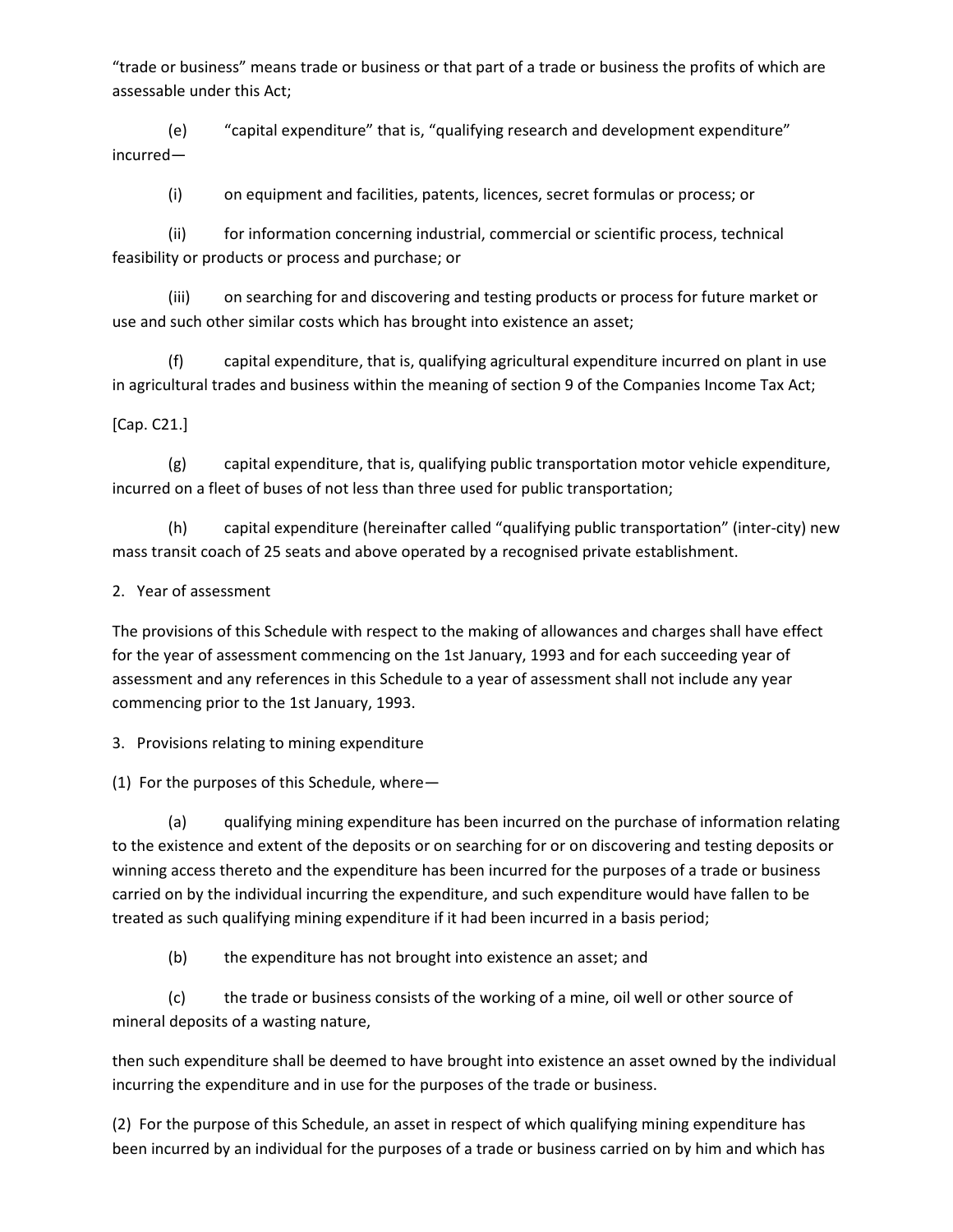not been disposed of, shall be deemed not to cease to be used for the purposes of that trade or business so long as the individual continues to carry on that trade or business.

(3) So much of a qualifying mining expenditure incurred on the acquisition of rights in or over mineral deposits and on the purchase of information relating to the existence and extent of the deposits as exceeds the total of the original cost of acquisition of those rights and of the cost of searching for, discovering and testing those deposits prior to the purchase of the information shall be left out of account for the purpose of this Schedule:

Provided that where the costs were originally incurred by a company which carried on a trade or business consisting, as to the whole or part thereof, in the acquisition of the rights or information with a view to the assignment or sale thereof, the price paid on the assignment or sale shall be substituted for the aforementioned costs.

4. Owner and meaning of relevant interest

(1) For the purposes of this Schedule, where an asset consists of a building, structure or works the owner thereof shall be taken to be the owner of the relevant interest in the building, structure or works.

(2) Subject to the provisions of this paragraph, in this Schedule, the expression "the relevant interest" means, in relation to an expenditure incurred on the construction of a building, structure or works, the interest in that building, structure or works to which the person who incurred the expenditure was entitled when he incurred it.

(3) Where an individual incurs qualifying building expenditure or qualifying mining expenditure on the construction of a building, structure or works, he shall be entitled to two or more interests therein, and one of those interests is an interest which is reversionary on all the others, that interest shall be the relevant interest for the purposes of this Schedule.

## 5. Sale of buildings

Where capital expenditure has been incurred on the construction of a building, structure or works and thereafter the relevant interest therein is sold, the individual who buys that interest shall be deemed, for all the purposes of this Schedule except the granting of initial allowances, to have incurred, on the date when the purchase price became payable, capital expenditure on the construction thereof equal to the price paid by him for the interest or to the original costs of construction whichever is the less:

Provided that where the relevant interest is sold—

(a) before the building, structure or works has been used, the foregoing provisions of this paragraph shall have effect with respect to the sale with the omission of the words "except the granting of initial allowances" and the original cost of construction shall be taken to be the amount of the purchase price on such sale;

(b) more than once before the building, structure or works is used, the provisions of paragraph (a) of this proviso shall have effect only in relation to the last of those sales.

6. Qualifying industrial building expenditure

For the purposes of this Schedule—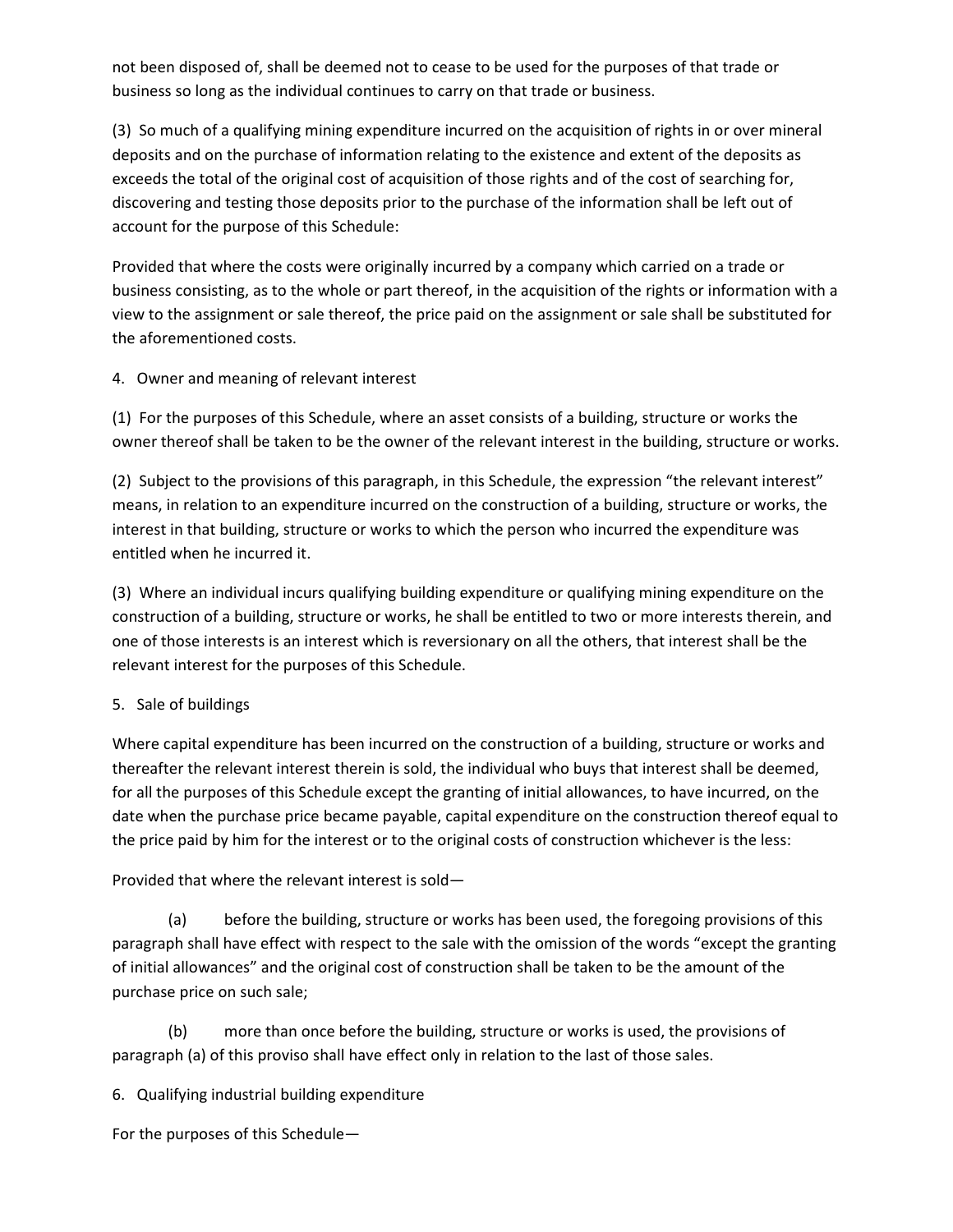(a) where but for this paragraph an individual is entitled to an annual allowance in respect of qualifying building expenditure in respect of an asset in use, for the purposes of a trade or business carried on by him, at the end of his basis period for any year of assessment commencing on or after the 1st January, 1993, then, if that asset is an industrial building or structure in use as such at the end of his basis period for any such year then, in lieu of such allowance and qualifying building expenditure, the qualifying expenditure in respect of that asset shall be taken to mean a qualifying industrial building expenditure for any allowance to be made to that individual, in respect of that qualifying expenditure, for that year; and

(b) "industrial building or structure" means a building or structure in regular use—

(i) as a mill, factory, mechanical workshop, or other similar building, or as a structure used in connection with any such buildings;

(ii) as a dock, port, wharf, pier, jetty or other similar building structure;

(iii) for the operation of a railway for public use or of a water or electricity undertaking for the supply of water or electricity for public consumption; and

(iv) for the running of a plantation or for the working of a mine or other source of mineral deposits of a wasting nature.

## 7. Initial allowances

(1) Subject to the provisions of this Schedule, where in his basis period for a year of assessment the owner of an asset has incurred in respect thereof qualifying expenditure wholly and exclusively for the purposes of a trade or business carried on by him, there shall be made to that individual for the year of assessment in his basis period for which that asset was first used for the purposes of that trade or business an allowance (in this Schedule called "an initial allowance") at the appropriate rate per centum, set forth in the Table I to this Schedule, of the expenditure. [Table I.]

(2) Where capital expenditure is incurred on the purchase of an asset and either the purchaser is a person over whom the seller has control, or some other person has control over both the purchaser and the seller, then, the amount of an initial allowance to be made in respect of the expenditure shall be such an amount as the relevant tax authority may determine to be just and reasonable having regard to all circumstances relating to the asset and control:

Provided that the amount shall not exceed the amount of the initial allowance which would have been allowable apart from the provisions of this sub-paragraph.

## 8. Annual allowance

(1) Subject to the provisions of this Schedule, where in his basis period for a year of assessment the owner of an asset has incurred in respect thereof qualifying expenditure wholly, exclusively, necessarily and reasonably for the purposes of a trade or business carried on by him, whether or not an initial allowance may be made to him in respect of that qualifying expenditure, there shall be made to that individual for each year of assessment in his basis period for which that asset was used for the purposes of that trade or business an allowance (hereinafter called "an annual allowance") at the rate specified in respect thereof in Table II of this Schedule of the expenditure after the deduction of initial allowance where applicable: [Table II.]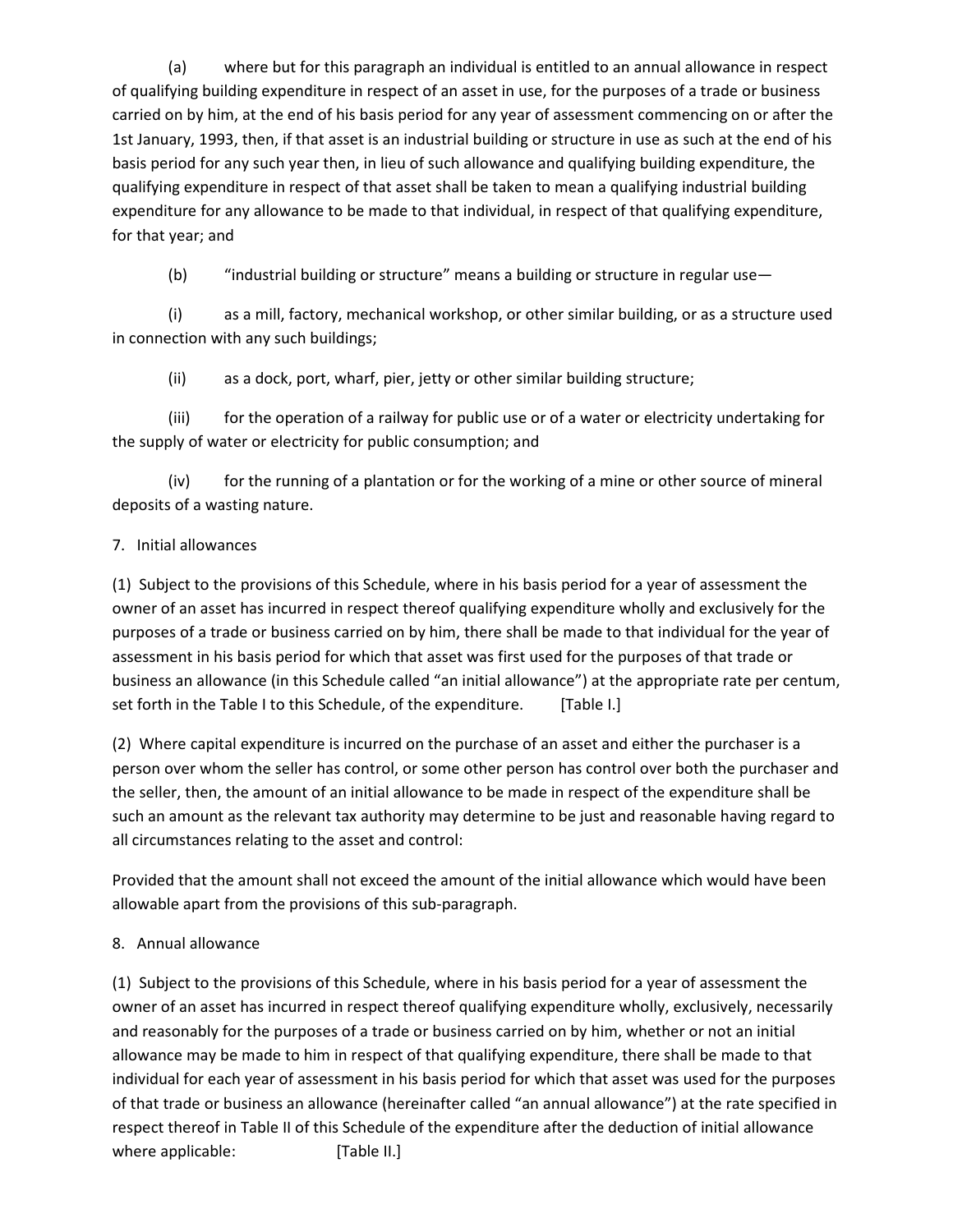Provided that an amount of N10 shall be retained in the accounts for tax purposes until the asset is disposed of.

(2) In the case of an asset in respect of which an allowance has been granted before the commencement of this sub-paragraph, an allowance shall be made in respect of the asset for the number of years of assessment which, if added to the number of years of assessment for which allowance has already been made, equals the number of years of assessment for which allowance is to be made under the provision of sub-paragraph (1) of this paragraph:

Provided that if an allowance has been made for a number of years which is equal to or more than the number of years specified under sub-paragraph (1) of this paragraph, a single allowance shall be made for an amount which is N10 less than the residue of the qualifying expenditure for the year of assessment in which this sub-paragraph takes effect.

9. Asset to be in use at end of basis period

An initial allowance or an annual allowance in respect of qualifying expenditure incurred in respect of an asset shall only be made to an individual for a year of assessment if at the end of his basis period for that year he was the owner of that asset and it was in use for the purposes of a trade or business carried on by him.

#### 10. Balancing allowances

Subject to the provisions of this Schedule, where in his basis period for a year of assessment the owner of an asset, who has incurred in respect thereof qualifying expenditure wholly and exclusively for the purposes of a trade or business carried on by him, disposes of that asset, an allowance (hereinafter called "a balancing allowance") shall be made to that individual for that year of the excess of the residue of that expenditure, at the date the asset is disposed of, over the value of that asset at that date:

Provided that a balancing allowance shall only be made in respect of the asset if immediately prior to its disposal it was in use by the owner in the trade or business for the purposes of which the qualifying expenditure was incurred.

## 11. Balancing charges

Subject to the provisions of this Schedule, where in his basis period for a year of assessment the owner of an asset, who has incurred in respect thereof qualifying expenditure wholly and exclusively for the purposes of a trade or business carried on by him, disposes of that asset, a charge (hereinafter called "a balancing charge") shall be made on that individual for that year of the excess of the value of that asset, at the date of its disposal, over the residue of that expenditure at the date:

Provided that a balancing charge shall only be made in respect of the asset if immediately prior to its disposal it was in use by the owner in the trade or business for the purposes of which the qualifying expenditure was incurred and shall not exceed the total of any allowances made under the provisions of this Schedule in respect of the asset and, in cases falling under paragraph 19 of this Schedule, of any allowance or deduction made under any income tax law in Nigeria in respect of the capital cost of the asset.

#### 12. Residue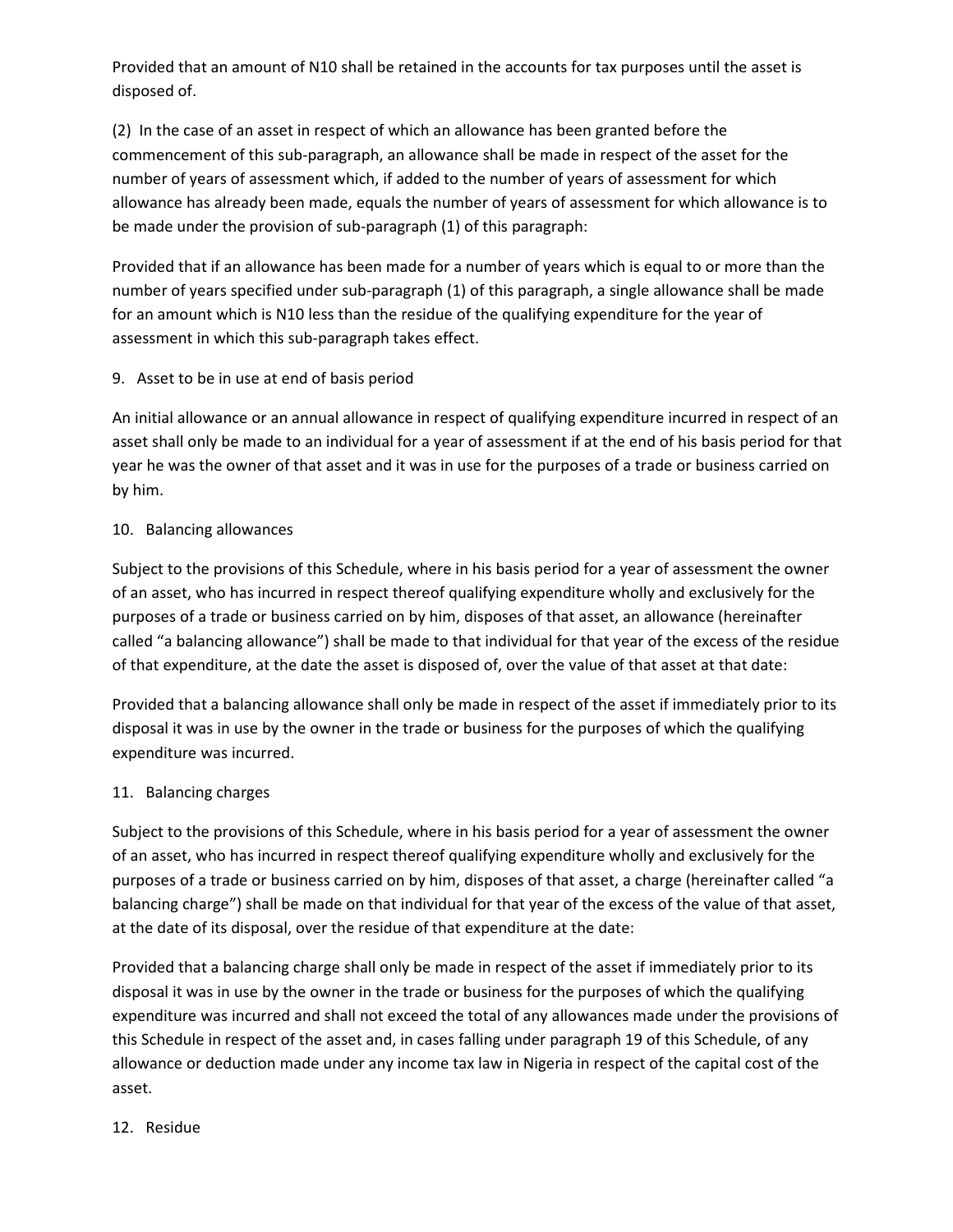(1) The residue of qualifying expenditure, in respect of an asset, at any date, shall be taken to be the total qualifying expenditure incurred on or before that date, by the owner thereof at that date, in respect of that asset, less the total of an initial or annual allowance made to the owner, in respect of that asset, before that date.

(2) For the purposes of this paragraph, an initial allowance or annual allowance shall be deemed to be made at the end of the basis period for the year of assessment for which any such allowance is made.

13. Meaning of "disposed of"

Subject to an express provision to the contrary, for the purpose of this Schedule—

(a) a building, structure or works of a permanent nature is disposed of if—

(i) the relevant interest therein is sold; or

(ii) that interest, being an interest depending on the duration of a concession comes to an end on the coming to an end of that concession; or

(iii) that interest, being a leasehold interest, comes to an end otherwise than on the individual entitled thereto acquiring the interest which is reversionary thereon; or

(iv) the building, structure or works of a permanent nature is demolished or destroyed or without being demolished or destroyed, ceases altogether to be used for the purposes of a trade or business carried on by the owner thereof;

(b) plant, machinery or fixture is disposed of if it is sold, discarded or ceases altogether to be used for the purposes of a trade or business carried on by the owner thereof;

(c) an asset in respect of which qualifying mining expenditure is incurred is disposed of if it is sold or ceases to be used for the purposes of the trade or business of the individual incurring the expenditure either on that individual ceasing to carry on the trade or business or on that individual receiving insurance or compensation moneys therefor.

## 14. Value of an asset

(1) The value of an asset at the date of its disposal shall be the net proceeds of the sale thereof or of the relevant interest therein, or if it was disposed of without being sold, the amount which, in the opinion of the relevant tax authority, the asset or the relevant interest therein, as the case may be, would have fetched if sold in the open market at that date, less the amount of any expenses which the owner might reasonably be expected to incur if the asset were so sold.

(2) For the purpose of this paragraph, if an asset is disposed of in such circumstances that insurance or compensation moneys are received by the owner thereof, the asset or the relevant interest therein, as the case may be, shall be treated as having been sold and as though the net proceeds of the insurance or compensation moneys were the net proceeds of the sale thereof.

(3) So much of sub-paragraph (1) of this paragraph as relates to the circumstances for determining the value of an asset by reference to the disposal of the asset other than by way of sale shall have effect—

(a) in relation to an asset or the relevant interest therein disposed of, not being by way of bargain made at arm's length; or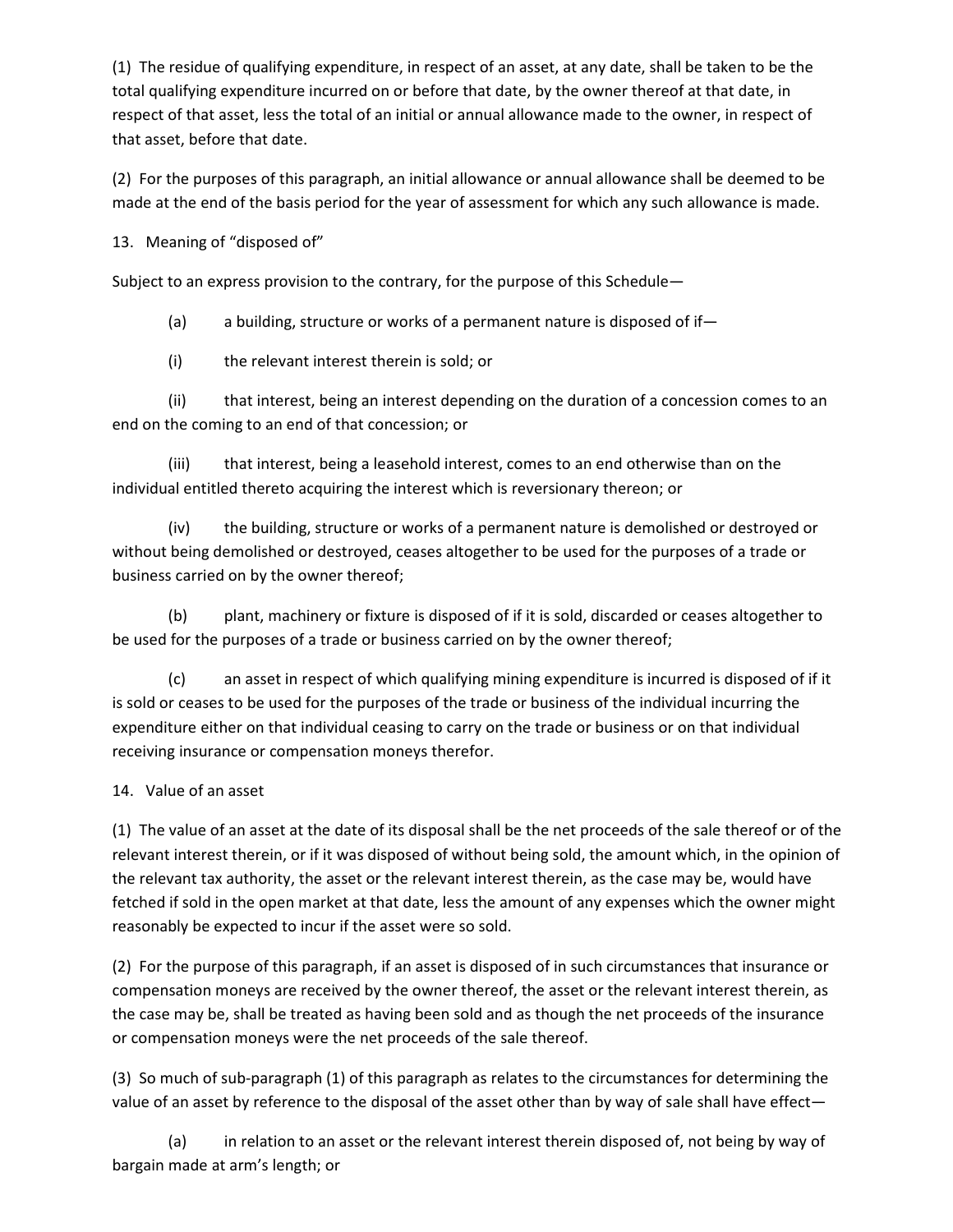(b) where the sale is between persons who are related to each other or between persons both of whom are controlled by some other person or one of whom has control over the other.

# 15. Apportionment

(1) A reference in this Schedule to the disposal, sale or purchase of an asset includes a reference to the disposal, sale or purchase of that asset, as the case may be, together with any other asset, whether or not qualifying expenditure has been incurred on the last-mentioned asset, and, where an asset is disposed of, sold, or purchased together with another asset, so much of the value of the assets as, on a just apportionment, is properly attributable to the first-mentioned asset shall, for the purposes of this Schedule, be deemed to be the value of or the price paid for that asset, as the case may be.

(2) For the purposes of sub-paragraph (1) of this paragraph, all the assets which are purchased or disposed of in pursuance of one bargain shall be deemed to be purchased or disposed of together, notwithstanding that separate prices are or purport to be agreed for each of those assets or that there are or purport to be separate purchases or disposals of those assets.

(3) The provisions of sub-paragraph (1) of this paragraph shall apply, with any necessary modifications, to the sale or purchase of the relevant interest in an asset together with any other asset or relevant interest in any other asset.

16. Reference to asset to include part of an asset

A reference in this Schedule to an asset shall be construed whenever necessary as including a reference to a part of an asset (including an undivided part of that asset in the case of joint interest therein) and when so construed any necessary apportionment shall be made as may, in the opinion of the relevant tax authority, be just and reasonable.

17. Extension of meaning of "in use"

(1) For the purposes of this Schedule, an asset shall be deemed to be in use during a period of temporary disuse.

(2) For the purposes of paragraphs 7, 8 and 9 of this Schedule—

(a) an asset in respect of which qualifying expenditure has been incurred by the owner thereof for the purposes of a trade or business carried on by him shall be deemed to be in use, for the purposes of that trade or business, between the dates hereinafter mentioned where the relevant tax authority is of the opinion that the first use to which the asset will be put by the individual incurring the expenditure will be for the purposes of that trade or business;

(b) those dates shall be taken to be the dates on which the expenditure was incurred and the date on which the asset is in fact first put to use:

Provided that where an allowance has been given in consequence of this sub-paragraph and the first use to which the asset is put is not for the purposes of the trade or business, all such additional assessments shall be made as may be necessary to counteract the benefit obtained from the giving of the allowance.

18. Exclusion of certain expenditure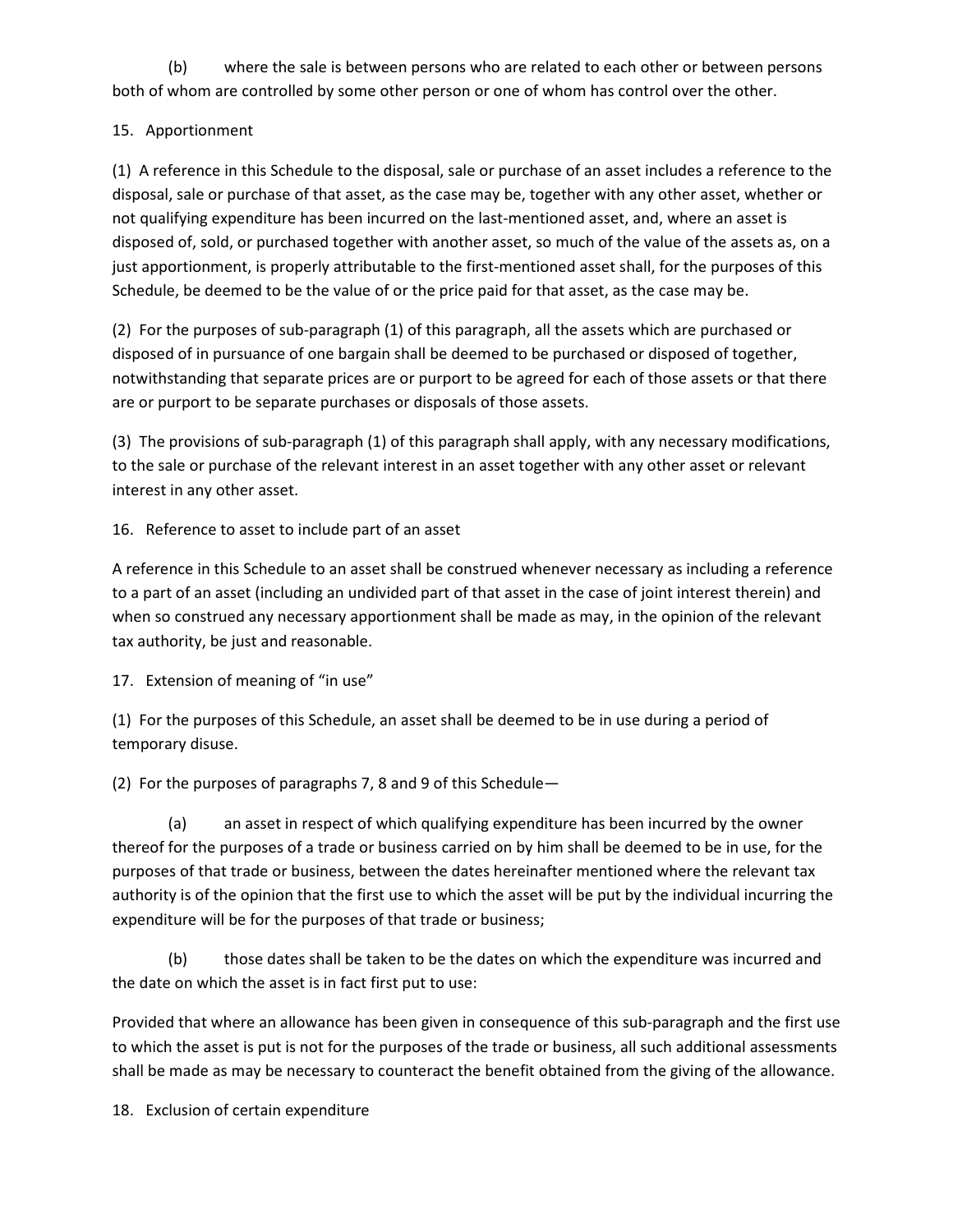Where an individual has incurred expenditure which is allowed to be deducted, in computing the gains or profits of his trade or business under section 20 of this Act, the expenditure shall not be treated as qualifying expenditure.

## 19. Application to lessors

(1) Where the owner of an asset other than a building—

(a) has incurred capital expenditure in respect thereof for the purposes of leasing that asset for use wholly and exclusively for the purposes of a trade or business carried on or about to be carried on by a person;

(b) leases the asset to such person; and

(c) during the whole or part of the term of the lease, the asset is used wholly and exclusively by such person in such trade or business,

the provisions of this Schedule shall apply, with such necessary modifications as the relevant tax authority may direct, as though such expenditure were incurred wholly and exclusively for the purposes of a trade or business carried on by the owner from the date when such expenditure was incurred and as though the owner were using the asset for the purposes of such last-mentioned trade or business in the way in which and for the period or periods during which the asset is in fact used in the firstmentioned trade or business.

(2) The provisions of sub-paragraph (1) of this paragraph shall apply in the case of a building leased by its owner to any other person as though such leasing were a trade or business carried on by the owner and, if he incurred the capital expenditure in respect of that building after the 31st day of March, 1955, irrespective of the use thereof intended by the owner at the time he incurred such expenditure.

(3) For the purposes of this paragraph, in relation to the trade or business which an owner is to be treated as carrying on, his basis period for any year of assessment shall be taken to be the year immediately preceding that year of assessment.

20. Asset used or expenditure incurred partly for the purposes of a trade or business

(1) The following provisions of this paragraph shall apply where either or both of the following conditions apply with respect to an asset—

(a) the owner of the asset has incurred in respect thereof qualifying expenditure partly for the purpose of a trade or business carried on by him and partly for other purposes;

(b) the asset in respect of which qualifying expenditure has been incurred by the owner thereof is used partly for the purposes of a trade or business carried on by the owner and partly for other purposes.

(2) An allowance and a charge which would be made if both expenditures were incurred wholly and exclusively for the purposes of the trade or business and the asset was used wholly and exclusively for the purposes of the trade or business, shall be computed in accordance with the provisions of this Schedule.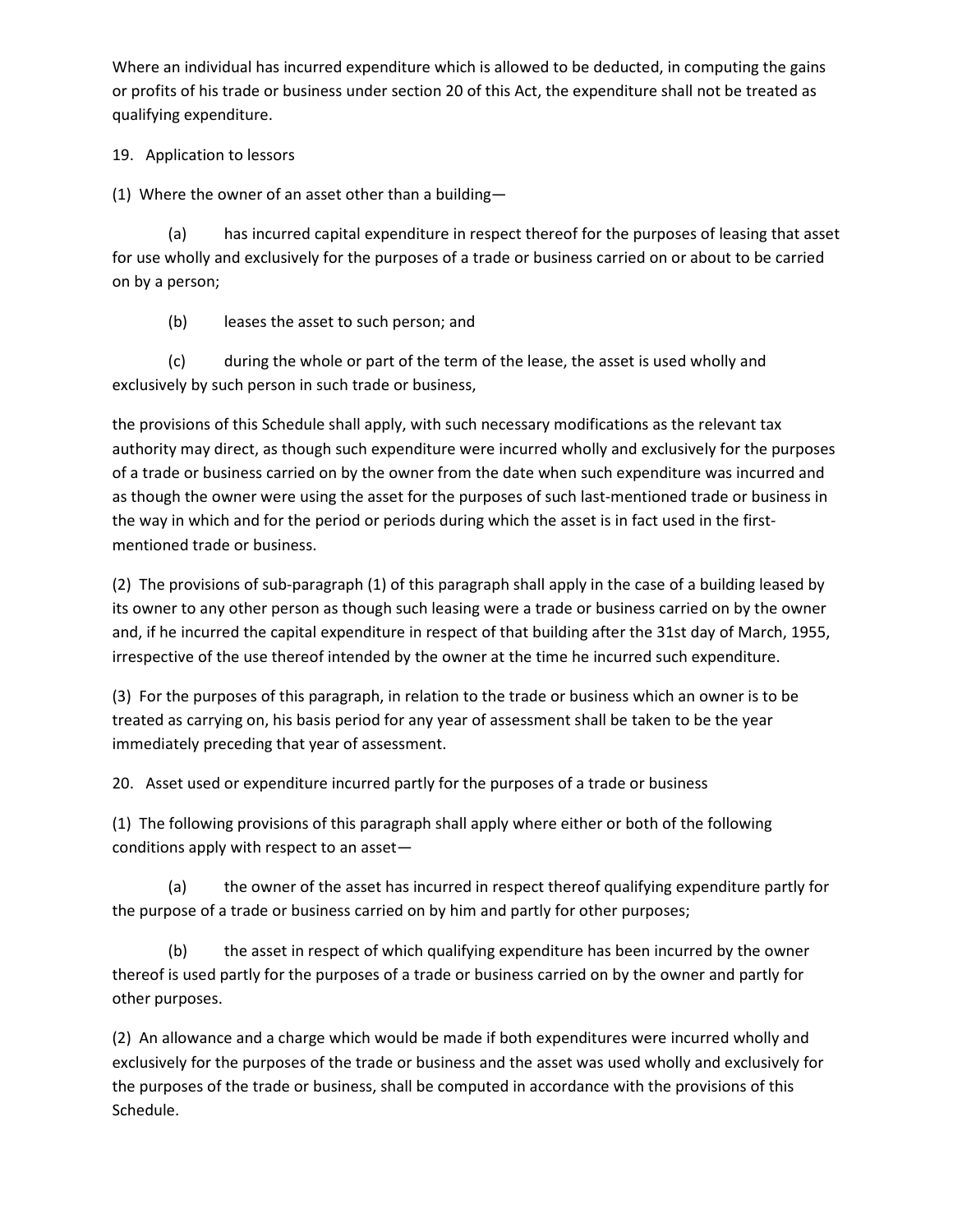(3) So much of the allowance and charge computed in accordance with the provisions of sub-paragraph (2) of this paragraph, shall be made as in the opinion of the relevant tax authority is just and reasonable having regard to all the circumstances and to the provisions of this Schedule.

# 21. Disposal without change of ownership

Where an asset in respect of which qualifying expenditure has been incurred by its owner has been disposed of in such circumstances that the owner remains the owner thereof, then for the purposes of determining whether and, if so, in what amount, an annual or balancing allowance or balancing charge shall be made to or on the owner in respect of his use of that asset after the date of such disposal, qualifying expenditure incurred by the owner in respect of the asset prior to the date of the disposal shall be left out of account:

Provided that the owner shall be deemed to have bought the asset immediately after the disposal for a price equal to the residue of the qualifying expenditure at the date of the disposal, increased by the amount of any balancing charge or decreased by the amount of any balancing allowance made as a result of the disposal.

# 22. Application to professions and vocations

In relation to qualifying plant expenditure, the provisions of this Schedule shall apply as if references to a trade or business included references to a profession or vocation, the profits of which are assessable under this Act, and in relation to qualifying building expenditure, those provisions shall apply as if references to a trade or business included references to a profession, the profits of which are assessable under this Act.

## 23. Partnerships

(1) The provisions of this paragraph shall have effect for the purposes of this Schedule, in relation to a trade or business and the person or persons hereinafter mentioned carrying on the trade or business, throughout the period (hereinafter called "the relevant period") being—

(a) a period during which the trade or business is carried on by persons in partnership and at least one of those persons, engaged in carrying on the trade or business as a partner in a partnership at any time, is so engaged immediately after that time, whether as a partner in the same partnership or as a partner in a different partnership carrying on the trade or business; or

(b) the aggregate of any of the following periods which are successive—

(i) a period, ending immediately prior to a person becoming a partner in a partnership carrying on the trade or business, during which the person was carrying on the trade or business on his own account;

(ii) a period ascertained under provision (a) of this sub-paragraph;

(iii) a period during which a person is carrying on the trade or business on his own account, where that person was a partner in a partnership carrying on the trade or business immediately before that period.

(2) The trade or business shall throughout the relevant period be deemed to be carried on by one and the same person (hereinafter called "the deemed person") and an allowance or a charge which would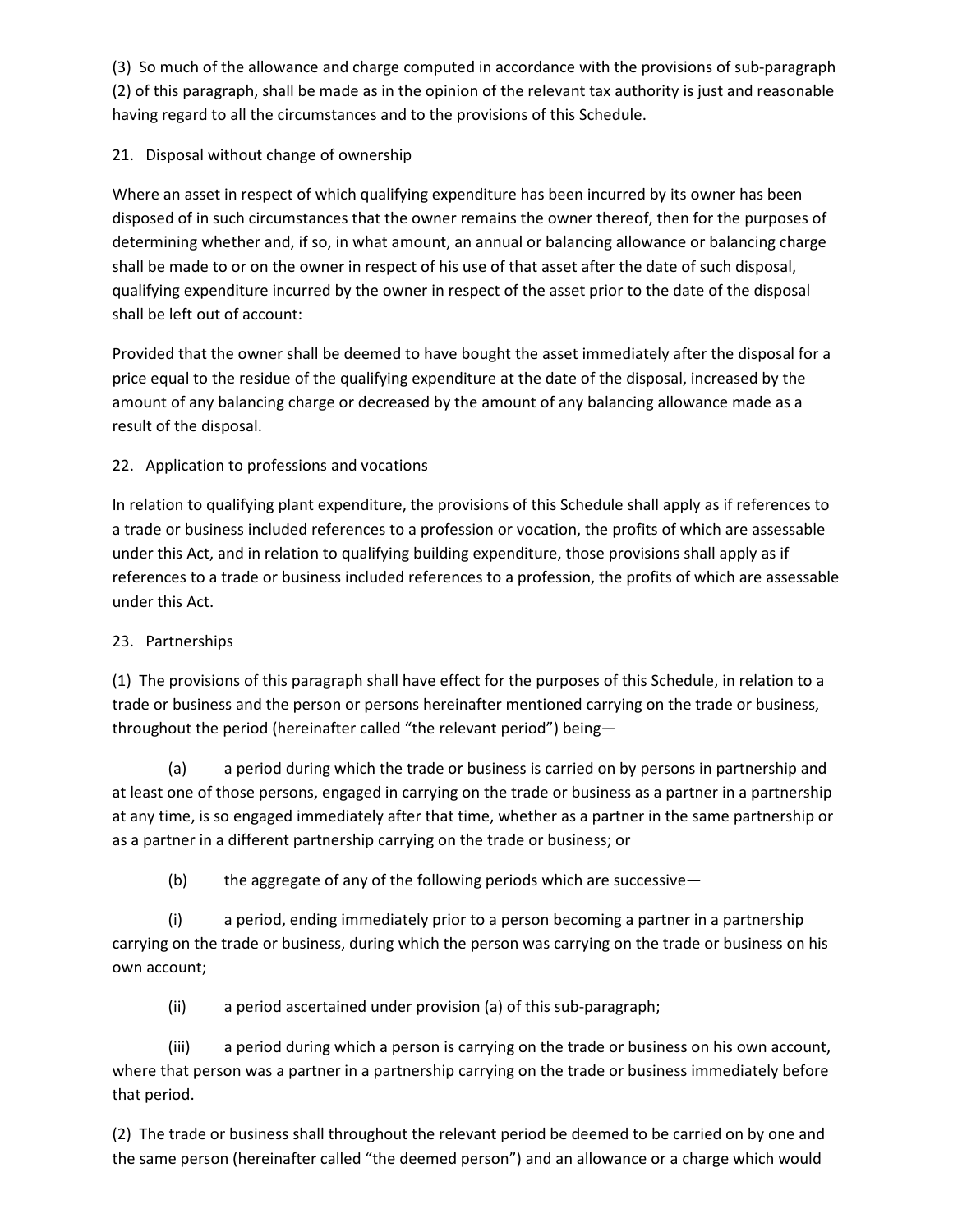then fall to be made to or on the deemed person, under the provisions of this Schedule if the deemed person were an individual, shall be computed as though the deemed person had done all things which were done for the purposes of the trade or business by the person or persons actually carrying on that trade or business during the relevant period.

(3) For the purpose of this paragraph, a basis period for a year of assessment shall be such period as the relevant tax authority shall determine by reference to the provisions of the definition of "basis period" in paragraph 2 of this Schedule and to the provisions of sub-paragraph (2) of this paragraph:

Provided that, where at any time during the relevant period a person ceases to be engaged in carrying on the trade or business as a partner in a partnership or commences to be so engaged, the deemed person shall, for the purpose of determining basis periods under the provisions of this sub-paragraph and for that purpose only, be treated as having ceased to carry on the trade or business at that time and as having recommenced to carry on that trade or business immediately thereafter.

(4) The amount of the computed allowance or charge in respect of an asset shall be allocated to the person, or apportioned amongst the persons, actually carrying on the trade or business, in the same manner as a capital loss, in the case of an allowance, or a capital gain, in the case of a charge, in respect of that asset would fall on or accrue to that person or those persons, if that loss or gain arose in the course of carrying on the trade or business and as a result of an event occurring—

(a) in the case of an initial or annual allowance, at the end of the basis period by reference to which the allowance has been computed; and

(b) in the case of a balancing allowance or charge, at the date of the disposal of the asset.

(5) An amount so allocated to or apportioned to an individual in respect of a computed allowance or charge shall be treated as an allowance or charge for the purposes of the provisions of this Schedule relating to deductions from and additions to the remainder of assessable income and shall be made to or on him for the year of assessment for which the amount of the allowance or charge has been so computed:

Provided that, where an allowance or a charge falls to be recomputed, as a result of the application of the proviso to sub-paragraph (3) of this paragraph, all such additional assessments or repayments of tax shall be made as may be necessary to give effect to the provisions of this paragraph.

(6) For the purposes of the provisions of this paragraph, an asset is not disposed of within the meaning of paragraph 13 of this Schedule if the asset is used for the purpose of the trade or business during the relevant period and at least one of the persons actually engaged in carrying on the trade or business has an interest in the asset, or in the relevant interest therein, during the relevant period.

(7) In the application of this paragraph with any of the provisions of the other paragraphs of this Schedule those provisions shall be applied with any modifications which the relevant tax authority may consider necessary in order to give effect to the principles and provisions of this paragraph, and the relevant tax authority may, from time to time, prescribe rules embodying those modifications.

24. Meaning of "allowances made"

A reference in this Schedule to an allowance made includes a reference to an allowance which would be made but for an insufficiency of assessable income against which to make it.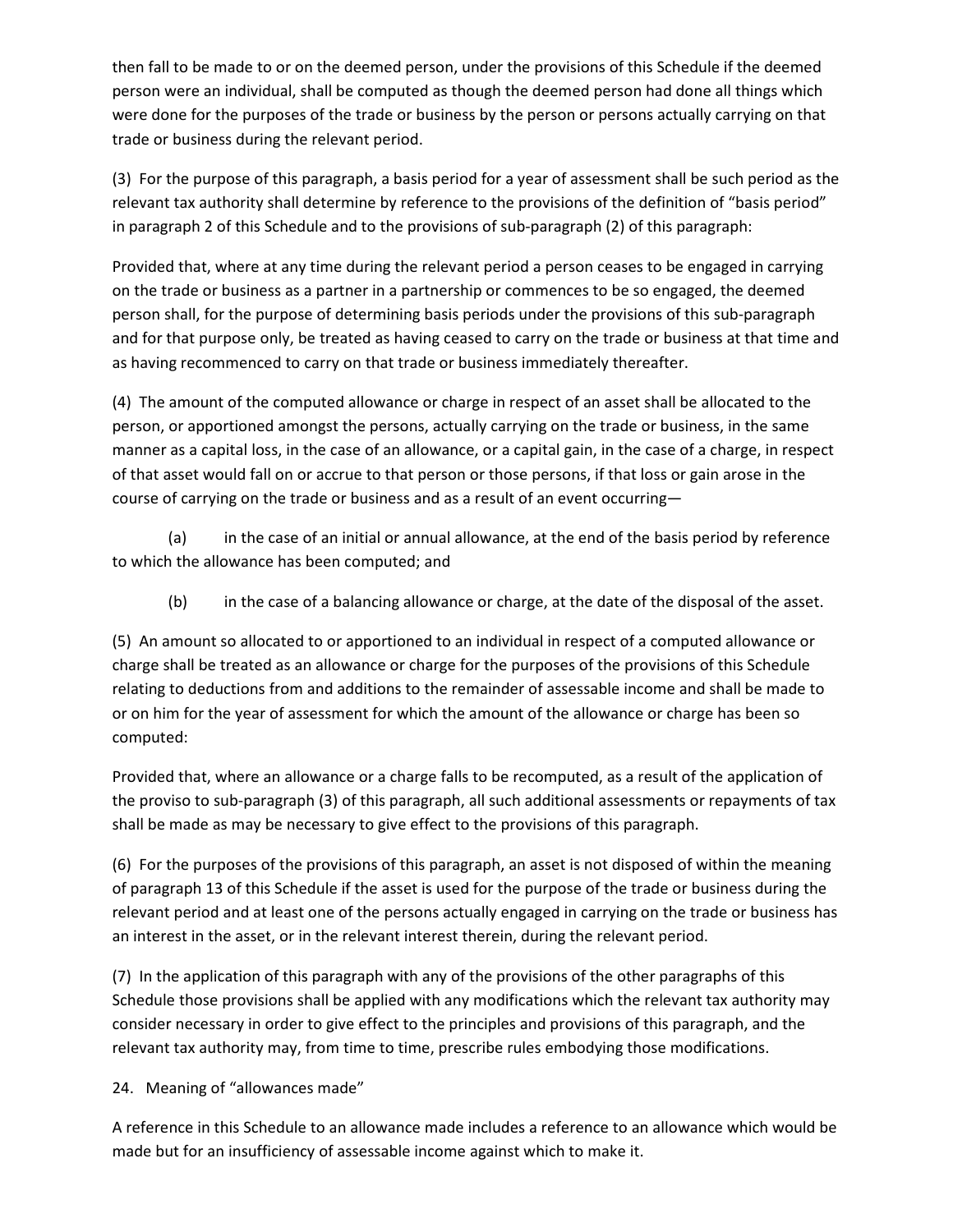### 25. Claims for allowances

No allowance shall be made to an individual for a year of assessment under the provisions of this Schedule unless claimed by him for that year or where the relevant tax authority is of the opinion that it would be reasonable and just so to do.

26. Election in double taxation cases

(1) Where an individual makes a claim to an initial or annual allowance under this Schedule in connection with a trade or business, if the tax in respect of the profits of the trade or business is the subject of an arrangement, having effect by virtue of section 38 of this Act, between Nigeria and any other territory, for relief from double taxation, he may elect, at the time of making the claim or within such reasonable time thereafter as the relevant tax authority may allow, that allowance shall be calculated at a lesser rate than that provided for in paragraph 7 or 8 of this Schedule and in making the election he shall specify the amount of the lesser rate.

(2) Where an election has been made under this paragraph, the amount of the lesser rate shall be taken to be the appropriate rate in relation to that allowance for all the purposes of this Schedule.

27. Manner of making allowances and charges

(1) The amount of a charge to be made on an individual under the provisions of this Schedule shall be made on him by making an addition to his assessable income for the year of assessment for which the charge falls to be made under the provisions of this Schedule:

Provided that where the charge falls to be made on an individual for a year of assessment, whenever necessary by reason of the assessment on that individual having become final and conclusive for that year or for other sufficient reason, the relevant tax authority may make an additional assessment on the individual in respect of the amount of the charge.

(2) Subject to the provisions of this paragraph, the amount of an allowance to be made to an individual under the provisions of this Schedule shall be made to him by making a deduction from the remainder of his assessable income for the year of assessment for which the allowance falls to be made under the provisions of this Schedule.

(3) For the purposes of this paragraph the remainder of the assessable income of an individual for a year of assessment shall be ascertained by first giving full effect to the provisions of sub-paragraph (1) of this paragraph and to the provisions of section 36 of this Act relating to the deduction of the amount of a loss.

(4) Where full effect cannot be given to a deduction to be made under sub-paragraph (2) of this paragraph for a year of assessment owing to there being no remainder of assessable income for that year, or owing to the remainder for that year being less than the deduction, the deduction or part of the deduction to which effect has not been given, as the case may be, shall, for the purpose of ascertaining total income (of the individual entitled to the deduction) under section 36 of this Act for the following year, be deemed to be a deduction for that year, in accordance with the provisions of sub-paragraph (2) of this paragraph, and so on for succeeding years.

(5) Where an individual is entitled to a deduction under sub-paragraph (4) of this paragraph, or to a deduction in respect of a balancing allowance, in respect of an asset used in a trade or business carried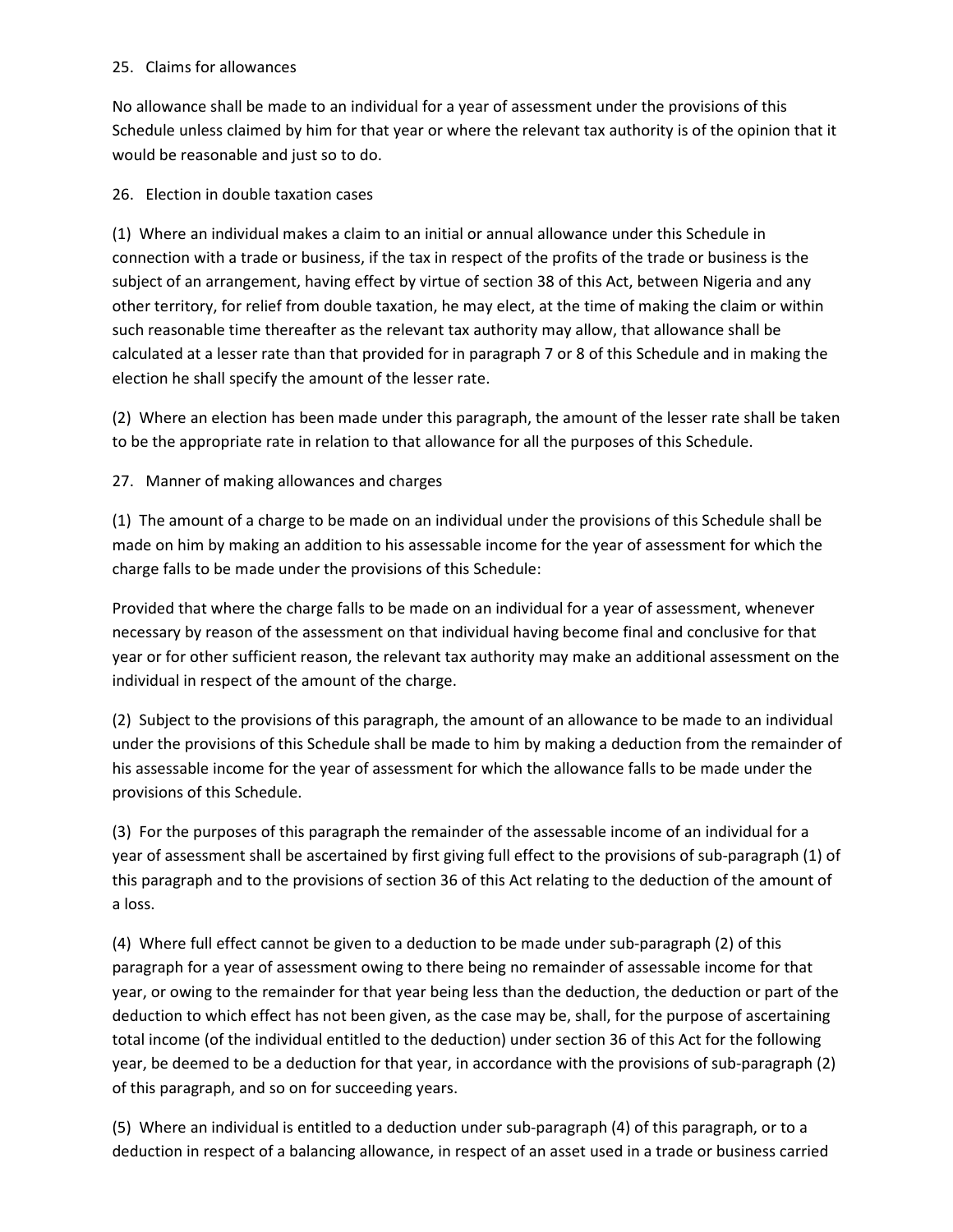on by him, for a year of assessment in which that trade or business permanently ceases to be carried on by him and full effect cannot be given to the deduction for that year owing—

- (a) to there being no remainder of assessable income for that year; or
- (b) to the remainder of his assessable income for that year being less than the deduction,

that deduction or the part to which effect has not been given, as the case may be, may, on a claim being made by the individual, be given by way of a deduction from the remainder of his assessable income for the preceding year of assessment, and so on for other preceding years, so, however, that no such deduction shall be given by virtue of this sub-paragraph for any year earlier than the fifth year before the first-mentioned year of assessment:

Provided that where a relief is given under this sub-paragraph in respect of the deduction, the provisions of sub-paragraph (4) of this paragraph shall cease to have effect in respect of that deduction for any year of assessment subsequent to the year of assessment in which such trade or business ceases.

(6) Where a deduction falls to be given under the provisions of sub-paragraph (5) of this paragraph for any preceding year of assessment, whenever necessary, by reason of any assessment for a year having become final and conclusive, or for other sufficient reason, the relevant tax authority may, with respect to the year, make such repayment or set-off of the tax, or of any part of such tax, paid or charged for the year, as may be appropriate, in lieu of making the deduction.

(7) In giving effect to the provisions of sub-paragraph (2) of this paragraph, the amount of capital allowance to be deducted from assessable profits in any year of assessment shall not exceed 66?% of such assessable profits of an individual, but any individual in the agro-allied industry or which is engaged in the trade or business of manufacturing shall not be affected by the restriction under this subparagraph.

(8) For the purposes of this paragraph—

"an individual in the agro-allied industry" is a person who—

(a) establishes or manages a plantation for the production of rubber oil palm, cocoa, coffee, tea and similar crops;

(b) cultivates or produces cereal crops, tubers, fruits of all kind, cotton, beans, groundnuts, sheanuts, beniseed, vegetables, pineapples, bananas and plantains;

(c) establishes or manages animal husbandry, that is poultry, piggery, cattle rearing and the like and fish farming.

TABLES

TABLE I

[Paragraph 7.]

Initial allowance and the control of the control of the control of the control of the control of the control of the control of the control of the control of the control of the control of the control of the control of the c Qualifying Expenditure in respect of—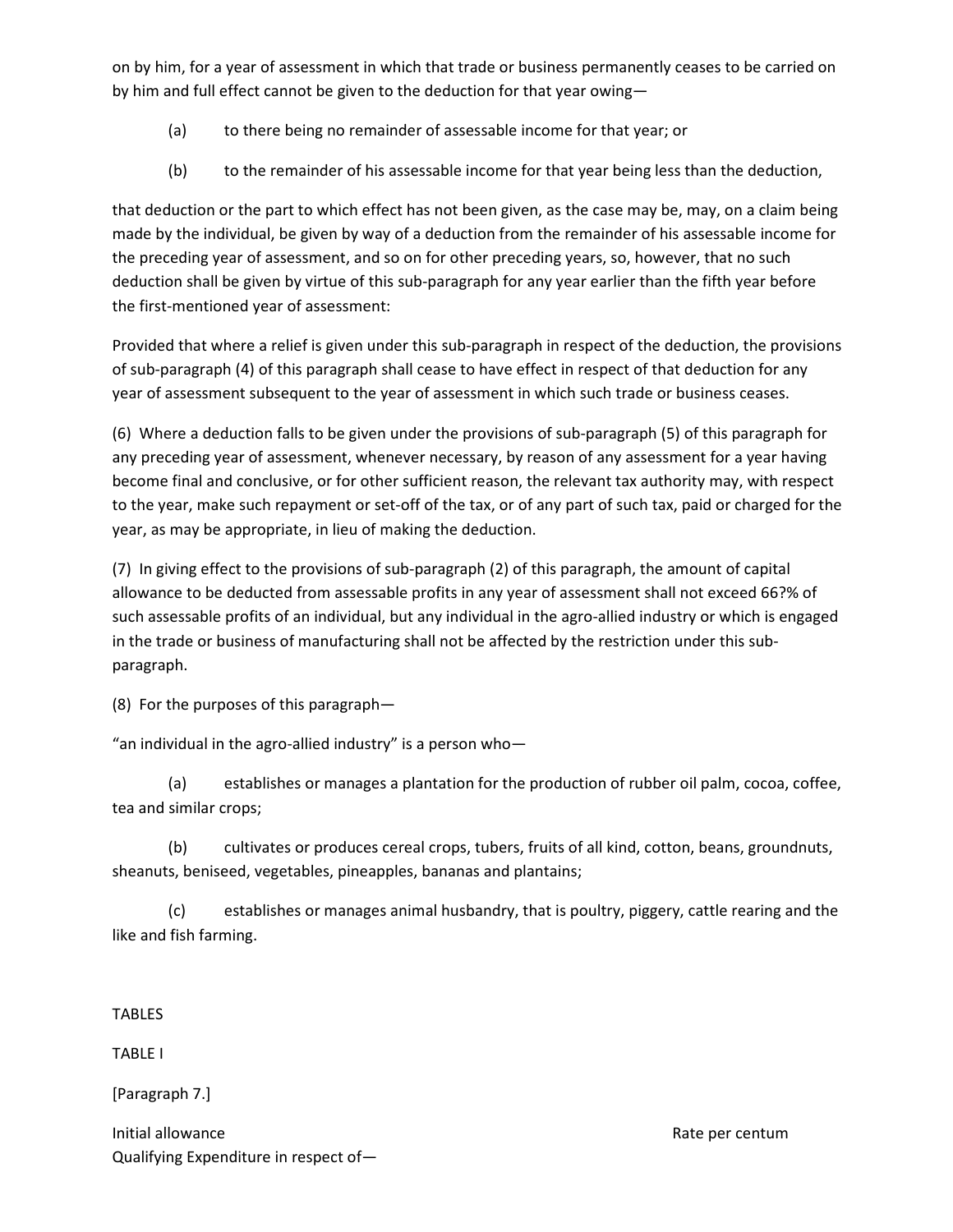| <b>Qualifying Building Expenditure</b>                                                    | 5  |
|-------------------------------------------------------------------------------------------|----|
| <b>Qualifying Industrial Building Expenditure</b>                                         | 15 |
| <b>Qualifying Mining Expenditure</b>                                                      | 20 |
| Qualifying Plant Expenditure (excluding Furniture and Fittings)                           | 20 |
| Qualifying Plant Expenditure (Manufacturing, Construction and Agricultural Production) 25 |    |
| Qualifying Furniture and Fittings Expenditure                                             | 15 |
| <b>Qualifying Motor Vehicle Expenditure</b>                                               | 25 |
| Qualifying Motor Vehicle (Public Transportation Expenditure with at least 3 buses)        | 30 |
| <b>Qualifying Plantation Equipment Expenditure</b>                                        | 20 |
| <b>Qualifying Housing Estate Expenditure</b>                                              | 20 |
| Qualifying Ranching and Plantation Expenditure                                            | 30 |
| Qualifying Research and Development Expenditure                                           | 25 |

# TABLE II

[Paragraph 8.]

| Annual allowance                                                | Rate per centum |                 |
|-----------------------------------------------------------------|-----------------|-----------------|
| Qualifying Expenditure in respect of-                           |                 |                 |
| <b>Qualifying Building Expenditure</b>                          |                 | 10              |
| Qualifying Industrial Building Expenditure                      |                 | 10              |
| <b>Qualifying Mining Expenditure</b>                            |                 | 10              |
| Qualifying Plant Expenditure (excluding furniture and fittings) |                 | 10              |
| Qualifying Furniture and Fittings Expenditure                   |                 | 10              |
| Qualifying Research and Development Expenditure                 |                 | $12\frac{1}{2}$ |
| <b>Qualifying Housing Estate Expenditure</b>                    |                 | 10              |
| <b>Qualifying Ranching and Plantation Expenditure</b>           |                 | 15              |
| Qualifying Motor Vehicle Expenditure                            |                 | 20              |
| <b>Qualifying Plantation Equipment Expenditure</b>              |                 | 33?             |

# **Sixth Schedule**

# **[Section 37.]**

# **Income tax table**

**[1998 No. 19.]**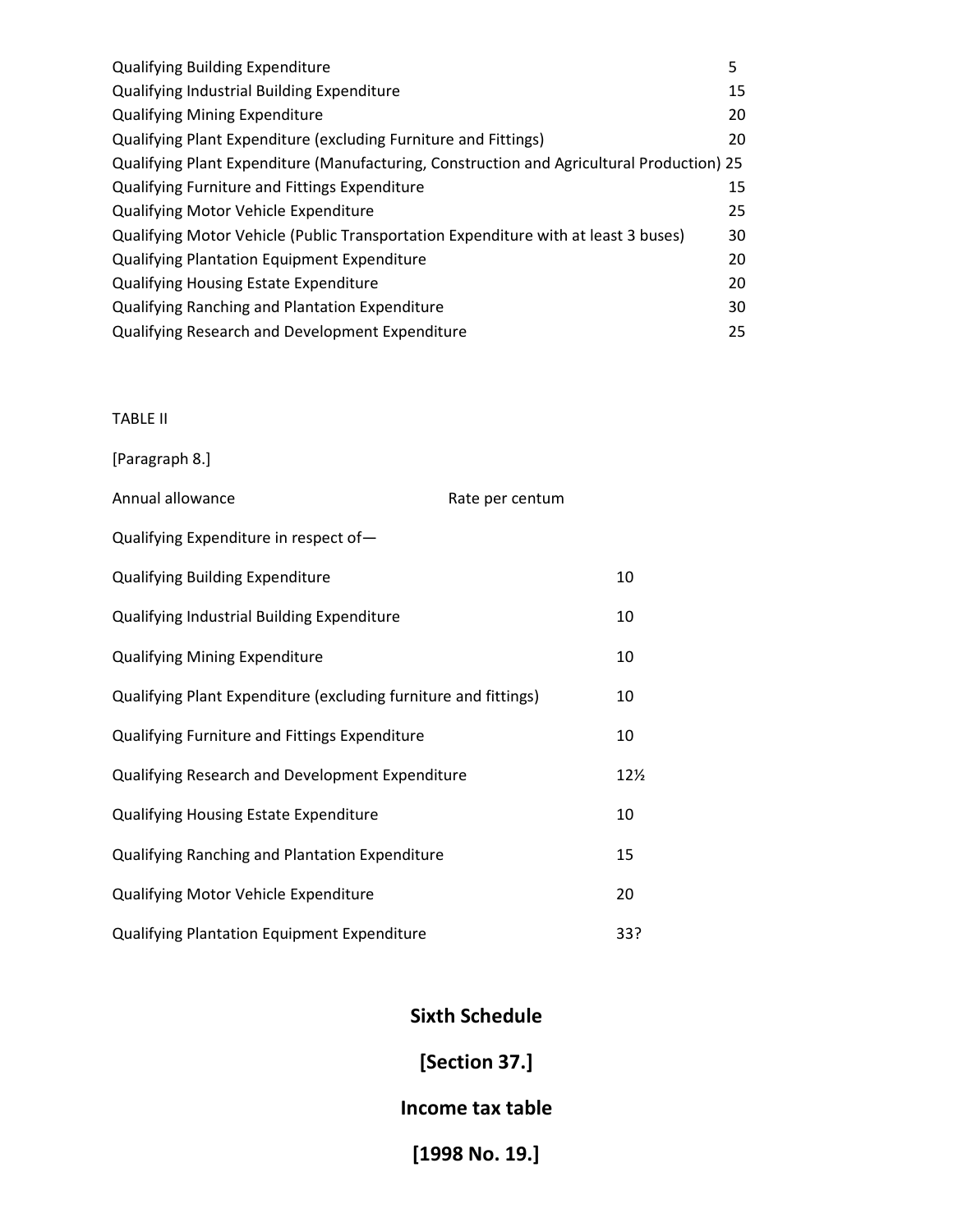| Income to be taxed                   | Rate of tax | Per cent |
|--------------------------------------|-------------|----------|
| For every naira of the first N20,000 | 5k per N1   | 5%       |
| For every naira of the next N20,000  | 10k per N1  | 10%      |
| For every naira of the next N40,000  | 15k per N1  | 15%      |
| For every naira of the next N40,000  | 20k per N1  | 20%      |
| For every income above N120,000      | 25k per N1  | 25%      |

# **Seventh Schedule**

# **[Section 38 (5).]**

# **Double taxation arrangements**

The double taxation arrangements referred to in section 38 (5) of this Act are contained in the Double Taxation Relief between the Federal Republic of Nigeria and United Kingdom of Great Britain and Northern Ireland Order 1988 published as a subsidiary legislation under the Companies Income Tax Act and any other such arrangements between the Federal Republic of Nigeria and any other country published as subsidiary legislation.

The Order was made under powers conferred by the Companies Income Tax Act, this Act and the Petroleum Profits Tax Act.

[Cap. C21. Cap. P13.]

**Eighth Schedule**

**[Section 53 (2).]**

# **Warrant and authority to enter premises**

To

Name of taxpayer

Incorporation or Identification No.

Place of business taxpayer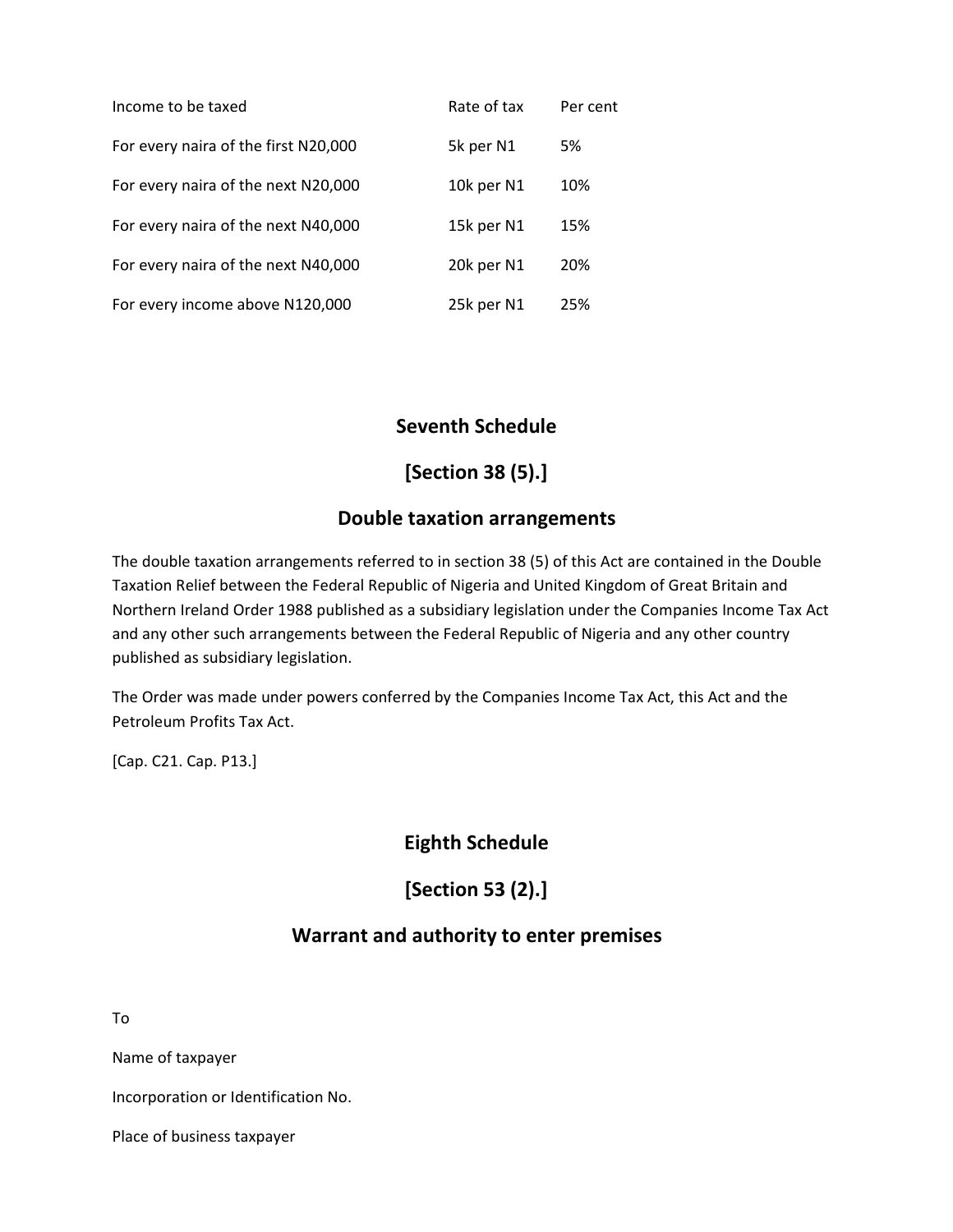The Board of Internal Revenue in exercise of the powers vested in it by section 53 of the Personal Income Tax Act hereby authorises you to enter the premises, office, place of management or residence of the above-named taxpayer, office of the agent, factory or representative of the taxpayer suspected by the Board of fraud, wilful default, etc., in connection with the tax imposed under the aforesaid Act ; and whose premises, office, place of management or residence of his principal officer office of the agent, factor of representative is at ............. and for the carrying out of your assignment, the said Board further authorises that you with the aid (if necessary) of your assistants and calling to your assistance a police officer, which assistance the police officer is by law required to give, search and remove (if necessary) such records, books and documents of the named taxpayer wherever they may be found either in possession of any employee of the taxpayer or any other person on his behalf.

And for the purpose of your entry into the aforementioned premises you are hereby authorised if necessary, with such assistance as aforesaid, to break open any building or place in the daytime.

Signed for and on behalf of the Board of Internal Revenue of

State Tax Authority at this day of 20

Signature

Chairman/Director

Board of Internal Revenue

# **CHAPTER P8**

# **PERSONAL INCOME TAX ACT**

# **SUBSIDIARY LEGISLATION**

List of Subsidiary Legislation

- 1. Personal Income Tax (Rates, etc., of Tax Deducted at Source (Withholding Tax)) Regulations.
- 2. Operation of Pay as You Earn (PAYE) Regulations.

Personal income tax (Rates, etc., of tax deducted at source (withholding tax)) regulations ARRANGEMENT OF REGULATIONS

- 1. Rate of tax to be deducted at source.
- 2. Deduction not to be regarded as extra cost.
- 3. Deduction to be receipted.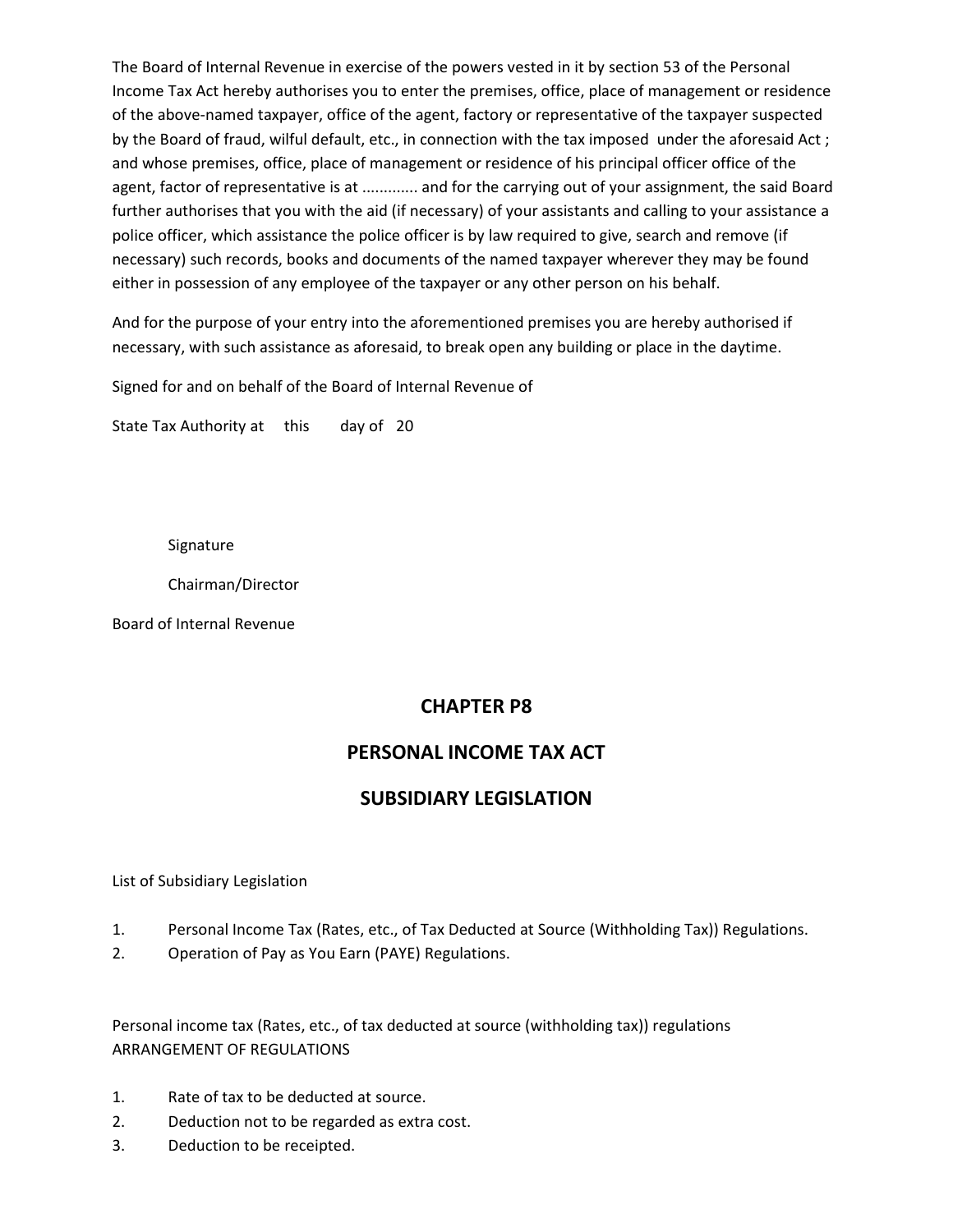- 4. Remittance of tax.
- 5. Offences.
- 6. Interpretation.
- 7. Citation and commencement.

Schedule

# PERSONAL INCOME TAX (RATES, ETC., OF TAX DEDUCTED AT SOURCE (WITHHOLDING TAX)) REGULATIONS

[S.I. 9 of 1997.]

under section 72

[1st January, 1995] **[Commencement.]** 

1. Rate of tax to be deducted at source

(1) The rate at which a person as defined in paragraph (2) of this regulation shall deduct tax under the Act from a payment made by him for an activity or service listed in Column 1 of the Schedule to these Regulations shall be as set out in Column 2 of the Schedule.

(2) For the purposes of paragraph (1) of this regulation—

"person" includes a body corporate and unincorporate, a Government Ministry, Department and agency, a local government, a statutory body, a public authority and any other institution, organisation, establishment and enterprise which operates as Pay-As-You-Earn scheme.

2. Deduction not to be regarded as extra cost

A deduction made from a payment shall not be regarded as an additional cost of the contract to be included in the contract price but as tax due on the payment.

3. Deduction to be receipted

(1) A person who deducts tax from a payment shall issue a receipt for the tax so deducted and a statement containing the following information, that is—

- (a) the name and address of the person from whom the tax was deducted;
- (b) the nature of activity or service in respect of which the payment was made;
- (c) the gross amount paid or payable;
- (d) the amount of tax deducted; and
- (e) the period to which the payment relates.

(2) Where a person from whom tax is deducted claims tax credit for the tax so deducted he shall submit the receipt issued to him under paragraph (1) of this regulation to the relevant tax authority as evidence of the tax deducted.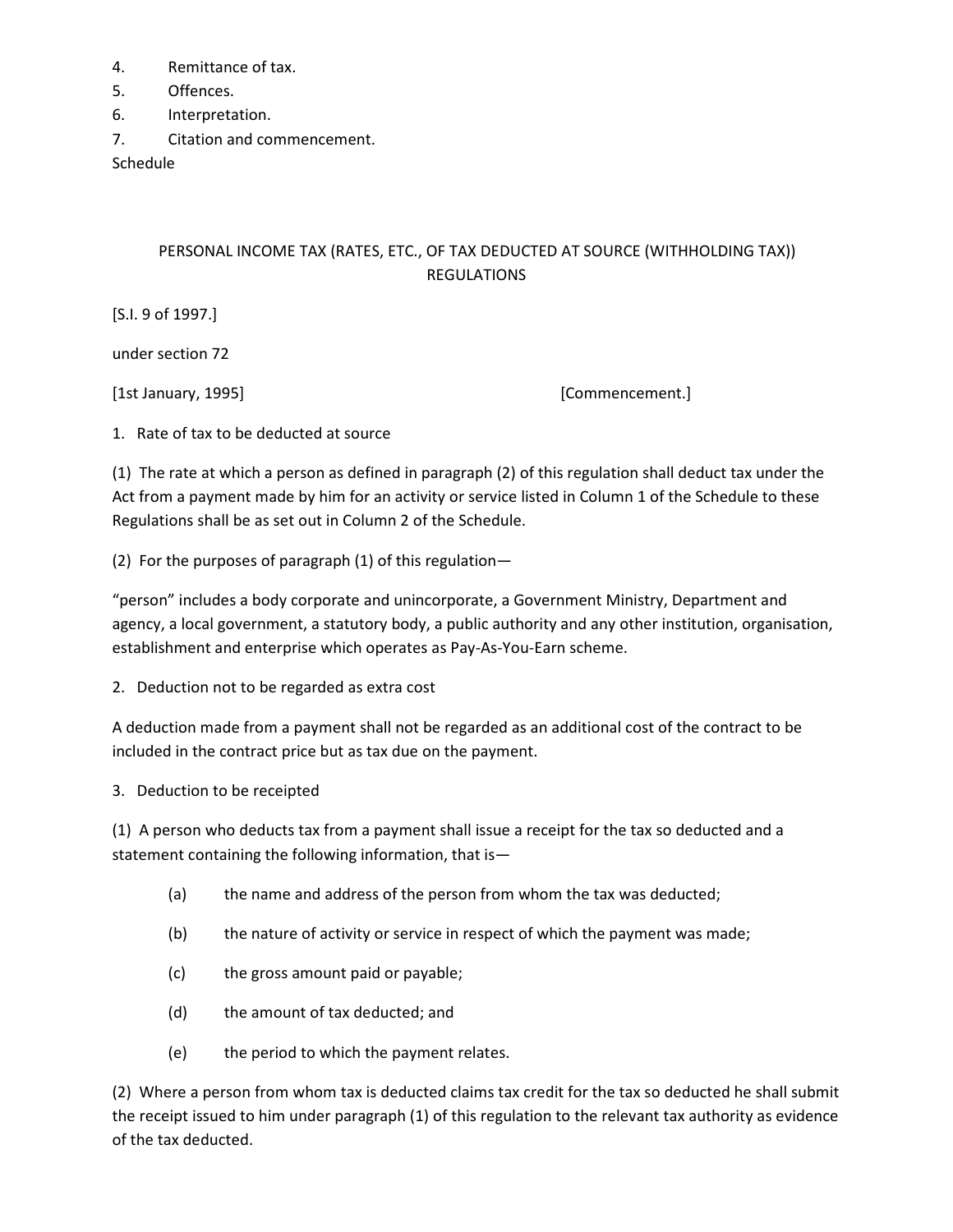#### 4. Remittance of tax

(1) A person who deducts tax from a payment shall remit the tax so deducted to the relevant tax authority of the State in which the recipient of the payment is resident or to the Federal Inland Revenue Service where the recipient of the payment is a resident of the Federal Capital Territory, Abuja and the other persons to whom section 2 (1) (b) of the Act is applicable.

(2) The remittance shall be accompanied with a statement containing the following information, that is —

- (a) the name and address of the person from whom the tax was deducted;
- (b) the nature of the activity or service in respect of which the payment was made;
- (c) the gross amount paid or payable;
- (d) the amount of tax deducted; and
- (e) period to which the payment relates.

### 5. Offences

A person required to deduct tax at source under the Act or under these Regulations who fails to do so or having deducted tax fails to pay the tax to the relevant tax authority within thirty days from the date the tax was deducted or the time the duty to deduct the tax arose is guilty of an offence and liable on conviction to the penalty set out in section 73 of the Act.

6. Interpretation

In these Regulations, unless the context otherwise requires—

- (a) "the Act" means the Personal Income Tax Act 1993; and
- (b) a word or an expression used in these Regulations has the meaning assigned to it in the

## Act.

7. Citation and commencement

These Regulations may be cited as the Personal Income Tax (Rate, etc., of Tax Deducted at Source (Withholding Tax)) Regulations 1997 and shall be deemed to have come into force on 1 January 1995.

Schedule

[Regulation 1.]

Payments from which tax is to be deducted and rate of tax

Column 1 Column 2

Payments in respect of Rate at which tax is to be deducted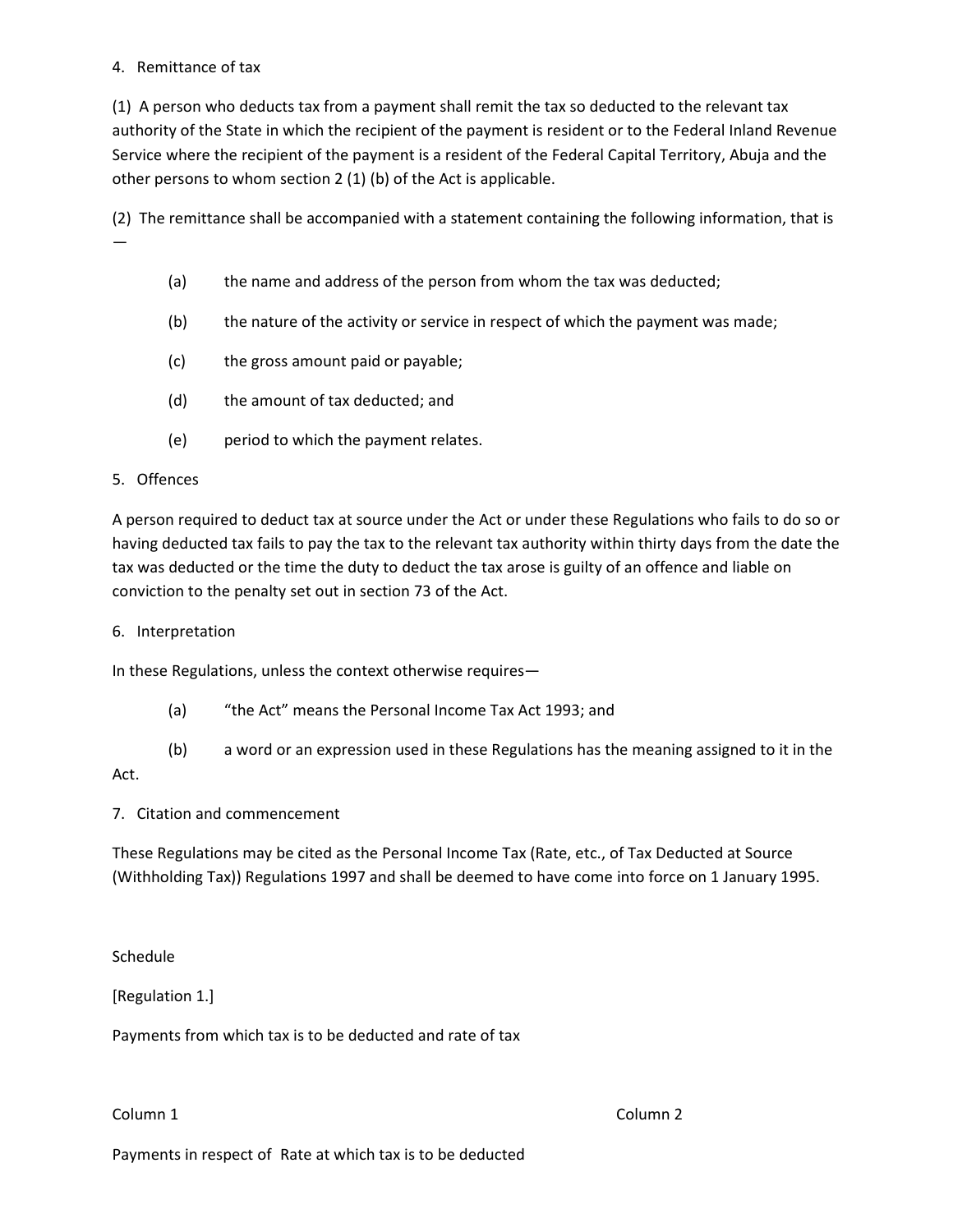1. All aspects of building, construction and related activities 5%

2. All types of contracts and agency arrangements, other than sales in the ordinary course of business 5%[S.I. 43 of 2000.]

| 3. | Consultancy and professional services | 5% |
|----|---------------------------------------|----|
| 4. | Management services                   | 5% |
| 5. | <b>Technical services</b>             | 5% |
| 6. | Commissions                           | 5% |

# Operation Of Pay As You Earn (PAYE) Regulations

## ARRANGEMENT OF REGULATIONS

- 1. Regulation of employer with tax authority.
- 2. Deduction of tax, etc.
- 3. Record of deductions.
- 4. Cumulative net emoluments, etc.
- 5. Certificate of deduction of tax.
- 6. Death of employee.
- 7. Remittance of tax deducted.
- 8. Demand for remittance of taxes.
- 9. Application of Act.
- 10. Returns.
- 11. Inspection of records.
- 12. Duty of successor in title.
- 13. Notice to render returns.
- 14. Notice of assessment.
- 15. Objection to assessment.
- 16. Improper tax deductions, etc.
- 17. Failure to make or account for deduction.
- 18. Failure to keep records.
- 19. Offences by body corporate.
- 20. Inspection of premises.
- 21. Legal proceedings.
- 22. Interpretation.
- 23. Citation.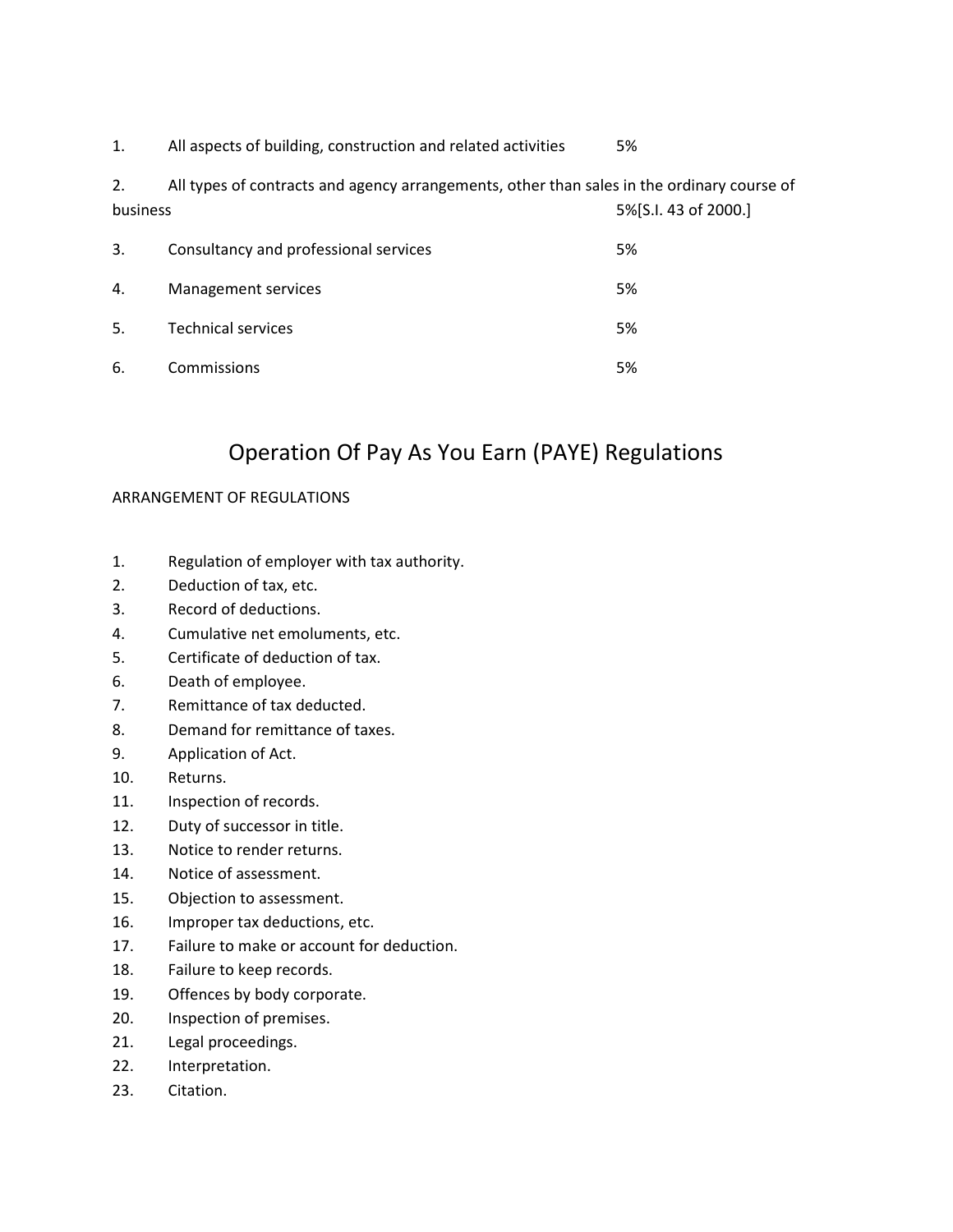#### OPERATION OF PAY AS YOU EARN (PAYE) REGULATIONS

[S.L. 18 of 2002. 1993 No. 104.]

under section 80 (6)

[1st January, 2002] [Commencement.]

1. Regulation of employer with tax authority

An employer shall register with the relevant tax authority for the purposes of deducting income tax from his employees with or without formal notification or direction by the relevant tax authority.

2. Deduction of tax, etc.

(1) The employer shall within six months of the commencement of these Regulations, or within six months of commencing a business, deduct tax from emoluments of his employees and remit to the relevant tax authority.

(2) Without prejudice to the provisions of regulation 21 of these Regulations, an employer who fails or refuses to register with the relevant tax authority within the time specified in paragraph (1) of this regulation commits an offence and is liable on conviction to pay N25,000 in addition to the payment of arrears of the tax due.

(3) Where the employee works under the supervision or management of a person who is not his employer, that person (hereinafter in these Regulations referred to as the "manager") shall furnish the particulars of the employees' emoluments as may be necessary to comply with the provisions of these Regulations and the Manager shall deduct the tax due from the employees' emolument and remit same to the relevant tax authority.

#### 3. Record of deductions

(1) An employer shall record, either on the tax deduction card or in such other form as may be authorised by the relevant tax authority, the following particulars regarding emoluments of his employees, that is—

- (a) the month of payment;
- (b) the amount of emolument;
- (c) the contribution by the employee to an approved pensions fund;
- (d) the cumulative net emoluments in relation to the said date;
- (e) the cumulative free emoluments in relation to that date;
- (f) the cumulative taxable emoluments in relation to that date;
- (g) the corresponding cumulative tax; and
- (h) the tax, if any, deducted or repaid on making the payment.
- 4. Cumulative net emoluments, etc.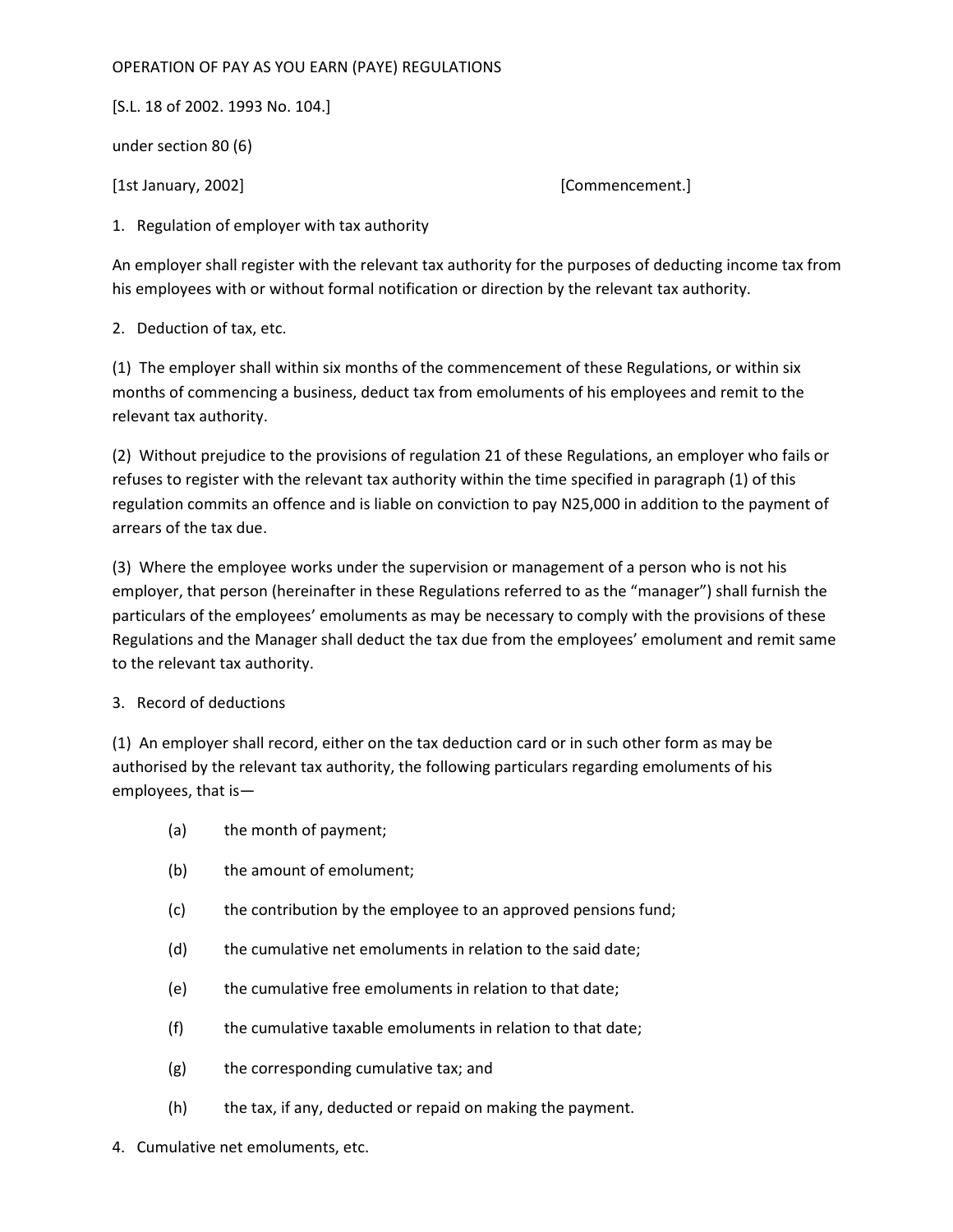(1) Before payment of emolument to any employee, the employer shall ascertain the cumulative net emoluments after due deduction of an approved pensions fund, the cumulative free emoluments, the cumulative taxable emoluments, and the corresponding cumulative tax.

(2) Where the cumulative tax is less than the previous cumulative tax, the employer shall refund the difference to the employee.

(3) Where an employee in respect of whom a tax deduction card has been issued ceases to be in employment, the employer shall send to the relevant tax authority a certificate on the prescribed form containing the following particulars, that is—

- (a) the name of the employee;
- (b) any number used to identify the employer;
- (c) the address of the employee;
- (d) the date on which the employment commenced;
- (e) the date on which the employment ceased;
- (f) the "relief from income tax", if any, appropriate to the employee's case;
- (g) the cumulative emoluments at the date of leaving; and
- (h) the corresponding cumulative tax.

## 5. Certificate of deduction of tax

(1) The employer shall make on the prescribed form two copies of the said certificate and deliver them to the employee on the date on which the employment ceases.

(2) On the commencement of another employment, the employee shall deliver the two copies of the certificate to the new employer who shall—

(a) insert on one copy of the certificate the address of the employee (if different from the existing entry made by the former employer), any number used to identify the employee, and the date on which the employment commenced, and shall send that copy to the collector of taxes for tax deductions while the employer retains a copy;

(b) prepare a tax deduction card in accordance with the particulars given in the copies of the certificate and record on the card the cumulative free emoluments, if any, and the corresponding cumulative tax as from the month the employee left his former employment.

## 6. Death of employee

(1) On the death of an employee in respect of whom a tax deduction card has been issued, the employer shall send to the collector of taxes the certificate (relating to cessation of employment) and shall insert thereon the name and address of the personal representative of the deceased employee.

(2) If any emoluments are paid by the employer to the deceased employee's next of kin, the employer shall, in making such payment, deduct tax.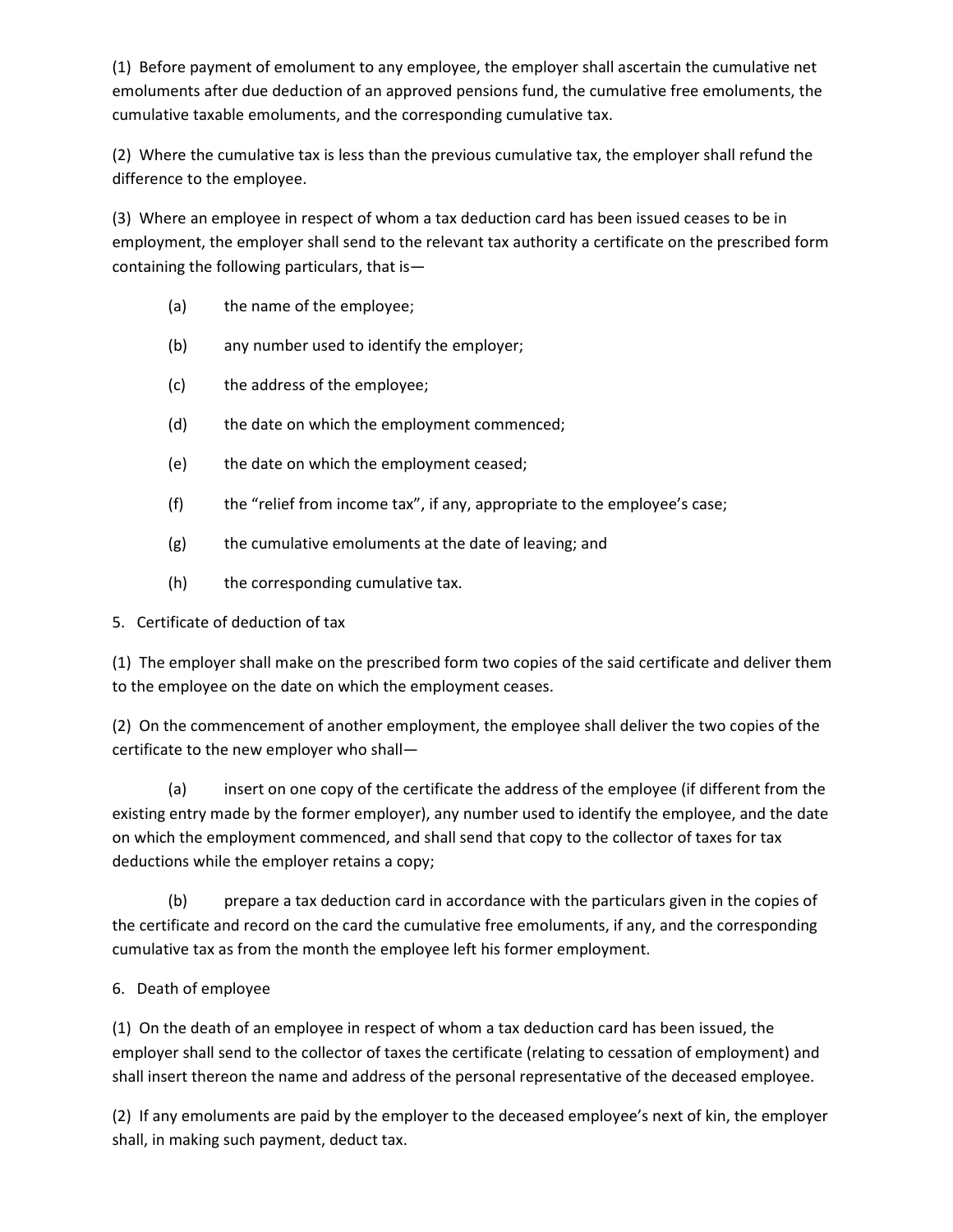### 7. Remittance of tax deducted

(1) Within ten days of the end of every month, an employer shall pay to the nearest tax office or to any bank (as may be prescribed or designated by the relevant tax authority) all taxes deducted under these Regulations.

(2) The tax officer shall give the employer a receipt on the prescribed form for the total amount paid.

8. Demand for remittance of taxes

If after ten days of the end of any month an employer fails to remit tax to the tax officer or to any bank designated for such payments, the collector of taxes shall demand for the immediate remittance of the tax due.

## 9. Application of Act

If the relevant tax authority discovers or is of the opinion at any time that an employer has not been remitting taxes, the tax authority may within the year of assessment or within six years after the expiration thereof, assess the employer and the provisions of the Act as to notice of assessment, appeal and other proceedings shall apply to that assessment or additional assessment and to the tax thereunder.

### 10. Returns

(1) Not later than thirty days after the end of each year, an employer shall render to the relevant tax authority on Form H1 or such other form as the tax authority may approve, or prescribe, a return in respect of each employee showing the total emoluments of each employee during the year, the tax relief, if any, and the total tax deducted from the employee.

## [Form H1.]

(2) The return specified in sub-paragraph (1) of this regulation shall be accompanied by a statement and a declaration on Form H1 or any other form approved or prescribed by the relevant tax authority.

## [Form H1.]

## 11. Inspection of records

Every employer shall produce for inspection, at the employer's premises, all wages records, tax deduction cards, vouchers and other documents and records relating to payment of emolument to his employees and the deduction of tax thereof.

## 12. Duty of successor in title

If any employer is unable to perform the duties under this regulation by reason of death, incapacitation, liquidation or for any other reason, his personal representative or successor shall perform such duties.

#### 13. Notice to render returns

The relevant tax authority may give notice to an employer requiring him to render returns of any emolument paid to the employees before the end of that year, and any such returns shall be rendered to the relevant tax authority within the time specified in the notice.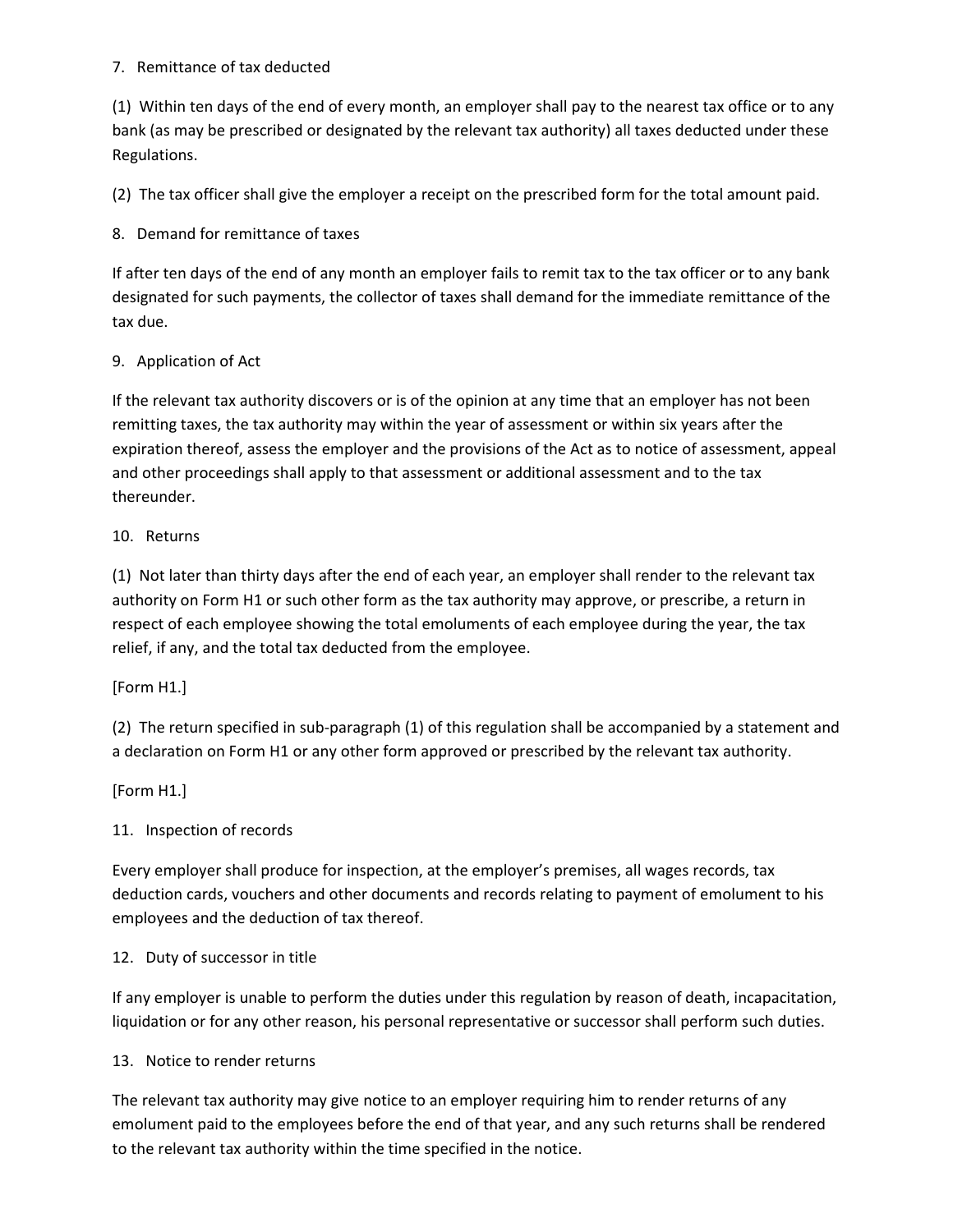#### 14. Notice of assessment

The relevant tax authority shall serve a notice of assessment on every employee assessed every six years.

15. Objection to assessment

(1) If an employee is aggrieved by an assessment he may, within thirty days from the service upon him of a notice of assessment, give notice thereof to the relevant tax authority stating the grounds of his objection.

(2) On receipt of any such notice, the relevant tax authority shall review the assessment and make amendments, where necessary.

(3) Notice of the amendment shall then be served on the employee by the relevant tax authority.

16. Improper tax deductions, etc.

Where an employer fails to make proper tax deduction or fails to account properly for deductions made, he commits an offence and is liable on conviction to a penalty of the total sum of taxes due and ten per cent per annum thereon.

## 17. Failure to make or account for deduction

An employer who fails to deduct taxes or to account for deduction made shall be liable to the relevant tax authority for the sums lost.

## 18. Failure to keep records

An employer who fails to keep proper records or fails to collect and pay tax under the provisions of these Regulations or who fails to submit returns to the relevant tax authority commits an offence and is liable on conviction to a penalty of N5,000.

## 19. Offences by body corporate

Where an offence under these Regulations or the Act is committed by a body corporate or firm or other association of individuals—

- (a) every director, manager, secretary or officer of the body corporate;
- (b) every partner or officer of the firm; or
- (c) every person concerned in the management of the affairs of the body corporate,

shall be severally liable for the commission of the offence.

## 20. Inspection of premises

(1) An authorised officer of a tax authority may, at any time within working hours, enter without warrant any business premises in order to ascertain whether these Regulations are being complied with and on entry may carry out necessary inspections as may be specified by the relevant tax authority.